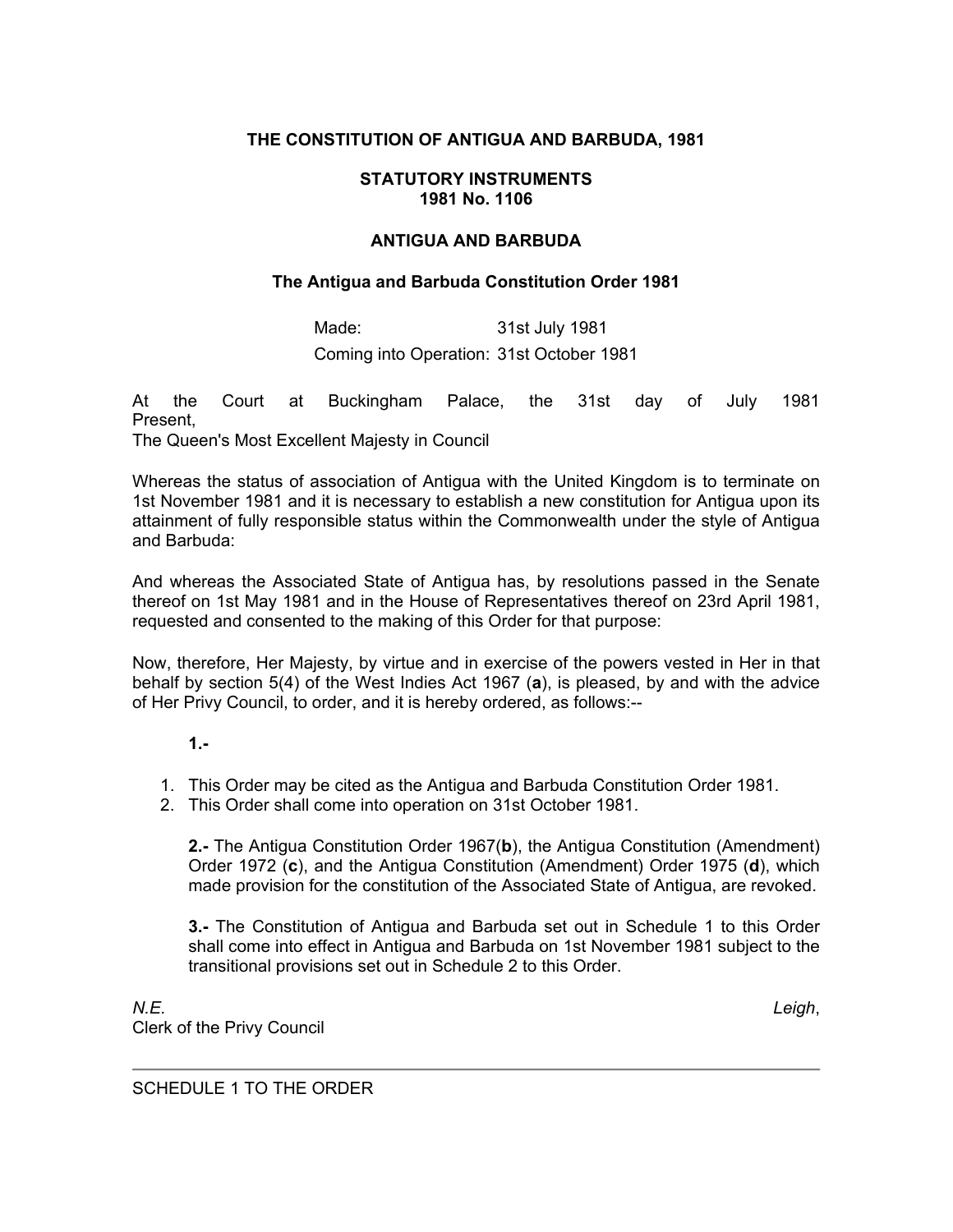# **THE CONSTITUTION OF ANTIGUA AND BARBUDA**

#### Arrangement of Sections

#### Chapter I The State and the Constitution

#### **Section**

- 1. The State and its territory.
- 2. Constitution is supreme law.

#### Chapter II Protection of Fundamental Rights and Freedoms of the Individual

- 3. Fundamental rights and freedoms of the individual.
- 4. Protection of right to life.
- 5. Protection of right to personal liberty.
- 6. Protection from slavery and forced labour.
- 7. Protection from inhuman treatment.
- 8. Protection of freedom of movement.
- 9. Protection from deprivation of property.
- 10. Protection of person or property from arbitrary search or entry.
- 11. Protection of freedom of conscience.
- 12. Protection of freedom of expression including freedom of the press.
- 13. Protection of freedom of assembly and association.
- 14. Protection from discrimination on grounds of race, sex etc.
- 15. Provision to secure protection of the law.
- 16. Derogations from fundamental rights and freedoms under emergency powers.
- 17. Protection of persons detained under emergency laws.
- 18. Enforcement of protective provisions.
- 19. Protection from derogations from fundamental rights and freedom generally.
- 20. Declaration of public emergency.
- 21. Interpretation and savings.

#### Chapter III The Governor-General

- 22. Establishment of office.
- 23. Acting Governor-General.
- 24. Oaths.
- 25. Deputy to Governor-General.
- 26. Public Seal.

#### Chapter IV Parliament

#### Part I Establishment and composition of Parliament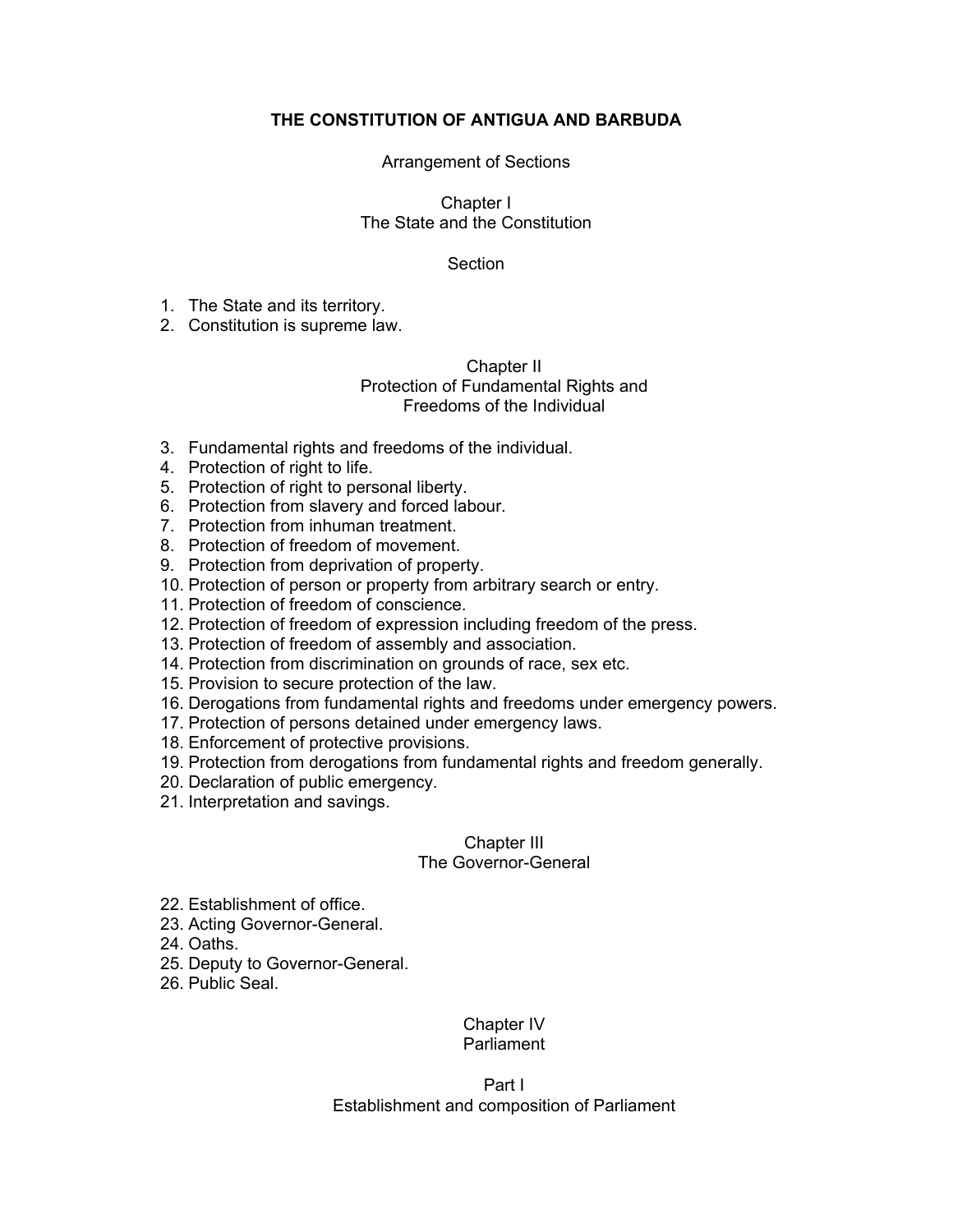27. Establishment of Parliament.

The Senate

- 28. Composition of the Senate.
- 29. Qualifications for appointments as Senators.
- 30. Disqualifications from appointment as Senators.
- 31. Tenure of office of Senators.
- 32. Appointment of temporary Senators.
- 33. President and Vice-President.
- 34. Attendance of Attorney-General at proceedings of Senate.
- 35. Attendance at proceedings of Senate of Ministers who are members of the House.

The House of Representatives

- 36. Composition of the House.
- 37. Attendance at proceedings of the House of Ministers who are members of the Senate.
- 38. Qualifications for election as a member of the House.
- 39. Disqualifications from election as a member of the House.
- 40. Election of members of the House.
- 41. Tenure of seats of members of the House.
- 42. Speaker and Deputy Speaker.
- 43. Clerks to Houses of Parliament and their staff.
- 44. Determination of questions of membership.
- 45. Unqualified person sitting or voting.

#### Part 2

#### Powers and Procedure of Parliament

- 46. Power to make laws.
- 47. Alteration of this Constitution and Supreme Court Order.
- 48. Oath of allegiance by members of Parliament.
- 49. Presiding in Senate and House.
- 50. Quorum.
- 51. Voting.
- 52. Mode of exercising legislative power.
- 53. Restrictions with regard to certain financial measures.
- 54. Restrictions on powers of Senate as to money bills.
- 55. Restrictions on powers of Senate as to bills other than money bills.
- 56. Provisions relating to sections 53, 54 and 55.
- 57. Regulation and procedure of Houses of Parliament.
- 58. Freedom of speech in proceedings of Parliament.

#### Part 3

Summoning, Prorogation and Dissolution of Parliament

- 59. Sessions of Parliament.
- 60. Prorogation and dissolution of Parliament.
- 61. General elections and appointment of Senators.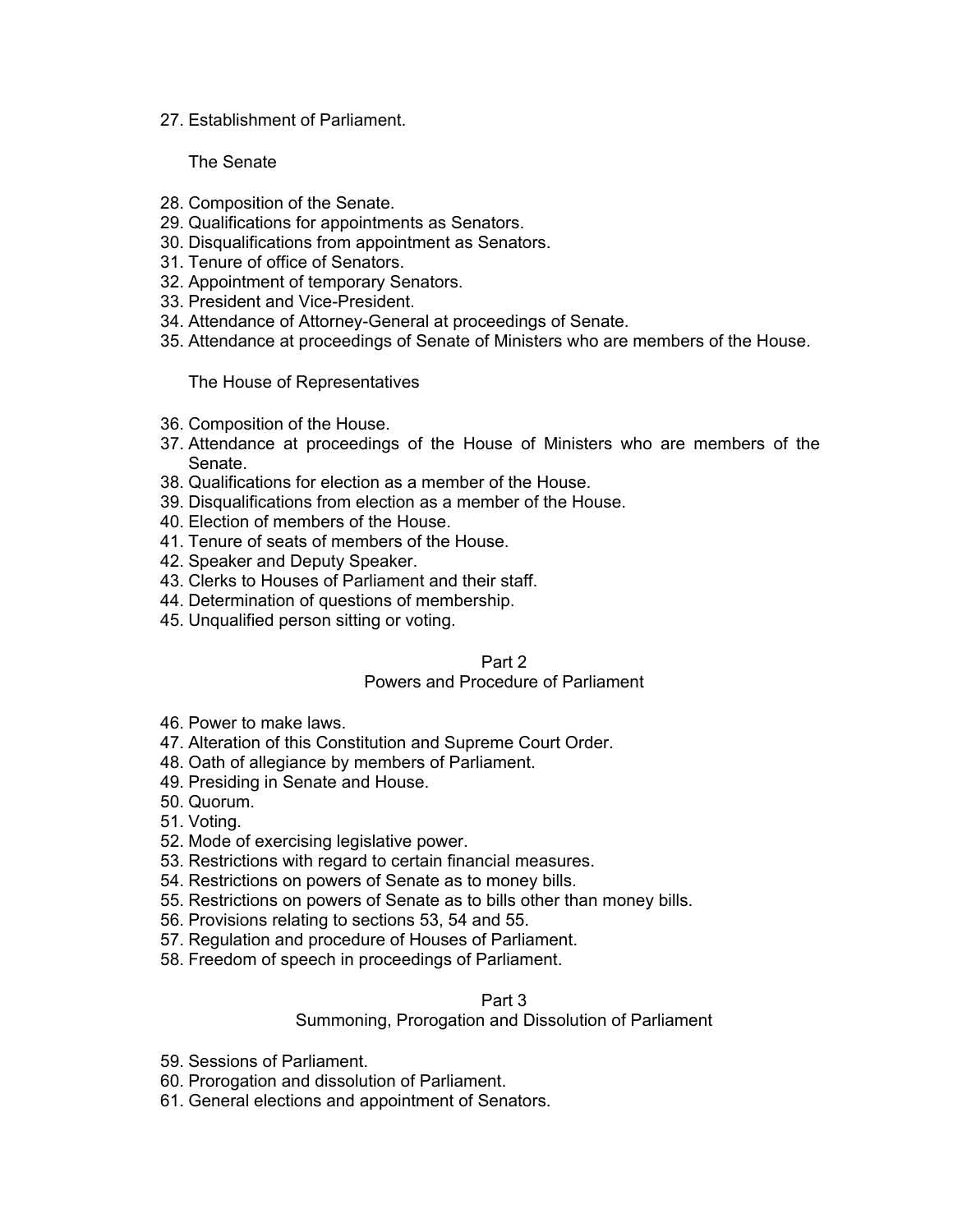#### Part 4 Delimitations of Constituencies

62. Constituencies.

63. Constituencies Boundaries Commission.

64. Report by Commission.

65. Procedure upon report.

# Part 5

# The Ombudsman

66. Establishment, appointment, functions etc. of Ombudsman.

## Part 6 The Supervisor of Elections

67. Appointment, functions and removal of Supervisor of Elections.

# Chapter V Executive Powers

# Part 1

# General

- 68. Executive authority.
- 69. Ministers of the Government.
- 70. The Cabinet.
- 71. Allocation of portfolios.
- 72. Summoning of Cabinet.
- 73. Tenure of office of Ministers.
- 74. Performance of functions of Prime Minister during absence, illness or suspension.
- 75. Parliamentary Secretaries.
- 76. Oaths to be taken by Ministers and Parliamentary Secretaries.
- 77. Secretary to the Cabinet.
- 78. Permanent Secretaries.
- 79. Leader of the Opposition.
- 80. Exercise of Governor-General's functions.
- 81. Governor-General to be informed concerning government matters.
- 82. Attorney-General.
- 83. Exercise of certain powers of Governor-General.
- 84. Power of pardon.
- 85. Advisory Committee on Prerogative of Mercy.
- 86. Functions of Advisory Committee.

## Part 2 Director of Public Prosecutions

- 87. Appointment and removal of Director of Public Prosecutions.
- 88. Powers and functions of Director of Public Prosecutions.
- 89. Directions to Director of Public Prosecutions.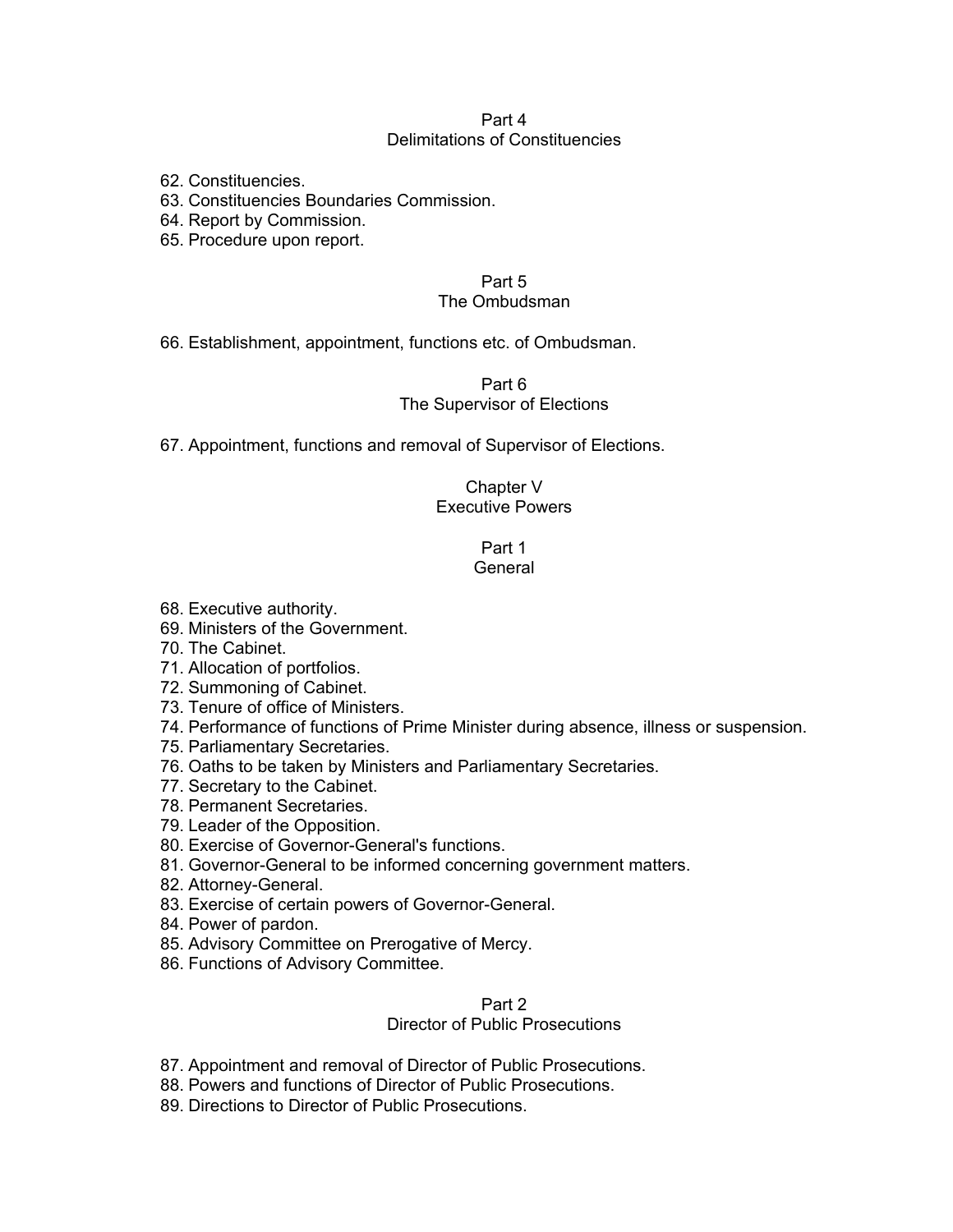#### Chapter VI Finance

- 90. Consolidated Fund.
- 91. Withdrawals from Consolidated Fund or other public funds.
- 92. Authorisation of expenditure from Consolidated Fund by appropriation law.
- 93. Authorisation of expenditure in advance of appropriation.
- 94. Contingencies Fund.
- 95. Remuneration of certain officers.
- 96. Public Debt.
- 97. Audit of public accounts, etc.
- 98. Public Accounts Committee.

# Chapter VII

# The Public Service

# Part 1

#### The Public Service Commission

- 99. Establishment and composition of Commission.
- 100. Appointment etc. of public officers.<br>101. Appointment etc. of permanent sec
- Appointment etc. of permanent secretaries and certain other officers.
- 102. The Director of Audit.
- 103. Appointment etc. of magistrates, registrars and legal officers.

#### Part 2

## The Police Service Commission

- 104. Establishment and composition of Commission.
- 105. Appointment etc. of police officers.

#### Part 3 The Public Service Board of Appeal

- 106. Constitution of Board, etc.
- 107. Appeals in disciplinary cases.
- 108. Powers and procedure of Board.

# Part 4

#### **Pensions**

- 109. Pensions laws and protection of pension rights.
- 110. Power to withhold pensions etc.

#### Chapter VIII **Citizenship**

- 111. Belonger status.
- 112. Persons who automatically become citizens at commencement of this Constitution.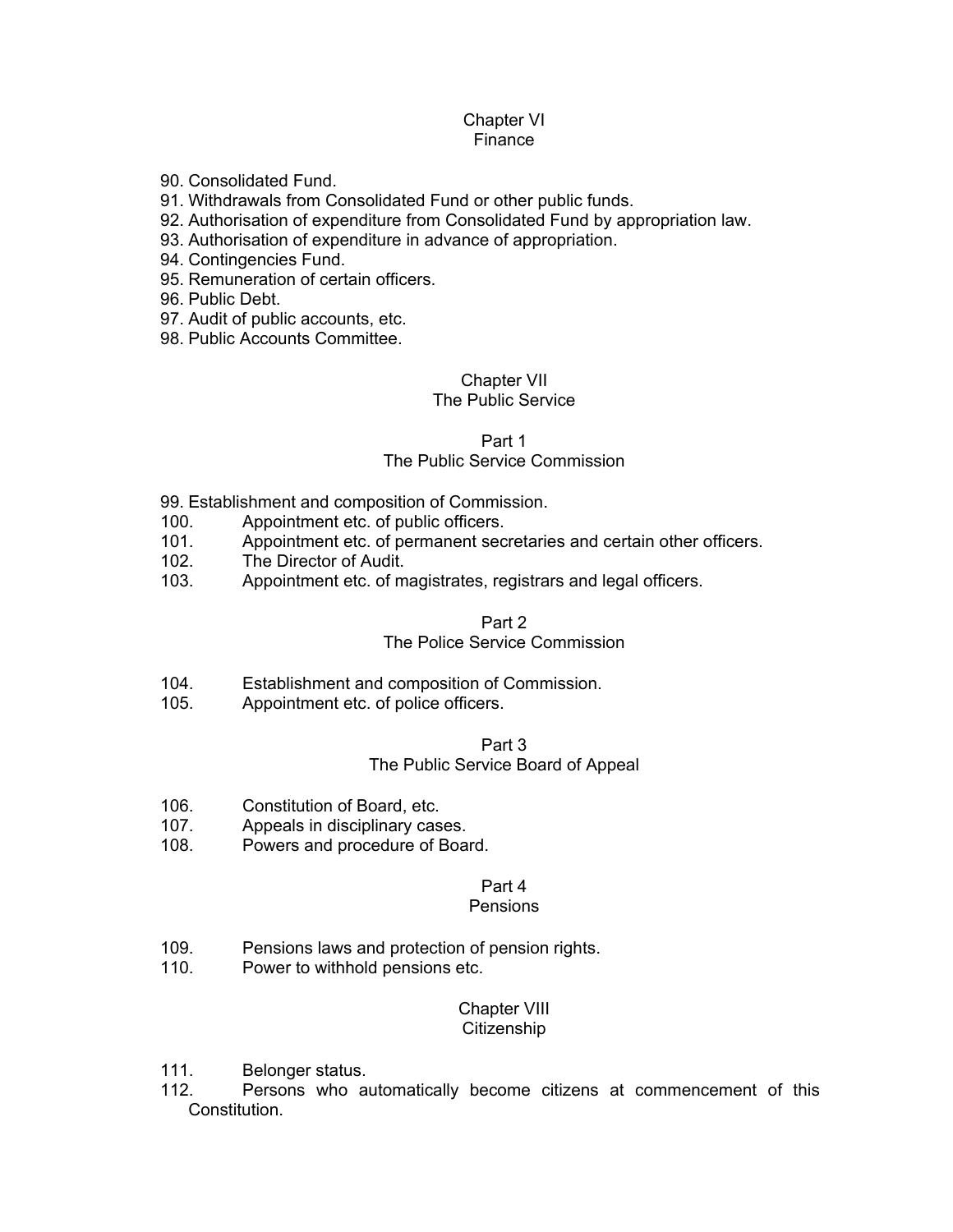- 113. Persons who automatically become citizens after commencement of this Constitution.
- 114. Persons entitled to citizenship by registration after commencement of this Constitution.
- 115. Dual Citizenship.
- 116. Powers of Parliament.
- 117. Oath of allegiance.
- 118. Interpretation.

#### Chapter IX Judicial Provisions

- 119. Original jurisdiction of High Court in constitutional questions.
- 120. Reference of constitutional questions to High Court.
- 121. Appeals to Court of Appeal.
- 122. Appeals to Her Majesty in Council.

## Chapter X

#### **Miscellaneous**

- 123. Local government.
- 124. Certain questions not to be enquired into in any court.
- 125. Resignations.
- 126. Re-appointments and concurrent appointments.
- 127. Interpretation.

SCHEDULE 1 TO THE CONSTITUTION

Part 1

The provisions of the Constitution referred to in section 47(5)

Part II

The provisions of the Supreme Court Order referred to in section 47(5)

SCHEDULE 2 TO THE CONSTITUTION

SCHEDULE 3 TO THE CONSTITUTION

Oath (*or* affirmation) of allegiance and office.

SCHEDULE 2 TO THE ORDER

**WHEREAS** the People of Antigua and Barbuda-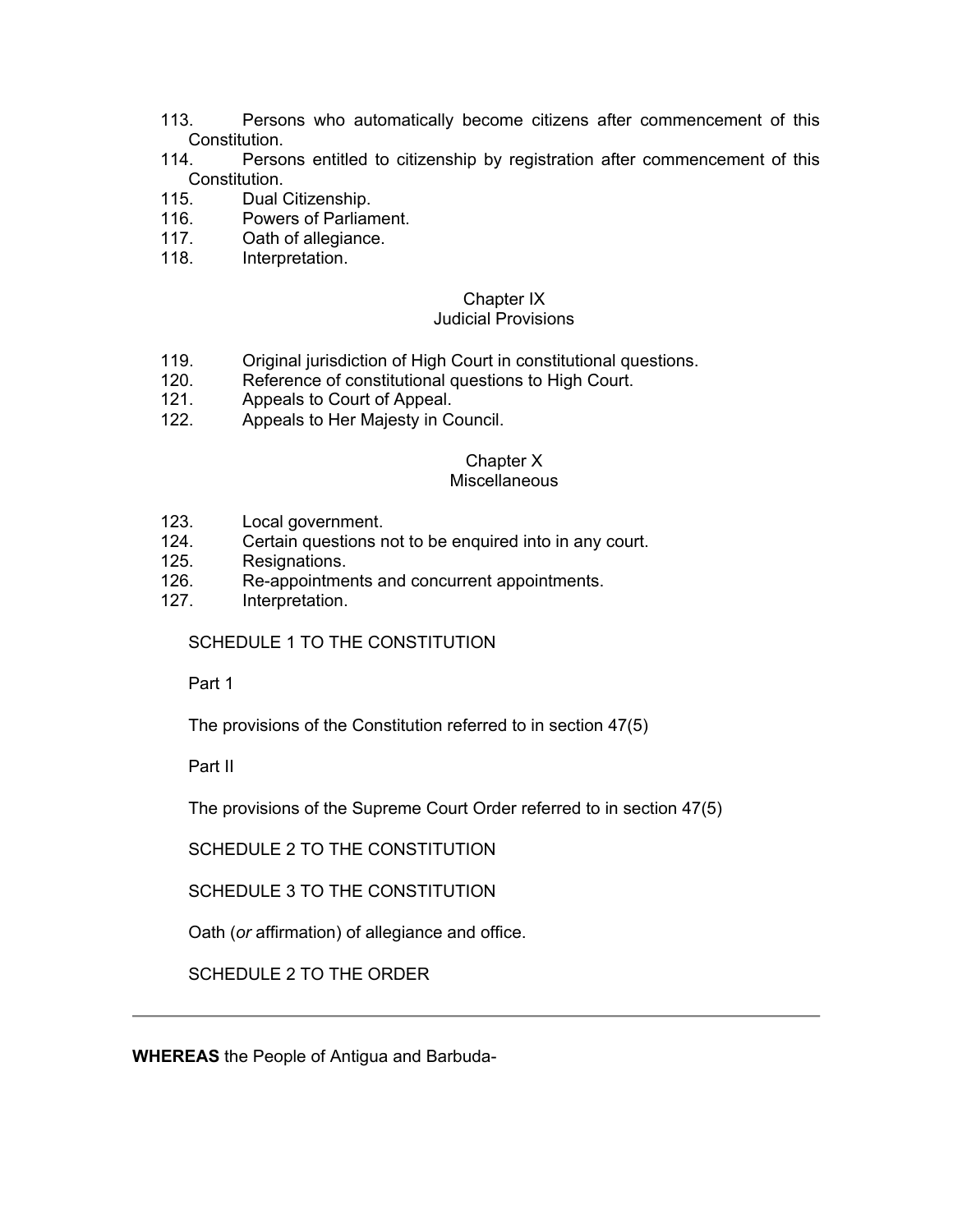- a. proclaim that they are a sovereign nation founded upon principles that acknowledge the supremacy of God, the dignity and worth of the human person, the entitlement of all persons to the fundamental rights and freedoms of the individual, the position of the family in a society of free men and women and free institutions;
- b. respect the principles of social justice and, therefore, believe that the operation of their economic system should result in the material resources of their community being so distributed as to serve the common good, that there should be adequate means of livelihood for all, that labour should not be exploited or forced by economic necessity to operate in inhumane conditions but that there should be opportunity for advancement on the basis of recognition of merit, ability and integrity;
- c. assert their conviction that their happiness and prosperity can best be pursued in a democratic society in which all persons may, to the extent of their capacity, play some part in the national life;
- d. recognise that the law symbolises the public conscience, that every citizen owes to it an undivided allegiance not to be limited by any private views of justice or expediency and that the State is subject to the law;
- e. desire to establish a framework of supreme law within which to guarantee their inalienable human rights and freedoms, among them, the rights to liberty, property, security and legal redress of grievances, as well as freedom of speech, of the press and of assembly, subject only to the public interest:

**NOW, THEREFORE,** the following provisions shall have effect as the Constitution of Antigua and Barbuda:-

## **CHAPTER I THE STATE AND THE CONSTITUTION**

# **THE STATE AND ITS TERRITORY.**

#### **1.-**

- 1. Antigua and Barbuda shall be a unitary sovereign democratic State.
- 2. The territory of Antigua and Barbuda shall comprise the islands of Antigua, Barbuda and Redonda and all other areas that were comprised in Antigua on 31st October 1981 together with such other areas as may be declared by Act of Parliament to form part of the territory of Antigua and Barbuda.

## **CONSTITUTION IS SUPREME LAW.**

**2.-** This Constitution is the supreme law of Antigua and Barbuda and, subject to the provisions of this Constitution, if any other laws is inconsistent with this Constitution, this Constitution shall prevail and the other law shall, to the extent of the inconsistency, be void.

#### **CHAPTER II**

# **PROTECTION OF FUNDAMENTAL RIGHTS AND FREEDOMS OF THE INDIVIDUAL**

## **FUNDAMENTAL RIGHTS AND FREEDOMS OF THE INDIVIDUAL**.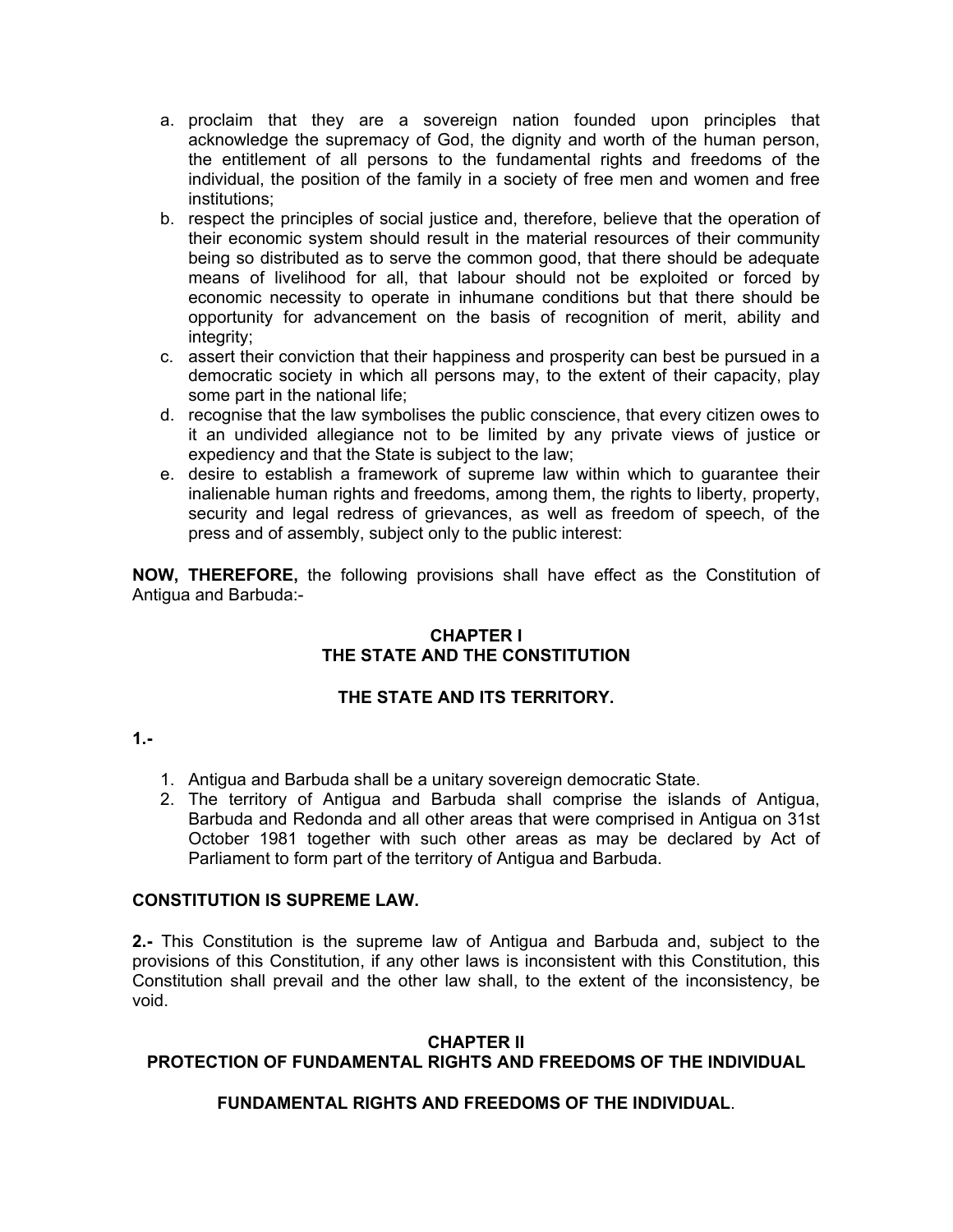**3.-** Whereas every person in Antigua and Barbuda is entitled to the fundamental rights and freedoms of the individual, that is to say, the right, regardless of race, place of origin, political opinions or affiliations, colour, creed or sex, but subject to respect for the rights and freedoms of others and for the public interest, to each and all of the following, namely-

- a. life, liberty, security of the person, the enjoyment of property and the protection of the law;
- b. freedom of conscience, of expression (including freedom of the press) and of peaceful assembly and association; and
- c. protection for his family life, his personal privacy, the privacy of his home and other property and from deprivation of property without fair compensation,

the provisions of this Chapter shall have effect for the purpose of affording protection to the aforesaid rights and freedoms, subject to such limitations of that protection as are contained in those provisions, being limitations designed to ensure that the enjoyment of the said rights and freedoms by any individual does not prejudice the rights and freedoms of others or the public interest.

## **PROTECTION OF RIGHT TO LIFE.**

#### **4.-**

- 1. No person shall be deprived of his life intentionally save in execution of the sentence of a court in respect of a crime of treason or murder of which he has been convicted.
- 2. A person shall not be regarded as having been deprived of his life in contravention of this section if he dies as the result of the use, to such extent and such circumstances as are permitted by law, of such force as is reasonably justifiable
	- a. for the defence of any person from violence or for the defence of property;
	- b. in order to effect a lawful arrest or to prevent the escape of a person lawfully detained;
	- c. for the purpose of suppressing a riot, insurrection or mutiny; or
	- d. in order lawfully to prevent the commission by that person of a criminal offence,

or if he dies as the result of a lawful act of war.

# **PROTECTION OF RIGHT TO PERSONAL LIBERTY.**

- 1. No person shall be deprived of his personal liberty save as may be authorised by law in any of the following cases, that is to say
	- a. in consequence of his unfitness to plead to a criminal charge;
	- b. in execution of the sentence or order of a court, whether established for Antigua and Barbuda or some other country, in respect of a criminal offence of which he has been convicted;
	- c. in execution of an order of the High Court or of the Court of Appeal or such other court as may be prescribed by Parliament on the grounds of his contempt of any such court or of another court or tribunal;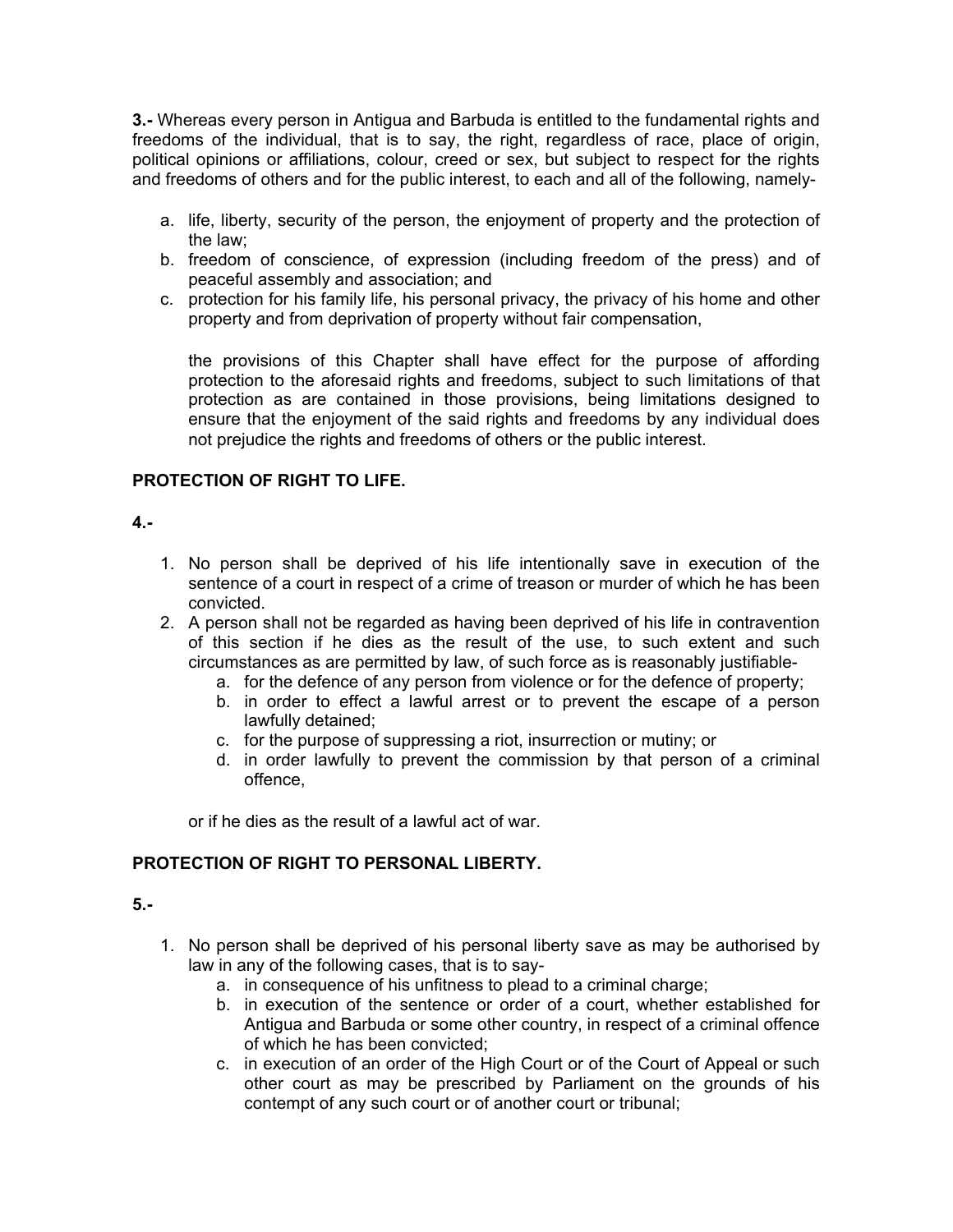- d. in execution of the order of a court made in order to secure the fulfilment of any obligation imposed on him by law;
- e. for the purpose of bringing him before a court in execution of the order of a court;
- f. upon reasonable suspicion of his having committed or of being about to commit a criminal offence under any law;
- g. under the order of a court or with the consent of his parent or guardian, for his education or welfare during any period ending not later than the date when he attains the age of eighteen years;
- h. for the purpose of preventing the spread of an infectious or contagious disease;
- i. in the case of a person who is, or is reasonably suspected to be, of unsound mind, addicted to drugs or alcohol, or a vagrant, for the purpose of his care or treatment or the protection of the community;
- j. for the purpose of preventing the unlawful entry of that person into Antigua and Barbuda, or for the purpose of effecting the expulsion, extradition or other lawful removal of that person from Antigua and Barbuda or for the purpose of restricting that person while he is being conveyed through Antigua and Barbuda in the course of his extradition or removal as a convicted prisoner from one country to another; or
- k. to such extent as may be necessary in the execution of a lawful order requiring that person to remain within a specified area within Antigua and Barbuda or prohibiting him from being within such an area or to such extent as may be reasonably justifiable for the taking of proceedings against that person relating to the making of any such order or relating to such an order after it has been made, or to such extent as may be reasonably justifiable for restraining that person during any visit that he is permitted to make to any part of Antigua and Barbuda in which, in consequence of any such order, his presence would otherwise be unlawful.
- 2. any person who is arrested or detained shall be informed orally and in writing as soon as reasonably practicable, in language that he understands, of the reason for his arrest or detention.
- 3. Any person who is arrested or detained shall have the right, at any stage and at his own expense, to retain and instruct without delay a legal practitioner of his own choice, and to hold private communications with him, and in the case of a minor he shall also be afforded a reasonable opportunity for communication with his parent or guardian.
- 4. When a person is arrested, excessive bail shall not be required in those cases where bail is being granted.
- 5. Any person who is arrested or detained
	- a. for the purpose of bringing him before a court in execution of the order of a court; or
	- b. upon reasonable suspicion of his having committed or being about to commit a criminal offence under any law,

and who is not released shall be brought before the court within forty-eight hours after his detention and, in computing time for the purposes of this subsection, Sundays and public holidays shall be excluded.

6. If any person arrested or detained as mentioned in subsection (5) (b) of this section is not tried within a reasonable time, then, without prejudice to any further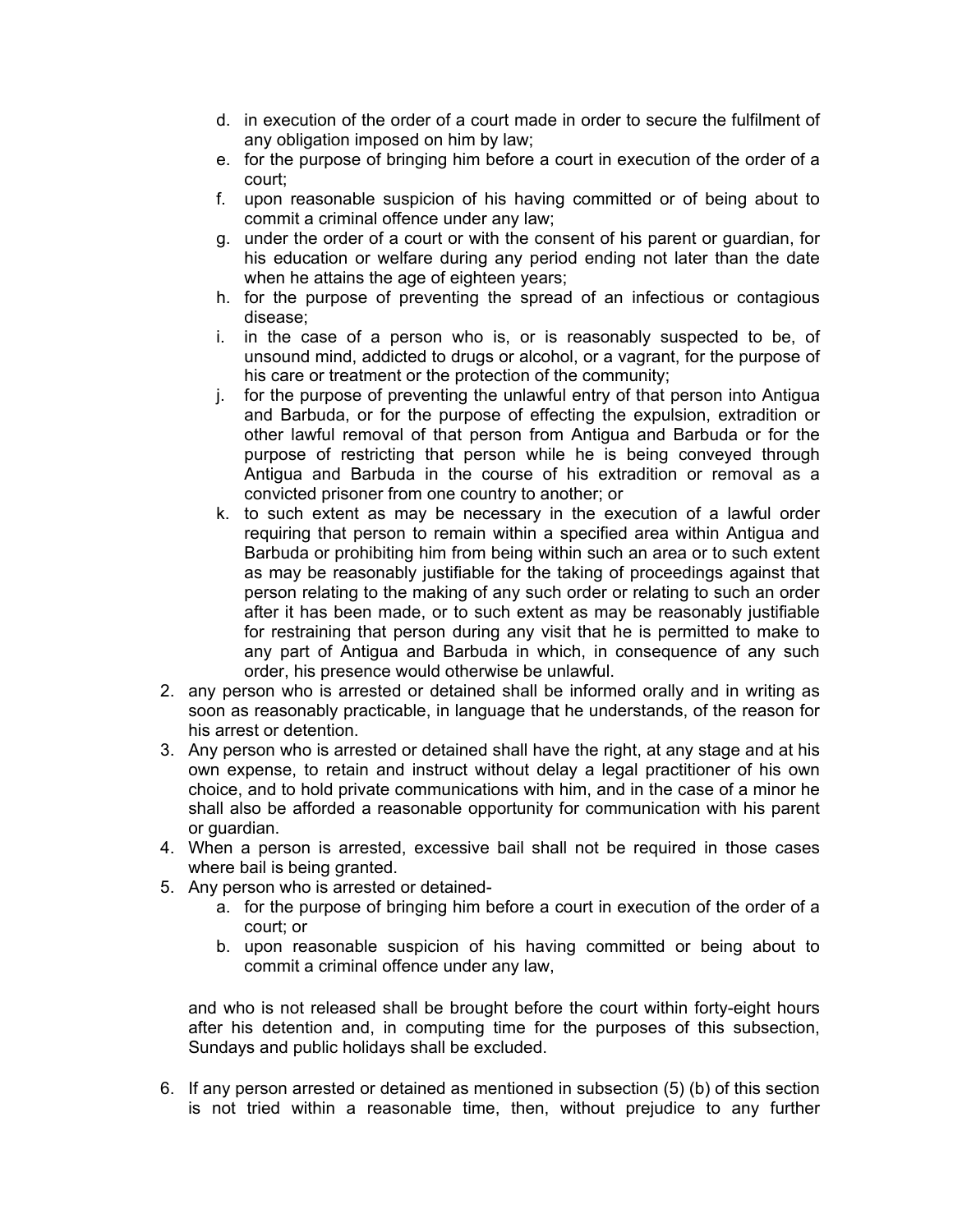proceedings which may be brought against him, he shall be released either unconditionally or upon reasonable conditions, including in particular such conditions as are reasonably necessary to ensure that he appears at a later date for trial or for proceedings preliminary to trial and, subject to subsection (4) of this section, such conditions may include bail.

7. Any person who is unlawfully arrested or detained by any other person shall, subject to such defences as may be provided by law, be entitled to compensation for such unlawful arrest or detention from the person who made the arrest or effected the detention, from any person or authority on whose behalf the person making the arrest or effecting the detention was acting or from them both:

> Provided that a judge, a magistrate or a justice of the peace or an officer of a court or a police officer acting in pursuance of the order of a judge, a magistrate or a justice of the peace shall not be under any personal liability to pay compensation under this subsection in consequence of any act performed by him in good faith in the discharge of the functions of his office and any liability to pay any such compensation in consequence of any such act shall be a liability of the Crown.

8. For the purposes of subsection (1) (b) of this section, a person charged with a criminal offence in respect of whom a special verdict has been returned that he was guilty of the act or omission charged but was insane when he did the act or made the omission shall be regarded as a person who has been convicted of a criminal offence and the detention of that person in consequence of such a verdict shall be regarded as detention in execution of the order of a court.

# **PROTECTION FROM SLAVERY AND FORCED LABOUR**

- 1. No person shall be held in slavery or servitude.
- 2. No person shall be required to perform forced labour.
- 3. For the purposes of this section, the expression "forced labour" does not include
	- a. any labour required in consequence of the sentence or order of a court;
		- b. any labour required of any person while he is lawfully detained that, though not required in consequence of the sentence or order of a court, is reasonably necessary in the interests of hygiene or for the maintenance of the place at which he is detained;
		- c. any labour required of a member of a disciplined force in pursuance of his duties as such or, in the case of a person who has conscientious objections to service as a member of a naval, military or air force, any labour that person is required by law to perform in place of such service;
		- d. any labour required during any period of public emergency or, in the event of any other emergency or calamity that threatens the life and well-being of the community, to the extent that the requiring of such labour is reasonably justifiable in the circumstances of any situation arising or existing during that period or as a result of that other emergency or calamity, for the purpose of dealing with that situation.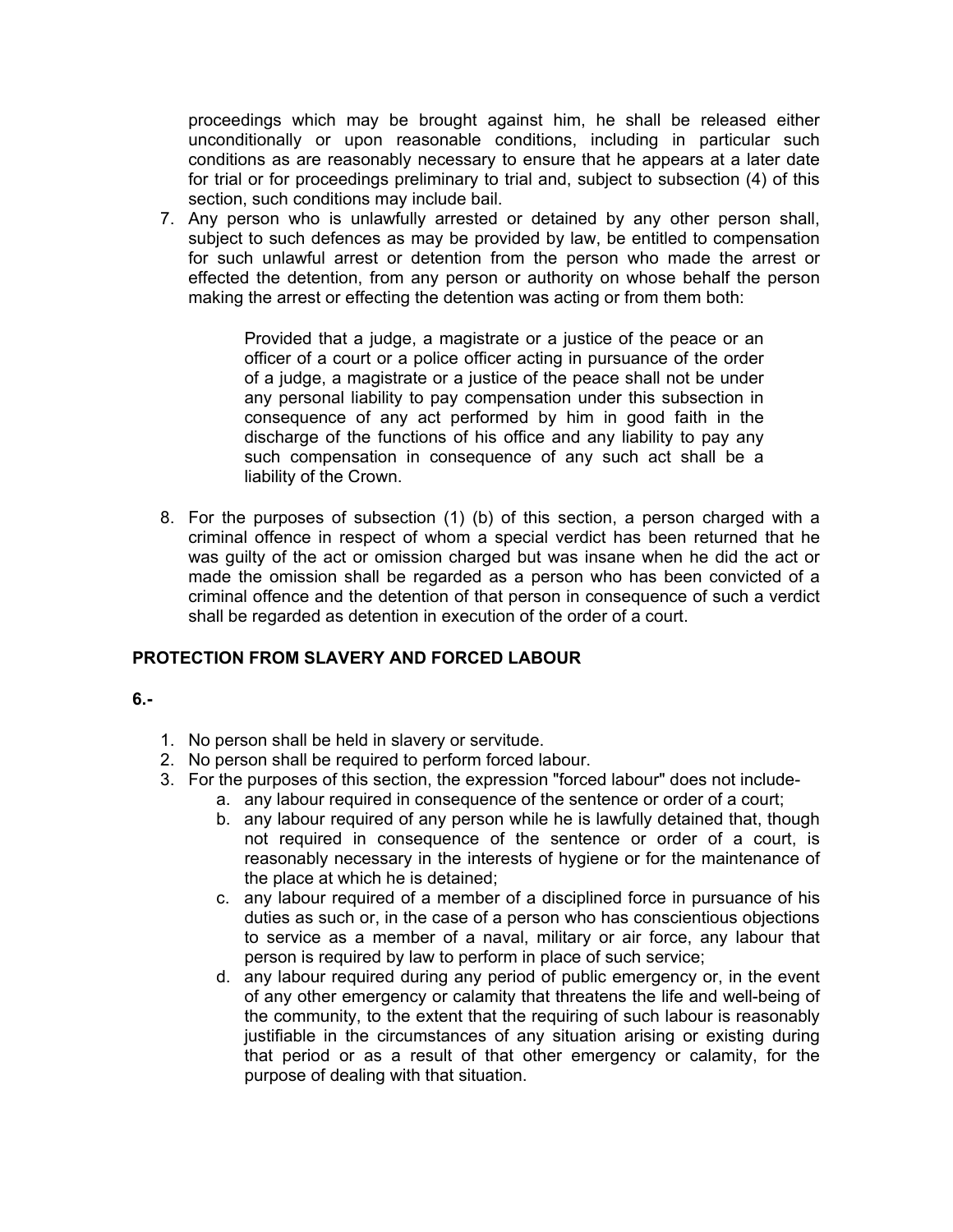# **PROTECTION FROM INHUMAN TREATMENT**

# **7.-**

- 1. No person shall be subjected to torture or to inhuman or degrading punishment or other such treatment.
- 2. Nothing contained in or done under the authority of any law shall be held to be inconsistent with or in contravention of this section to the extent that the law in question authorises the infliction of any description of punishment that was lawful in Antigua on 31st October 1981.

## **PROTECTION OF FREEDOM OF MOVEMENT**

- 1. A person shall not be deprived of his freedom of movement, that is to say, the right to move freely throughout Antigua and Barbuda, the right to reside in any part of Antigua and Barbuda, the right to enter Antigua and Barbuda, the right to leave Antigua and Barbuda and immunity from expulsion from Antigua and Barbuda.
- 2. Any restrictions on a person's freedom of movement that is involved in his lawful detention shall not be held to be inconsistent with or in contravention of this section.
- 3. Nothing contained in or done under the authority of any law shall be held to be inconsistent with or in contravention of this section to the extent that the law in question makes provision
	- a. for the imposition of restrictions on the movements or residence within Antigua and Barbuda of any person or on any person's right to leave Antigua and Barbuda that are reasonably required in the interests of defence, public safety or public order;
	- b. for the imposition of restrictions on the movements or residence within Antigua and Barbuda or on the right to leave Antigua and Barbuda of persons generally or any class of persons in the interest of defence, public safety, public order, public morality, or public health or, in respect of the right to leave Antigua and Barbuda, of securing compliance with any international obligation of Antigua and Barbuda particulars of which have been laid before the House and except so far as that provision or, as the case may be, the thing done under the authority thereof is shown not to be reasonably justifiable in a democratic society;
	- c. for the imposition of restrictions, by order of a court, on the movement or residence within Antigua and Barbuda of any person or on any person's right to leave Antigua and Barbuda either in consequence of his having been found guilty of a criminal offence under a law or for the purpose of ensuring that he appears before a court at a later date for trial of such a criminal offence or for proceedings relating to his extradition or lawful removal from Antigua and Barbuda;
	- d. for the imposition of restrictions on the freedom of movement of any person who is not a citizen;
	- e. for the imposition of restrictions on the acquisition or use by any person of land or other property in Antigua and Barbuda;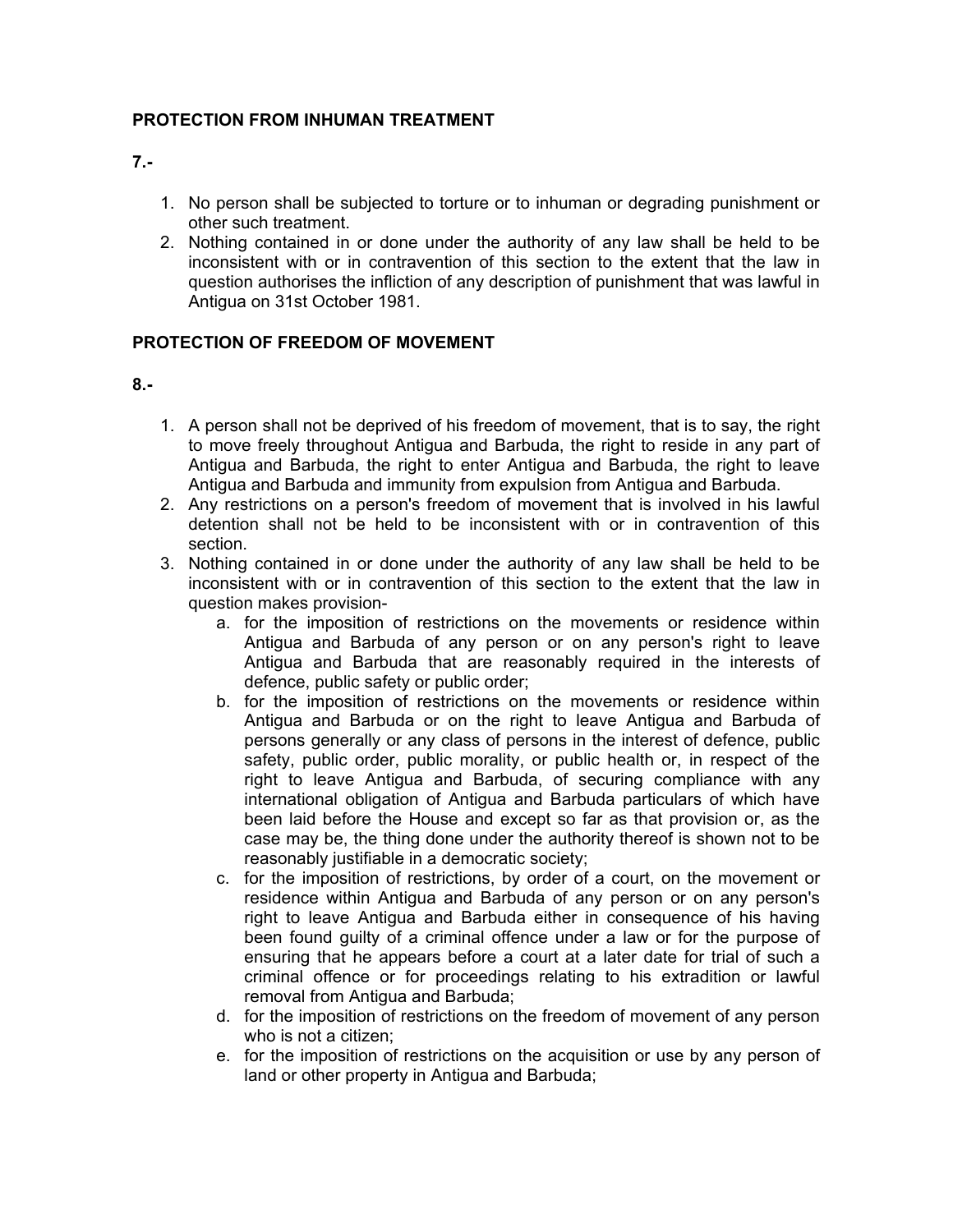- f. for the imposition of restrictions upon the movement or residence within Antigua and Barbuda or on the right to leave Antigua and Barbuda of any public officer that are reasonably required for the proper performance of his functions;
- g. for the removal of a person from Antigua and Barbuda to be tried or punished in some other country for a criminal offence under the law of that other country or to undergo imprisonment in some other country in execution of the sentence of a court in respect of a criminal offence under a law of which he has been convicted; or
- h. for the imposition of restrictions on the right of any person to leave Antigua and Barbuda that are reasonably required in order to secure the fulfilment of any obligations imposed on that person by law and except so far as that provision or, as the case may be, the thing done under the authority thereof is shown not to be reasonably justifiable in a democratic society.
- 4. If any person whose freedom of movement has been restricted by virtue of such a provision as is referred to in subsection (3) (a) of this section so requests at any time during the period of that restriction not earlier than two months after the restriction was imposed or two months after he last made such a request, as the case may be, his case shall be reviewed by an independent and impartial tribunal consisting of a president who shall be a legal practitioner of not less than seven years standing appointed by the Chief Justice and two other members appointed by the Governor-General acting in his discretion.
- 5. On any review by a tribunal in pursuance of subsection (4) of this section of the case of any person whose freedom of movement has been restricted, the tribunal may make recommendations concerning the necessity for or expediency of the continuation of that restriction to the authority by whom it was ordered and, unless it is otherwise provided by law, that authority shall be obliged to act in accordance with any such recommendations.

## **PROTECTION FROM DEPRIVATION OF PROPERTY**

## **9.-**

- 1. No property of any description shall be compulsorily taken possession of, and no interest in or right to or over property of any description shall be compulsorily acquired, except for public use and except in accordance with the provisions of a law applicable to that taking of possession or acquisition and for the payment of fair compensation within a reasonable time.
- 2. Every person having a interest in or right to or over property which is compulsorily taken possession of or whose interest in or right to or over any property is compulsorily acquired shall have the right of access to the High Court for
	- a. the determination of his interest or right, the legality of the taking of possession or acquisition of the property, interest or right and the amount of any compensation to which he is entitled; and
	- b. the purpose of obtaining payment of that compensation:

Provided that if Parliament so provides in relation to any matter referred to in paragraph (a) of this subsection the right of access shall be by way of appeal (exercisable as of right at the instance of the person having the interest in or right to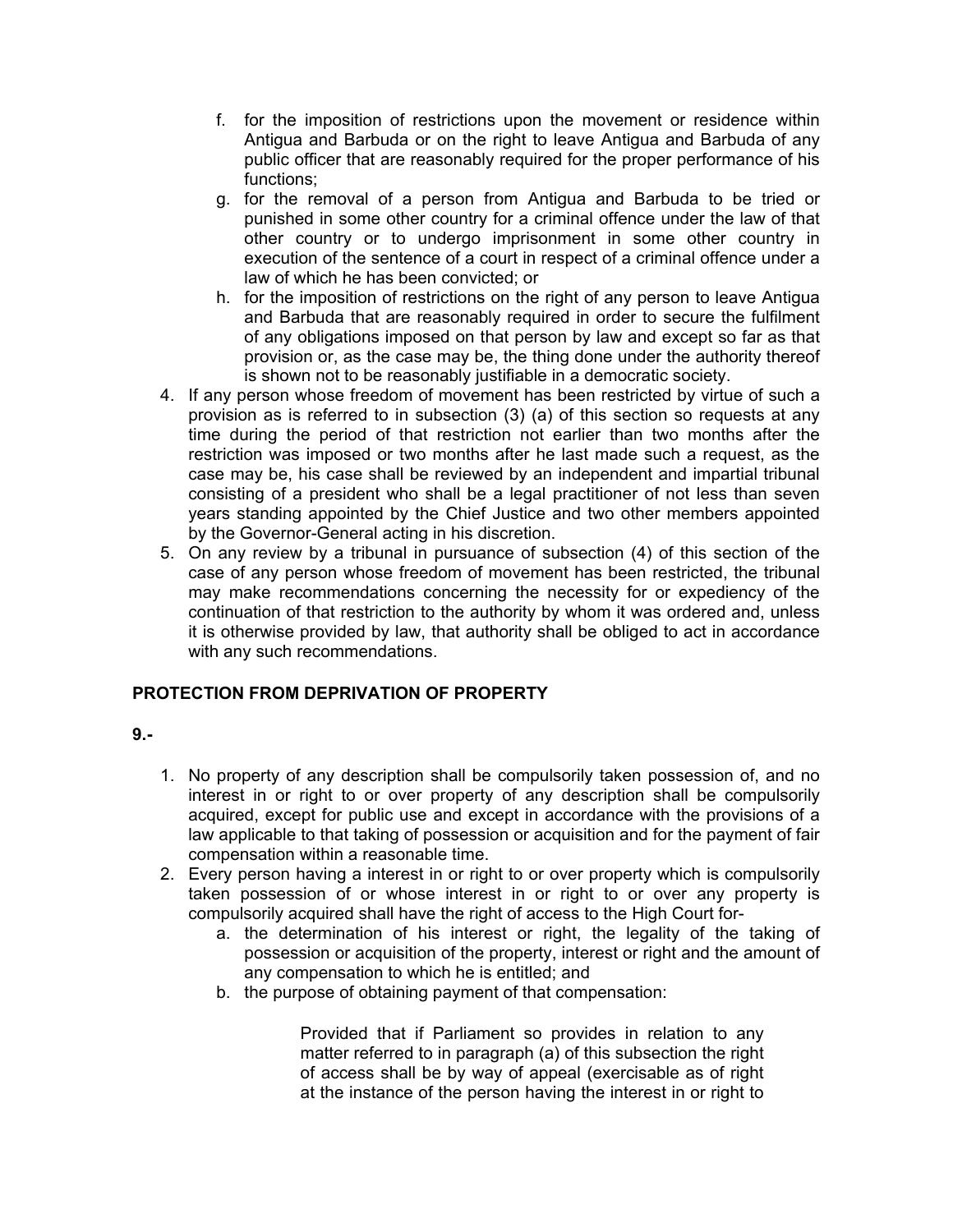or over the property) from a tribunal or authority, other than the High Court, having jurisdiction under any law to determine that matter.

- 3. The Chief Justice may make rules with respect to the practice and procedure of the High Court or any other tribunal or authority in relation to the jurisdiction conferred on the High Court by subsection (2) of this section or exercisable by the other tribunal or authority for the purposes of that subsection (including rules with respect to the time within which application or appeals to the High Court or applications to the other tribunals or authority may be brought).
- 4. Nothing contained in or done under the authority of any law shall be held to be inconsistent with or in contravention of subsection (1) of this section
	- a. to the extent that the law in question makes provision for the taking of possession or acquisition of any property, interest or right
		- i. in satisfaction of any tax, rate or due;
		- ii. by way of penalty for breach of the law or forfeiture in consequence of breach of the law;
		- iii. as an incident of a lease, tenancy, mortgage, charge, bill of sale, pledge or contract;
		- iv. in the execution of judgements or orders of a court in proceedings for the determination of civil rights or obligations;
		- v. in circumstances where it is reasonably necessary so to do because the property is in a dangerous state or likely to be injurious to the health of human beings, animals or plants;
		- vi. in consequence of any law with respect to the limitation of actions;
		- vii. for so long as may be necessary for the purposes of any examination, investigation, trial or enquiry or, in the case of land, for the purposes of the carrying out thereon of work of soil conservation or the conservation of other natural resources or work relation to agricultural development or improvement (being work relating to such development or improvement that the owner or occupier of the land has been required, and has without reasonable excuse refused or failed, to carry out),

and except so far as the provision or, as the case may be, the thing done under the authority thereof is shown not to be reasonably justifiable in a democratic society;

- b. to the extent that the law in question makes provision for the taking of possession or acquisition of any of the following property (including and interest in or right to or over property), that is to say
	- i. enemy property;
	- ii. property of a deceased person, a person of unsound mind or a person who had not attained the age of eighteen years, for the purpose of its administration for the benefit of the persons entitled to the beneficial interest therein;
	- iii. the property of a person adjudged bankrupt or a body corporate in liquidation, for the purpose of its administration for the benefit of the creditors of the bankrupt or body corporate and, subject thereto, for the benefit of other persons entitled to the beneficial interest in the property; or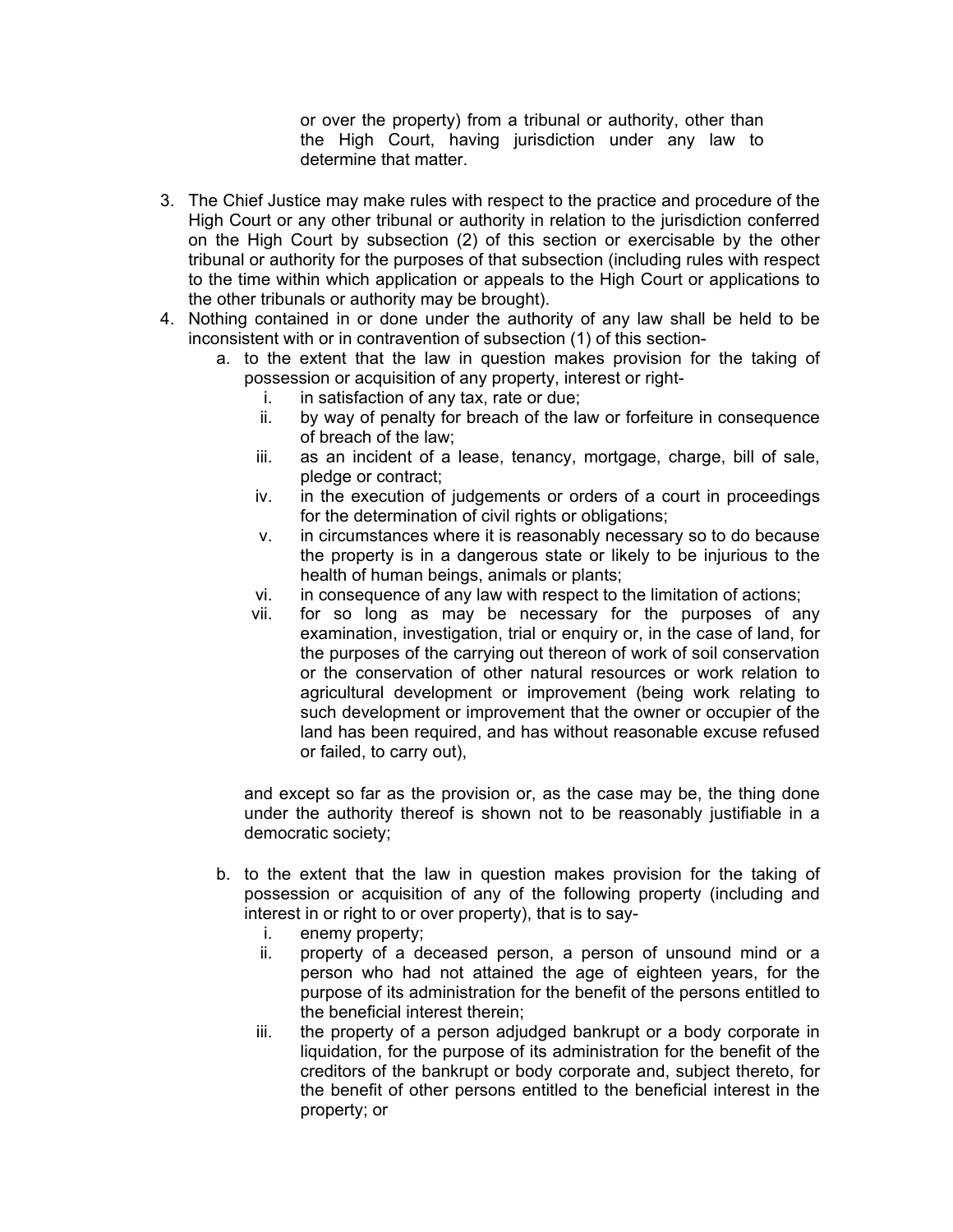- iv. property subject to a trust, for the purpose of vesting the property in persons appointed as trustees under the instrument creating the trust or by a court or by order of a court for the purposes of giving effect to the trust.
- 5. Nothing contained in or done under the authority of any law enacted by Parliament shall be held to be inconsistent with or in contravention of this section to the extent that the law in question makes provision for the compulsory taking of possession of any property, or the compulsory acquisition of any interest in or right or over property, where that property, interest or right is held by a body corporate established by law for public purposes in which no monies have been invested other than monies provided by Parliament or any legislature established for the former colony or Associated State of Antigua.
- 6. For the purposes of this section, "use" is "public" if it is intended to result or results in a benefit or advantage to the public and, without prejudice to its generality, includes any use affecting the physical, economic, social or aesthetic well-being of the public.

# **PROTECTION OF PERSON OR PROPERTY FROM ARBITRARY SEARCH OR ENTRY**

- 1. Except with his own consent, no person shall be subjected to the search of his person or his property or the entry by others on his premises.
- 2. Nothing contained in or done under the authority of any law shall be held to be inconsistent with or in contravention of this section to the extent that the law in question makes provision
	- a. that is reasonably required in the interests of defence, public safety, public order, public morality, public health, public revenue, town and country planning or the development and utilisation of property in such a manner as to promote the public benefit;
	- b. that authorises an office or agent of the Government, a local government authority or a body corporate established by law for public purposes to enter on the premises of any person in order to inspect those premises or anything thereon for the purpose of any tax, rate or due in order to carry out work connected with any property that is lawfully on those premises and that belongs to the Government, or to that authority or body corporate, as the case may be;
	- c. that is reasonably required for the purpose of preventing or detecting crime;
	- d. that is reasonably required for the purpose of protecting the rights or freedoms of other persons; or
	- e. that authorises, for the purpose of enforcing the judgement or order of a court in any proceedings, the search of any person or property by order of a court or entry upon any premises by such order,
		- and except so far as that provision or, as the case may be, anything done under the authority thereof is shown not to be reasonably justifiable in a democratic society.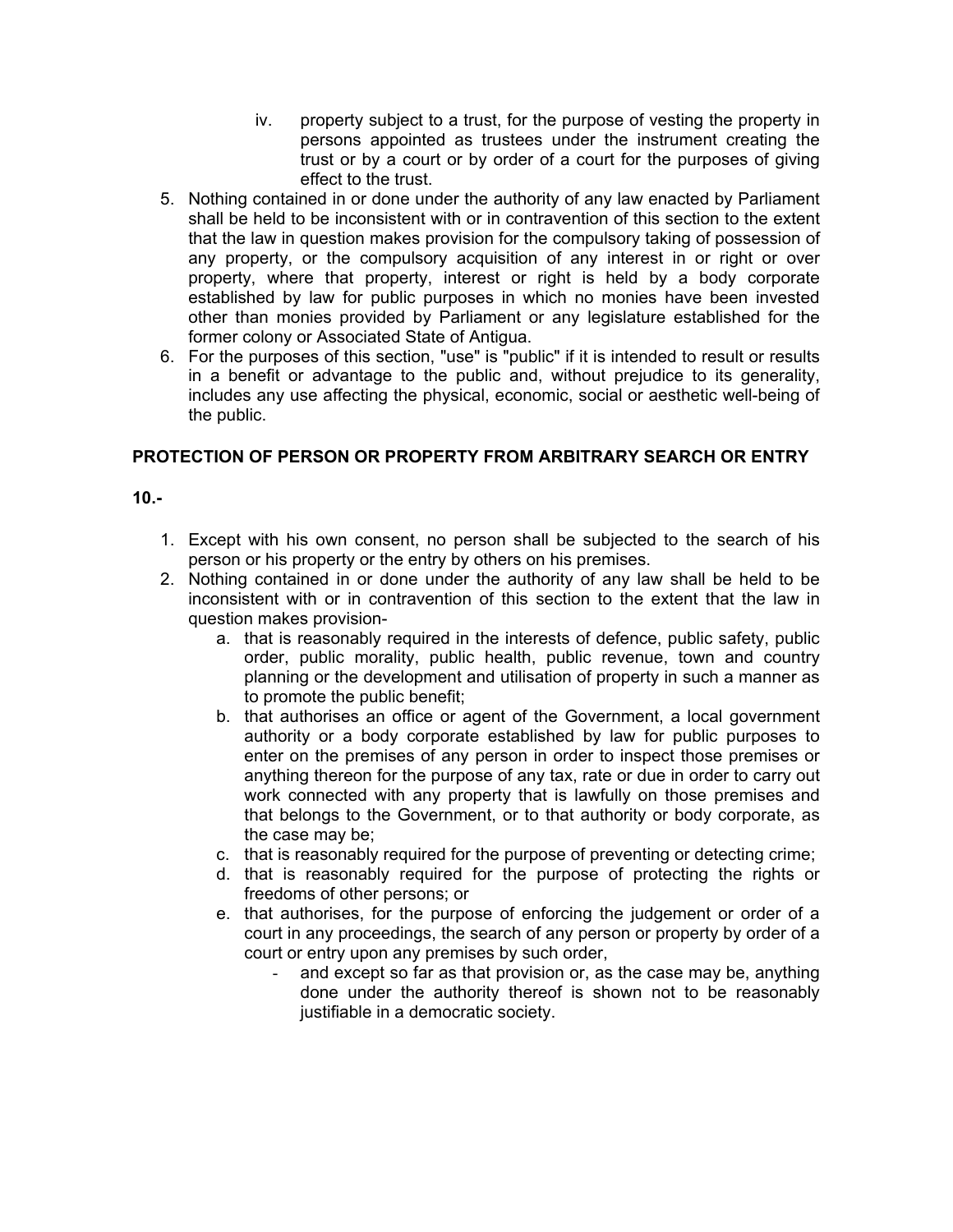# **PROTECTION OF FREEDOM OF CONSCIENCE**

# **11.-**

- 1. Except with his own consent, no person shall be hindered in the enjoyment of his freedom of conscience, and for the purposes of this section the said freedom includes freedom of thought and of religion, freedom to change his religion or belief, and freedom, either alone or in community with others, and both in public and in private, to manifest and propagate his religion or belief in worship, teaching, practice and observance.
- 2. Except with his own consent (or, if he is under the age, of eighteen years, the consent of his parent or guardian) no person attending any place of education shall be required to receive religious instruction or to take part in or attend any religious ceremony or observance if that instruction, ceremony or observance relates to a religion other than his own.
- 3. No person shall be compelled to take any oath which is contrary to his religion or belief or to take any oath in a manner which is contrary to his religion or belief.
- 4. Nothing contained in or done under that authority of any law shall be held to be inconsistent with or in contravention of this section to the extent that the law in question makes provision that is reasonably required
	- a. in the interests of defence, public safety, public order, public morality or public health; or
	- b. for the purpose of protecting the rights and freedoms of other persons, including the right to observe and practice any religion without the unsolicited intervention of members of any other religion,

- and except so far as that provision or, as the case may be, the thing done under the authority thereof is shown not to be reasonably justifiable in a democratic society.

5. Reference in this section to a religion shall be construed as including references to a religious denomination, and cognate expressions shall be construed accordingly.

## **PROTECTION OF FREEDOM OF EXPRESSION INCLUDING FREEDOM OF THE PRESS**

- 1. Except with his own consent, no person shall be hindered in the enjoyment of his freedom of expression.
- 2. For the purposes of this section the said freedom includes the freedom to hold opinions without interference, freedom to receive information and ideas without interference, freedom to disseminate information and ideas without interference (whether the dissemination be to the public generally or to any person or class of persons) and freedom from interference with his correspondence or other means of communication.
- 3. For the purposes of this section expression may be oral or written or by codes, signals, signs or symbols and includes recordings, broadcasts (whether on radio or television), printed publications, photographs (whether still or moving), drawings, carvings and sculptures or any other means of artistic expression.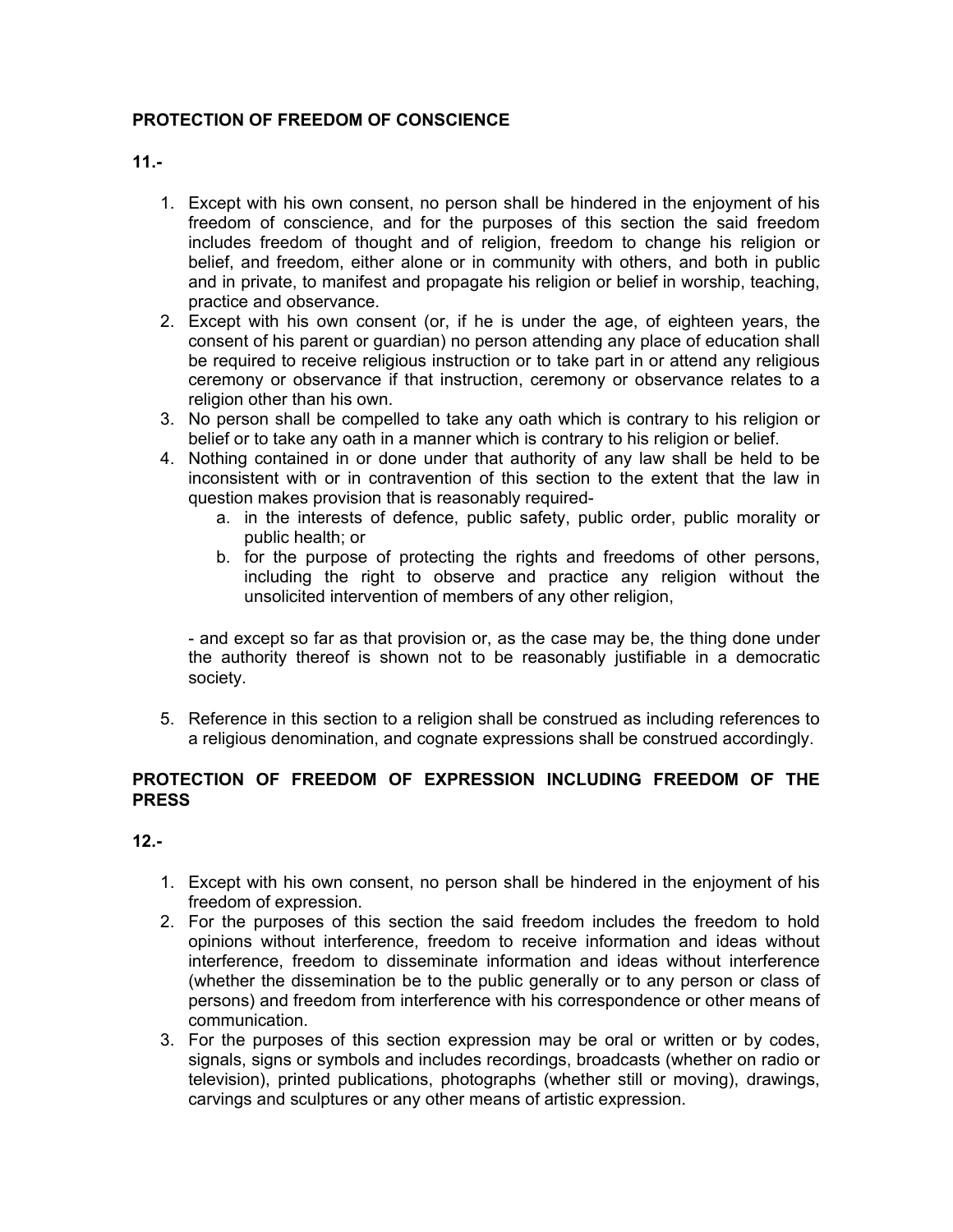- 4. Nothing contained in or done under the authority of any law shall be held to be inconsistent with or in contravention of this section to the extent that the law in question makes provision
	- a. that is reasonably required
		- i. in the interests of defence, public safety, public order, public morality or public health; or
		- ii. for the purpose of protecting the reputations, rights and freedoms of other persons, or the private lives of persons concerned in legal proceedings and proceedings before statutory tribunals, preventing the disclosure of information received in confidence, maintaining the authority and independence of Parliament and the courts, or regulating telephony, posts, broadcasting or other means of communication, public entertainment's, public shows; or
	- b. that imposes restrictions upon public officers that are reasonably required for the proper performance of their functions,

- and except so far as that provision or, as the case may be, the thing done under the authority thereof is shown not to be reasonably justifiable in a democratic society.

## **PROTECTION OF FREEDOM OF ASSEMBLY AND ASSOCIATION**

#### **13.-**

- 1. Except with his own consent, no person shall be hindered in the enjoyment of his freedom of peaceful assembly and association, that is to say, his right peacefully to assemble freely and associate with other persons and in particular to form or belong to trade unions or other associations for the promotion and protection of his interests.
- 2. Nothing contained in or done under the authority of any law shall be held to be inconsistent with or in contravention of this section to the extent that the law in question makes provision
	- a. that is reasonably required
		- i. in the interests of defence, public order, public morality or public health; or
		- ii. for the purpose of protecting the rights or freedoms of other persons; or
	- b. that imposes restrictions upon public officers that are reasonably required for the proper performance of their functions,

- and except so far as that provision or, as the case may be, the thing done under the authority thereof is shown not to be reasonably justifiable in a democratic society.

## **PROTECTION FROM DISCRIMINATION ON THE GROUNDS OF RACE, SEX ETC.**

# **14.-**

1. Subject to the provisions of subsections (4), (5) and (7) of this section, no law shall make any provision that is discriminatory either of itself or in its effect.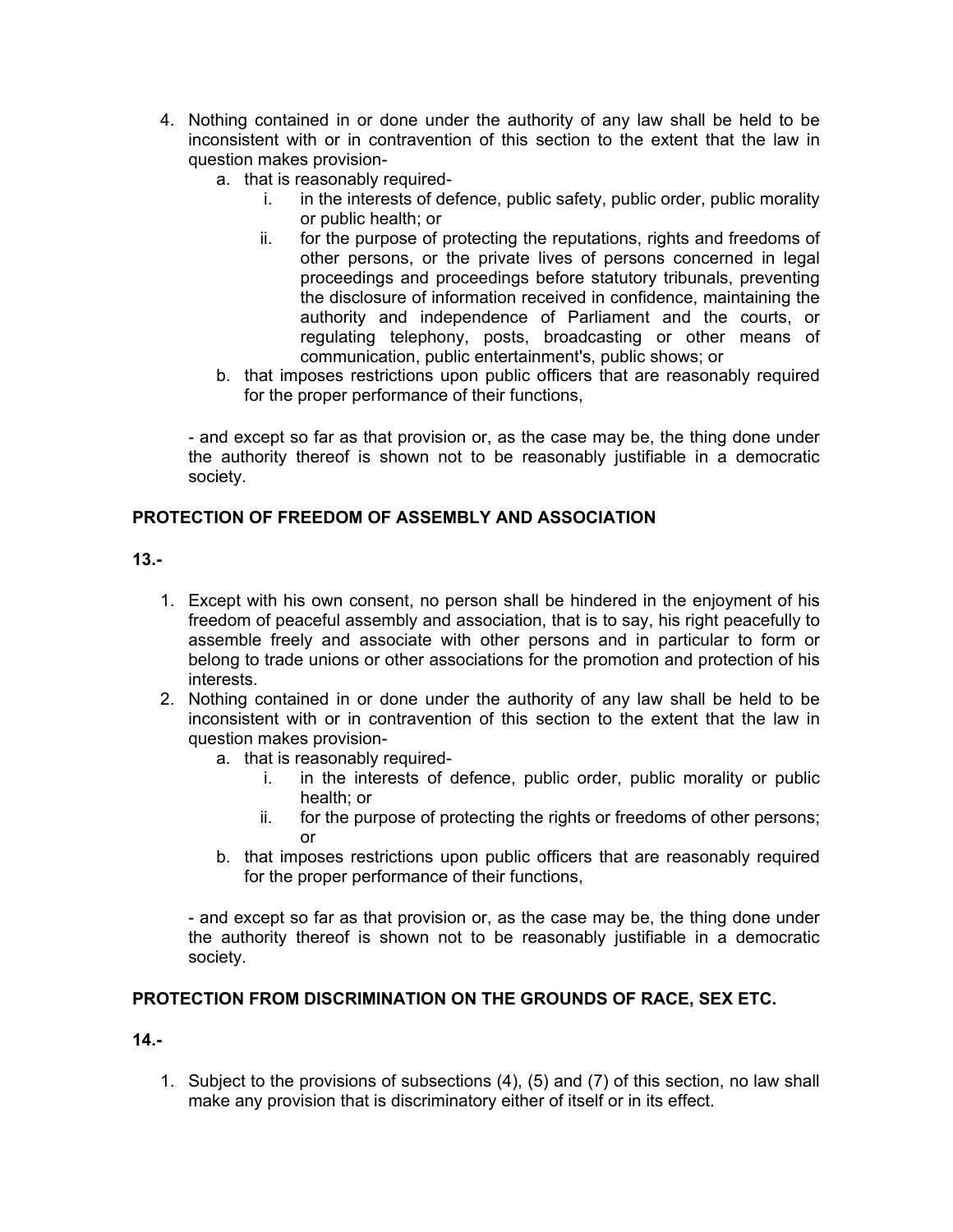- 2. Subject to the provisions of subsections (6), (7) and (8) of this section, no person shall be treated in a discriminatory manner by any person acting by virtue of any law or in the performance of the functions of any public office or any public authority.
- 3. In this section, the expression "discriminatory" means affording different treatment to different persons attributable wholly or mainly to their respective descriptions by race, place of origin, political opinions or affiliations, colour, creed, or sex whereby persons of one such description are subjected to disabilities or restrictions to which persons of another such description are not made subject or are accorded privileges or advantages that are not accorded to persons of another such description.
- 4. Subsection (1) of this section shall not apply to any law so far as the law makes provision
	- a. for the appropriation of public revenues or other public funds;
	- b. with respect to persons who are not citizens; or
	- c. whereby persons of any such description as is mentioned in subsection (3) of this section may be subjected to any disability or restriction or may be accorded any privilege or advantage that, having regard to its nature and to special circumstances pertaining to those persons or to persons of any other such description, is reasonably justifiable in a democratic society.
- 5. Nothing contained in any law shall be held to be inconsistent with or in contravention of subsection (1) of this section to the extent that it makes provision with respect to qualifications (not being qualifications specifically relating to race, place of origin, political opinions or affiliations, colour, creed or sex) for service as a public officer or as a member of a disciplined force or for the service of a local government authority or a body corporate established by any law for public purposes.
- 6. Subsection (2) of this section shall not apply to anything that is expressly or by necessary implication authorised to be done by any such provision of law as is referred to in subsection (4) or (5) of this section.
- 7. Nothing contained in or done under the authority of any law shall be held to be inconsistent with or in contravention of this section to the extent that that law in question makes provision whereby persons of any such description as in mentioned in subsection (3) of this section may be subjected to any restriction on the rights and freedoms guaranteed by sections 8, 10, 11, 12 and 13 of this Constitution, being such a restriction as is authorised by paragraph (a) or (b) of subsection (3) of section 8, subsection (2) of section 10, subsection (4) of section 11, subsection (4) of section 12 or subsection (2) of section 13, as the case may be.
- 8. Nothing in subsection (2) of this section shall affect any discretion relating to the institution, conduct or discontinuance of civil or criminal proceedings in any court that is vested in any person by or under this Constitution or any other law.

# **PROVISION TO SECURE PROTECTION OF THE LAW**

- 1. If any person is charged with a criminal offence then, unless the charge is withdrawn, he shall be afforded a fair hearing within a reasonable time by a independent and impartial court established by law.
- 2. Every person who is charged with a criminal offence-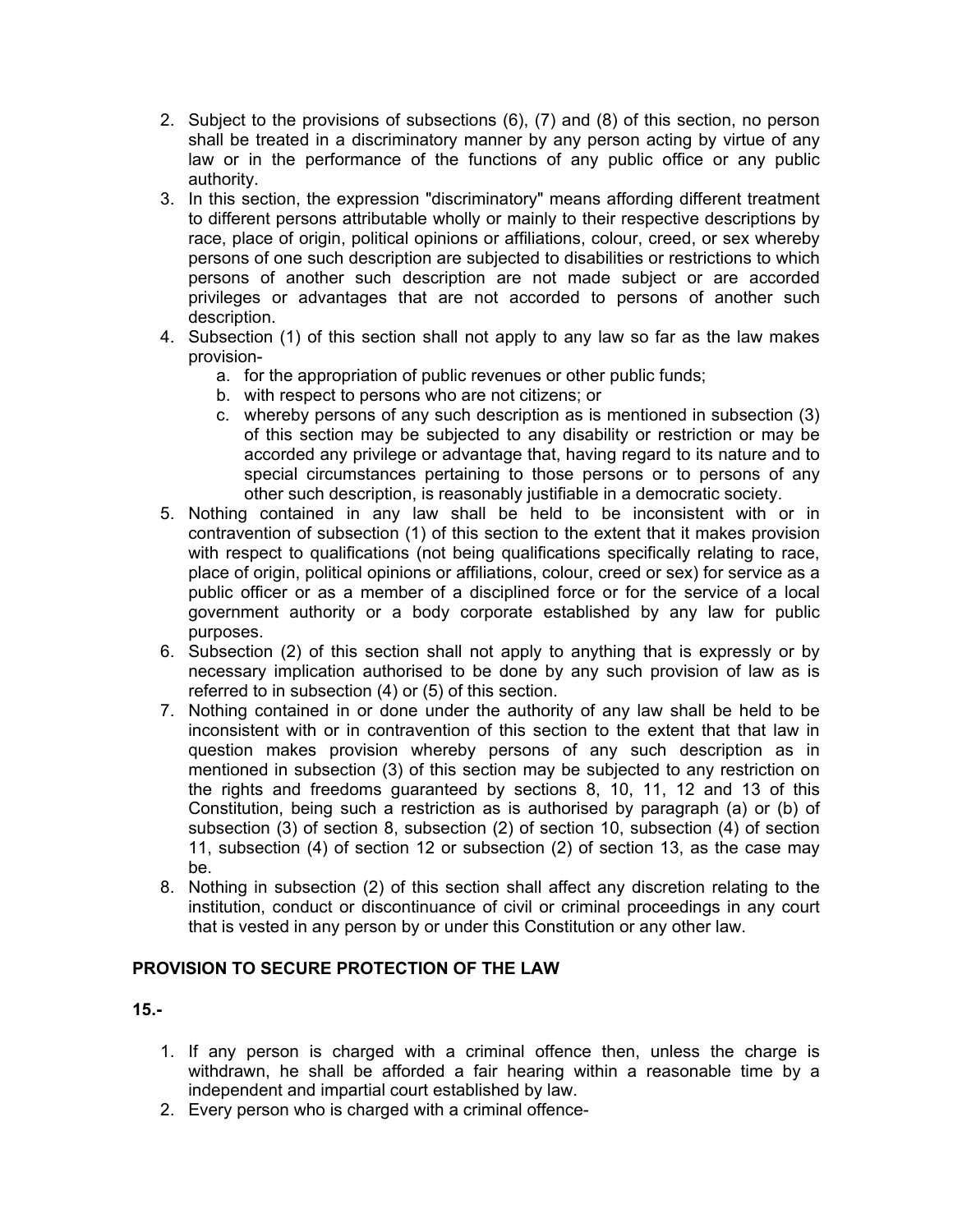- a. shall be presumed to be innocent until he is proved or has pleaded guilty;
- b. shall be informed orally and in writing as soon as reasonably practicable, in language that he understands, of the nature of the offence with which he is charged;
- c. shall be given adequate time and facilities for the preparation of his defence;
- d. shall be permitted to defend himself before the court in person or by a legal practitioner of his own choice;
- e. shall be afforded facilities to examine in person or by his legal representative the witnesses called by the prosecution before the court and to obtain the attendance and carry out the examination of witnesses to testify on his behalf before the court on the same conditions as those applying to witnesses called by the prosecution; and
- f. shall be permitted to have without payment the assistance of an interpreter if he cannot understand the language used at the trial of the charge, and except with his own consent the trial shall not take place in his absence
	- i. except where, under the provisions of any law entitling him thereto, he is given adequate notice of the charge, the date, time and place of the trial or continuance thereof and afforded a reasonable opportunity of appearing before the court;

Provided that where the foregoing conditions have been complied with, and the court is satisfied that owing to circumstances beyond his control he cannot appear, the trial shall not take place or continue in his absence; or

- ii. unless he so conducts himself as to render the continuance of the proceedings in his presence impracticable and the court has ordered him to be removed and the trial to proceed in his absence.
- 3. When a person is tried for any criminal offence the accused person or any person authorised by him in that behalf shall, if he so requires and subject to payment of such reasonable fees as may be prescribed by law, be given within a reasonable time after judgement a copy of any record of the proceedings made by or on behalf of the court.
- 4. No person shall be held to be guilty of a criminal offence on account of any act or omission that did not, at the time it took place, constitute such an offence, and no penalty shall be imposed for any criminal offence that is more severe in degree or description than the maximum penalty that might have been imposed for that offence at the time when it was committed.
- 5. No person who shows that he has been tried by a competent court for a criminal offence and either convicted or acquitted shall again be tried for that offence or for any criminal offence of which he could have been convicted at the trial for the offence, save upon the order of a superior court in the course of appeal or review proceedings relating to the conviction or acquittal.
- 6. No person shall be tried for a criminal offence if he shows that he has been pardoned for that offence.
- 7. No person who is tried for a criminal offence shall be compelled to give evidence at the trial.
- 8. Any court or other authority prescribed by law for the determination of the existence or extent of any civil right or obligation shall be established by law and shall be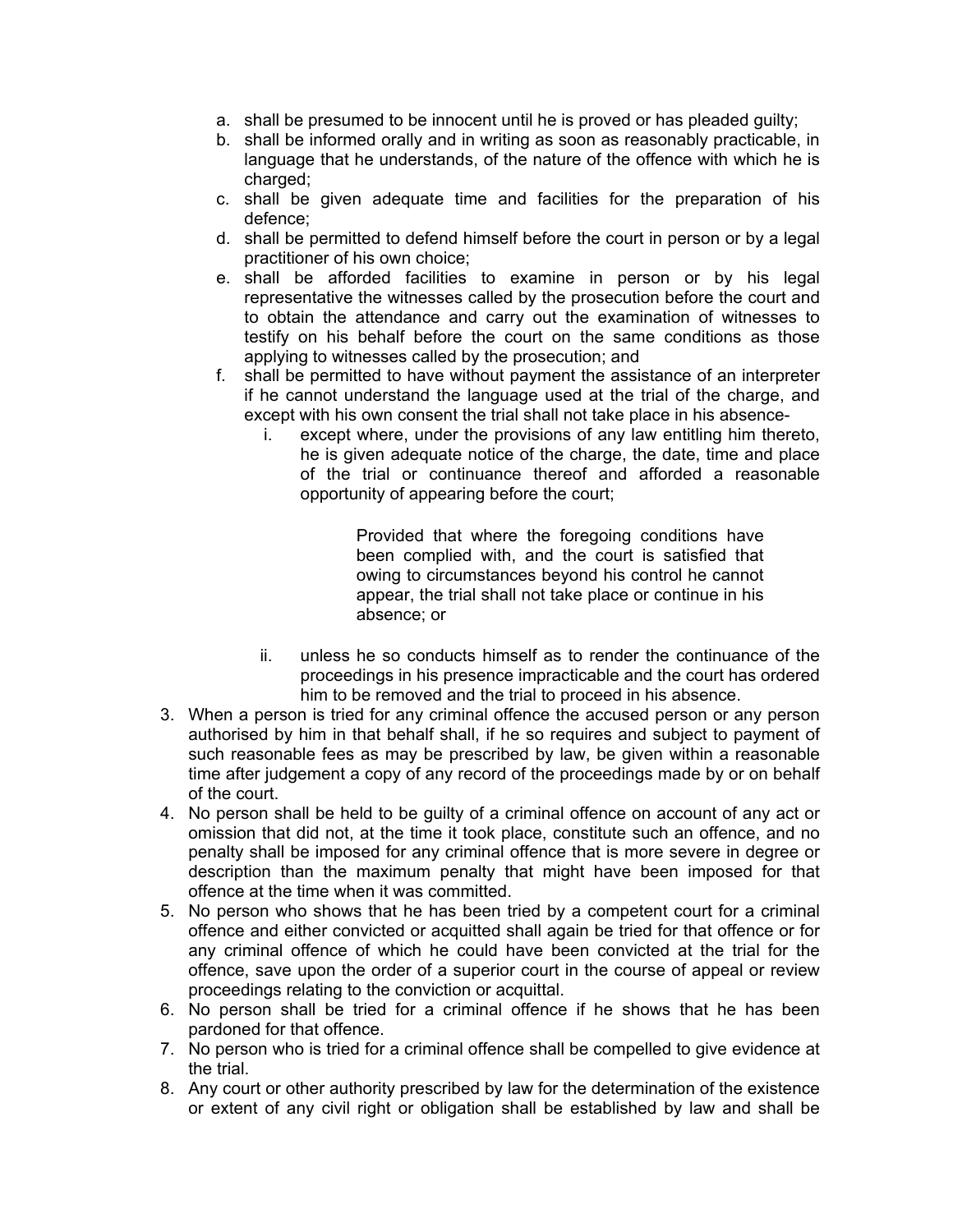independent and impartial; and where proceedings for such a determination are instituted by any persons before such a court or other authority, the case shall be given a fair hearing within a reasonable time.

- 9. Except with the agreement of all that parties thereto, all proceedings of every court and proceedings for the determination of the existence or extent of any civil right or obligation before any other authority, including the announcement of the decision of the court or other authority, shall be held in public.
- 10. Nothing in subsection (9) of this section shall prevent the court or other authority from excluding from the proceedings persons other than the parties thereto and the legal practitioners representing them to such an extent as the court or other authority
	- a. may by law be empowered to do and may consider necessary or expedient in circumstances where publicity would prejudice the interests of justice or in interlocutory proceedings or in the interests of public morality, the welfare of persons under the age of eighteen years or the protection of the private lives of persons concerned in the proceedings; or
	- b. may by law be empowered or required to do in the interests of defence, public safety, public order or public morality.
- 11. Nothing contained in or done under the authority of any law shall be held to be inconsistent with or in contravention of
	- a. subsection (2) (a) of this section, to the extent that the law in question imposes upon any person charged with a criminal offence the burden of proving particular facts;
	- b. subsection (2) (e) if this section, to the extent that the law in question imposes reasonable conditions that must be satisfied if witnesses called to testify on behalf of an accused person are to be paid their expenses out of public funds; or
	- c. subsection (5) of this section, to the extent that the law in question authorises a court to try a member of a disciplined force for a criminal offence notwithstanding any trial and conviction or acquittal of that member under the disciplinary law of that force so however, that any court so trying such a member and convicting him shall in sentencing him to any punishment take into account any punishment awarded him under that disciplinary law.
- 12. In the case of any person who is held in lawful detention, the provisions of subsection (1), paragraphs (d) and (e) of subsection (2), and subsection (3) of this section shall not apply in relation to his trial for a criminal offence under the law regulating the discipline of persons held in such detention.
- 13. Nothing contained in or done under the authority of any law shall be held to be inconsistent with or in contravention of subsection (2) of this section to the extent that it authorises the trial of a defendant by a magistrate for a summary offence to take place in the defendant's absence.
- 14. In this section "criminal offence" means a criminal offence under any law.

## **DEROGATION'S FROM FUNDAMENTAL RIGHTS AND FREEDOMS UNDER EMERGENCY POWERS**

**16.-** Nothing contained in or done under the authority of a law enacted by Parliament shall be held to be inconsistent with or in contravention of section 5 or section 14 of this Constitution to the extent that the law authorises the taking during any period of public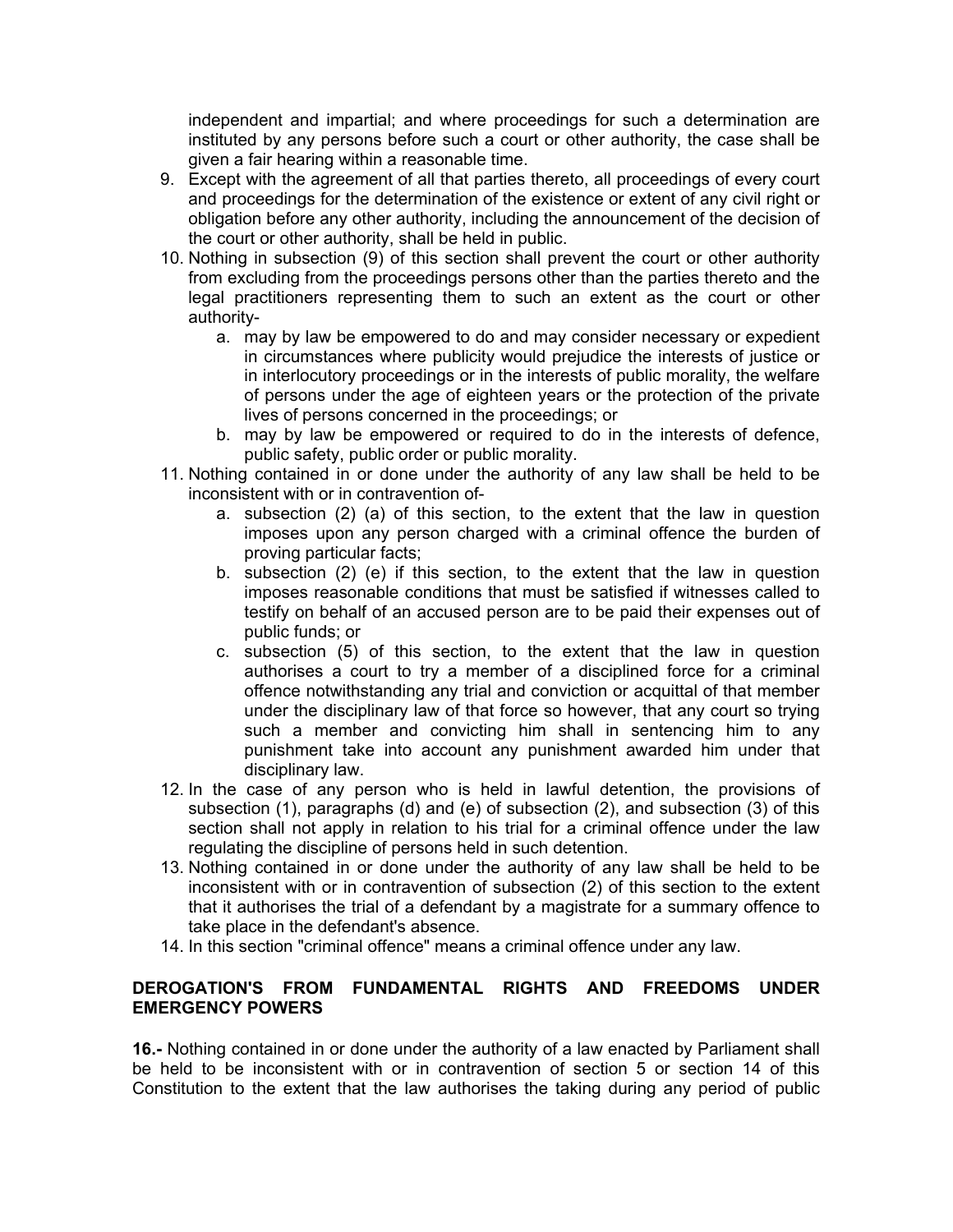emergency of measures that are reasonably justifiable, for dealing with the situation that exists in Antigua and Barbuda during that period.

# **PROTECTION OF PERSONS DETAINED-UNDER EMERGENCY LAWS**

## **17.-**

- 1. When a person is detained by virtue of any such law as is referred to in section 16 of this Constitution the following provisions shall apply, that is to say
	- a. he shall, with reasonable promptitude and in any case not more than seven days after the commencement of his detention, be informed in a language that he understands and in detail of the grounds upon which he is detained and furnished with a written statement in English specifying those grounds in detail;
	- b. not more than fourteen days after the commencement of his detention a notification shall be published in the Official Gazette stating that he has been detained and giving particulars of the provision of law under which his detention is authorised;
	- c. not more than one month after the commencement of his detention and thereafter during the detention at intervals of not more than six months, his case shall be reviewed by an independent and impartial tribunal established by law and presided over by a suitably qualified legal practitioner of at least seven years standing appointed by the Chief Justice;
	- d. he shall be afforded reasonable facilities to consult a legal representative of his own choice who shall be permitted to make representations to the tribunal appointed for the review of the case of the detained person; and
	- e. at the hearing of his case by the tribunal appointed for the review of his case he shall be permitted to appear in person or by a legal practitioner of his own choice.
- 2. On any review by a tribunal in pursuance of this section of the case of a detained person, the tribunal may make recommendations concerning the necessity or expediency of continuing his detention to the authority by which it was ordered but, unless it is otherwise provided by law, that authority shall not be obliged to act in accordance with any such recommendations.
- 3. Nothing contained in subsection (1) (d) or subsection (1) (e) of this section shall be construed as entitling a person to legal representation at public expense.

# **ENFORCEMENT OF PROTECTIVE PROVISIONS**

- 1. If any person alleges that any of the provisions of sections 3 to 17 (inclusive) of this Constitution has been, is being or is likely to be contravened in relation to him (or, in the case of a person who is detained, if any other person alleges such a contravention in relation to the detained person), then, without prejudice to any other action with respect to the same matter that is lawfully available, that person (or that other person) may apply to the High Court for redress.
- 2. The High Court shall have original jurisdiction
	- a. to hear and determine any application made by any person in pursuance of subsection (1) of this section; and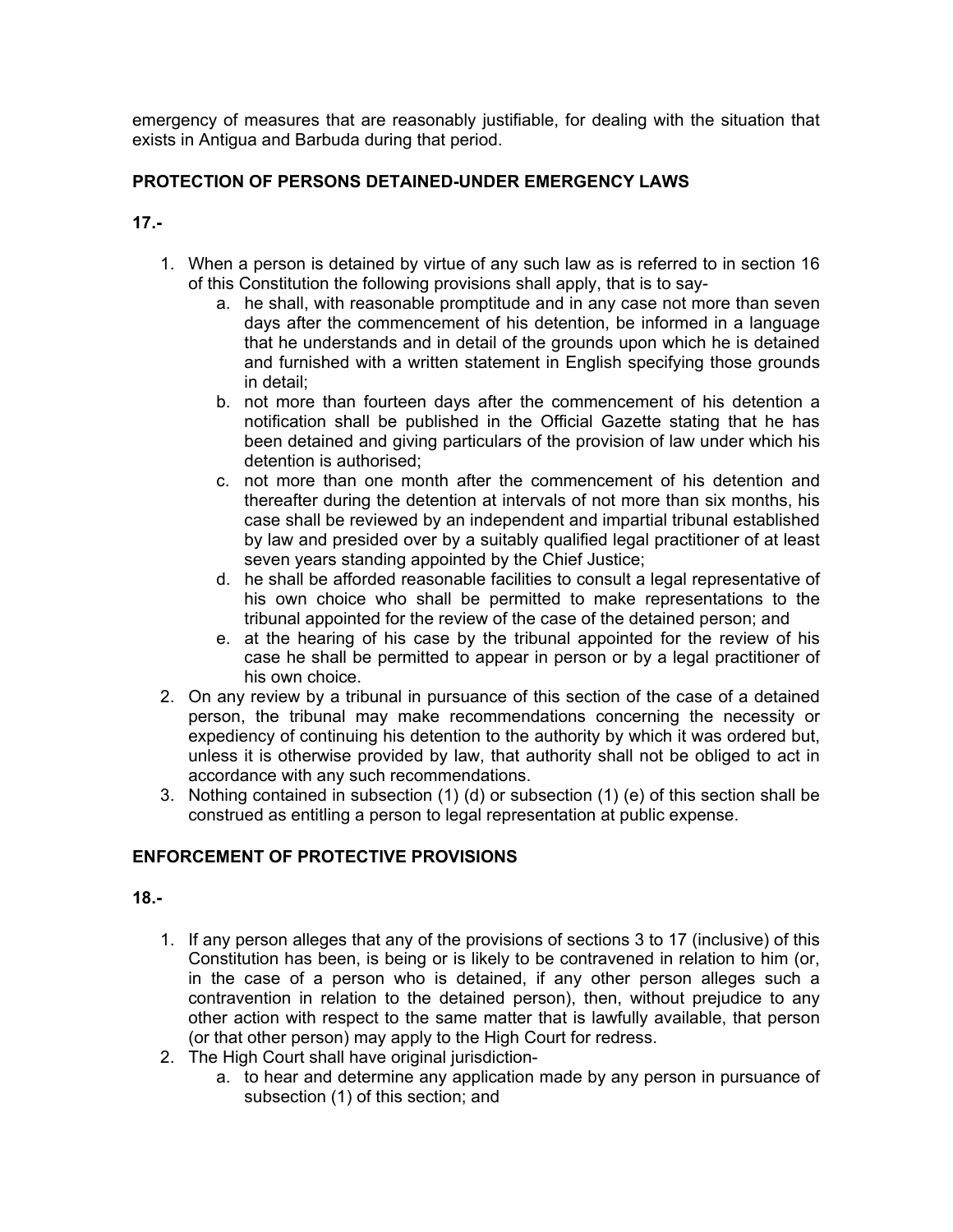b. to determine any question arising in the case of any person that is referred to it in pursuance of subsection (3) of this section,

- and may make such declaration and orders, issue such writs and give such directions as it may consider appropriate for the purpose of enforcing or securing the enforcement of any of the provisions of sections 3 to 17 (inclusive) of this Constitution:

Provided that the High Court may decline to exercise its powers under this subsection if it is satisfied that adequate means of redress for the contravention alleges are or have been available to the person concerned under any other law.

- 3. If in any proceedings in any court (other than the Court of Appeal, the High Court or a court-martial) any question arises as to the contravention of any of the provisions of sections 3 to 17 (inclusive) of this Constitution, the person presiding in that court may, and shall if any party to the proceedings so requests, refer the question to the High Court unless, in his opinion, the raising of the question is merely frivolous or vexatious.
- 4. Where any question is referred to the High Court in pursuance of subsection (3) of this section, the High Court shall give its decision upon the question and the court in which the question arose shall dispose of the case in accordance with that decision or, if that decision is the subject of an appeal to the Court of Appeal or to Her Majesty in Council, in accordance with the decision of the Court of Appeal or, as the case may be, of Her Majesty in Council.
- 5. There shall be such provision as may be made by Parliament for conferring upon the High Court such powers in addition to those conferred by this section as may appear to be necessary or desirable for the purpose of enabling that court more effectively to exercise the jurisdiction conferred upon it by this section.
- 6. The Chief Justice may make rules with respect to the practice and procedure of the High Court in relation to the jurisdiction and powers conferred on it by or under this section (including rules with respect to the time within which applications may be brought and references shall be made to the High Court).

# **PROTECTION FROM DEROGATIONS FROM FUNDAMENTAL RIGHTS AND FREEDOMS GENERALLY**

**19.-** Except as is otherwise expressly provided in this Constitution, no law may abrogate, abridge or infringe or authorise the abrogation, abridgement or infringement of any of the fundamental rights and freedoms of the individual herein before recognised and declared.

# **DECLARATION OF PUBLIC EMERGENCY**

- 1. The Governor-General may, by Proclamation which shall be published in the Official Gazette, declare that a state of public emergency exists for the purposes of this Chapter.
- 2. Every declaration shall lapse-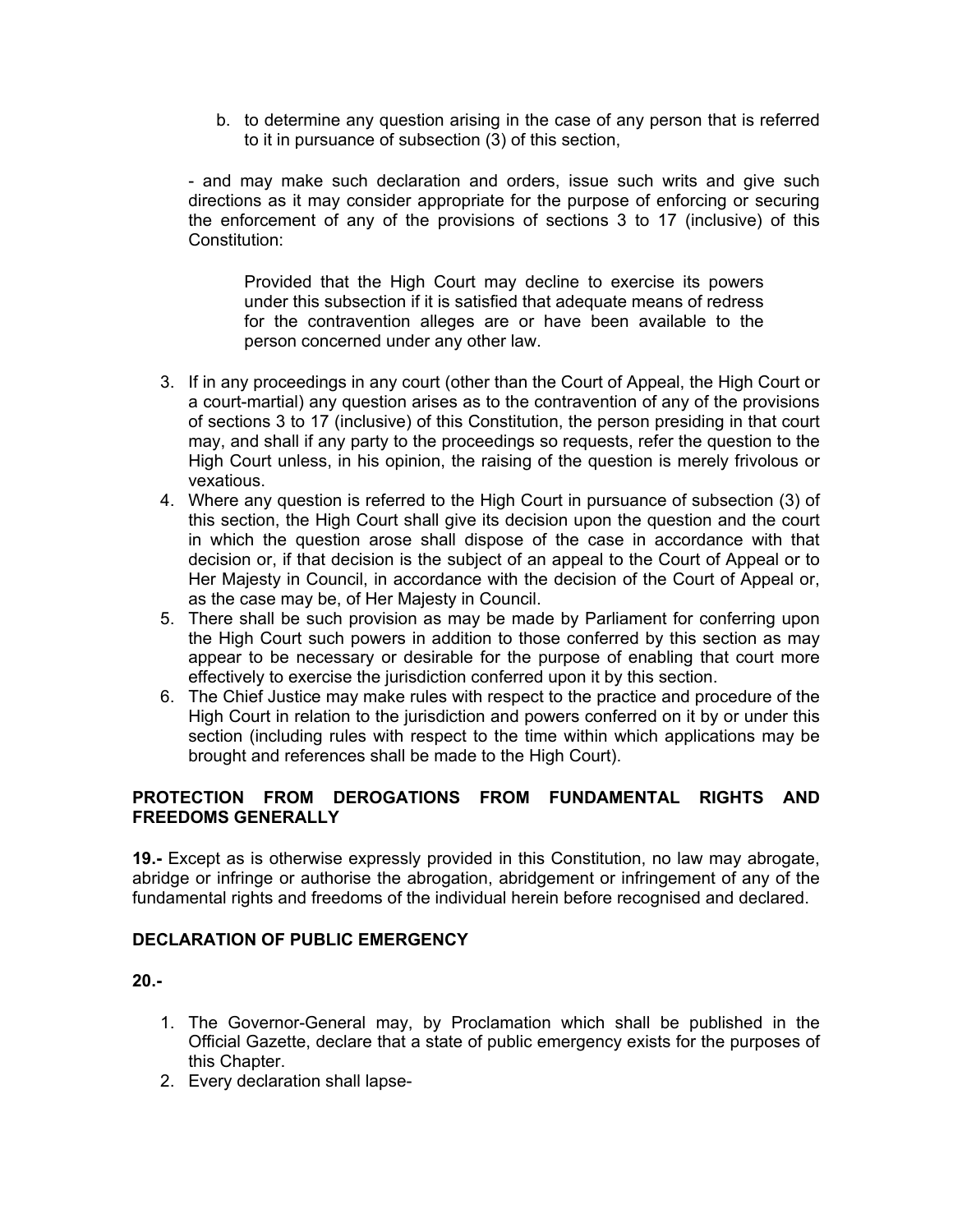- a. in the case of a declaration made when Parliament is sitting, at the expiration of a period of seven days beginning with the date of publication of the declaration; and
- b. in any other case, at the expiration of a period of twenty-one days beginning with the date of publication of the declaration, unless it has in the meantime been approved by resolutions of both Houses of Parliament.
- 3. A declaration of public emergency may at any time be revoked by the Governor-General by Proclamation which shall be published in the Official Gazette.
- 4. A declaration of public emergency that has been approved of by resolutions of the Houses of Parliament in pursuance of subsection (2) of this section shall, subject to the provisions of subsection (3) of this section, remain in force so long as the resolutions of those Houses remain in force and no longer.
- 5. A resolution of a House of Parliament passed for the purposes of this section shall remain in force for three months or such shorter period as may be specified therein:

Provided that any such resolution may be extended from time to time by a further such resolution each extension not exceeding three months from the date of the resolution effecting the extension and any such resolution may be revoked at any time by a resolution of that House.

- 6. Any provision of this section that a declaration of emergency shall lapse or cease to be in force at any particular time is without prejudice to the making of a further such declaration whether before or after that time.
- 7. A resolution of a House of Parliament for the purposes of subsection (2) of this section and a resolution extending any such resolution shall not be passed unless it is supported by the votes of a majority of all members of that House.
- 8. The Governor-General may summon the Houses of Parliament to meet for the purposes of subsection (2) of this section notwithstanding that Parliament stands dissolved, and the persons who were members of the Senate and the House immediately before the dissolution shall be deemed, for those purposes, still to be members of those Houses, but, subject to the provisions of sections 33 and 42 of this Constitution (which relate to the election of the President, Vice-President, the Speaker, and the Deputy Speaker) a House of Parliament shall not, when summoned by virtue of this subsection, transact any business other than debating and voting upon a resolution for the purpose of subsection (2) of this section.

## **INTERPRETATION AND SAVINGS**

## **21.-**

1. In this Chapter, unless the context otherwise requires- "contravention", in relation to any requirement, includes a failure to comply with that requirement, and cognate expressions shall be construed accordingly;

"court" means any court of law having jurisdiction in Antigua and Barbuda other that a court established by a disciplinary law, and includes Her Majesty in Council and, in section 4 of this Constitution, a court established by a disciplinary law;

"disciplinary law" means a law regulating the discipline of any disciplined force;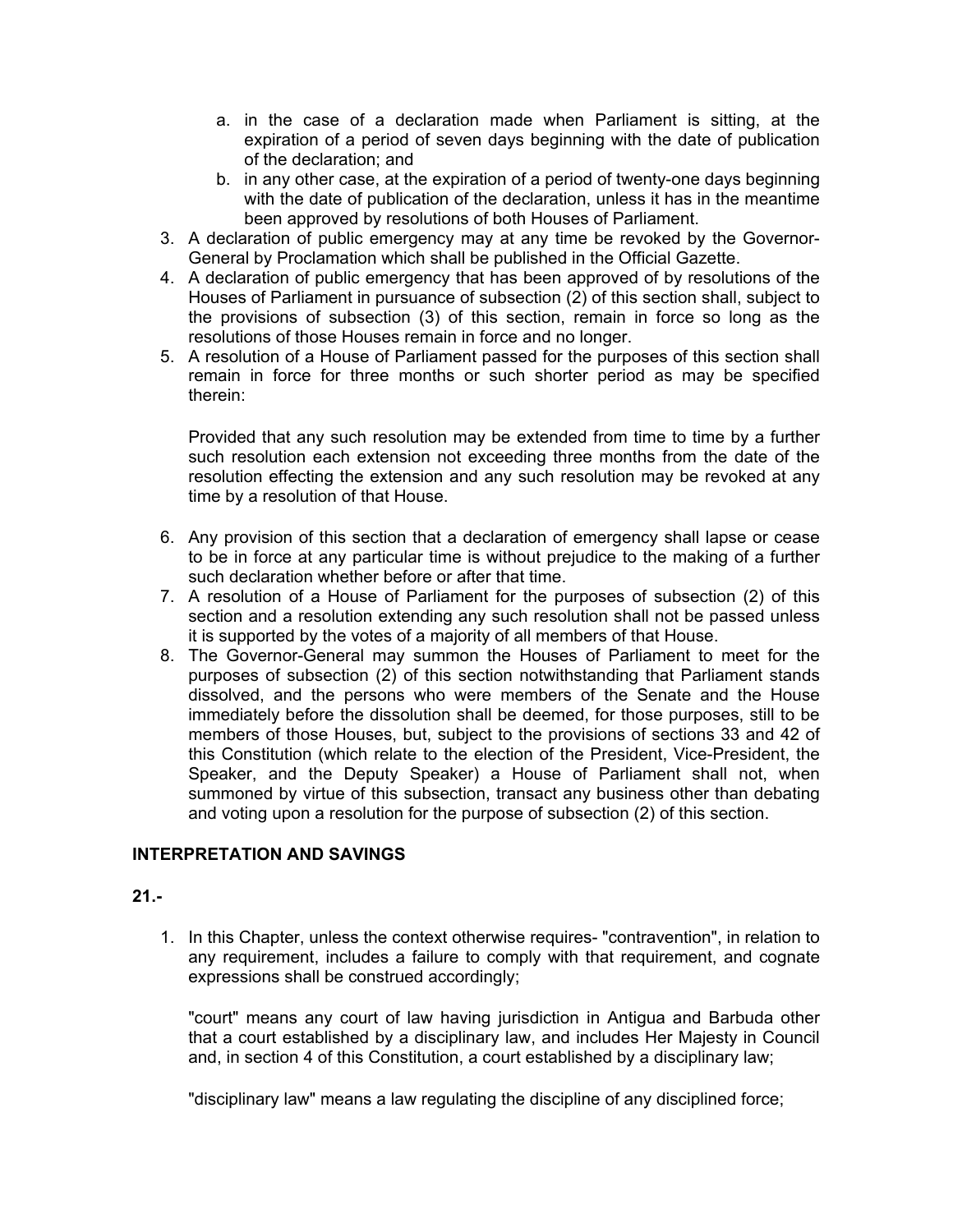"disciplined force" means-

- a. a naval, military or air force;
- b. the Police force; or
- c. a prison service;

"member", in relation to a disciplined force, includes any person who, under the law regulating the discipline of that force, is subject to that discipline;

"legal practitioner" means a person entitled to practice as a barrister in Antigua and Barbuda or, except in relation to proceedings before a court in which a solicitor has no right of audience, entitled to practice as a solicitor in Antigua and Barbuda.

- 2. In relation to any person who is a member of a disciplined force raised under any law, nothing contained in or done under the authority of the disciplinary law of that force shall be held to be inconsistent with or in contravention of any of the provisions of this Chapter other than sections 4, and 7 of this Constitution.
- 3. In relation to any person who is a member of a disciplined force raised otherwise than as aforesaid and lawfully present in Antigua and Barbuda, nothing contained in or done under the authority of the disciplinary law of that force shall be held to be inconsistent with or in contravention of any of the provisions of this Chapter.
- 4. In this Chapter "public emergency" means any period during which
	- a. Her Majesty is at war; or
	- b. there is in force a declaration of emergency under section 20 of this Constitution, or there are in force resolutions of both Houses of Parliament supported by the votes of not less than two-thirds of all the members of each House declaring that democratic institutions in Antigua and Barbuda are threatened by subversion.
- 5. A Proclamation made by the Governor-General shall not be affective for the purposes of section 20 of this Constitution unless it contains a declaration that the Governor-General is satisfied
	- a. that a public emergency has arisen as a result of the imminence of a state of war between Her Majesty and a foreign State or as a result of the occurrence of any earthquake, hurricane, flood, fire, outbreak of pestilence, outbreak of infectious disease or other calamity whether similar to the foregoing or not; or
	- b. that action has been taken or is immediately threatened by any person or body of persons of such a nature and on so extensive a scale as to be likely to endanger the public safety or to deprive the community, or any substantial portion of the community, of supplies or services essential to life.

## **CHAPTER** III **THE GOVERNOR-GENERAL**

## **ESTABLISHMENT OF OFFICE**

**22.-** There shall be a Governor-General of Antigua and Barbuda who shall be a citizen appointed by Her Majesty and shall hold office during Her Majesty's pleasure and who shall be Her Majesty's representative in Antigua and Barbuda.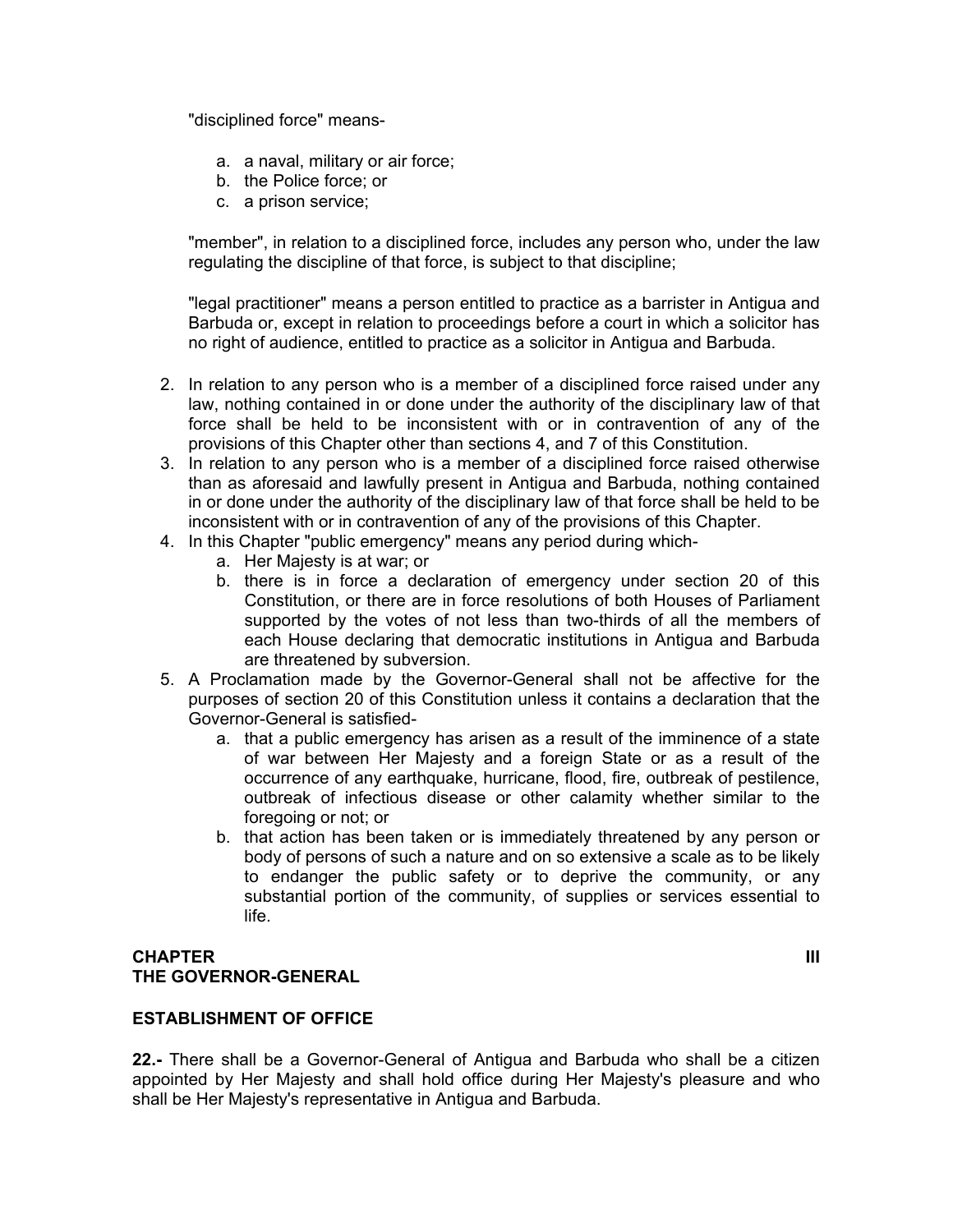# **ACTING GOVERNOR-GENERAL**

## **23.-**

- 1. During any period when the office of Governor-General is vacant or the holder of the office of Governor-General is absent from Antigua and Barbuda or is for any other reason unable to perform the functions of his office those functions shall be performed by such person as Her Majesty may appoint.
- 2. Any such person as aforesaid shall not continue to perform the functions of the office of Governor-General if the holder of the office of Governor-General has notified him that he is about to assume or resume those functions.
- 3. The holder of the office of Governor-General shall not for the purposes of this section, be regarded as absent from Antigua and Barbuda or as unable to perform the functions of his office
	- a. by reason that he is in passage from one part of Antigua and Barbuda to another; or
	- b. at any time when there is a subsisting appointment of a deputy under section 25 of this Constitution.

# **OATHS**

**24.-** A person appointed to hold or act in the office of Governor-General shall, before entering upon the duties of that office, take and subscribe the oath of allegiance and the oath of office.

## **DEPUTY TO GOVERNOR-GENERAL**

## **25.-**

- 1. When the Governor-General
	- a. has occasion to be absent from the seat of government but not from Antigua and Barbuda;
	- b. has occasion to be absent from Antigua and Barbuda for a period that he considers, in his discretion, will be of short duration,

- he may, acting in accordance with the advice of the Prime Minister, appoint any person in Antigua and Barbuda to be his deputy during such absence or illness and in that capacity to perform on his behalf such of the functions of the office of Governor-General as may be specified in the instrument by which he is appointed.

2. The power and authority of the Governor-General shall not be abridged, altered or in any way affected by the appointment of a deputy under this section, and subject to the provisions of this Constitution, a deputy shall conform to and observe all instructions that the Governor-General, in his discretion, may from time to time address to him:

Provided that the question whether or not a deputy has conformed to and observed any such instructions shall not be enquired into by any court of law.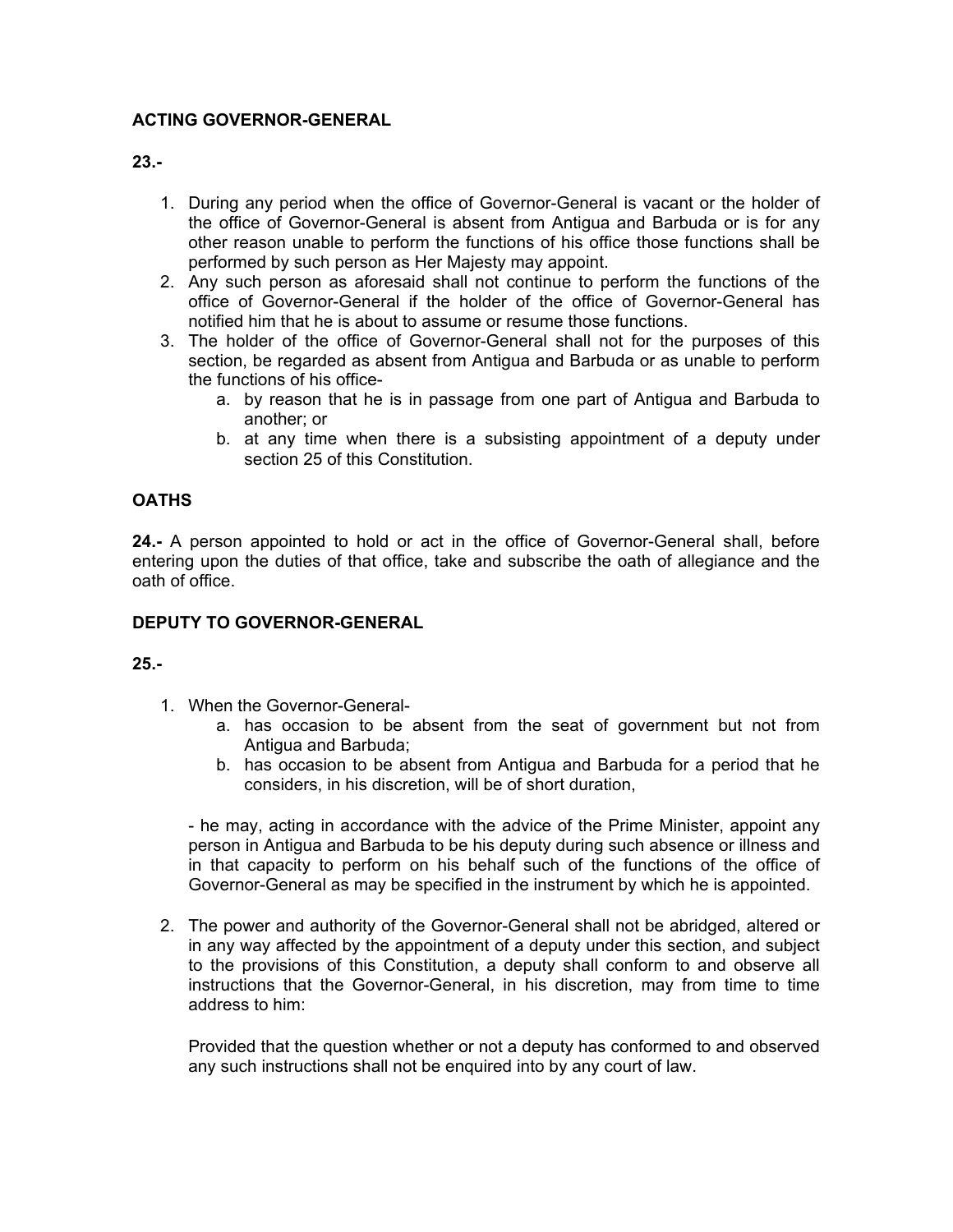3. A person appointed as deputy under this section shall hold that appointment for such period as may be specified in the instrument by which he is appointed, and his appointment may be revoked at any time by the Governor-General, acting in accordance with the advice of the Prime Minister.

#### **PUBLIC SEAL**

**26.-** The Governor-General shall keep and use the Public Seal for sealing all things that shall pass under the Public Seal.

#### **CHAPTER IV PARLIAMENT**

#### **PART 1 ESTABLISHMENT AND COMPOSITION OF PARLIAMENT**

#### **ESTABLISHMENT OF PARLIAMENT**

**27.-** There shall be a Parliament in and for Antigua and Barbuda which shall consist of Her Majesty, a Senate and a House of Representatives.

#### **THE SENATE**

#### **COMPOSITION OF THE SENATE**

#### **28.-**

- 1. The Senate shall consist of seventeen persons who, being qualified for appointment as Senators in accordance with the provisions of this Constitution, have been so appointed in accordance with the provisions of this section and such temporary members (if any) as may be appointed in accordance with the provisions of section 32 of this Constitution.
- 2. Ten Senators shall be appointed by the Governor-General acting in accordance with the advice of the Prime Minister.
- 3. Four Senators shall be appointed by the Governor-General acting in accordance with the advice of the Leader of the Opposition.
- 4. Subject to subsection (7) of this section, one Senator shall be appointed by the Governor-General in his discretion from outstanding persons or persons representing such interests as the Governor-General considers ought to be represented in the Senate.
- 5. One Senator shall be appointed by the Governor-General acting in accordance with the advice of the Barbuda Council.
- 6. One Senator, being an inhabitant of Barbuda, shall be appointed by the Governor-General in accordance with the advice of the Prime Minister.
- 7. Before appointing any person representing interests under subsection (4) of this section the Governor-General shall consult such persons as in his discretion he considers can speak for the interests concerned and ought to be consulted.

#### **QUALIFICATIONS FOR APPOINTMENT AS SENATORS**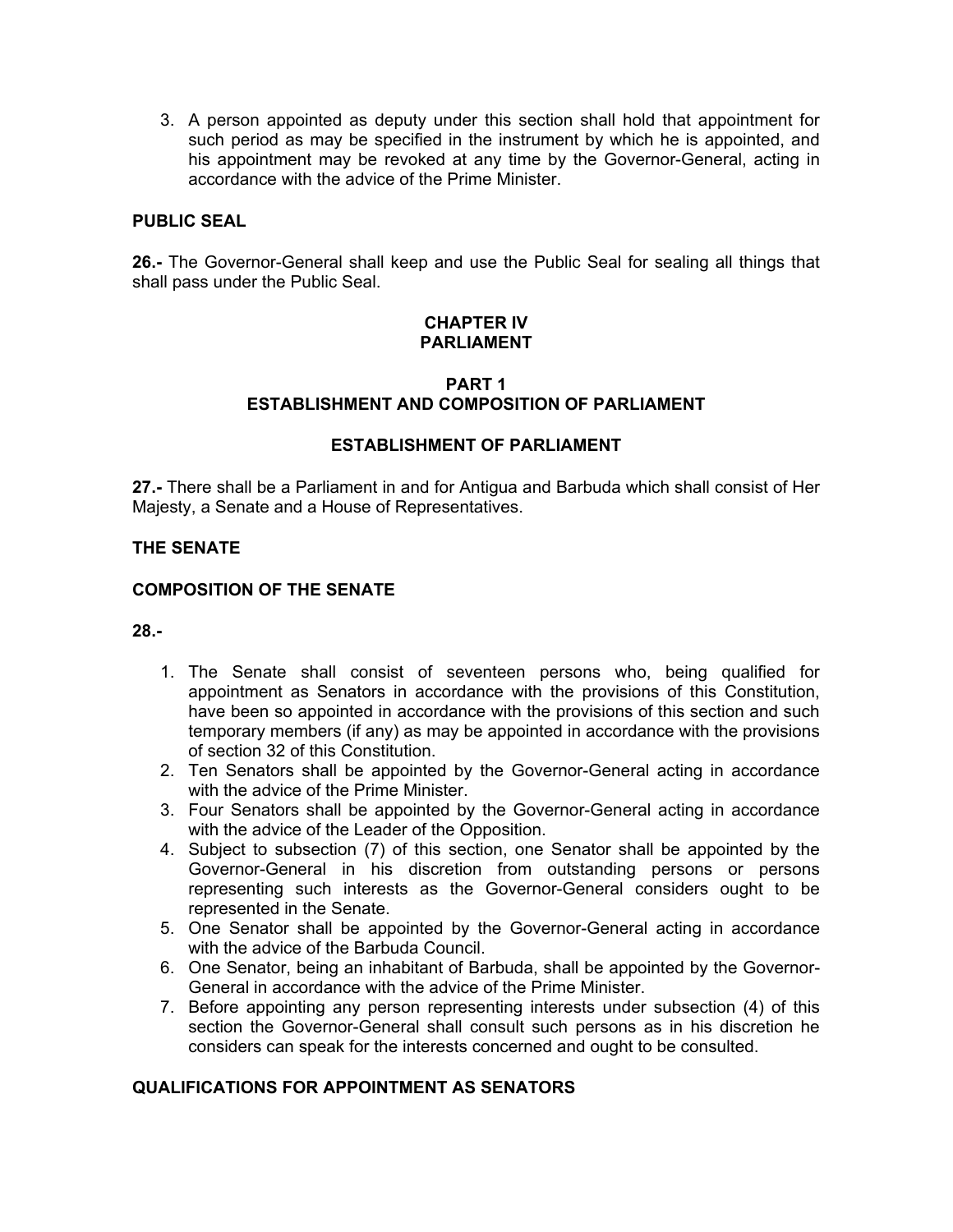**29.-** Subject to provisions of section 30 of this Constitution any person who at the date of his appointment-

- a. is a citizen of the age of twenty-one years or upwards;
- b. has resided in Antigua and Barbuda for a period of twelve months immediately preceding the date of his appointment; and
- c. is able to speak and, unless incapacitated by blindness or other physical cause, to read the English language with sufficient proficiency to enable him to take an active part in the proceedings of the Senate,

- shall be qualified to be appointed as a Senator.

## **DISQUALIFICATION FROM APPOINTMENT AS SENATORS**

- 1. No person shall be qualified to be appointed as a Senator who
	- a. is, by virtue of his own act, under any acknowledgement or allegiance, obedience or adherence to a foreign power or state;
	- b. is a member of the House;
	- c. is an undischarged bankrupt, having been declared bankrupt under any law;
	- d. is a person certified to be insane or otherwise adjudged to be of unsound mind under any law;
	- e. is under sentence of death imposed on him by a court or has been sentenced to imprisonment (by whatever name called) for a term of or exceeding twelve months and has not either suffered the punishment to which he was sentenced or such other punishment as may be competent authority have been substituted therefor, or received a free pardon;
	- f. is disqualified for election to the House by or under any law by reason of his connection with any offence relating to elections;
	- g. holds or is acting in any public office or in the office of judge of the Supreme Court or Ombudsman, or is a member of the Constituencies Boundaries Commission, the Judicial and Legal Services Commission, the Public Service Commission or the Police Service Commission;
	- h. has, within the period of ten years immediately preceding the proposed date of his appointment as a Senator, been convicted on indictment by a court of competent jurisdiction of theft, fraud or other such crime involving dishonesty and who
		- i. has not appealed against that conviction; or
		- ii. has appealed against that conviction and whose appeal has not been allowed; and
		- iii. has not received a free pardon in respect of the offence; or
	- i. is a minister of religion.
- 2. Without prejudice to the provisions of subsection (1) (g) of this section, Parliament may provide that person shall not be qualified for appointment as a Senator in any of the following cases
	- a. if he holds or is acting in any office that is specified by Parliament and the functions of which involve responsibility for, or in connection with the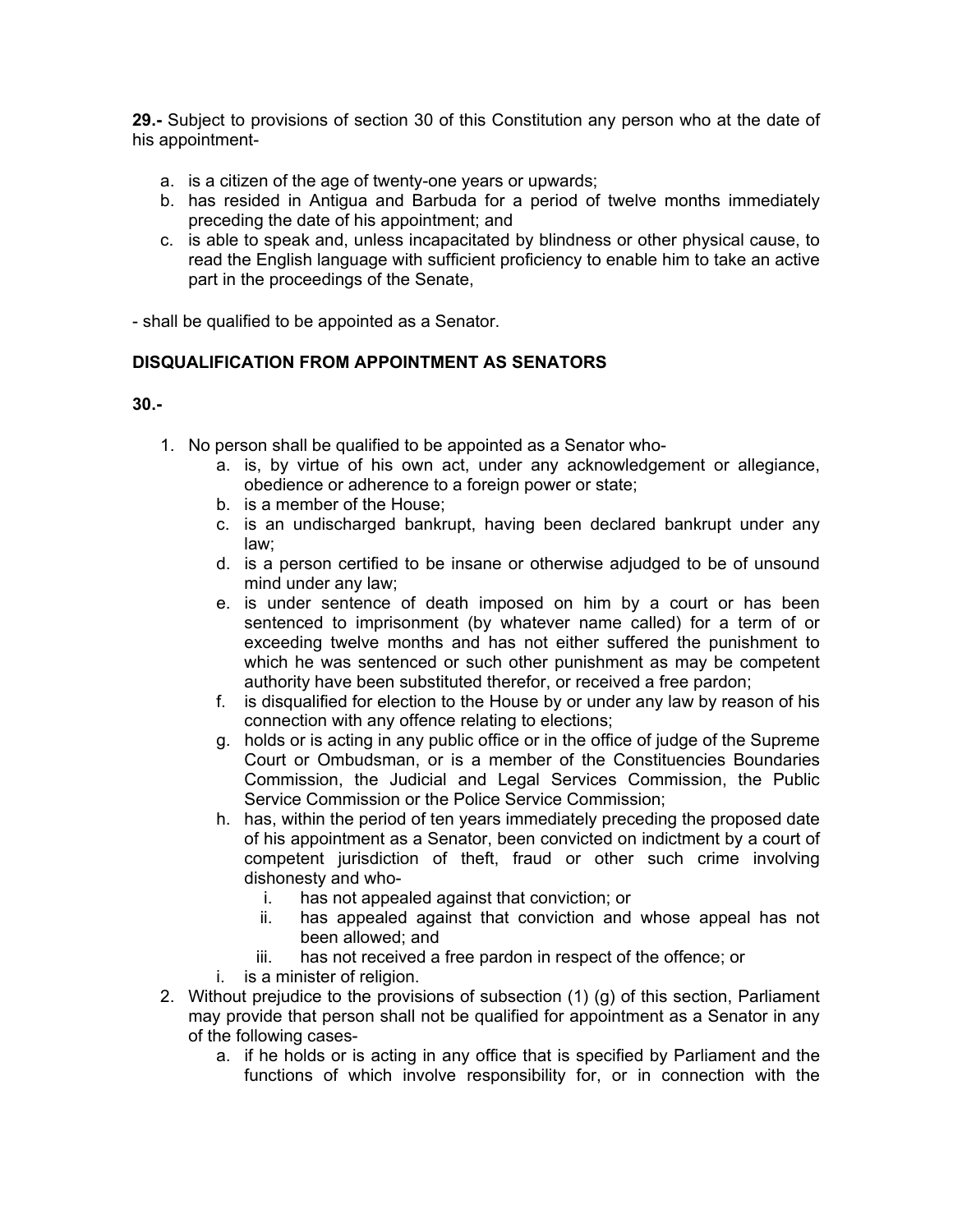conduct of an election or the compilation or revision of any register of electors for the purposes of an election;

- b. subject to any exceptions and limitations prescribed by Parliament, if
	- i. he holds or is acting in any office or appointment prescribed by Parliament either individually or by reference to a class of office or appointment;
	- ii. he belongs to any armed force of Antigua and Barbuda or to any class of person that is comprised in any such force; or
	- iii. he belongs to the Police Force or to any class of person that is comprised in the Police Force.
- 3. For the purpose of subsection (1) (e) of this section
	- a. two or more sentences of imprisonment that are required to be served consecutively shall be regarded as separate sentences if none of those sentences exceeds twelve months, but if any one of such sentences exceeds that term they shall be regarded as one sentence; and
	- b. no account shall be taken of a sentence of imprisonment imposed as an alternative to or in default of the payment of a fine.

# **TENURE OF OFFICE OF SENATORS**

- 1. Every Senator shall vacate his seat in the Senate
	- a. at the next dissolution of Parliament after he has been appointed;
	- b. if he is with his consent nominated as a candidate for election to the House;
	- c. if he ceases to be a citizen;
	- d. if he is absent from the sittings of the Senate for such period or periods and in such circumstances as may be prescribed by the rules of procedure of the Senate;
	- e. subject to the provisions of subsection (2) of this section, if any circumstances arise that, if he were not a Senator, would cause him to be disqualified for appointment as such by virtue of subsection (1) of section 30 of this Constitution or of any law enacted in pursuance of subsection (2) of that section;
	- f. if the Governor-General, acting in accordance with the advice of Prime Minister in the case of a Senator appointed in accordance with that advice, or in accordance with the advice of the Leader of the Opposition in the case of a Senator appointed in accordance with that advice, or in accordance with the advice of the Barbuda Council in the case of a Senator appointed in accordance with that advice, or in his discretion in the case of a Senator appointed by him in his discretion, declares the seat of that Senator to be vacant;
	- g. if, having been appointed under the provisions of section 28(6) of this Constitution, he ceases to be an inhabitant of Barbuda.
- 2.
- a. If circumstances such as are referred to in subsection (1) (e) of this section arise because a Senator is convicted of a felony or of any other offence involving dishonesty, sentenced to death or imprisonment, adjudged to be of unsound mind, or declared bankrupt or is convicted of any offence relating to elections in circumstances that disqualify him for election to the House, and if it is open to the Senator to appeal against the decision (either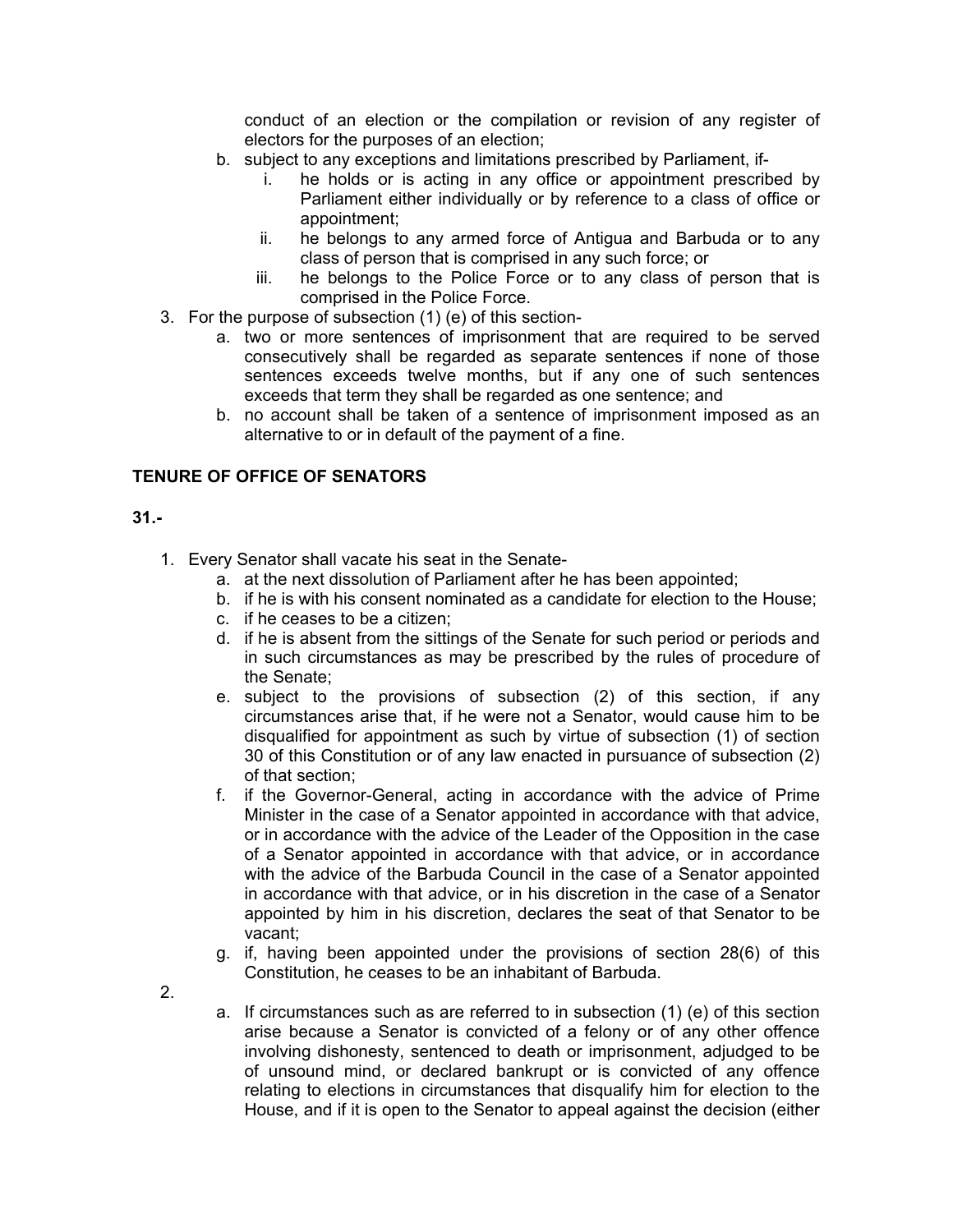with the leave of a court or other authority or without such leave), he shall forthwith cease to perform his functions as a Senator but, subject to the provisions of this subsection, he shall not vacate his seat until the expiration of thirty days thereinafter:

Provided that the President may, at the request of the Senator, from time to time extend that period for further periods of thirty days to enable the Senator to pursue an appeal against the decision, so, however, that extensions of time exceeding in the aggregate one hundred and fifty days shall not be given without the approval, signified by resolution, of the Senate.

- b. If on the determination of an appeal, such circumstances continue to exist and no further appeal is open to the Senator, or if, by reason of the expiration of any period for entering an appeal or notice thereof or the refusal of leave to appeal or for any other reason, it ceases to be open to the Senator to appeal, he shall forthwith vacate his seat.
- c. If at any time before the Senator vacates his seat such circumstances as aforesaid cease to exist his seat shall not become vacant on the expiration of the period referred to in paragraph (a) of this subsection and he may resume the performance of his functions as a Senator.

# **APPOINTMENT OF TEMPORARY SENATORS.**

#### **32.-**

- 1. Whenever a Senator is incapable of performing his functions as a Senator by reason of his absence from Antigua and Barbuda or by reason of his suspension under section 31(2) of this Constitution or by reason of illness, the Governor-General may appoint a person qualified for appointment as a Senator to be temporarily a member of the Senate during such absence, suspension or illness.
- 2. The provisions of section 31 of this Constitution shall apply to a member of the Senate appointed under this section as they apply to a Senator appointed under section 28 of this Constitution and a appointment made under this section shall in any case cease to have effect if the person appointed is notified by the Governor-General that the circumstances giving rise to his appointment have ceased to exist.
- 3. In the exercise of the powers conferred upon him by this section, the Governor-General shall act
	- a. in accordance with the advice of the Prime Minister in relation to a Senator appointed in pursuance of section 28(2) or 28(6) of this Constitution;
	- b. in accordance with the advice of the leader of the Opposition in relation to a Senator appointed in pursuance of section 28(3) of this Constitution;
	- c. in his discretion in relation to a Senator appointed by him pursuant to section 28(4) of this Constitution; and
	- d. in accordance with the advice of the Barbuda Council in relation to a Senator appointed in pursuance of section 28(5) of this Constitution.

## **PRESIDENT AND VICE-PRESIDENT.**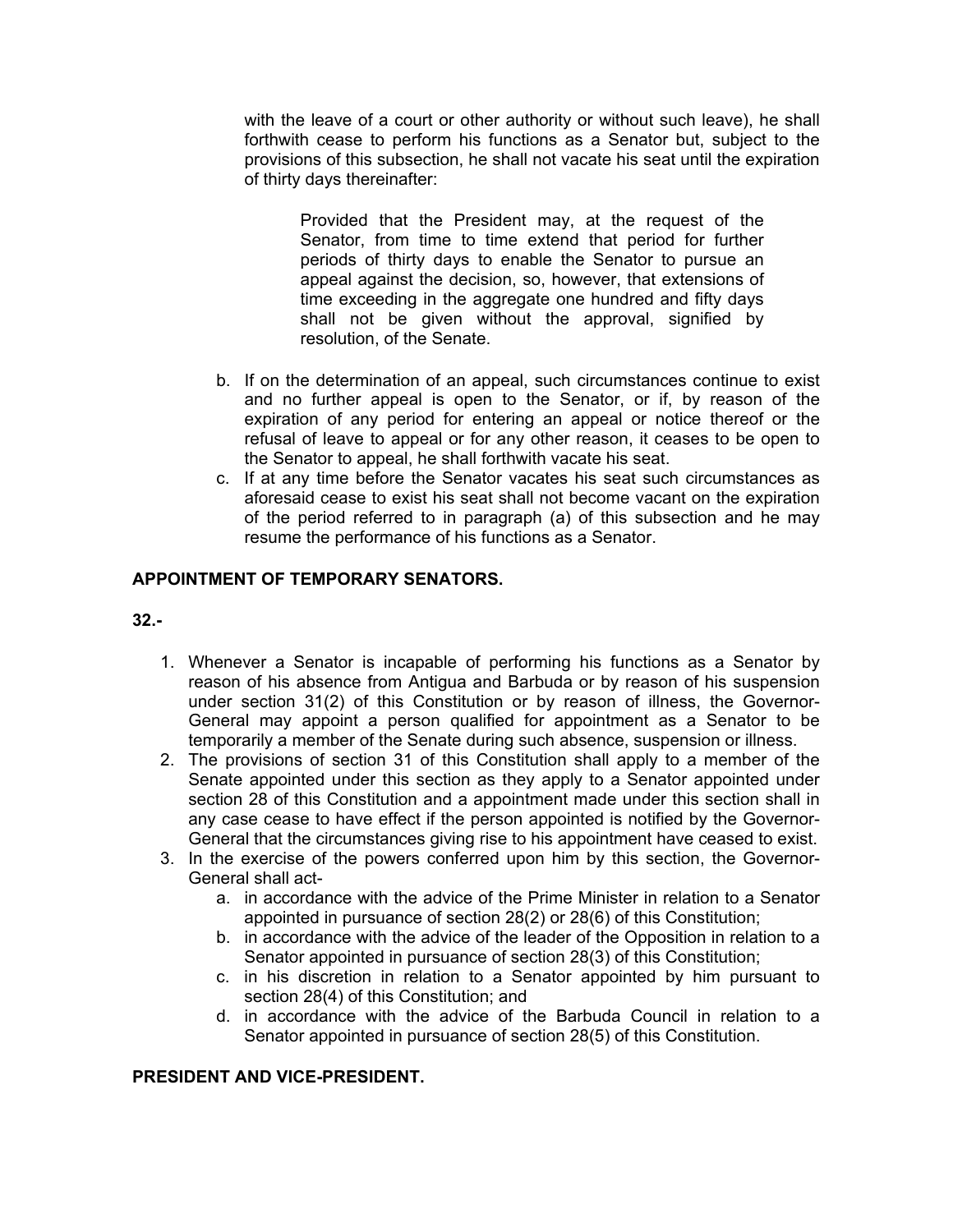- 1. When the Senate first meets after any general election and before it proceeds to the despatch of any other business, it shall elect a Senator to be President, and if the office of President falls vacant at any time before the next dissolution of Parliament, the Senate shall, as soon as practicable, elect another Senator to be President.
- 2. When the Senate first meets after any general election and before it proceeds to any other business except the election of the President, it shall elect a Senator to be Vice-President; and if the office of Vice-President falls vacant at any time before the next dissolution of Parliament, the Senate shall, as soon as practicable, elect another Senator to be Vice-President.
- 3. The Senate shall not elect a Senator who is a Minister or Parliamentary Secretary to be President of Vice-President.
- 4. No business (other than the election of a President) shall be transacted in the Senate at any time when the office of the President is vacant.
- 5. A person shall vacate the office of President or Vice-President
	- a. if he ceases to be a Senator, except that the President shall not vacate his office by reason only that he has ceased to be a Senator on a dissolution of Parliament until the Senate first meets after that dissolution; or
	- b. if he is appointed to be a Minister or Parliamentary Secretary or;
	- c. in the case of the Vice-President, if he is elected to be President.
- 6.
- a. If, under section 31(2) of this Constitution, the person who is President or Vice-President is suspended from the performance of his functions as a Senator, he shall also cease to perform his functions as President or Vice-President, as the case may be, and those functions shall, until he vacates his seat in the Senate or resumes the performance of his functions as Senator, be performed
	- i. in the case of the President, by the Vice-President or if the office of Vice-President is vacant or the person who is Vice-President is suspended from the performance of his functions as a Senator under section 31(2) of this Constitution, by such Senator (not being a Minister or a Parliamentary Secretary) as the Senate may elect for the purpose; and
	- ii. in the case of the Vice-President, by such Senator (not being a Minister or Parliamentary Secretary) as the Senate may elect for the purpose.
- b. If the President or Vice-President resumes the performance of his functions as a Senator in accordance with the provisions of section 31(2) of this Constitution, he shall also resume the performance of his functions as President or Vice-President, as the case may be.

## **ATTENDANCE OF ATTORNEY-GENERAL AT PROCEEDINGS OF SENATE.**

**34.-** The President, Vice-President or other member presiding in the Senate may request the Attorney-General to attend any proceedings of the Senate if he considers that the business before the Senate in those proceedings makes the presence of the Attorney-General desirable; and where he is so requested the Attorney-General may take part in the proceedings of the Senate solely for the purpose of giving explanations concerning matters before the Senate in those proceedings and he shall not vote in the Senate.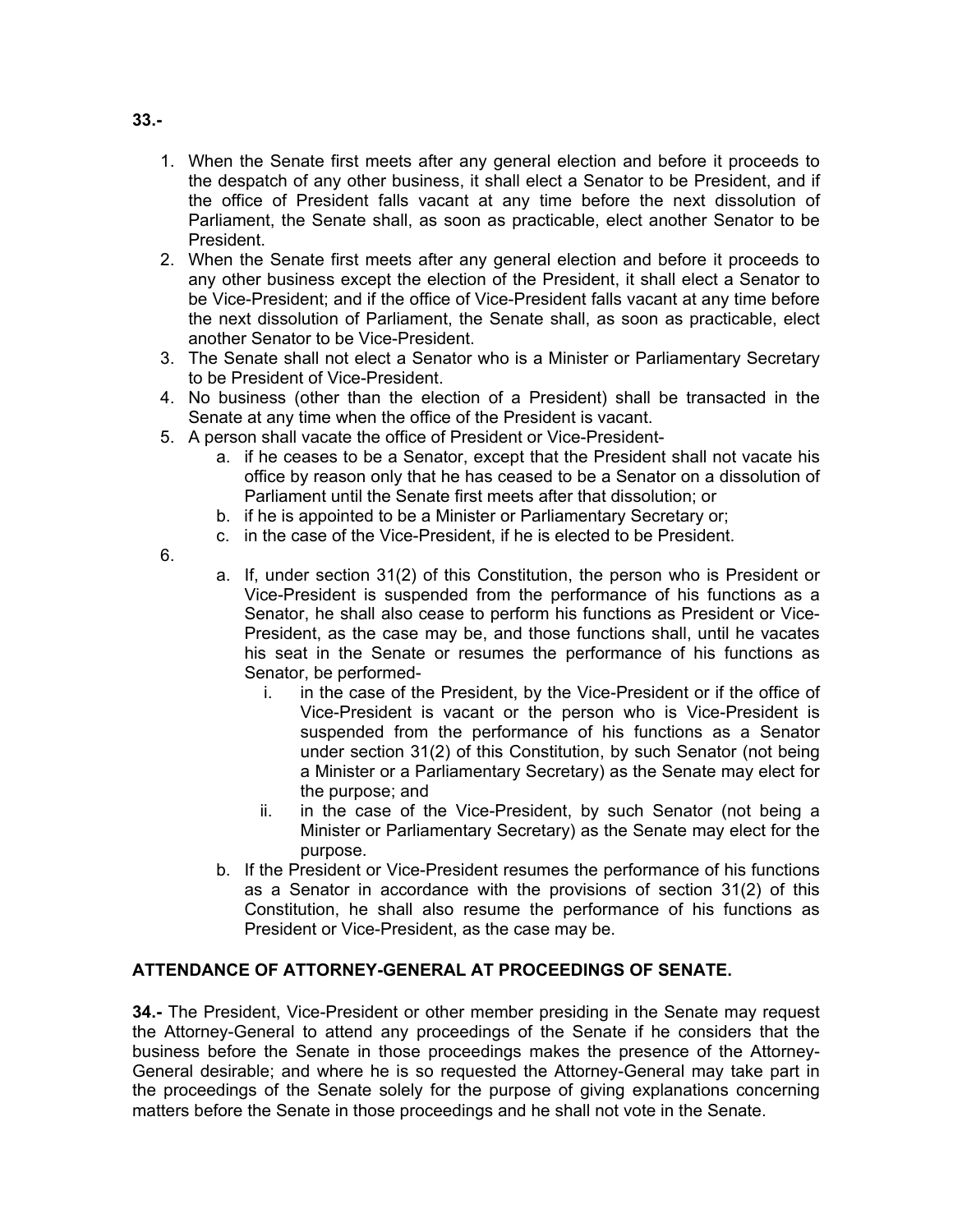## **ATTENDANCE AT PROCEEDINGS OF SENATE OF MINISTERS WHO ARE MEMBERS OF THE HOUSE.**

## **35.-**

- 1. The President, Vice-President or other member presiding in the Senate may request a Minister who is a member of the House to attend any proceedings of the Senate if he considers that the business before the Senate in those proceedings falls within the portfolio of the Minister concerned and if he considers the presence of such Minister desirable.
- 2. A Minister who is so requested to attend any proceedings of the Senate may take part in the proceedings solely for the purpose of giving explanations concerning matters falling within his portfolio and he shall not vote in the Senate.

# **THE HOUSE OF REPRESENTATIVES**

## **COMPOSITION OF THE HOUSE.**

#### **36.-**

- 1. Subject to the provisions of this section, the House shall consist of a number of elected members equal to the number of constituencies from time to time established by Order under Part 4 of this Chapter, who shall be elected in such a manner as may, subject to the provisions of this Constitution, be prescribed by or under any Act of Parliament.
- 2. If the person holding the office of Speaker is not otherwise a member of the House, he shall be a member of the House by virtue of holding that office.
- 3. If the person holding or acting in the office of Attorney-General is not otherwise a member of the House he shall be a member of the House by virtue of holding or acting in that office but shall not vote in the House.

# **ATTENDANCE AT PROCEEDINGS OF THE HOUSE OF MINISTERS WHO ARE SENATORS.**

## **37.-**

- 1. The Speaker, Deputy Speaker or other member presiding in the House may request a Minister who is a Senator to attend any proceedings of the House if he considers that the business before the House in those proceedings falls within the portfolio of the Minister concerned and if he considers the presence of such Minister desirable.
- 2. A Minister who is so requested to attend any proceeding of the House may take part in the proceedings solely for the purpose of giving explanations concerning matters falling within his portfolio and he shall not vote in the House.

# **QUALIFICATIONS FOR ELECTION AS A MEMBER OF THE HOUSE.**

**38.-** Subject to the provisions of section 39 of this Constitution, any person who at the date of his election-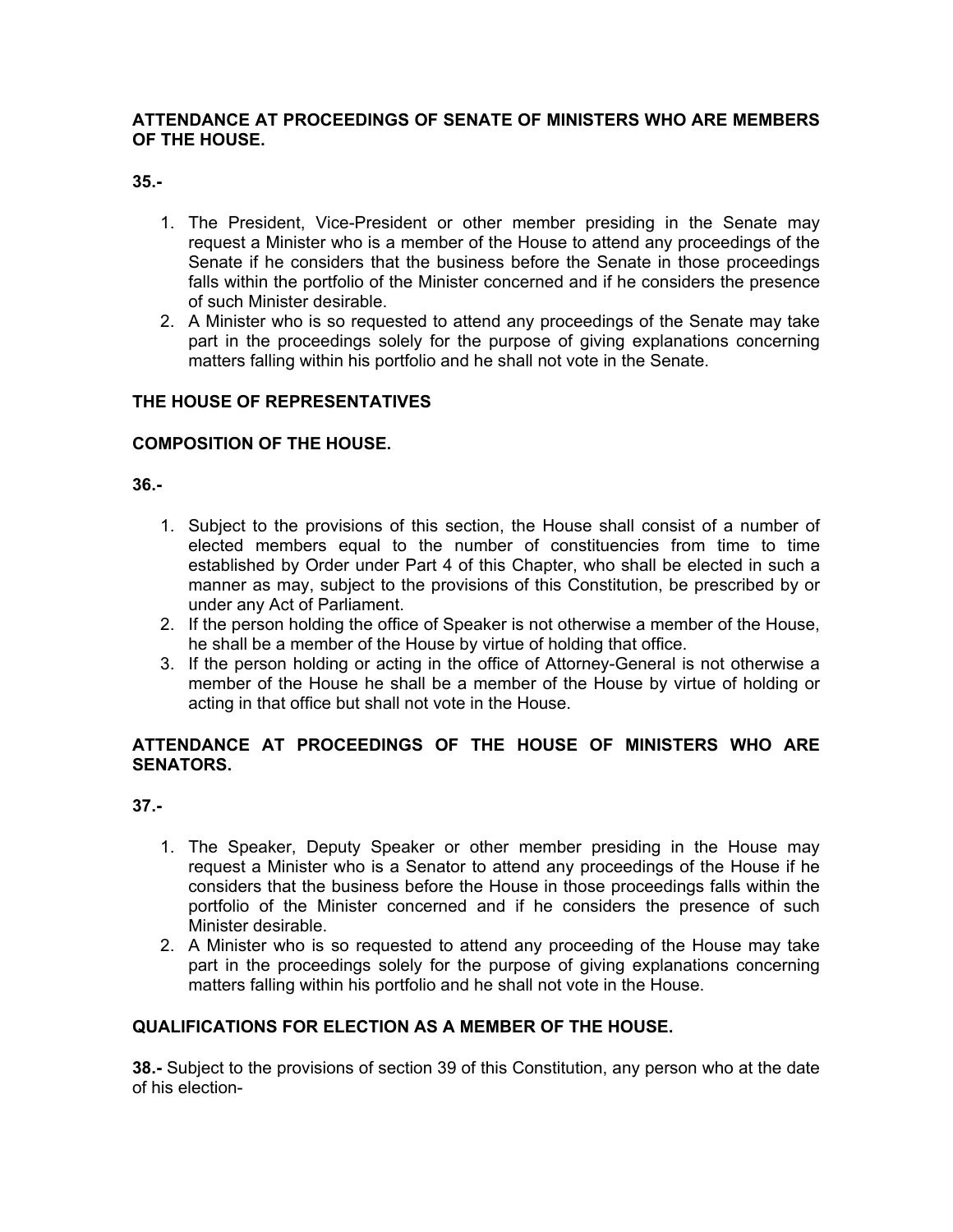- a. is a citizen of the age of twenty-one years or upwards;
- b. has resided in Antigua and Barbuda for a period of twelve months immediately preceding the date of his election; and
- c. is able to speak and, unless incapacitated by blindness or other physical cause, to read the English language with sufficient proficiency to enable him to take an active part in the proceedings of the House.

- shall be qualified to be elected as a member of the House.

## **DISQUALIFICATION'S FROM ELECTION AS A MEMBER OF THE HOUSE.**

- 1. No person shall be qualified to be elected as a member of the House who
	- a. is, by virtue of his own act, under any acknowledgement of allegiance, obedience or adherence to a foreign power or state;
	- b. is a Senator or temporary member of the Senate;
	- c. is an undischarged bankrupt, having been declared bankrupt under any law;
	- d. is a person certified to be insane or otherwise adjudged to be of unsound mind under any law;
	- e. is under sentence of death imposed on him by a court or has been sentenced to imprisonment (by whatever name called) for a term of or exceeding twelve months and has not either suffered the punishment to which he was sentenced or such other punishment as may by competent authority have been substituted therefor, or received a free pardon;
	- f. is disqualified for appointment to the House by or under any law by reason of his connection with any offence relating to elections;
	- g. holds or is acting in any public office or in the office of judge of the Supreme Court or Ombudsman or is a member of the Constituencies Boundaries Commission, the Judicial and Legal Services Commission, the Public Service Commission or the Police Service Commission;
	- h. has, within the period of ten years immediately preceding the proposed date of his election as a member of the House, been convicted on indictment by a court of competent jurisdiction of theft, fraud, or other such crime involving dishonesty and who
		- i. has not appealed against that conviction, or
		- ii. has appealed against that conviction and whose appeal has not been allowed; and
		- iii. has not received a free pardon in respect of the offence; or
	- i. is a minister of religion.
- 2. Without prejudice to the provisions of subsection (1) (g) of this section, Parliament may provide that a person shall not be qualified for election as a member of the House in any of the following cases
	- a. if he holds or is acting in any office that is specified by Parliament and the functions of which involve responsibility for, or in connection with, the conduct of an election or the compilation or revision of any register of electors for the purposes of an election;
	- b. subject to any exceptions and limitations prescribed by Parliament, if-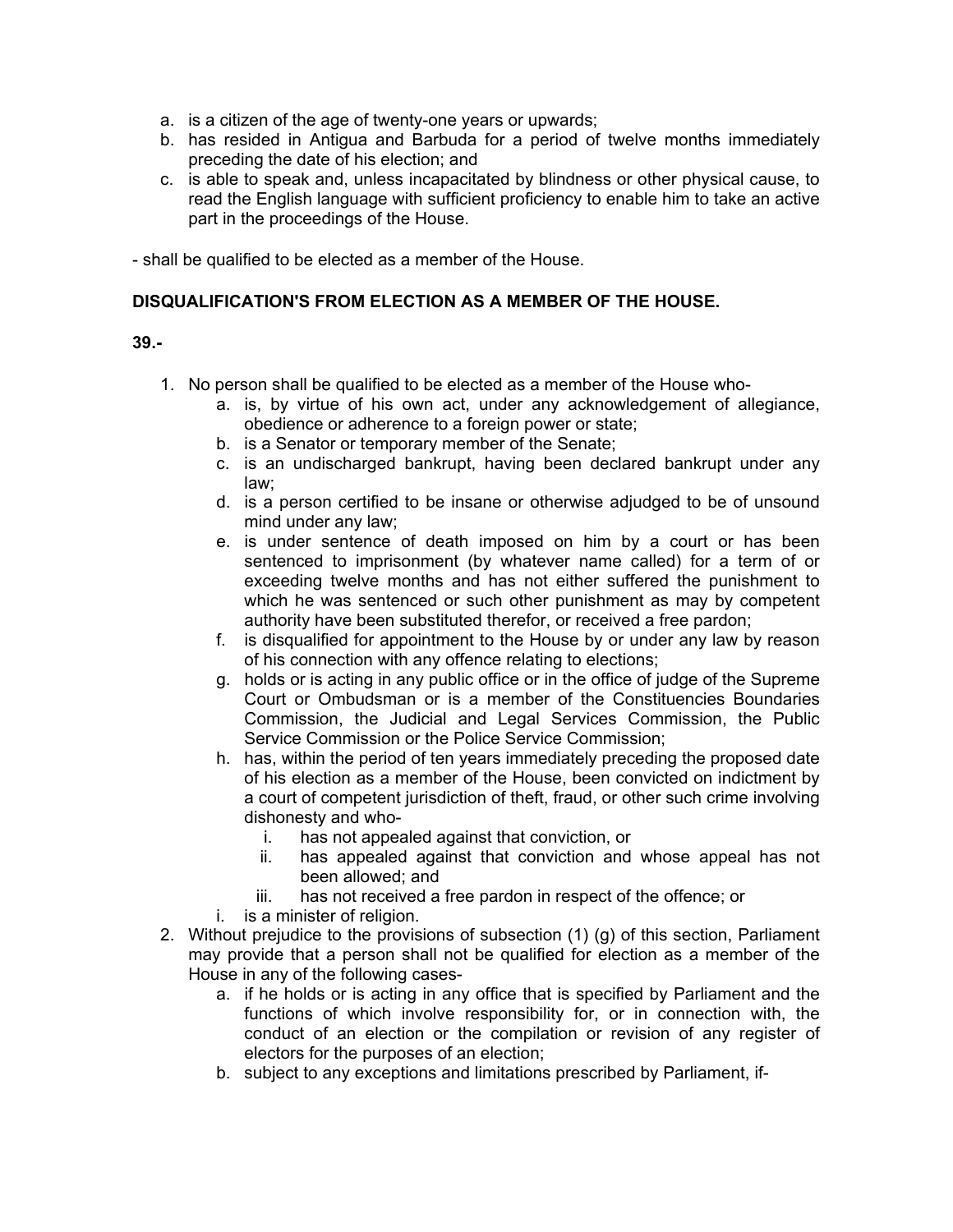- i. he holds or is acting in any office or appointment prescribed by Parliament either individually or by reference to a class of office or appointment; or
- ii. he belongs to any armed force of Antigua and Barbuda or to any class of person that is comprised in any such force.
- 3. For the purpose of subsection (1) (e) of this section.
	- a. two or more sentences of imprisonment that are required to be served consecutively shall be regarded as separate sentences if none of those sentences exceeds twelve months but if any of such sentences exceeds that term they shall be regarded as one sentence; and
	- b. no account shall be taken of a sentence of imprisonment imposed as an alternative to or in default of the payment of a fine.

# **ELECTION OF MEMBERS OF THE HOUSE.**

## **40.-**

- 1. Each of the constituencies established in accordance with the provisions of section 62 of this Constitution shall return one member to the House who shall be directly elected in such manner as may, subject to the provisions of this Constitution, be prescribed by or under any law.
- 2. Every Commonwealth citizen of the age of eighteen years or upwards who possesses such qualifications relating to residence or domicile in Antigua and Barbuda as parliament may prescribe shall, unless he is disqualified by any law from registration as a voter for the purpose of electing a member of the House, be entitled to be registered as such a voter in accordance with the provisions of any law in that behalf and no other person may be registered.
- 3. Every person who is registered as a voter in pursuance of subsection (2) of this section in any constituency shall, unless he is disqualified by any law from voting in that constituency in any election of members of the House, be entitled so to vote in accordance with the provisions of any law in that behalf.
- 4. In any election of members of the House the votes shall be exercised freely and shall be given by secret ballot in such manner as parliament may prescribe.

## **TENURE OF SEATS OF MEMBERS OF THE HOUSE.**

- 1. Every member of the House shall vacate his, seat in the House
	- a. at the next dissolution of Parliament after he has been elected;
	- b. if he ceases to be a citizen;
	- c. if he is absent from the sittings of the House for such period or periods and in such circumstances as may be prescribed in the rules of procedure of the House;
	- d. subject to the provisions of subsection (2) of this section, if any circumstances arise that, if he were not a member of the House, would cause him to be disqualified from election as such by virtue of section 39(1) of this Constitution; or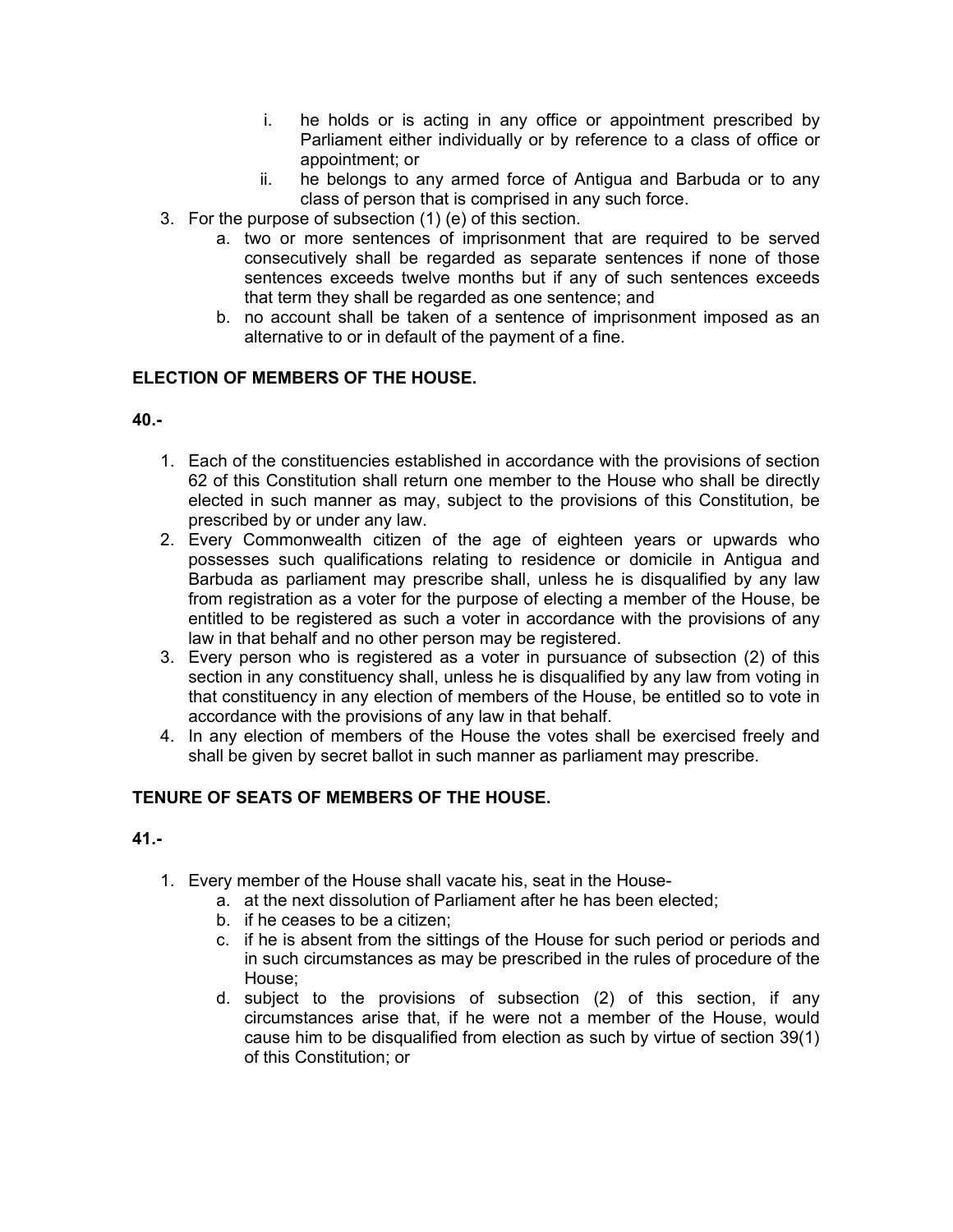e. if, having been elected to the House by virtue of being a member of a political party, he resigns his party whip and withdraws his allegiance from that party:

Provided that he shall not be required to vacate his seat so long as he remains an independent member of the House.

- 2.
- a. If circumstances such as are referred to in subsection (1) (d) of this section arise because a member of the House is convicted of a felony or of any other offence involving dishonesty, sentenced to death or imprisonment, adjudged to be of unsound mind, or declared bankrupt, or is convicted of any offence relating to elections in circumstances that disqualify him for election to the House, and if it is open to the member to appeal against the decision (either with the leave of a court or other authority or without such leave), he shall forthwith cease to perform his functions as a member of the House but, subject to the provision of this section, he shall not vacate his seat until the expiration of a period of thirty days thereafter:

Provided that the Speaker may, at the request of the member from time to time, extend that period for further periods of thirty days to enable the member to pursue an appeal against the decision, so, however, that extensions of time exceeding in the aggregate one hundred and fifty days shall not be given without the approval, signified by resolution, of the House.

- b. If on the determination of any appeal, such circumstances continue to exist and no further appeal is open to the member, or if, by reason of the expiration of any period for entering an appeal or notice thereof or the refusal to leave to appeal or for any other reason, it ceases to be open to the member to appeal, he shall forthwith vacate his seat.
- c. If at any time before the member of the House vacates his seat such circumstances as aforesaid cease to exist, his seat shall not become vacant on the expiration of the period referred to in paragraph (a) of this subsection and he may resume the performance of his functions as a member of the House.
- 3. Where an elected member of the House vacates his seat in the House pursuant to the provisions of paragraph (b) to (e) of subsection (1) of this section or of subsection (2) of this section or where the seat of an elected member of the House is vacant for any other reason except a dissolution of Parliament, there shall be a by-election to fill the seat in the House vacated by that member and the by-election shall be held no later than one hundred and twenty days after the day on which the seat of the member of the House became vacant unless Parliament is sooner dissolved.

## **SPEAKER AND DEPUTY SPEAKER.**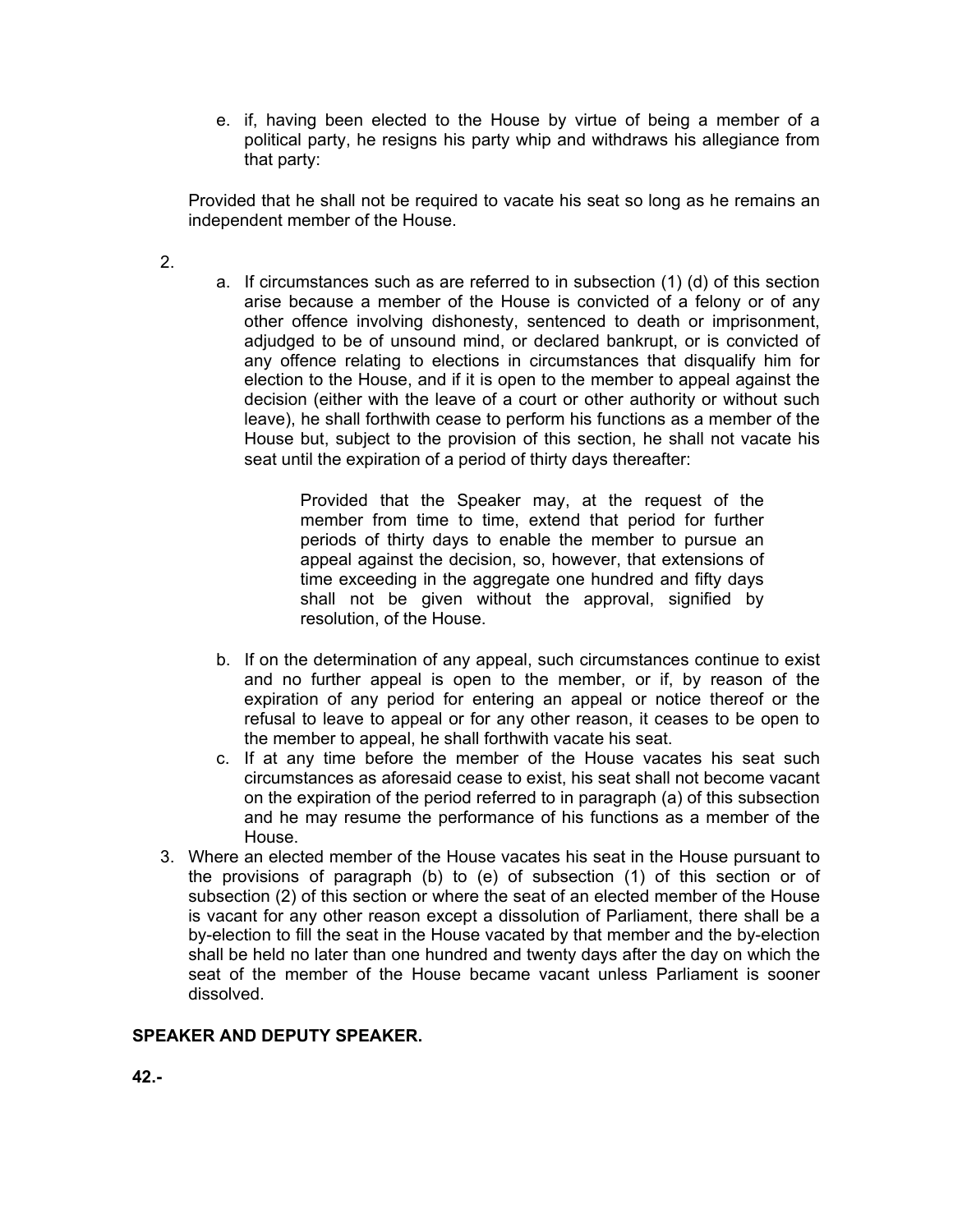- 1. When the House first meets after any general election and before it proceeds to the despatch of any other business, it shall elect a person to be the Speaker; and if the office of Speaker falls vacant at any time before the next dissolution of Parliament the House shall, as soon as practicable, elect another person to that office.
- 2. The Speaker may be elected either from among the members of the House or from among persons who are not members of the House but are qualified to be elected as such.
- 3. When the House first meets after any general election, and before it proceeds to any other business except the election of the Speaker, it shall elect a member of the House to be Deputy Speaker, and if the office of Deputy Speaker falls vacant at any time before the next dissolution of Parliament the House shall, as soon as practicable, elect another such member to that office.
- 4. The House shall not elect a member who is a Minister or Parliamentary Secretary to be a Speaker or Deputy Speaker of the House.
- 5. No business (other than the election of a Speaker) shall be transacted in the House at any time when the office of Speaker is vacant.
- 6. A person shall vacate the office of Speaker
	- a. in the case of a Speaker elected from among persons who are not members of the House
		- i. when the House first meets after any dissolution of Parliament; or
		- ii. if he ceases to be a citizen;
		- iii. if any circumstances arise that would cause him to be disqualified for election as a member of the House by virtue of any of the provisions of section 39 of this Constitution; or
	- b. in the case of a Speaker elected from among the members of the House
		- i. if he ceases to be a member of the House except that the Speaker shall not vacate his office by reason only that he has ceased to be a member of the House on a dissolution of Parliament until the House first meets after the dissolution; or
		- ii. if he is appointed to be a Minister or Parliamentary Secretary.
- 7. A person shall vacate the office of Deputy Speaker
	- a. if he ceases to be a member of the House;
	- b. if he is appointed to be a Minister or a Parliamentary Secretary; or
	- c. if he is elected to be Speaker.
- 8.
- a. If, by virtue of section 41(2) of this Constitution, the Speaker or Deputy Speaker is required to cease to perform his functions as a member of the House, he shall also cease to perform his functions as Speaker or Deputy Speaker, as the case may be, and those functions shall, until he vacates his seat in the House or resumes the performance of the functions of his office, be performed
	- i. in the case of the Speaker, by the Deputy Speaker or, if the office of Deputy Speaker is vacant or the Deputy Speaker is required to cease to perform his functions as a member of the House by virtue of section 41(2) of this Constitution, by such member of the House (not being a Minister or Parliamentary Secretary) as the House may elect for the purpose; or
	- ii. in the case of the Deputy Speaker, by such member of the House (not being a Minister or Parliamentary Secretary) as the House may elect for the purpose.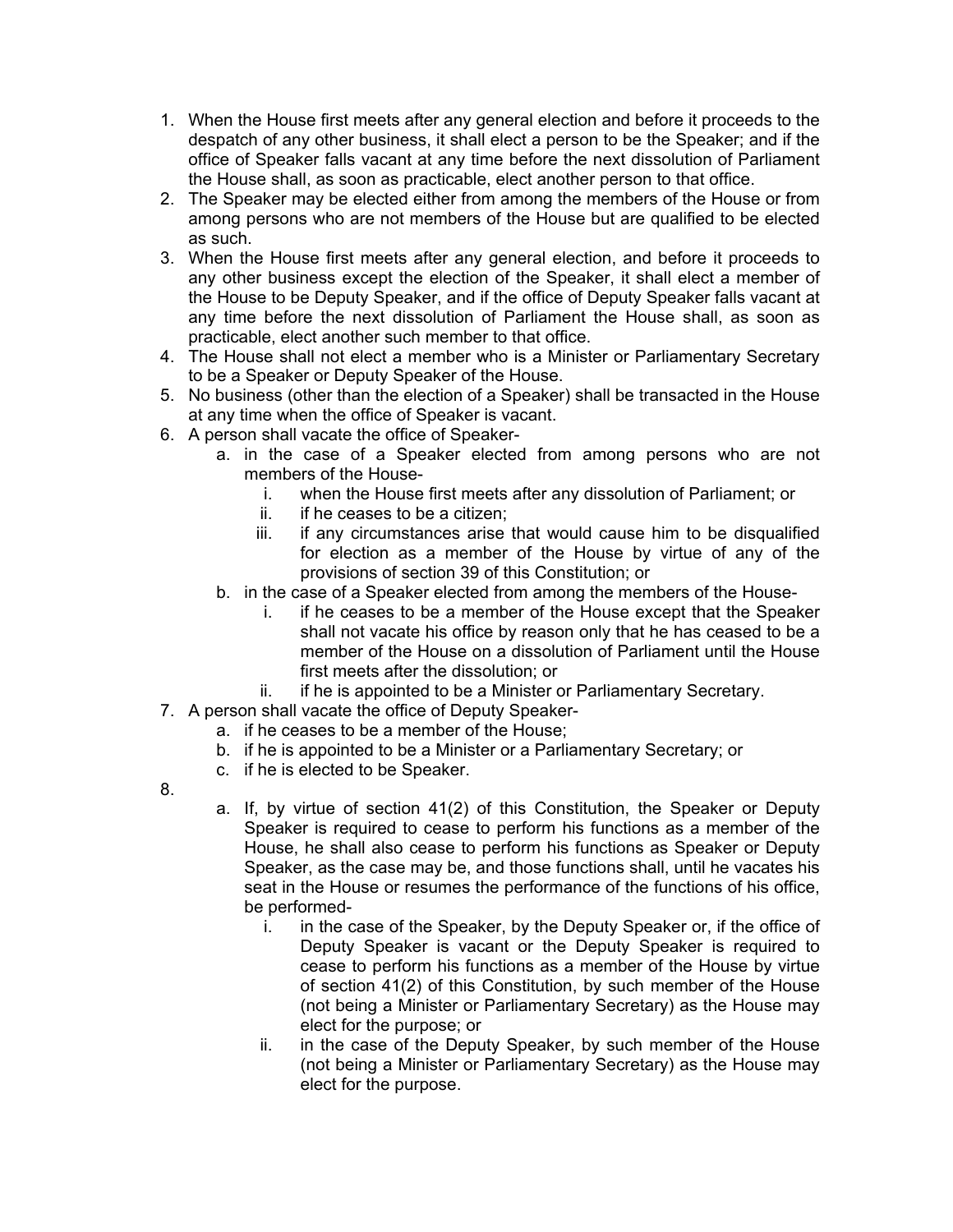9. If the Speaker or Deputy Speaker resumes the performance of his functions as a member of the House in accordance with the provisions of section 41(2) of this Constitution, he shall also resume the performance of his functions as Speaker or Deputy Speaker, as the case may be.

# **CLERKS TO HOUSES OF PARLIAMENT AND THEIR STAFFS.**

## **43.-**

- 1. There shall be a Clerk to the Senate and a Clerk to the House but the two offices may be held by the same person.
- 2. Subject to the provisions of any law enacted by Parliament, the office of Clerk of each House of Parliament and the offices of the members of their staff shall be public offices.

## **DETERMINATION OF QUESTIONS OF MEMBERSHIP.**

- 1. The High Court shall have jurisdiction to hear and determine any question whether
	- a. any person has been validly elected as a member of the House;
	- b. any person has been validly appointed as a Senator or as a temporary member of the Senate;
	- c. any person who has been elected as Speaker from among persons who were not members of the House was qualified to be so elected or has vacated the office of Speaker; or
	- d. any member of the House has vacated his seat or is required under the provisions of section 41(2) of this Constitution to cease to perform any of his functions as a member of the House.
- 2. Any application to the High Court for the determination of any question under subsection (1) (a) of this section may be made by any person entitled to vote in the election to which the application relates or by any person who was a candidate at that election or by the Attorney-General.
- 3. An application to the High Court for the determination of any question under subsection (1) (b) or subsection (1) (c) of this section may be made by any member of the House or by the Attorney-General.
- 4. An application to the High Court for the determination of any question under subsection (1) (d) of this section may be made
	- a. by any member of the House or by the Attorney-General; or
	- b. in the case of the seat of a member of the House; by any person registered in some constituency as a voter for the purpose of electing members of the House.
- 5. If any application is made by a person other than the Attorney-General to the High Court for the determination of any question under this section, the Attorney-General may intervene and may then appear or be represented in the proceedings.
- 6. An appeal shall lie as of right to the Court of Appeal from any final decision of the High Court determining such a question as is referred to in subsection (1) of this section.
- 7. The circumstances and manner in which and the imposition of conditions upon which any application may be made to the High Court for the determination of any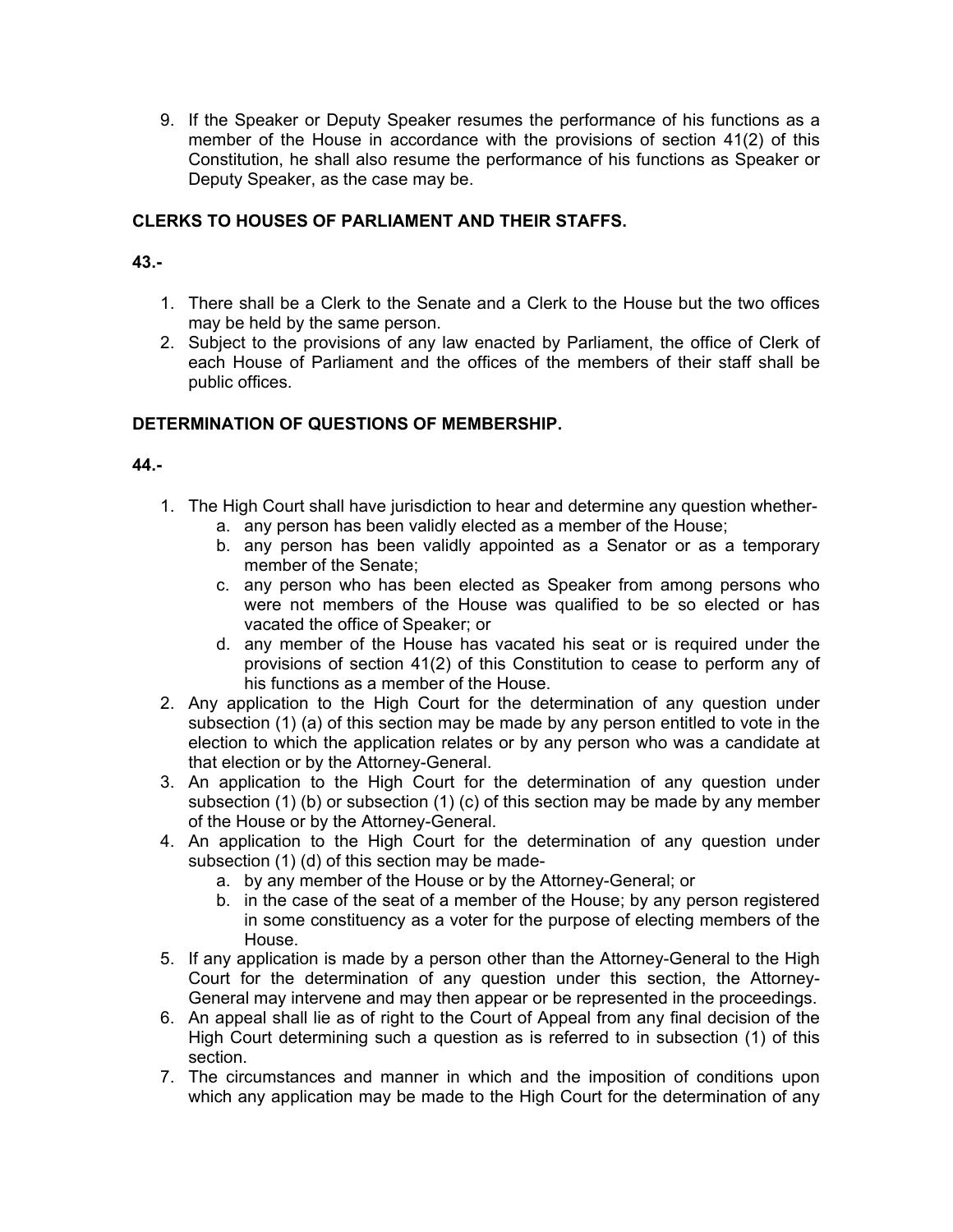question under this section and the powers, practice and procedure of the High Court and the Court of Appeal in relation to any such application shall be regulated by such provision as may be made by Parliament.

- 8. No appeal shall lie from any decision of the Court of Appeal in exercise of the jurisdiction conferred by subsection (6) of this section and no appeal shall lie from any decision of the High Court in proceedings under this section other than a final decision determining such a question as is referred to in subsection (1) of this section.
- 9. In the exercise of his functions under this section the Attorney-General shall not be subject to the direction or control of any other person or authority.

## **UNQUALIFIED PERSONS SITTING OR VOTING.**

#### **45.-**

- 1. Any person who sits or votes in either House of Parliament knowing or having reasonable grounds for knowing that he is not entitled to do so shall be guilty of an offence and liable to a fine not exceeding five hundred dollars, or such other sum as may be prescribed by Parliament, for each day on which he or she sits or votes in that House.
- 2. Any prosecution for an offence under this section shall be instituted in the High Court and shall not be so instituted except by the Director of Public Prosecutions.

#### **PART 2 POWERS AND PROCEDURE OF PARLIAMENT**

## **POWER TO MAKE LAWS.**

**46.-** Subject to the provisions of this Constitution, Parliament may make laws for the peace, order and good government of Antigua and Barbuda.

## **ALTERATION OF THIS CONSTITUTION AND SUPREME COURT ORDER.**

- 1. Parliament may alter any of the provisions of this Constitution or of the Supreme Court Order in the manner specified in the following provisions of this section.
- 2. A bill to alter this constitution or the Supreme Court Order shall not be regarded as being passed by the House unless on its final reading in the House the bill is supported by the votes of not less than two-thirds of all the members of the House.
- 3. An amendment made by the Senate to such a bill as is referred to in subsection (2) of this section that has been passed by the House shall not be regarded as being agreed to by the House for the purpose of section 55 of this Constitution unless such agreement is signified by resolution supported by the votes of not less than two-thirds of all the members of the House.
- 4. For the purposes of section 55(4) of this Constitution, an amendment of a bill to alter this Constitution or the Supreme Court Order shall not be suggested to the Senate by the House unless a resolution so to suggest the amendment has been supported by the votes of not less than two-thirds of all the members of the House.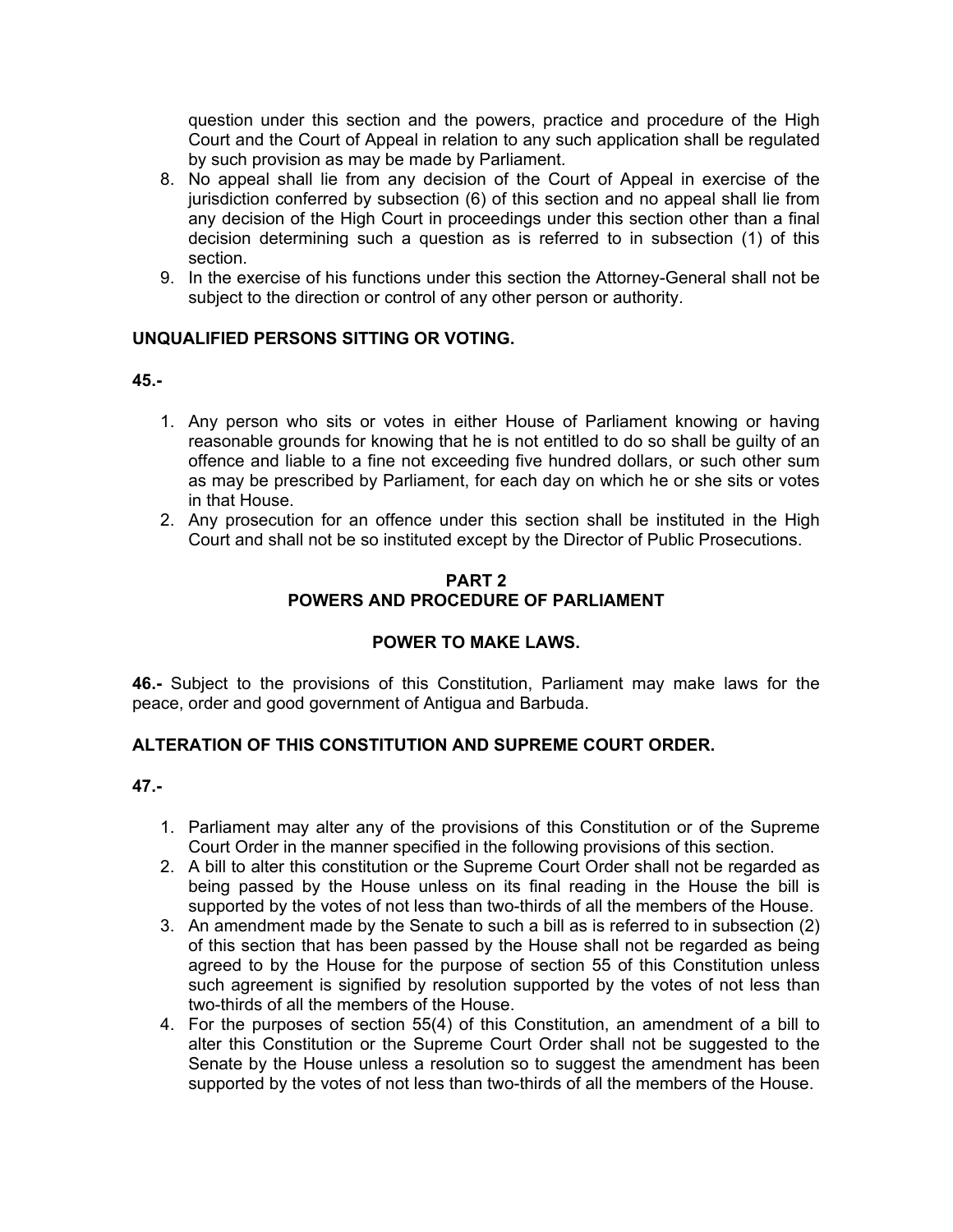- 5. A bill to alter this section, schedule 1 to this constitution or any of the provisions of this Constitution specified in Part I of that schedule or any of the provisions of the Supreme Court Order specified in Part II of that schedule shall not be submitted to the Governor-General for his assent unless
	- a. there has been an interval of not less than ninety days between the introduction of the bill in the House and the beginning of the proceedings in the House on the second reading of the bill in that House;
	- b. after it has been passed by both Houses of Parliament or, in the case of a bill to which section 55 of this Constitution applies, after its rejection by the Senate for the second time; and
	- c. the bill has been approved on a referendum, held in accordance with such provisions as may be made in that behalf by Parliament, by not less than two- thirds of all the votes validly cast on that referendum.
- 6. Every person who, at the time when the referendum is held, would be entitled to vote in elections of members of the House shall be entitled to vote on referendum held for the purposes of this section in accordance with such procedures as may be prescribed by parliament for the purposes of the referendum and no other person shall be entitled so to vote.
- 7. The conduct of any referendum for the purposes of subsection (5) of this section shall be under the general supervision of the Supervisor of Elections and shall be in accordance with such provisions as may be made in that behalf by Parliament.
- 8.
- a. A bill to alter this Constitution or the Supreme Court Order shall not be submitted to the Governor-General for his assent unless it is accompanied by a certificate under the hand of the Speaker (or, if the Speaker is for any reason unable to exercise the functions of his office, the Deputy Speaker) that the provisions of subsection (2), (3) or (4), as the case may be, of this section have been complied with and, where a referendum has been held, by a certificate of the Supervisor of Elections stating the results of the referendum.
- b. The certificate of the Speaker or, as the case may be, the Deputy Speaker under this subsection (2), (3) or (4) of this section have been complied with and shall not be enquired into in any court of law.

# **OATH OF ALLEGIANCE BY MEMBERS OF PARLIAMENT.**

### 48.-

1. No member of either House of Parliament shall take part in the proceedings of that House (other than proceedings necessary for the purpose of this section) until he has made and subscribed before that House the oath of allegiance:

Provided that the election of a President or Vice-President and the election of a Speaker and Deputy Speaker may take place before the members of the Senate or the House, as the case may be, have made and subscribed such oath.

2. References in this section to a member of a House of parliament include references to any person who is a member of the House by virtue of holding the office of Speaker or by virtue of holding or acting in the office of Attorney-General.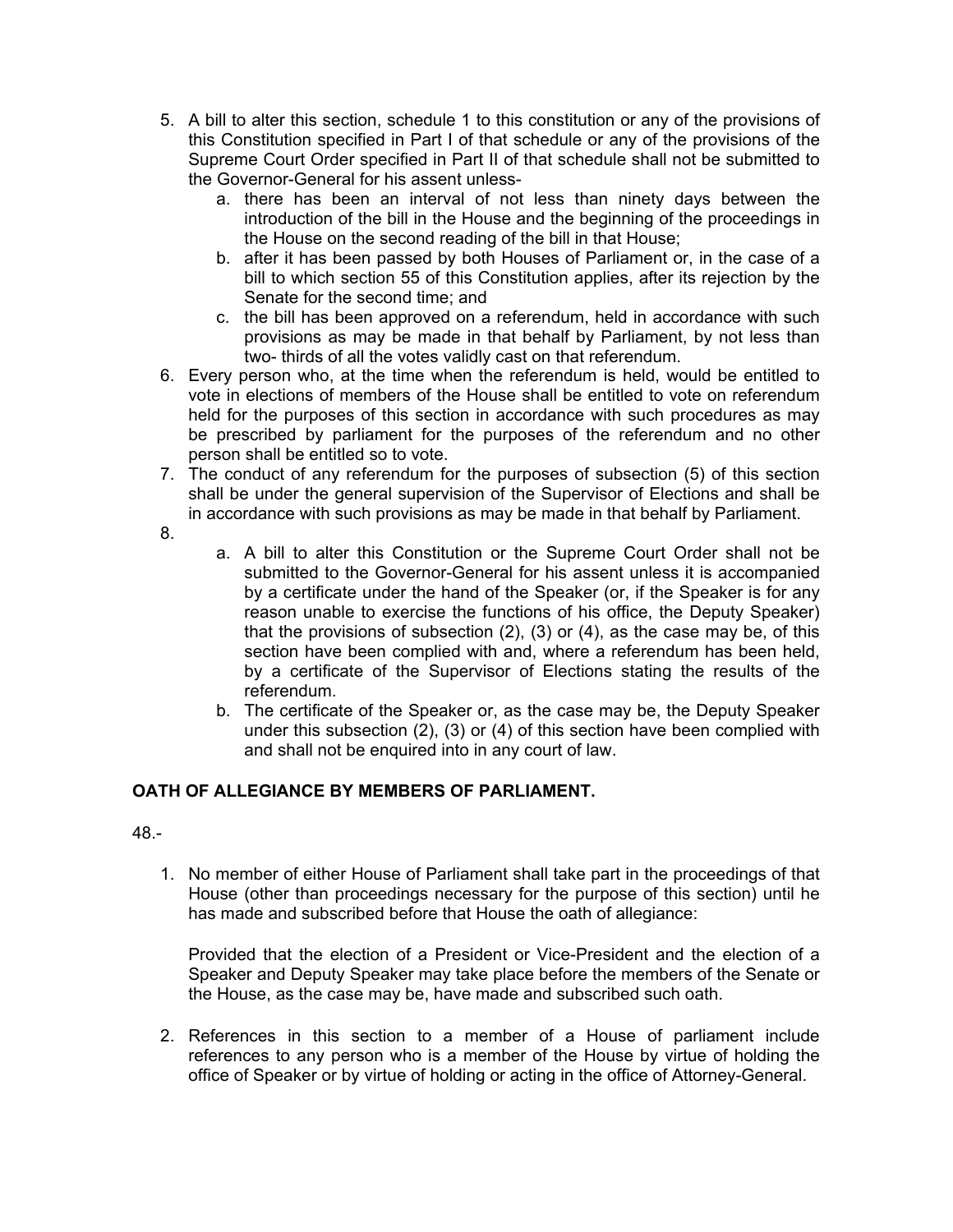# **PRESIDING IN SENATE AND HOUSE.**

### **49.-**

1. The President or, in his absence, the Vice-President or, if they are both absent, a Senator (not being a Minister or a Parliamentary Secretary) elected by the Senate for that sitting shall preside at any sitting of the Senate:

Provided that the President or Vice-President, as the case may be, shall not preside when a motion for his removal from office is before the Senate.

2. The Speaker, or in his absence, the Deputy Speaker, or if they are both absent, a member of the House (not being a Minister or Parliamentary Secretary) elected by the House for that sitting shall preside at any sitting of the House:

Provided that the speaker or Deputy Speaker, as the case may be, shall not preside when a motion for his removal from office is before the House.

### **QUORUM.**

#### **50.-**

- 1. If at any sitting of either House of Parliament any member of that House who is present draws the attention of the person presiding at the sitting to the absence of a quorum and, after such interval as may be prescribed in the rules of procedure of that House, the person presiding at the sitting ascertains that a quorum of that House is still not present, that House shall be adjourned.
- 2. For the purpose of this section a quorum of the Senate shall consist of six members, and a quorum of the House shall consist of six members or such greater number in each case as may be prescribed by Parliament and in neither case shall the person presiding at the sitting be included in reckoning whether there is a quorum present.

### **VOTING.**

### **51.-**

- 1. Save as otherwise provided in this Constitution, any question proposed for decision in a House of Parliament shall be determined by a majority of the votes of the members present and voting.
- 2. The President or other member presiding in the Senate and the Speaker or other member presiding in the House shall not vote unless on any question the votes are equally divided, in which case, except as otherwise provided in this section, he shall have and exercise a casting vote:

Provided that in the case of the question of the final reading of a bill as a referred to in section 47(2) of this Constitution a Speaker or other member presiding in the House who is an elected member of the House shall have an original vote but no casting vote.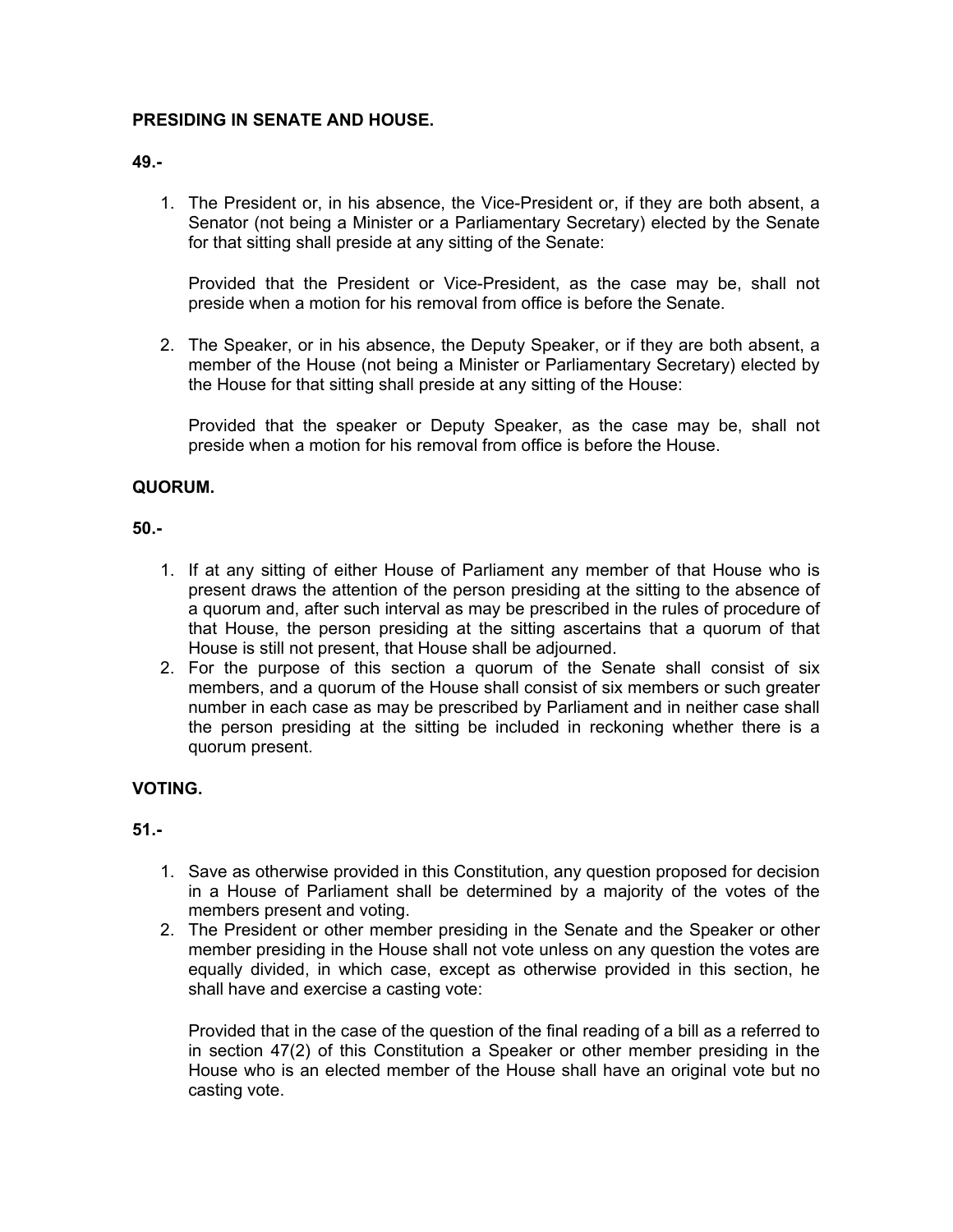3. A Speaker who is not an elected member of the House shall have neither an original nor a casting vote and if, upon any question before the House when such a Speaker is presiding, the votes of the members are equally divided, the motion shall be lost.

# **MODE OF EXERCISING LEGISLATIVE POWER.**

## **52.-**

- 1. The power of Parliament to make laws shall be exercised by bills passed by the Senate and the House (or in the cases mentioned in sections 54 and 55 of this Constitution by the House) and assented to by the Governor-General on behalf of Her Majesty.
- 2. When a bill is presented to the Governor-General for assent in accordance with this Constitution, he shall signify that he assents thereto.
- 3. When the Governor-General assents to a bill that has been submitted to him in accordance with the provisions of this Constitution the bill shall become law and the Clerk of the House shall thereupon cause it to be published in the Official Gazette as law.
- 4. No law made by Parliament shall come into operation until it has been published in the Official Gazette but Parliament may postpone the coming into operation of any such law.

# **RESTRICTIONS WITH REGARD TO CERTAIN FINANCIAL MEASURES.**

### **53.-**

- 1. A bill other than a money bill may be introduced in either House of Parliament; a money bill shall not be introduced in the Senate.
- 2. Except on the proposal of a Minister authorised so to do by the Cabinet, neither House shall
	- a. proceed upon any bill (including any amendment to a bill) that, in the opinion of the person presiding, makes provision for any of the following purposes:
		- i. for the imposition of taxation or the alteration of taxation otherwise than by reduction;
		- ii. for the imposition of any charge upon the Consolidated Fund or any other public fund of Antigua and Barbuda or the alteration of any such charge otherwise than by reduction:
		- iii. for the payment, issue or withdrawal from the Consolidated Fund or any other public fund of Antigua and Barbuda of any monies not charged thereon or any increase in the amount of such payment, issue or withdrawal; or
		- iv. for the composition or remission of any debt due to the Crown; or
	- b. proceed upon any motion (including any amendment to a motion) the effect of which, in the opinion of the person presiding, would be to make provision for any of those purposes.

## **RESTRICTIONS ON POWERS OF SENATE AS TO MONEY BILLS.**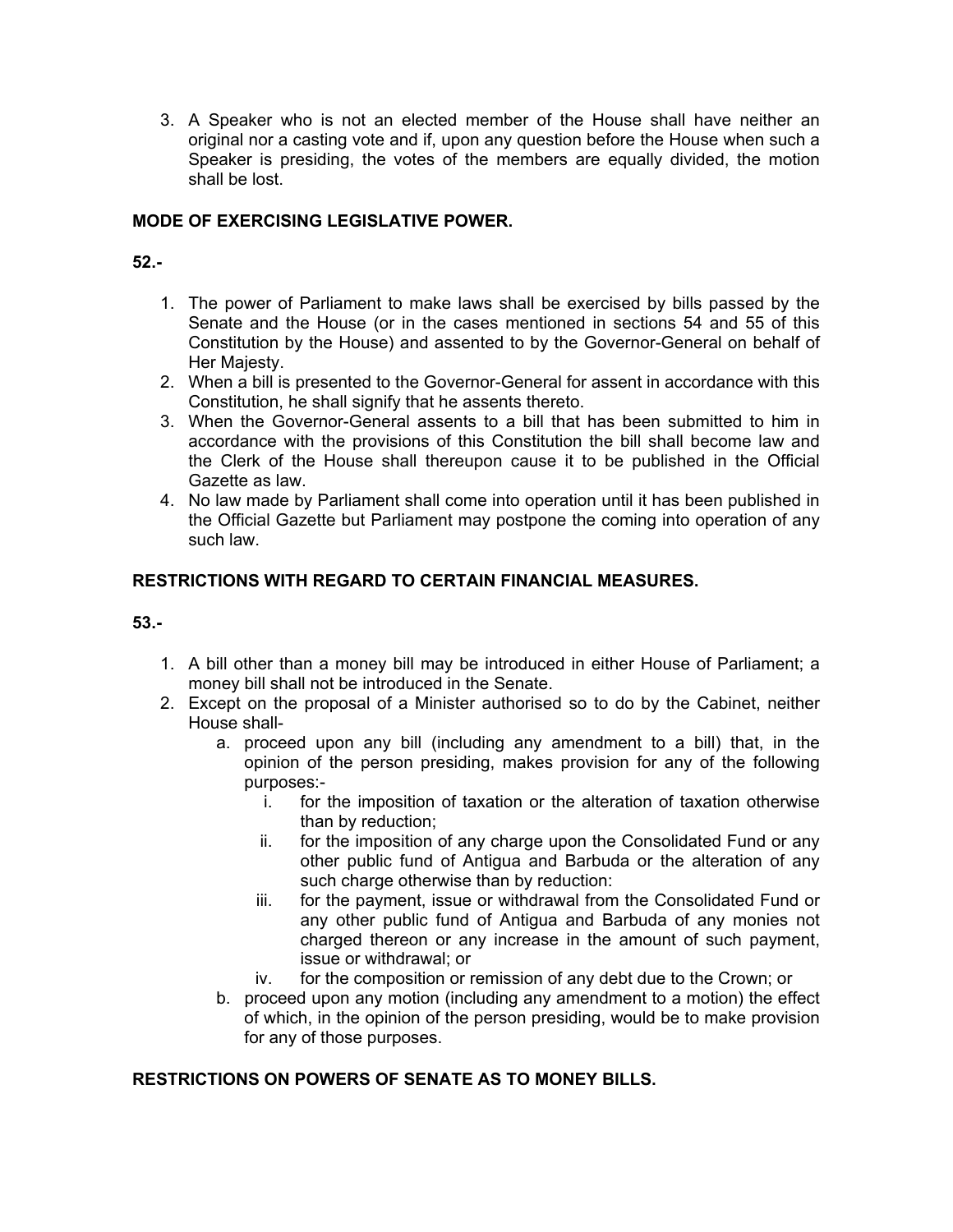- 1. If a money bill, having been passed by the House and sent to the Senate at least one month before the end of the session, is not passed by the Senate without amendment within one month after it is sent to the Senate, the bill shall, unless the House otherwise resolves, be presented to the Governor-General for assent notwithstanding that the Senate has not consented to the bill.
- 2. There shall be endorsed on every money bill when it is sent to the Senate the certificate of the Speaker signed by him that it is a money bill; and there shall be endorsed on any money bill that is presented to the Governor-General for assent in pursuance of subsection (1) of this section, the certificate of the Speaker signed by him that it is a money bill and that the provisions of that subsection have been complied with.

# **RESTRICTIONS ON POWERS OF SENATE AS TO BILLS OTHER THAN MONEY BILLS.**

**55.-** 

- 1. This section applies to any bill other than a money bill that is passed by the House in two successive sessions (whether or not Parliament is dissolved between those sessions) and, having been sent to the Senate in each of those sessions at least one month before the end of the session, is rejected by the Senate in each of those sessions.
- 2. A bill to which this section applies shall, on its rejection for the second time by the Senate, unless the House otherwise resolves, be submitted to the Governor-General for assent notwithstanding that the Senate has not consented to the bill:

Provided that-

- a. the foregoing provisions of this subsection shall not have effect unless at least three months have elapsed between the date on which the bill is passed by the House in the first session and the date on which it is passed by the House in the second session; and
- b. a bill such as is referred to in subsection (5) of section 47 of this Constitution shall not be submitted to the Governor-General for his assent unless the provisions of that subsection have been complied with and the power conferred on the House by this subsection to resolve that a bill shall not be presented to the Governor-General for assent shall not be exercised in respect of such a bill.
- 3. For the purposes of this section a bill that is sent to the Senate from the House in any session shall be deemed to be the same bill as a former bill sent to the Senate in the preceding session if, when it is sent to the Senate, it is identical with the former bill or contains only such alterations as are certified by the Speaker to be necessary owing to the time that has elapsed since the date of the former bill or to represent any amendments which have been made by the Senate in the former bill in the preceding session.
- 4. The House may, if it thinks fit, on the passage trough the House of a bill that is deemed to be the same bill as a former bill sent to the Senate in the preceding session, suggest any amendments without inserting the amendments in the bill,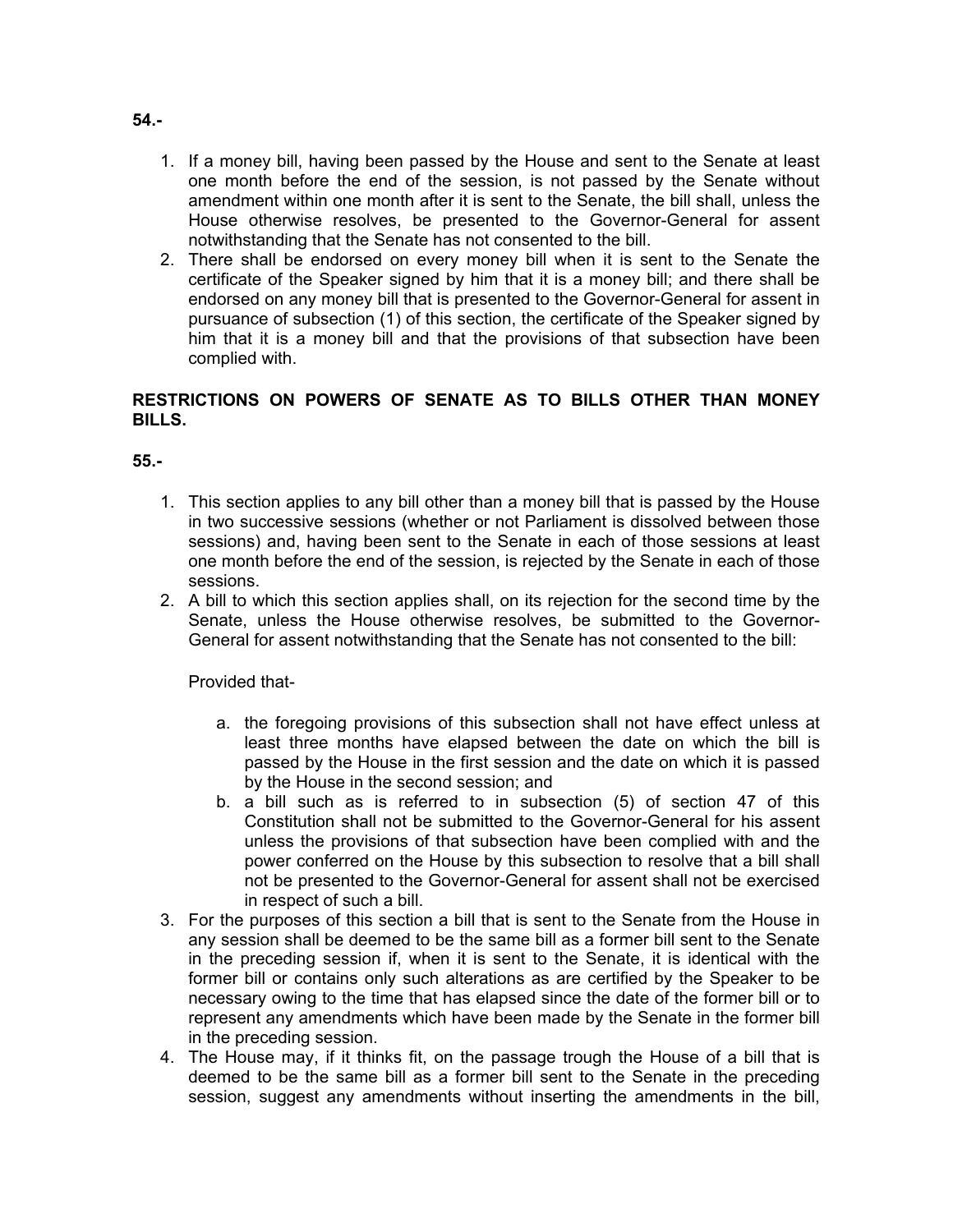and any such amendments shall be considered by the Senate and, if agreed to by the Senate, shall be treated as amendments made by the Senate and agreed to by the House; but the exercise of this power by the house shall not affect the operation of this section in the event of the rejection of the bill in the Senate.

- 5. There shall be inserted in any bill that is submitted to the Governor-General for assent in pursuance of this section any amendments that are certified by the Speaker to have been made in the bill by the Senate in the second session and agreed to by the House.
- 6. There shall be endorsed on any bill that is presented to the Governor-General for assent in pursuance of this section the certificate of the Speaker signed by him that the provisions of this section have been complied with.

# **PROVISIONS RELATING TO SECTIONS 53, 54 AND 55.**

### **56.-**

- 1. In sections 53, 54 and 55 of this Constitution, "money bill" means a public bill which, in the opinion of the speaker, contains only provisions dealing with all or any of the following matters, namely, the imposition, repeal, remission, alteration or regulation of taxation; the imposition for the payment of debt or other financial purposes, of charges on public money, or the variation or repeal of any such charges; the grant of money to the Crown or to any authority or person, or the variation or revocation of any such grant; the appropriation, receipt, custody, investment, issue or audit of accounts of public money; the raising or guarantee of any loan or the repayment thereof, or the establishment, alteration, administration or abolition of any sinking fund provided in connection with any such loan; or subordinate matters incidental to any of the matters aforesaid; and in this subsection the expressions "taxation", "debt", "public money" and "loan" do not include any taxation imposed, debt incurred or money provided or loan raised by any local authority or body for local purposes.
- 2. For the purposes of section 52 of this Constitution, a bill shall be deemed to be rejected by the Senate if
	- a. it is not passed by the Senate without amendment; or
	- b. it is passed by the Senate with any amendment that is not agreed to by the House.
- 3. Whenever the office of Speaker is vacant or the Speaker is for any reason unable to perform any function conferred on him by section 54 or 55 of this Constitution or subsection (1) of this section, that function may be performed by the Deputy Speaker.
- 4. Any certificate of the Speaker or Deputy Speaker given under section 54 or 55 of this Constitution shall be conclusive for all purposes and shall not be questioned in any court of law.

# **REGULATION OF PROCEDURE OF HOUSES OF PARLIAMENT.**

### **57.-**

1. Subject to the provisions of this Constitution, each House of Parliament may regulate its own procedure and may in particular make rules for the orderly conduct of its own proceedings.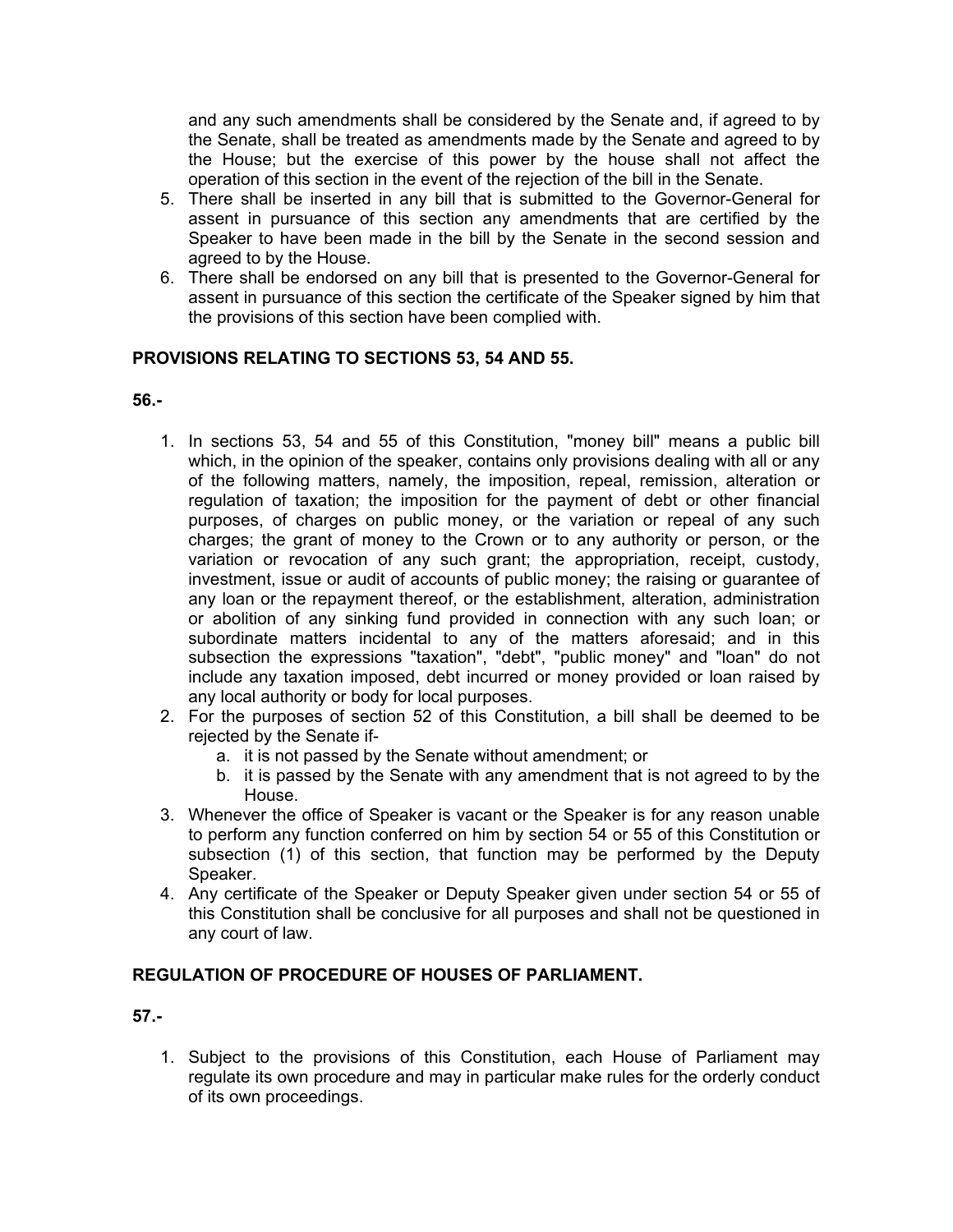2. Each House of Parliament may act notwithstanding any vacancy in its membership (including any vacancy not filled when the House first meets after any general election) and the presence or participation of any person not entitled to be present at or to participate in the proceedings of the House shall not invalidate those proceedings.

### **FREEDOM OF SPEECH IN PROCEEDINGS OF PARLIAMENT.**

### **58.-**

- 1. Without prejudice to any provision made by Parliament relating to the powers, privileges and immunities of Parliament and its committees, or the privileges and immunities of the members and officers of either House of Parliament and of other persons concerned in the business of Parliament or its committees, no civil or criminal proceedings may be instituted against any member of either House of Parliament for words spoken before, or written in a report to, the House of Parliament of which he is a member or a committee thereof or any joint committee of the Senate and the House or by reason of any matter or thing brought by him therein by petition, bill, resolution, motion or otherwise.
- 2. References in this section to a member of a House of Parliament include references to any person who is a member of the House by virtue of holding the office of Speaker or by virtue of holding or acting in the office of Attorney-General.
- 3. Where the Attorney-General or a Minister takes part in the proceedings of the Senate in accordance with a request made under section 34 or, as the case may be, under section 35 of this Constitution, and gives explanations in the Senate pursuant to those sections, the provisions of subsection (1) of this section shall apply in relation to the Attorney-General or, as the case may be, to that Minister as they apply in relation to a member of the Senate.
- 4. Where a Minister takes part in the proceedings of the House in accordance with a request under section 37 of this Constitution and gives explanations in the House pursuant to that section, the provisions of subsection (1) of this section shall apply in relation to that Minister as they apply in relation to a member of the House.

### **PART 3 SUMMONING, PROROGATION AND DISSOLUTION OF PARLIAMENT**

### **SESSIONS OF PARLIAMENT.**

- 1. Each session of Parliament shall be held at such place within Antigua and Barbuda and shall begin at such time (not being later than six months from the end of the preceding session if Parliament has been prorogued or four months from the end of that session if Parliament has been dissolved) as the Governor-General shall by Proclamation appoint.
- 2. Subject to the provisions of subsection (1) of this section, not more than three months shall elapse between sittings of Parliament during any session of Parliament and, subject thereto, the sittings of Parliament shall be held at such time and place as Parliament may, by its rules of procedure or otherwise, determine.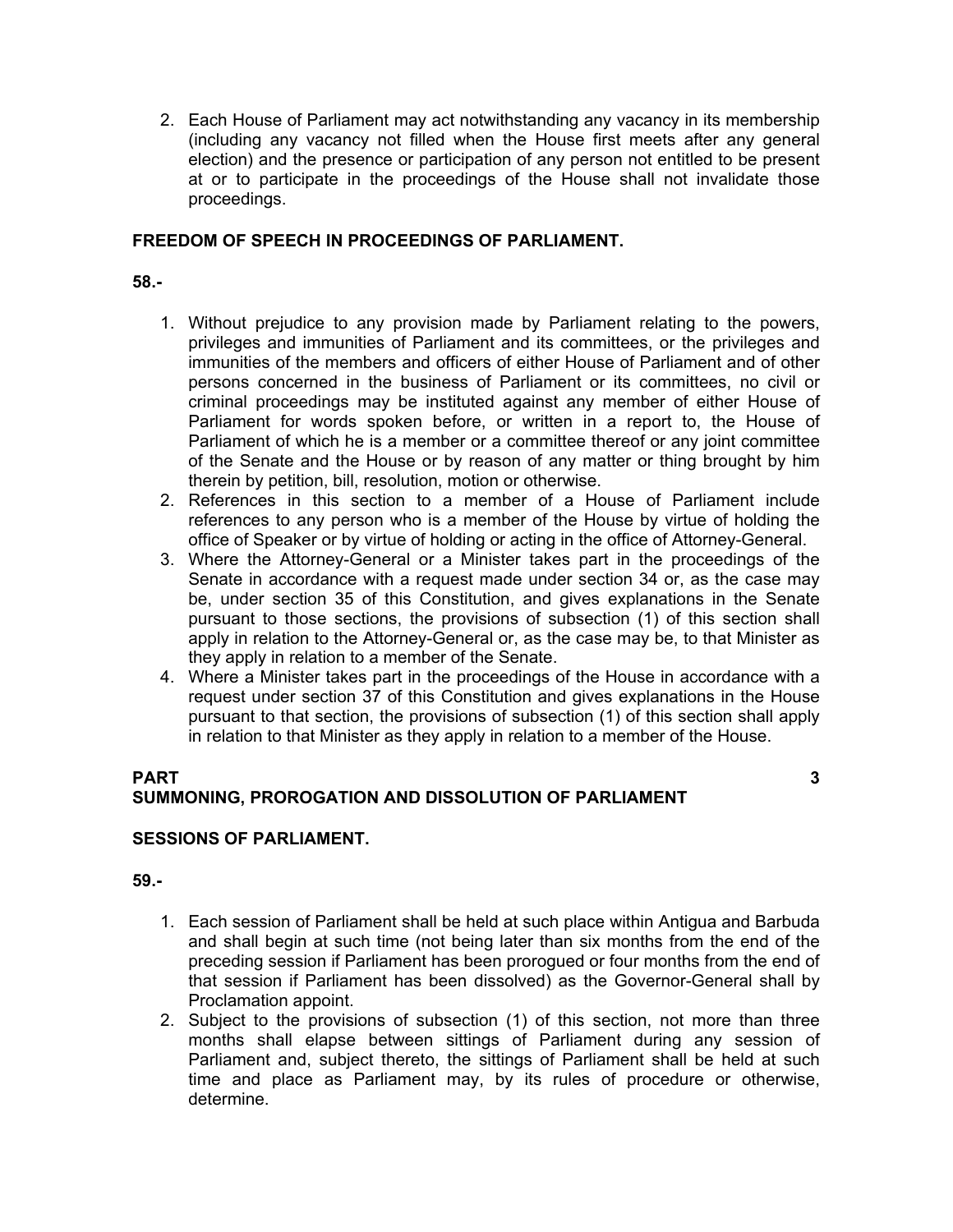# **PROROGATION AND DISSOLUTION OF PARLIAMENT.**

### **60.-**

- 1. Subject to the provisions of subsection (5) of this section, the Governor-General, acting in accordance with the advice of the Prime Minister, may at any time prorogue or dissolve Parliament.
- 2. Subject to the provisions of subsection (3) of this section, Parliament, unless sooner dissolved, shall continue for five years from the date of its first sitting after any dissolution, and shall then stand dissolved.
- 3. At any time when Her Majesty is at war, Parliament may extend the period of five years specified in subsection (2) of this section for not more than twelve months at a time so, however, that the life of Parliament shall not be extended under this subsection for more than five years.
- 4. Where between a dissolution of Parliament and the next ensuing general election of members to the House, an emergency arises of such a nature that in the opinion of the Prime Minister, it is necessary for the two Houses to be summoned before the general election can be held, the Governor-General, acting in accordance with the advice of the Prime Minister, may summon the two Houses of the preceding Parliament but the election of members of the House shall proceed and the Parliament that has been summoned shall, if not sooner dissolved, again stand dissolved on the day on which the general election is held.
- 5. The Governor-General in his discretion may dissolve Parliament if the majority of all the members of all the members of the House pass a resolution that they have no confidence in the Government and the Prime Minister does not within seven days of the passing of that resolution either resign from his office or advise a dissolution of Parliament.

# **GENERAL ELECTIONS AND APPOINTMENT OF SENATORS.**

### **61.-**

- 1. A general election of members of the House shall be held at such time within three months after every dissolution of Parliament as the Governor-General, acting in accordance with the advice of the Prime Minister, shall appoint.
- 2. As soon as practicable after every general election the Governor-General shall proceed under section 28 of this constitution to the appointment of Senators.

### **PART 4 DELIMITATIONS OF CONSTITUENCIES**

### **CONSTITUENCIES.**

### **62.-**

1. For the purpose of the election of members of the House, Antigua and Barbuda shall be divided into such number of constituencies, at least one of which shall be within Barbuda, having such boundaries as may be provided for by an Order made by the Governor-General in accordance with the provisions of section 65 of this Constitution.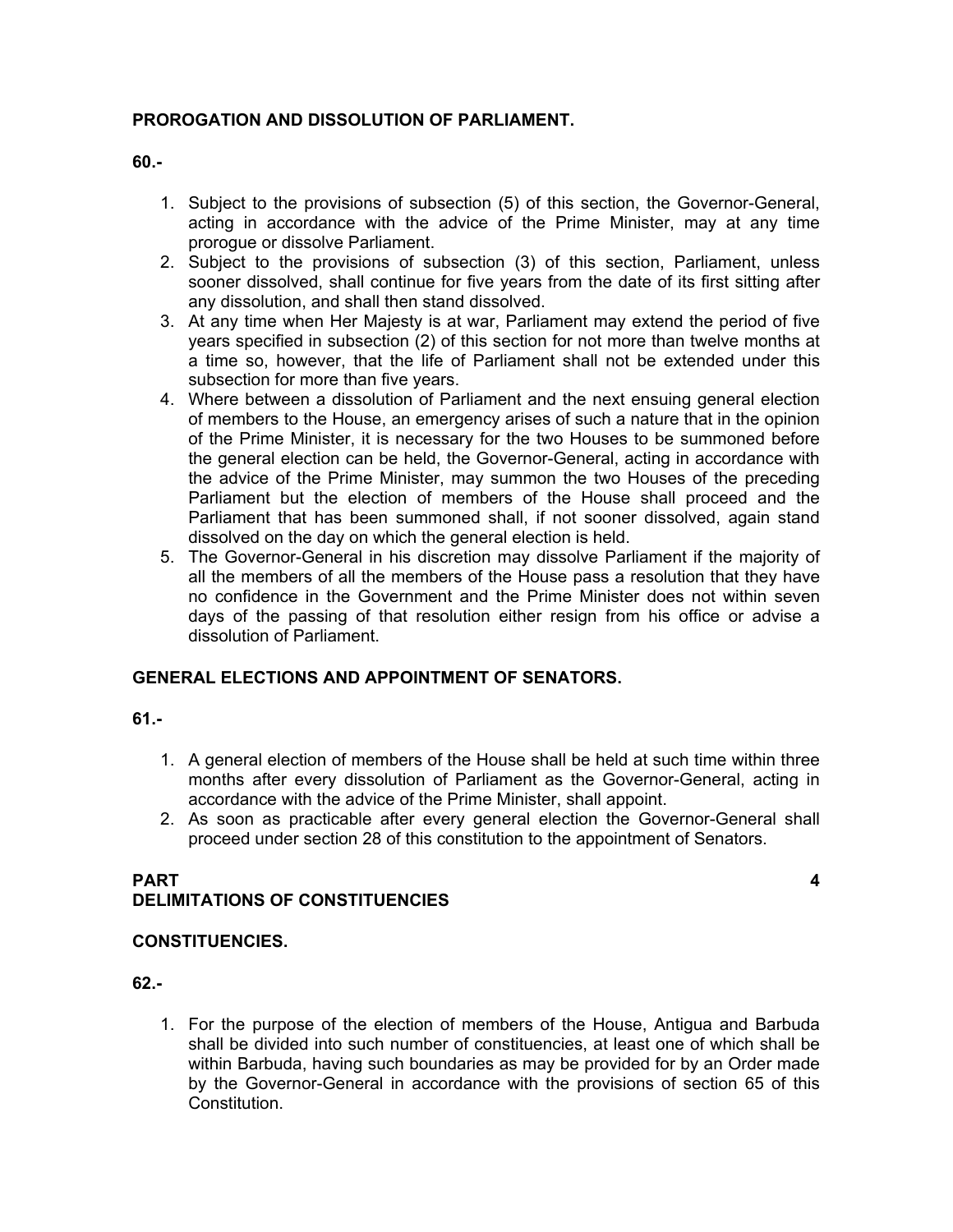2. Each constituency shall return one member to the House.

# **CONSTITUENCIES BOUNDARIES COMMISSION.**

# **63.-**

- 1. There shall be a Constituencies Boundaries Commission for Antigua and Barbuda which shall be appointed from time to time to review the number, and the boundaries, of the constituencies and report thereon to the Speaker in accordance with the provisions of this Part and which shall consist of
	- a. a chairman who shall be appointed by the Governor-General acting in accordance with the advice of the Prime Minister given after the Prime Minister has consulted with the Leader of the Opposition;
	- b. two members appointed by the Governor-General acting in accordance with the advice of the Prime Minister; and
	- c. one member appointed by the Governor-General acting in accordance with the advice of the Leader of the Opposition.
- 2. A person shall not be qualified to be appointed as a member of a Constituencies Boundaries Commission if he is a Senator, a member of the House or a public officer.
- 3. Subject to the provisions of this section, a member of a Constituencies Boundaries Commission shall vacate his office if any circumstances arise that, if he were not a member of a Constituencies Boundaries Commission, would cause him to be disqualified for appointment as such.
- 4. All members of a Constituencies Boundaries Commission shall vacate office and the Commission shall cease to exist
	- a. twelve months after the date when the report of the Commission is submitted to the Speaker under section 64 of this Constitution;
	- b. on the date when an Order consequent upon the report of the Commission is made the Governor-General under section 65 of this Constitution, or
	- c. at the dissolution of Parliament next after the appointment of the Commission,

whichever is the earlier.

- 5. A member of a Constituencies Boundaries Commission may be removed from office but only for inability to discharge the functions thereof (whether arising from infirmity of mind or body or any other cause) or for misbehaviour, and he shall not be so removed except in accordance with the provisions of this section.
- 6. A member of a Constituencies Boundaries Commission shall be removed from office by the Governor-General if the question of his removal from office has been referred to a tribunal appointed under subsection (7) of this section and the tribunal has recommended to the Governor-General that he ought to be removed from office for inability as aforesaid or for misbehaviour.
- 7. If the Prime Minister or the Leader of the Opposition represents to the Governor-General that the question of removal of a member of a Constituencies Boundaries Commission from office for inability as aforesaid or for misbehaviour ought to be investigated then
	- a. the Governor-General shall appoint a tribunal which shall consist of a chairman and not less than two other members selected by the Governor-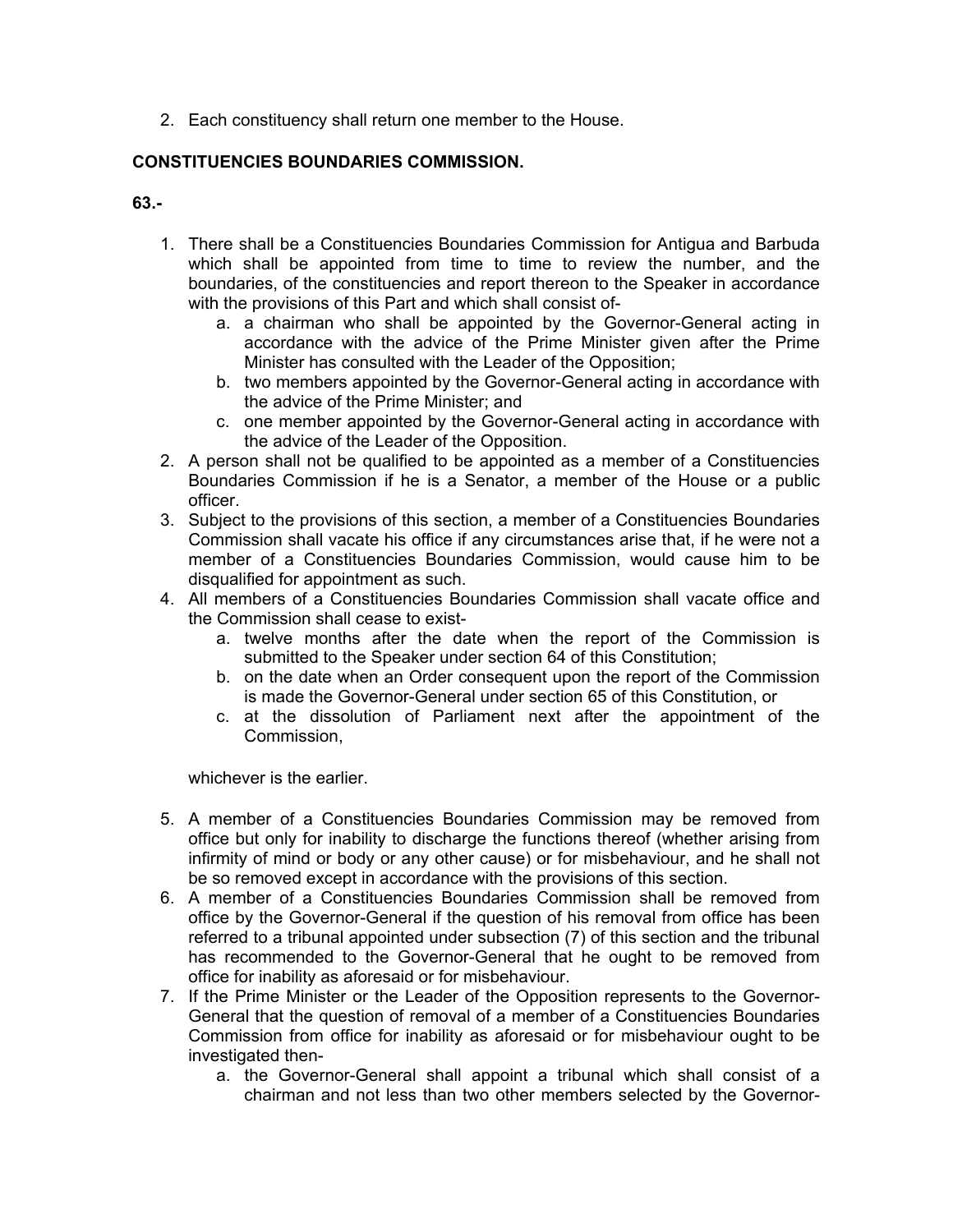General, acting in accordance with the advice of the Chief Justice, from among persons who hold or have held office as a judge of a court having unlimited jurisdiction in civil and criminal matters in some part of the Commonwealth or a court having jurisdiction in appeals from any such court; and

- b. the tribunal shall enquire into the matter and report on the facts thereof to the Governor-General and recommend to the Governor-General whether the member of the Constituencies Boundaries Commission ought to be removed from office for inability as aforesaid or for misbehaviour.
- 8. A Constituencies Boundaries Commission may regulate its own procedure.
- 9. A Constituencies Boundaries Commission may, with the consent of the Prime Minister confer powers and impose duties on any public officer or on any authority of the Government for the purpose of the discharge of its functions.
- 10. A Constituencies Boundaries Commission may, subject to its rules of procedure, act notwithstanding any vacancy in its membership and its proceedings shall not be invalidated by the presence or participation of any person not entitled to be present or to participate in those proceedings:

Provided that any decision of the Commission shall require the concurrence of a majority of all its members.

11. In the exercise of its functions under this Constitution, a Constituencies Boundaries Commission shall not be subject to the control or direction of any other person or authority.

### **REPORT BY COMMISSION.**

### **64.-**

- 1. A Constituencies Boundaries Commission shall on its appointment forthwith proceed to review the number of constituencies into which Antigua and Barbuda is divided and the boundaries thereof and shall submit a report to the Speaker stating whether, and if so what, alterations the Commission recommends should be made to the number or the boundaries of those constituencies.
- 2. A report by a Constituencies Boundaries Commission shall be submitted to the Speaker under this section not less than two or more than five years after the date when the last such report was submitted.
- 3. In reviewing the number, and the boundaries, of the constituencies and making its report thereon, a Constituencies Boundaries Commission shall be guided by such general principles as may be prescribed by Parliament.

### **PROCEDURE UPON REPORT.**

### **65.-**

1. As soon as may be after a Constituencies Boundaries Commission has submitted a report under section 64 if this Constitution, the Prime Minister shall lay before the House for its approval the draft of an Order by the Governor-General for giving effect, whether with or without modifications, to the recommendations contained in the report, and that draft Order may make provision for any matters which appear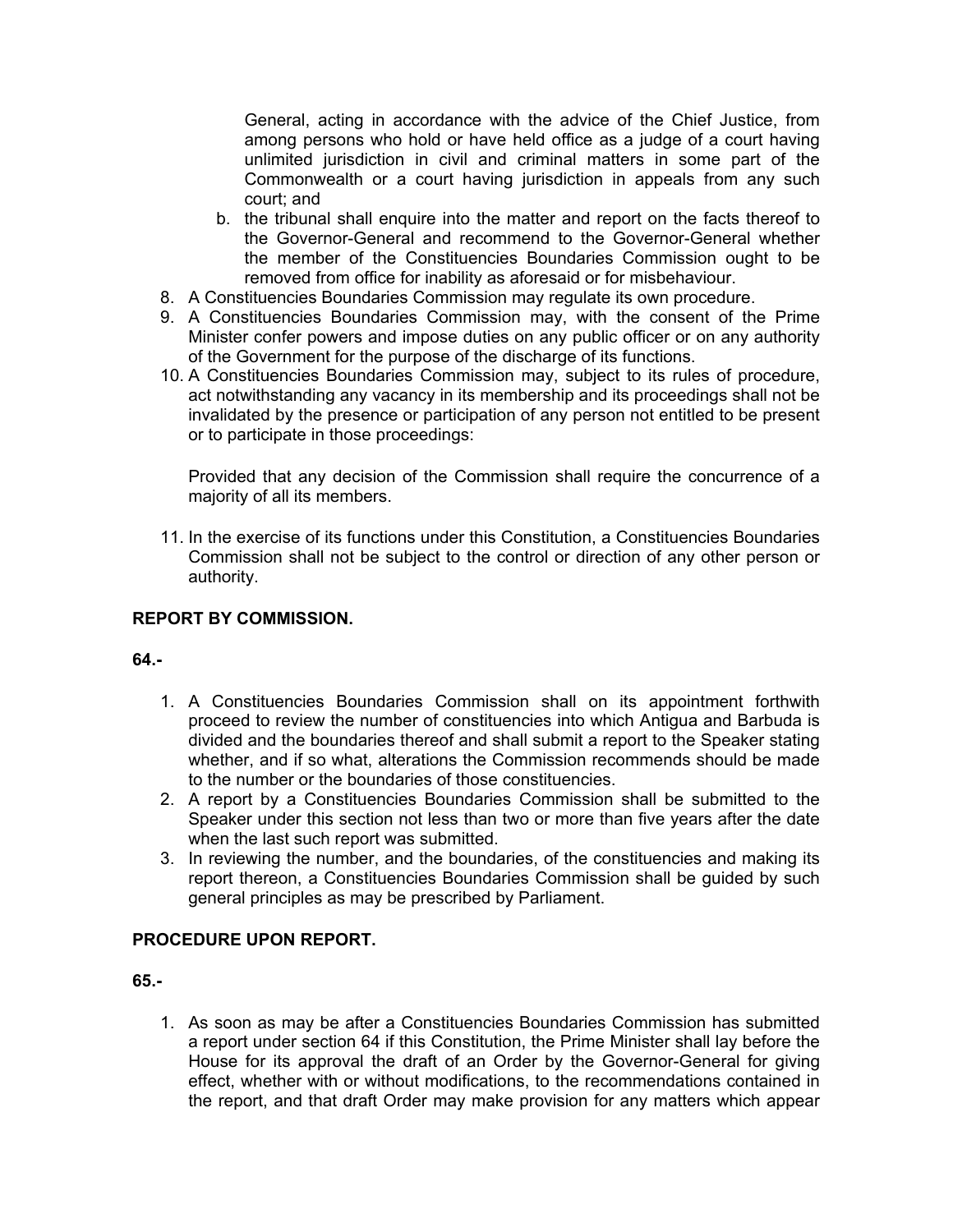to the Prime Minister to be incidental to or consequential upon the other provisions of the draft.

- 2. Where any draft Order submitted to the House under this section gives effect to any such recommendations with modifications, the Prime Minister shall lay before the House together with the draft Order a statement of the reasons for the modifications.
- 3. If the motion for the approval of any draft Order laid before the House under this section is rejected by the House, or is withdrawn by leave of the House, the Prime Minister shall amend the draft Order and lay the amended draft before the House.
- 4. If any draft Order laid before the House under this section is approved by resolution of the House, the Prime Minister shall submit it to the Governor-General who shall make an Order in terms of the draft; and that Order shall come into force upon the next dissolution of Parliament after it is made.
- 5. The question of the validity of any Order by the Governor-General purporting to be made under this section and reciting that a draft thereof had been approved by resolution of the House shall not be enquired into in any court of law.

### **PART 5 THE OMBUDSMAN**

# **ESTABLISHMENT, APPOINTMENT, FUNCTIONS ETC. OF OMBUDSMAN.**

- 1. There shall be an officer of Parliament who shall be known as the Ombudsman who shall not hold any other office of emolument either in the public service or otherwise nor engage in any occupation for reward other than the duties of his office.
- 2. The Ombudsman shall be appointed by resolutions of each House of Parliament for such term as may be prescribed therein.
- 3. The Ombudsman shall not enter upon the duties of his office until he has taken and subscribed before the Speaker the oath of allegiance and the oath of office.
- 4. Parliament may make provision for the functions, powers and duties of the Ombudsman.
- 5. The Ombudsman may be removed from office only for inability to exercise the functions of his office (whether arising from infirmity of body or mind or any other cause) or for misbehaviour and shall not be so removed except in accordance with the provisions of this section.
- 6. The Ombudsman shall be removed from office by resolutions of both Houses of Parliament if the question of his removal from office has been referred to a tribunal appointed under subsection (7) of this section and the tribunal has recommended to Parliament that he ought to be removed from office for inability as aforesaid or for misbehaviour.
- 7. If by both Houses of Parliament it is resolved that the question of removing the Ombudsman under this section ought to be investigates, then
	- a. the Speaker shall appoint a tribunal which shall consist of a chairman and not less than two other members selected by the Chief Justice from among persons who hold or have held office as a judge of a court having unlimited jurisdiction in civil and criminal matters in some part of the Commonwealth or a court having jurisdiction in appeals from such a court; and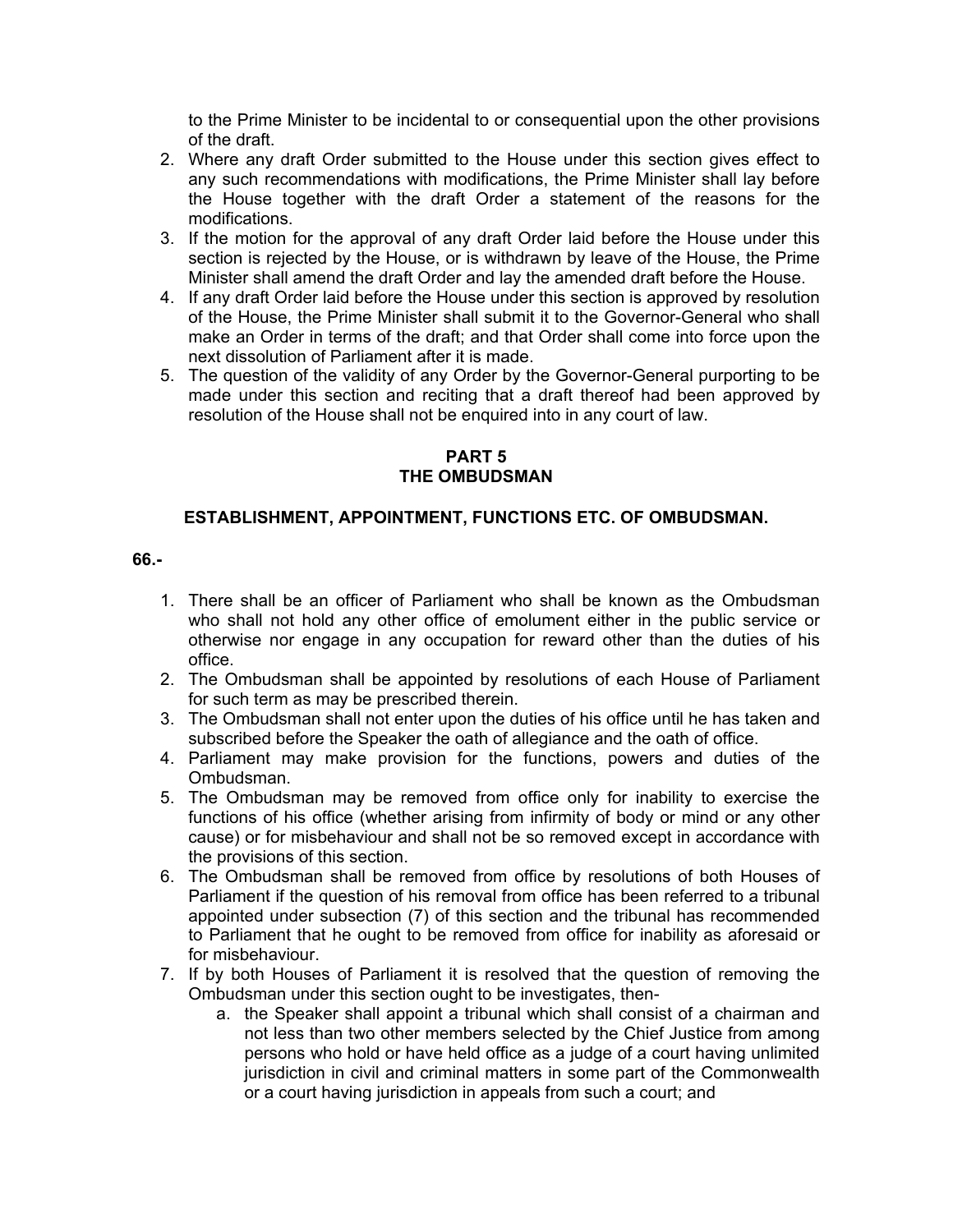- b. the tribunal shall enquire into the matter and report on the facts thereof to the Speaker and recommend to Parliament through the Speaker whether the Ombudsman ought to be removed under this section.
- 8. If the question of removing the Ombudsman has been referred to a tribunal under this section, both Houses of Parliament may by resolution suspend the Ombudsman from the functions of his office and any such suspension may at any time be revoked by resolutions of both Houses of Parliament, and shall in any case cease to have effect if the tribunal recommends to Parliament through the Speaker that the Ombudsman should not be removed.
- 9. If at any time the Ombudsman is for any reason unable to exercise the functions of his office, both Houses of Parliament may by resolutions appoint a person to act as Ombudsman, and any person so appointed shall, subject to the provisions of subsections (7) and (8) of this section, continue to act until the Ombudsman has resumed his functions or until the appointment to act has bee revoked by resolutions of both Houses of Parliament.
- 10. The Ombudsman shall, in the exercise of his functions under this Constitution, not be subject to the direction or control of any other person or authority.

### **PART 6 THE SUPERVISOR OF ELECTIONS**

# **APPOINTMENT, FUNCTIONS AND REMOVAL OF SUPERVISOR OF ELECTIONS.**

- 1. The Governor-General shall by notice published in the Gazette appoint a Supervisor of Elections on resolutions to that effect of both Houses of Parliament specifying the person nominated for appointment.
- 2. The Supervisor of Elections shall have and exercise such functions, powers and duties as may be provided by law.
- 3. The office of the Supervisor of Elections shall be a public office.
- 4. Subject to the provisions of subsection (6) of this section, the Supervisor of Elections shall vacate his office when he attains such age, or at the expiration of such term, as may be prescribed by Parliament.
- 5. A person holding the office of Supervisor of Elections may be removed from office only for inability to exercise the functions of his office (whether arising from infirmity of body or mind or any other cause) or for misbehaviour and shall not be so removed except in accordance with the provisions of this section.
- 6. The Supervisor of Elections shall be removed from office by the Governor-General if the question of his removal from office has been referred to a tribunal appointed under subsection (7) of this section and the tribunal has recommended to the Governor-General that he ought to be removed for inability as aforesaid or for misbehaviour.
- 7. If resolutions of both Houses of Parliament are passed to the effect that the question of removing the Supervisor of Elections under this section ought to be investigated then
	- a. the Governor-General shall appoint a tribunal which shall consist of a chairman and not less than two other members, selected from among persons who hold or have held office as a judge of a court having unlimited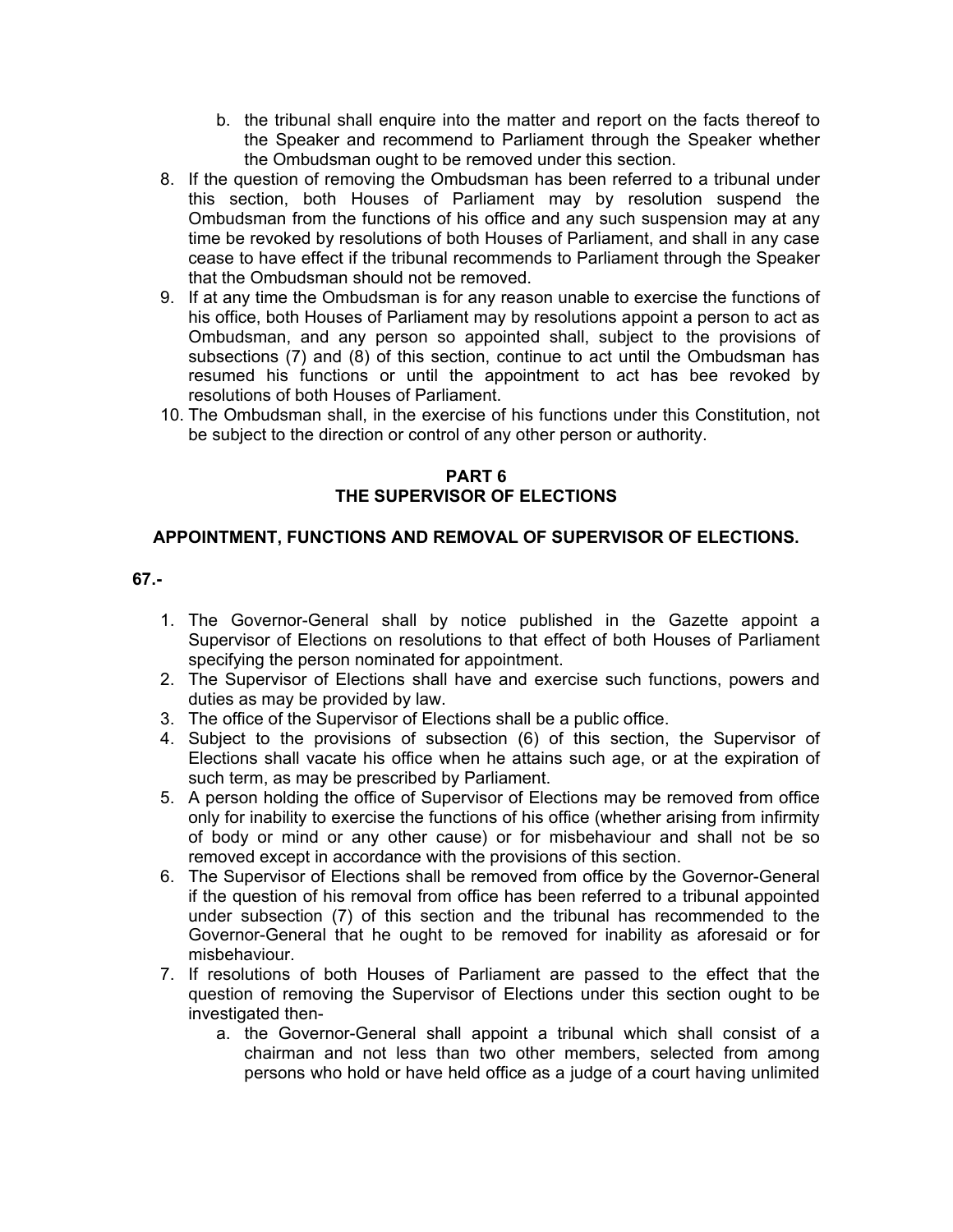jurisdiction in civil and criminal matters in some part of the Commonwealth or a court having jurisdiction in appeals from such a court; and

- b. the tribunal shall enquire into the matter and report on the facts thereof to the Governor-General and recommend to him whether the Supervisor of Elections ought to be removed under this section.
- 8. If the question of removing the Supervisor of Elections has been referred to a tribunal under this section, the Governor-General, acting in accordance with the advice of the Public Service Commission, may suspend the Supervisor of Elections from the exercise of the functions of his office and any such suspension may at any time be revoked by the Governor-General acting in accordance with such advice as aforesaid, and shall in any case cease to have effect if the tribunal recommends to the Governor-General that the Supervisor of Elections should not be removed.
- 9. If at any time the Supervisor of Elections is for any reason unable to exercise the functions of his office, the Governor-General shall by notice published in the Official Gazette appoint a person to act as Supervisor of Elections on resolutions to that effect of both Houses of Parliament specifying the person nominated for appointment, and any person so appointed shall, subject to the provisions of subsections (7) and (8) of this section, continue to act until the Supervisor of Elections has resumed his functions or until the appointment to act has been revoked by the Governor-General on resolutions to that effect by both Houses of Parliament.

# **CHAPTER V EXECUTIVE POWERS**

#### **PART 1 GENERAL**

# **EXECUTIVE AUTHORITY.**

# **68.-**

- 1. The executive authority of Antigua and Barbuda is vested in Her Majesty.
- 2. Subject to the provisions of this Constitution, the executive authority of Antigua and Barbuda may be exercised on behalf of Her Majesty by the Governor-General either directly or through officers subordinate to him.
- 3. Nothing in this section shall prevent Parliament from conferring functions on persons or authorities other than the Governor-General.

### **MINISTER OF GOVERNMENT.**

- 1. There shall be a Prime Minister of Antigua and Barbuda who shall be appointed by the Governor-General.
- 2. Whenever there is occasion for the appointment of a Prime Minister, the Governor-General shall appoint as Prime Minister
	- a. a member of the House who is the leader in the House of the political party that commands the support of the majority of members of the House; or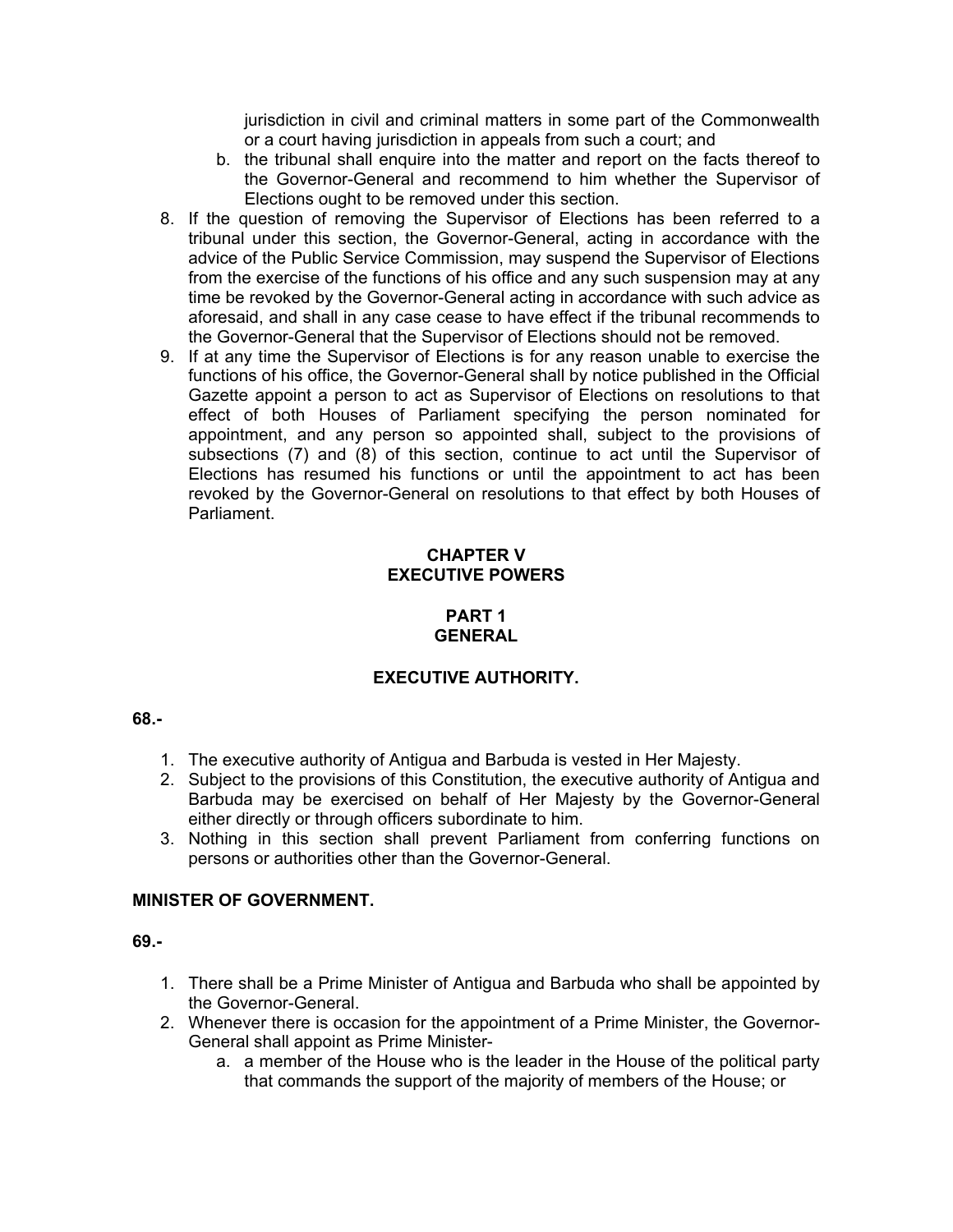- b. where it appears to him that such party does not have an undisputed leader in the House or that no party commands the support of such a majority, the member of the House who in his judgement is most likely to command the support of the majority of members of the House,
- and is willing to accept the office of Prime Minister.
- 3. Subject to the provision of section 82 of this Constitution and subsection (4) of this section there shall be, in addition to the office of Prime Minister, such other offices of Minister (including Minister of State) of the Government as may be established by Parliament or, subject to the provisions of any law enacted by Parliament, by the Governor-General, acting in accordance with the advice of the Prime Minister.
- 4. The Ministers other than the Prime Minister shall be such persons as the Governor-General, acting in accordance with the advice of the Prime Minister, shall appoint from among the members of the House and of the Senate.
- 5. If occasion arises for making appointment to the office of Prime Minister or any other Minister while Parliament is dissolved, then, notwithstanding any other provision of this section, a person who was a member of the House immediately before the dissolution may be appointed as Prime Minister or any other Minister and a person who was a Senator immediately before the dissolution may be appointed as any Minister other than Prime Minister.
- 6. Appointments under this section shall be made by instrument under the Public Seal.

# **THE CABINET.**

### **70.-**

- 1. There shall be a Cabinet for Antigua and Barbuda which shall have the general direction and control of the Government and shall be collectively responsible therefor to Parliament.
- 2. The Cabinets shall consist of the Prime Minister and such number of other Ministers (of whom one shall be the Attorney-General), appointed in accordance with the provisions of section 69 of this Constitution as the Prime Minister may consider appropriate.

# **ALLOCATION OF PORTFOLIOS.**

- 1. The Governor-General, acting in accordance with the advice of the Prime Minister, may, by directions is whiting, assign to the Prime Minister or any other Minister responsibility for any business of the Government, including the administration of any department of government.
- 2. Where a Minister is incapable of performing his functions by reason of his absence from Antigua and Barbuda or by reason of illness, the Governor-General, acting in accordance with the advice of the Prime Minister, may appoint a member of the House or a Senator to act in the office of such Minister during such absence or illness.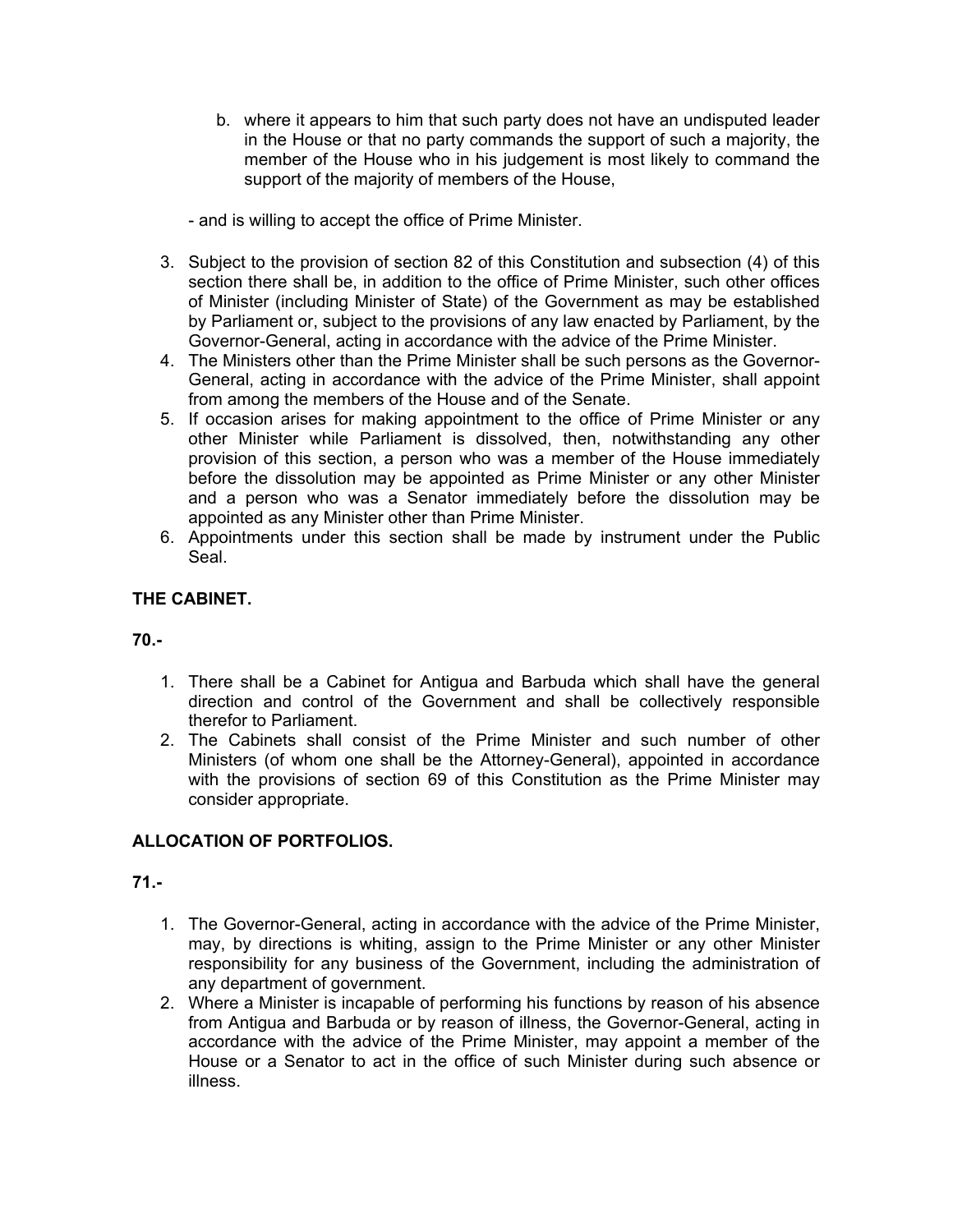# **TENURE OF OFFICE OF MINISTERS.**

## **73.-**

- 1. Where the House passes a resolution supported by the votes of a majority of all the members of the House declaring that it has no confidence in the Prime Minister and the Prime Minister does not within seven days of the passing of that resolution either resign from his office or advise the Governor-General to dissolve Parliament, the Governor-General shall revoke the appointment of the Prime Minister.
- 2. The Prime Minister shall also vacate his office
	- a. when after any dissolution of Parliament he is informed by the Governor-General that the Governor-General is about to reappoint him as Prime Minister or to appoint another person as Prime Minister; or
	- b. where for any reason other than a dissolution of Parliament he ceases to be a member of the House.
- 3. A Minister other than the Prime Minister shall vacate his office
	- a. when any person is appointed or re-appointed as Prime Minister;
	- b. where for any reason other than a dissolution of Parliament he ceases to be a member of the House of Parliament from among the members of which he was appointed; or
	- c. where his appointment is revoked by the Governor-General acting in accordance with the advice of the Prime Minister.
- 4. Where at any time the Prime Minister is required under the provisions of section 41(2) of this Constitution to cease to perform his functions as a member of the House, he shall cease during such time to perform any of his functions as Prime Minister.
- 5. Where at any time a Minister other than the Prime Minister is required under section 31(2) or section 41 of this Constitution to cease to perform his functions as a member of the House to which he belongs, he shall cease during such time to perform any of his functions as Minister.

### **PERFORMANCE OF FUNCTIONS OF PRIME MINISTER DURING ABSENCE, ILLNESS OR SUSPENSION.**

### **74.-**

- 1. Where the Prime Minister is absent from Antigua and Barbuda or is unable by reason of illness or of the provisions of section 73(4) of this Constitution to perform the functions conferred on him by this Constitution, the Governor-General may authorise some other member of the Cabinet to perform those functions (other than the functions conferred by subsection (2) of this section) and that member may perform those functions until his authority is revoked by the Governor-General.
- 2. The powers of the Governor-General under this section shall be exercised by him in accordance with that advice of the Prime Minister, save that where the Governor-General considers that it is impracticable to obtain the advice of the Prime Minister owing to his absence or illness, or where the Prime Minister is unable to tender the advice by reason of the provisions of section 73(4) of this Constitution, the Governor-General may exercise those powers in his discretion.

## **PARLIAMENTARY SECRETARIES.**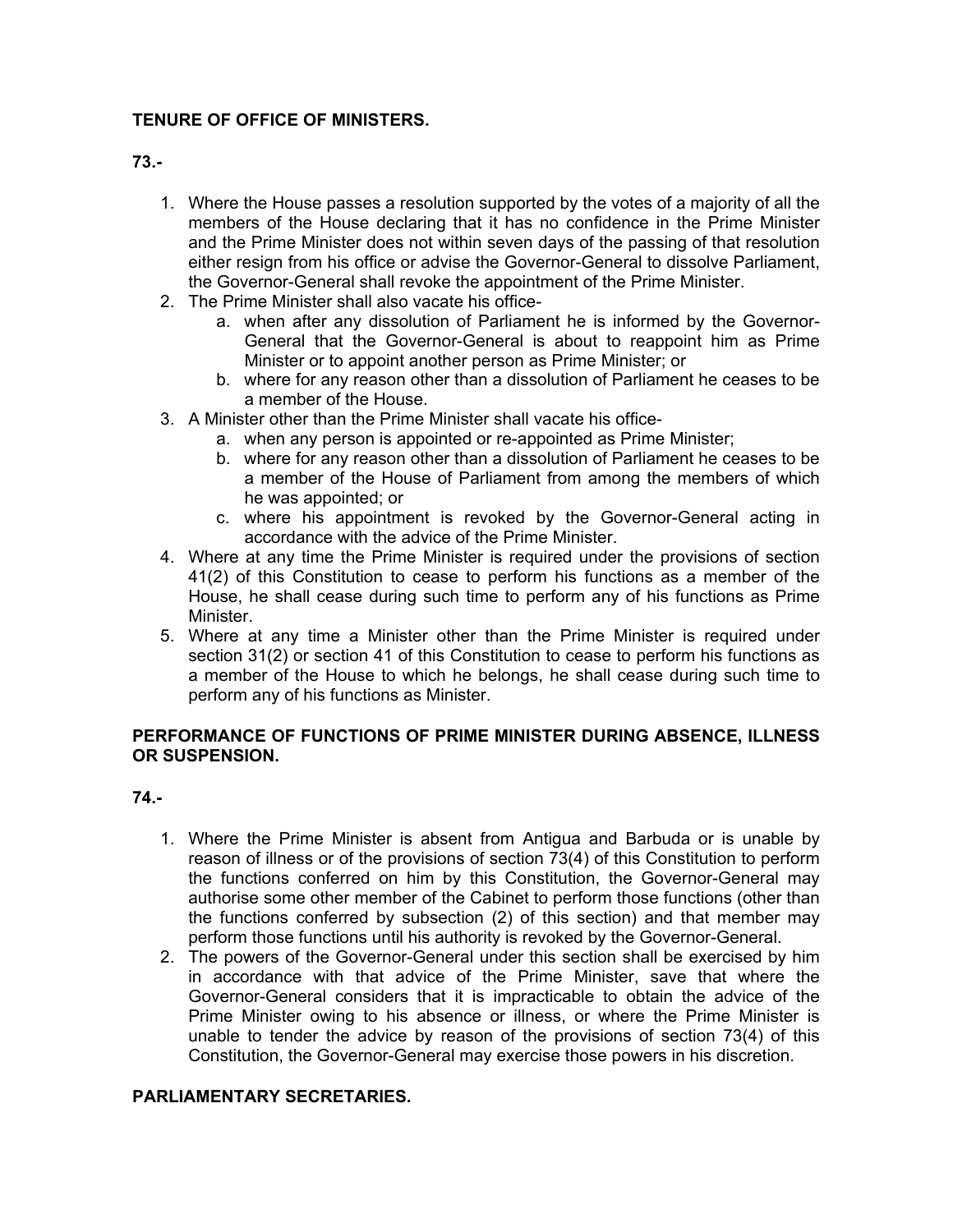- 1. The Governor-General, acting in accordance with the advice of the Prime Minister, may appoint Parliamentary Secretaries from among members of the House and of the Senate to assist Ministers in the performance of their duties.
- 2. Where occasion arises for making an appointment under this section while Parliament is dissolved, a person who was a Senator or a member of the House immediately before the dissolution may be appointed as a Parliamentary Secretary.
- 3. The office of a Parliamentary Secretary shall become vacant
	- a. where for any reason other than a dissolution of Parliament he ceases to be a member of the House of Parliament from among the members of which he was appointed; or
	- b. upon the appointment or re-appointment of any person as Prime Minister; or
	- c. where the Governor-General, acting in accordance with the advice of the Prime Minister, so directs.

# **OATHS TO BE TAKEN BY MINISTERS AND PARLIAMENTARY SECRETARIES.**

**76.-** The Prime Minister, every other Minister and every Parliamentary Secretary shall, before entering upon the duties of his office, make and subscribe the oath of allegiance, the oath of office and the oath of secrecy.

# **SECRETARY TO THE CABINET.**

## **77.-**

- 1. There shall be a Secretary to the Cabinet whose office shall be a public office.
- 2. The Secretary to the Cabinet, who shall have charge of the Cabinet office, shall be responsible in accordance with such instructions as may be given him by the Prime Minister, for arranging the business for, and keeping the minutes of, the Cabinet and for conveying the decisions of the Cabinet to the appropriate person or authority and shall have such other functions as the Prime Minister may direct.
- 3. The Secretary to the Cabinet shall, before entering upon the duties of his office, make and subscribe the oath of secrecy.

# **PERMANENT SECRETARIES.**

### **78.-**

- 1. Where any Minister has been assigned responsibility for any department of government, he shall exercise direction and control over that department; and, subject to such direction and control, the department shall be under the supervision of a Permanent Secretary whose office shall be a public office.
- 2. For the purposes of this section:
	- a. two or more government departments may be placed under the supervision of one Permanent Secretary; and
	- b. two or more Permanent Secretaries may supervise any department of government assigned to a Minister.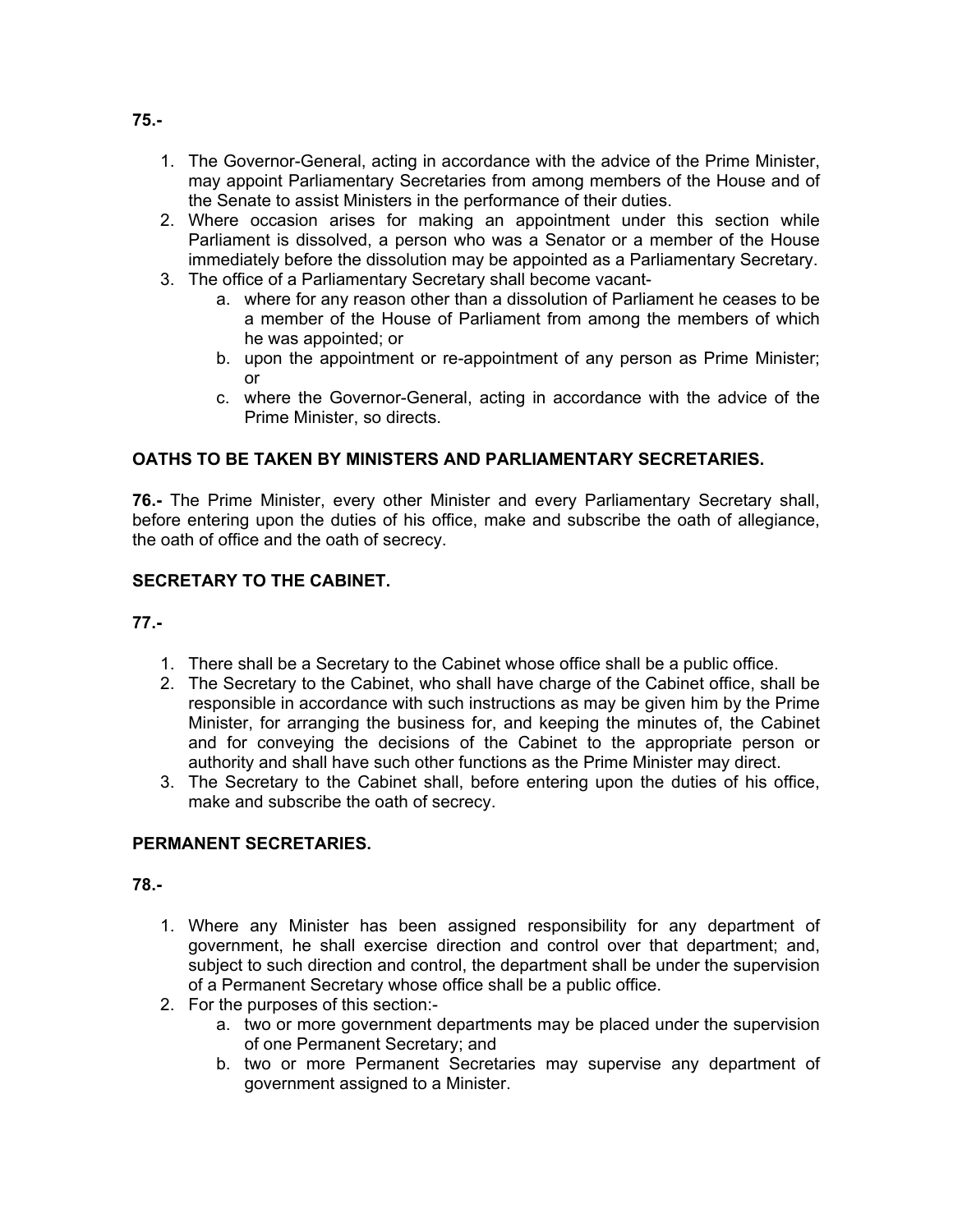# **LEADER OF THE OPPOSITION.**

### **79.-**

- 1. There shall (except at times when there are no members of the House who do not support the Government) be a Leader of the Opposition who shall be appointed by the Governor-General.
- 2. Whenever there is occasion for the appointment of a Leader of the Opposition the Governor-General shall appoint the member of the House who appears to him most likely to command the support of a majority of the members of the House who do not support the Government; or, if no member of the House appears to him to command such support, the member of the House who appears to him to command the support of the largest single group of members of the House who do not support the Government:

### provided that-

- a. if there are two or more members of the House who do not support the Government but none of them commands the support of the other or others, the Governor-General may, acting in his discretion, appoint any one of them as Leader of the Opposition, and
- b. in the exercise of his discretion the Governor-General shall be guided by the seniority of each based on his length of service as a member of the House, by the number of votes cast in favour of each at the last election of members of the House or by both such seniority and such number of votes.
- 3. If the occasion arises to appoint a Leader of the Opposition during the period between a dissolution of Parliament and the day on which the ensuing election of members of the House is held, an appointment may be made as if Parliament had not been dissolved.
- 4. The office of Leader of the Opposition shall become vacant
	- a. if he ceases to be a member of the House otherwise than by reason of a dissolution of Parliament;
	- b. if, when the House first meets after a dissolution of Parliament, he is not then a member of the House;
	- c. if, under the provisions of section 41(2) of this Constitution, he is required to cease to perform his functions as a member of the House; or
	- d. if he is removed from office by the Governor-General under the provisions of subsection (5) of this section.
- 5. If it appears to the Governor-General that the Leader of the Opposition is no longer able to command the support of a majority of the members of the House who do not support the Government or the support of the largest single group of members of the House who do not support the Government, he shall remove the Leader of the Opposition from office.
- 6. The powers of the Governor-General under this section shall be exercised by him in his discretion.
- 7. Where the office of Leader of the Opposition is vacant, whether because there is no member of the House so qualified for appointment or because the Leader of the Opposition has resigned his office or for any other reason, any provision in this Constitution requiring consultation with or the advice of the Leader of the Opposition shall, in so far as it requires such consultation or advice, be of no effect.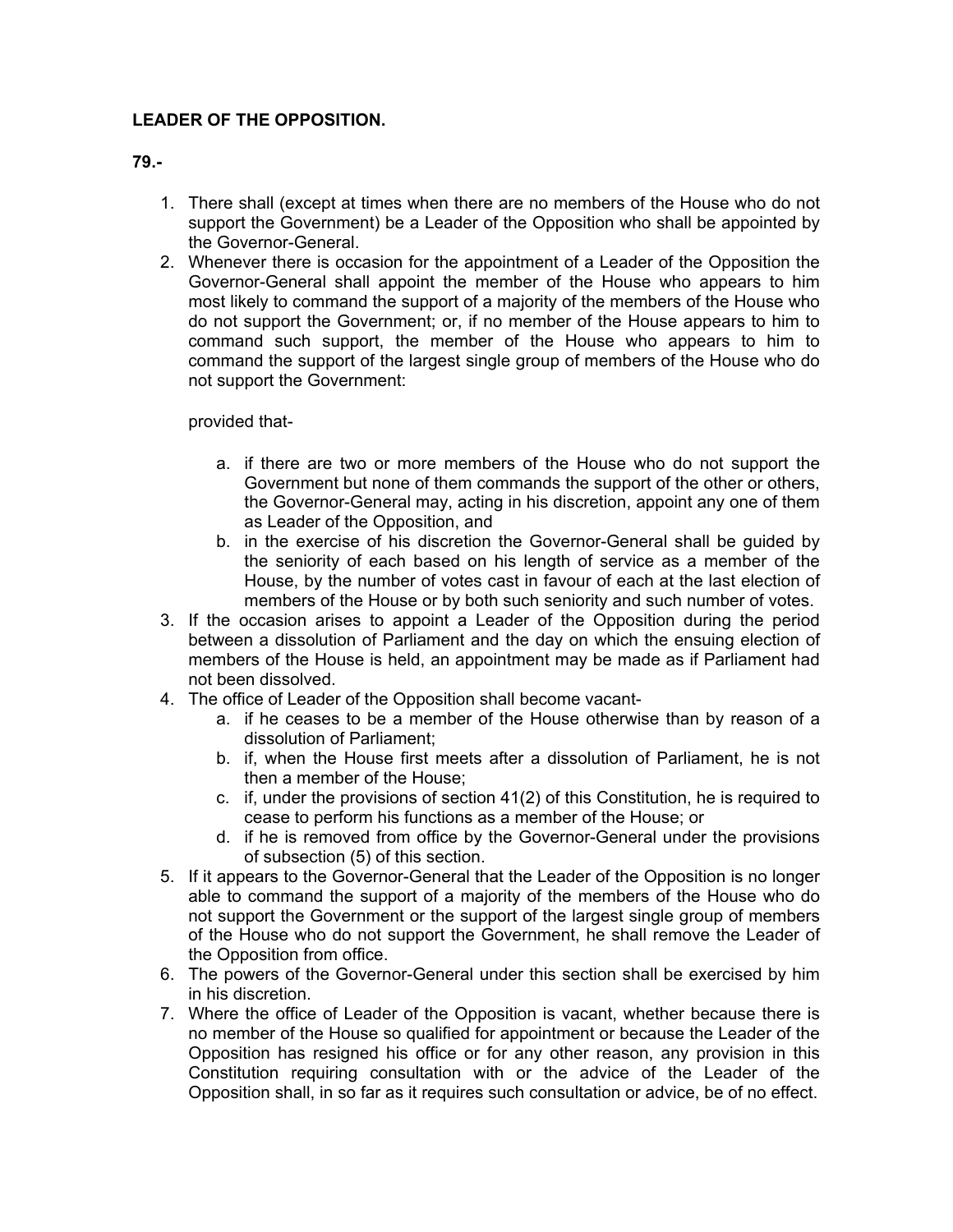# **EXERCISE OF GOVERNOR-GENERAL'S FUNCTIONS.**

### **80.-**

- 1. In the exercise of his functions the Governor-General shall act in accordance with the advice of the Cabinet or a Minister acting under the general authority of the Cabinet, except in cases where other provision is made by this Constitution or any other law, and, without prejudice to the generality of this exception, in case where by this Constitution or any other law he is required to act
	- a. in his discretion;
	- b. after consultation with any person or authority other than Cabinet; or
	- c. in accordance with the advice of the Prime Minister or any person or authority other than the Cabinet.
- 2. Nothing in subsection (1) of this section shall apply to the functions conferred upon the Governor-General by the following provisions of this Constitution, that is to say, sections 63(6), 67(6), 73(1), 87(8) and 99(5) (which require the Governor-General to remove the holders of certain offices from office in certain circumstances).
- 3. Where in the exercise of his functions the Governor-General is required to act in accordance with the advice of the Cabinet or a Minister acting under the general authority of the Cabinet, and it has become impracticable for the Governor-General to obtain such advice, he may exercise those functions in his discretion.
- 4. Where in the exercise of his functions the Governor-General is required to act in accordance with the advice of, or after consultation with, the Leader of the Opposition and there is a vacancy in the office of the Leader of the Opposition or if the Governor-General considers that it is impracticable to obtain the advice of the Leader of the Opposition, the Governor-General may exercise those functions in his discretion.
- 5. Where in the exercise of his functions the Governor-General is required to act after consultation with any person or authority he shall not be obliged to exercise that function in accordance with the advice of that person or authority.
- 6. Any reference in this Constitution to the functions of Governor-General shall be construed as a reference to his powers and duties in the exercise of the executive authority of Antigua and Barbuda and to any other powers and duties conferred or imposed on him as Governor-General by or under this Constitution or any other law.

### **GOVERNOR-GENERAL TO BE INFORMED CONCERNING GOVERNMENT MATTERS.**

**81.-** The Prime Minister shall keep the Governor-General regularly and fully informed concerning the general conduct of the Government and shall furnish the Governor-General as soon as possible with such information as the Governor-General, acting in his discretion, may request from time to time with respect to any particular matter relating to the Government.

## **ATTORNEY-GENERAL.**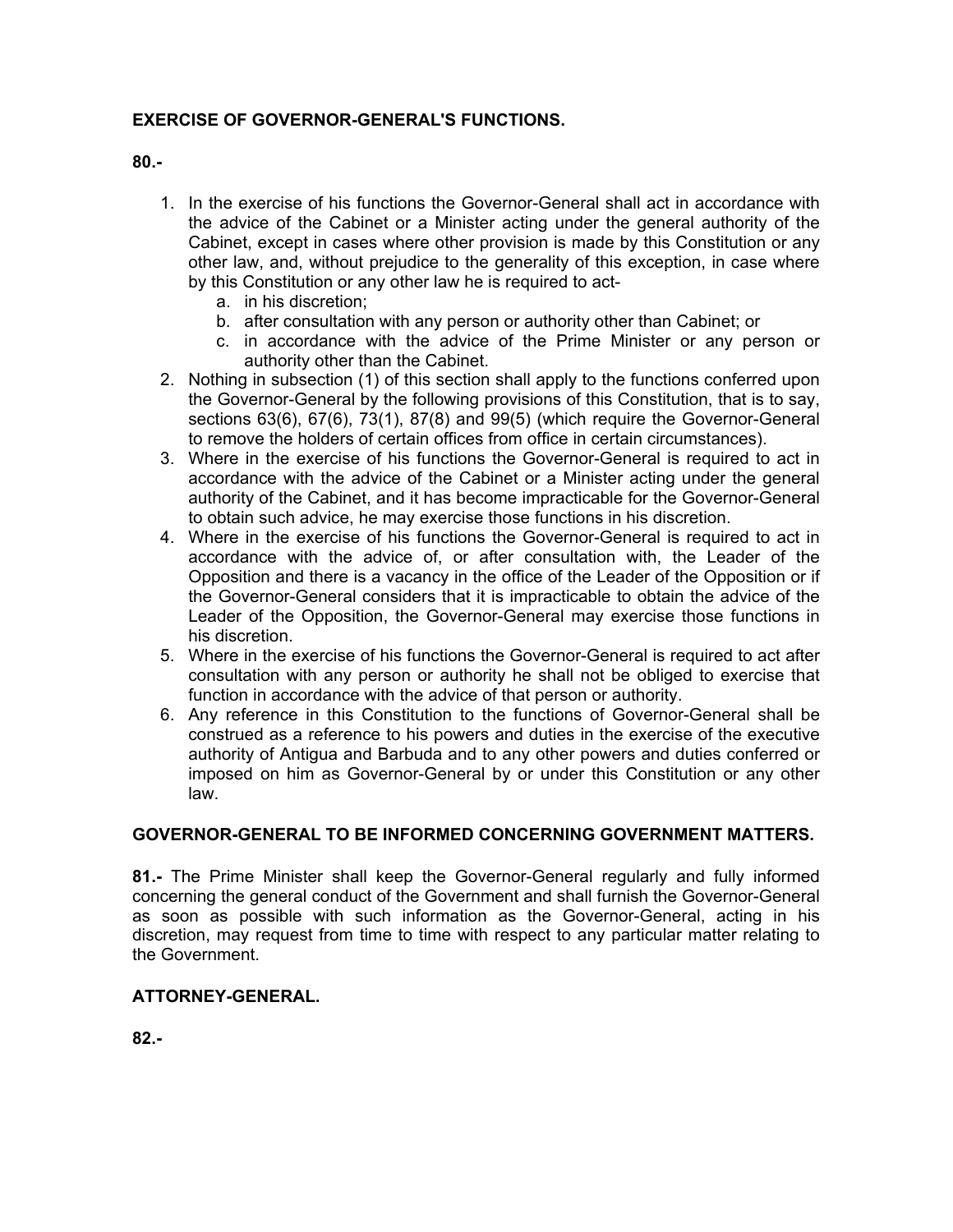- 1. There shall be an Attorney-General of Antigua and Barbuda who shall be the principal legal adviser to the Government and who shall be appointed by the Governor-General.
- 2. No person shall be qualified to hold or to act in the office of Attorney-General unless he is a citizen entitled to practice as a barrister in Antigua and Barbuda.
- 3. If the Attorney-General is an elected member of the House at the time of his appointment or subsequently becomes such a member, he shall be a Minister by virtue of holding the office of Attorney-General and the provisions of subsections (3) to (6) of section 69 of this Constitution shall apply to the office of Attorney-General.
- 4. Where the person holding the office of Attorney-General is a member of the House by virtue of holding that office he may be appointed by the Governor-General to be a Minister.
- 5. If an Attorney-General appointed to be a Minister under the preceding subsection vacates his office as Attorney-General he shall also vacate his office as a Minister.
- 6. If the Attorney-General is not a Minister he shall vacate his office if he ceases to be a citizen or if his appointment is revoked by the Governor-General.
- 7. If the office of the Attorney-General is vacant or the holder of the office is for any reason unable to perform the functions thereof the Governor-General may appoint a suitably qualified person to act in the office, but the provisions of subsections (3) and (4) of this section shall not apply to a person so appointed.
- 8. An appointment under the preceding subsection shall cease to have effect when it is revoked by the Governor-General.

# **EXERCISE OF CERTAIN POWERS OF GOVERNOR-GENERAL**

**83.-** The powers of the Governor-General under the preceding section shall be exercised by him in accordance with the advice of the Prime Minister.

### **POWER OF PARDON.**

#### **84.-**

- 1. The Governor-General may, in Her Majesty's name and on Her Majesty's behalf
	- a. grant to any person convicted of any offence against any law a pardon, either free or subject to lawful conditions;
	- b. grant to any person a respite, either indefinite or for a specified period, from the execution of any punishment imposed on that person for such an offence;
	- c. substitute a less severe form of punishment for that imposed by any sentence for such an offence; or
	- d. remit the whole or any part of any sentence passed for such an offence or any penalty or forfeiture otherwise due to Her Majesty on account of such an offence.
- 2. The powers of the Governor-General under subsection (1) of this section shall be exercised by him in accordance with the advice of a Minister designated by him acting in accordance with the advice of the Prime Minister.

## **ADVISORY COMMITTEE ON PREROGATIVE OF MERCY.**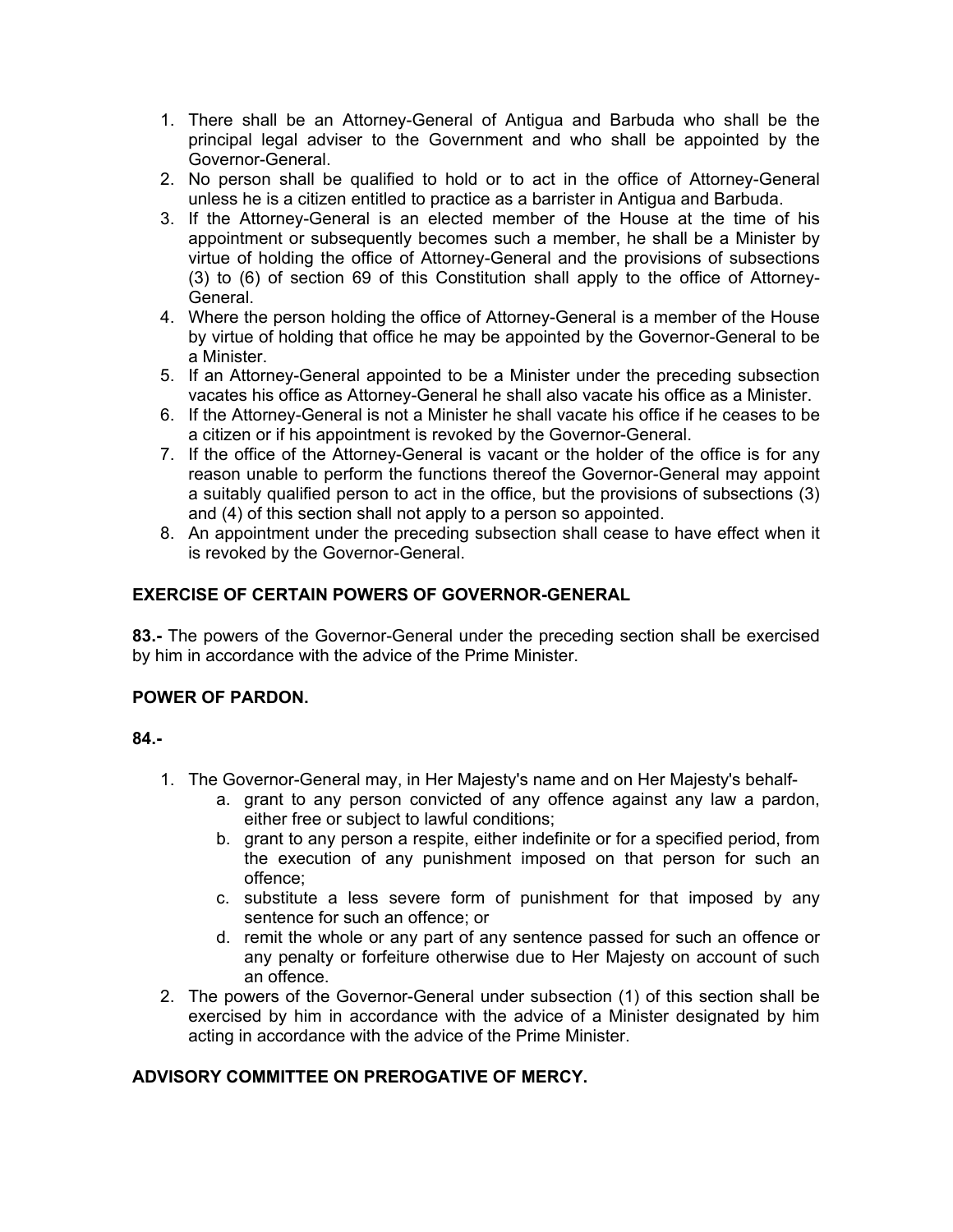**85.-** There shall be an Advisory Committee on the Prerogative of Mercy which shall consist of-

- a. the Minister referred to in subsection 84(2) of this Constitution who shall be Chairman;
- b. the Attorney-General (if he is not the Chairman);
- c. the Chief Medical Officer of the Government;
- d. not more than four other members appointed by the Governor-General, after consultation with the Prime Minister and the Leader of the Opposition.

# **FUNCTIONS OF ADVISORY COMMITTEE.**

### **86.-**

- 1. Where an offender has been sentenced to death by any court for an offence against any law, the Minister shall cause a written report of the case from the trial judge (or the Chief Justice, if a report from the trial judge cannot be obtained) together with such other information derived from the record of the case or elsewhere as the Minister may require, to be taken into consideration at a meeting of the Advisory Committee.
- 2. The Minister may consult with the Advisory Committee before tendering any advice to the Governor-General under section 84(2) of this Constitution in any case not falling within subsection (1) of this section.
- 3. The Minister shall not be obliged in any case to act in accordance with the advice of the Advisory Committee.
- 4. The Advisory Committee may regulate its own procedure.
- 5. In this section "the Minister" means the Minister referred to in section 84(2) of this Constitution.

#### **PART 2 DIRECTOR OF PUBLIC PROSECUTIONS**

### **APPOINTMENT AND REMOVAL OF DIRECTOR OF PUBLIC PROSECUTIONS.**

- 1. There shall be a Director of Public Prosecutions whose office shall be a public office.
- 2. The Director of Public Prosecutions shall be appointed by the Governor-General, acting in accordance with the advice of the Judicial and Legal Services Commission.
- 3. If the office of Director of Public Prosecutions is vacant or if the holder of the office is for any reason unable to exercise the functions of his office, the Governor-General, acting in accordance with the advice of the Judicial and Legal Services Commission, may appoint a person to act as Director.
- 4. A person shall not be qualified to be appointed to hold or act in the office of Director or Public Prosecutions unless
	- a. he is qualified to practice as a barrister in a court having unlimited jurisdiction in civil and criminal matters in some part of the Commonwealth; and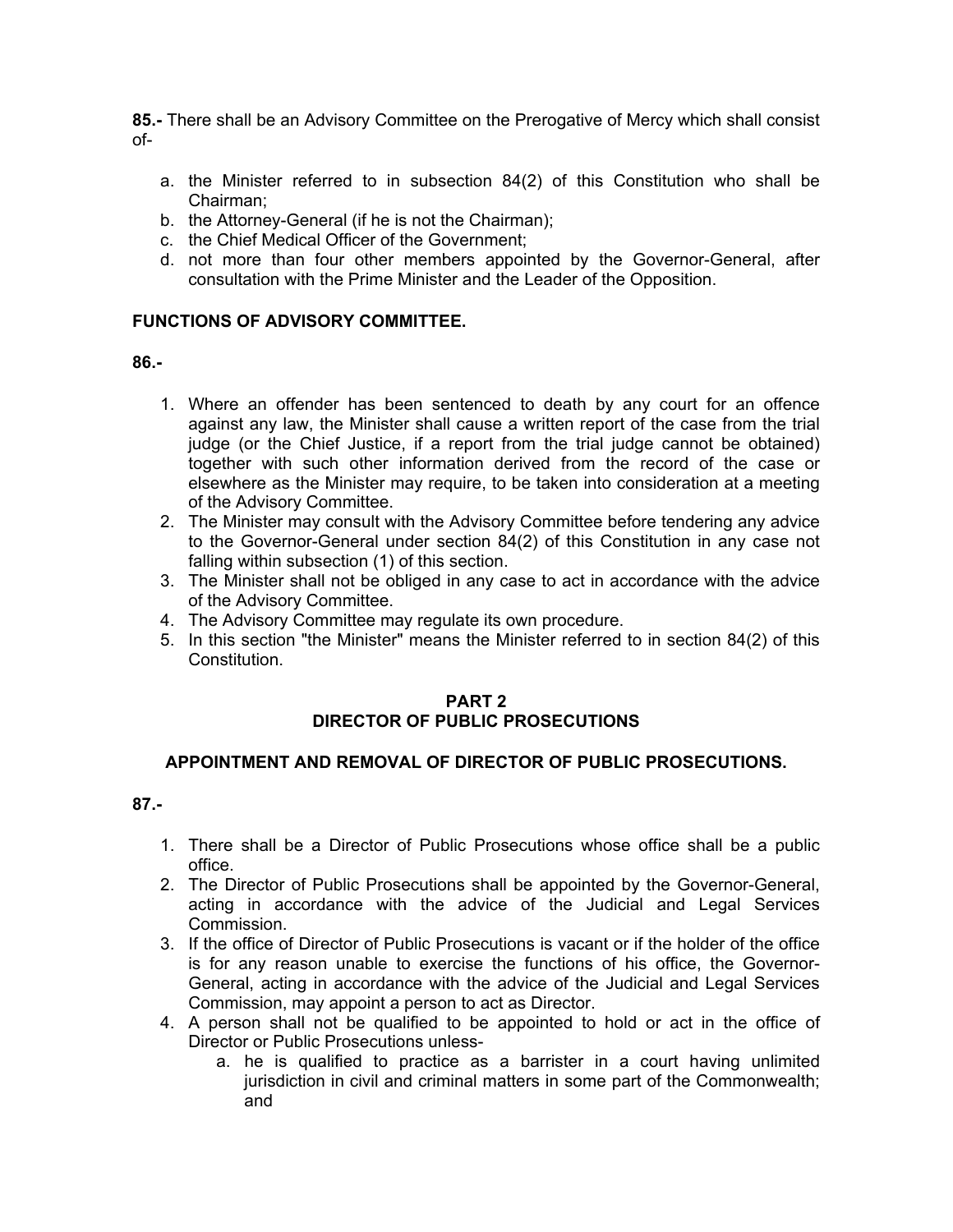- b. he has practised for not less than seven years as a barrister in such court.
- 5. A person appointed to act in the office of Director of Public Prosecutions shall, subject to the provisions of subsections (6) (8) (9) and (10) of this section, cease so to act
	- a. when a person is appointed to hold that office and has assumed the functions thereof or, as the case may be, when the person in whose place he is acting resumes the functions of that office; or
	- b. at such earlier time as may be provided in the terms of his appointment.
- 6. Subject to the provisions of subsection (8) of this section, the Director of Public Prosecutions shall vacate his office when he attains the prescribed age.
- 7. A person holding the office of Director of Public Prosecutions may be removed from office only for inability to exercise the functions of his office (whether arising from infirmity of body or mind or any other cause) or for misbehaviour and shall not be so removed except in accordance with the provisions of this section.
- 8. The Director of Public Prosecutions shall be removed from office by the Governor-General if the question of his renewal from office has been referred to a tribunal appointed under subsection (9) of this section and the tribunal has recommended to the Governor-General that he ought to be removed for inability as aforesaid or for misbehaviour.
- 9. If the chairman of the Judicial and Legal Services Commission represents to the Governor-General that the question of removing the Director of Public Prosecutions under this section ought to be investigated, then
	- a. the Governor-General shall appoint a tribunal which shall consist of a chairman and not less than two other members, selected from among persons who hold or have held office as a judge of a court having unlimited jurisdiction in civil and criminal matters in some part of the Commonwealth or a court having jurisdiction in appeals from such a court; and
	- b. the tribunal shall enquire into the matter and report on the facts thereof to the Governor-General and recommend to him whether the Director of Public Prosecutions ought to be removed under this section.
- 10. If the question of removing the Director of Public Prosecutions has been referred to a tribunal under this section, the Governor-General, acting in accordance with the advice of the Judicial and Legal Services Commission, may suspend the Director from the exercise of the functions of his office and any such suspension may at any time be revoked by the Governor-General acting in accordance with such advice as aforesaid, and shall in any case cease to have effect if the tribunal recommends to the Governor-General that the Director should not be removed.
- 11. The prescribed age for the purposes of subsection (6) of this section is the age of fifty-five years or such other age as may be prescribed by Parliament.

# **POWERS AND FUNCTIONS OF DIRECTOR OF PUBLIC PROSECUTIONS.**

- 1. The Director of Public Prosecutions shall, subject to section 89 of this Constitution, have power in any case in which he considers it proper to do so
	- a. to institute and undertake criminal proceedings against any person before any court (other than a court martial) in respect of any offence against any law;
	- b. to take over and continue any such criminal proceedings that may have been instituted by any other person or authority;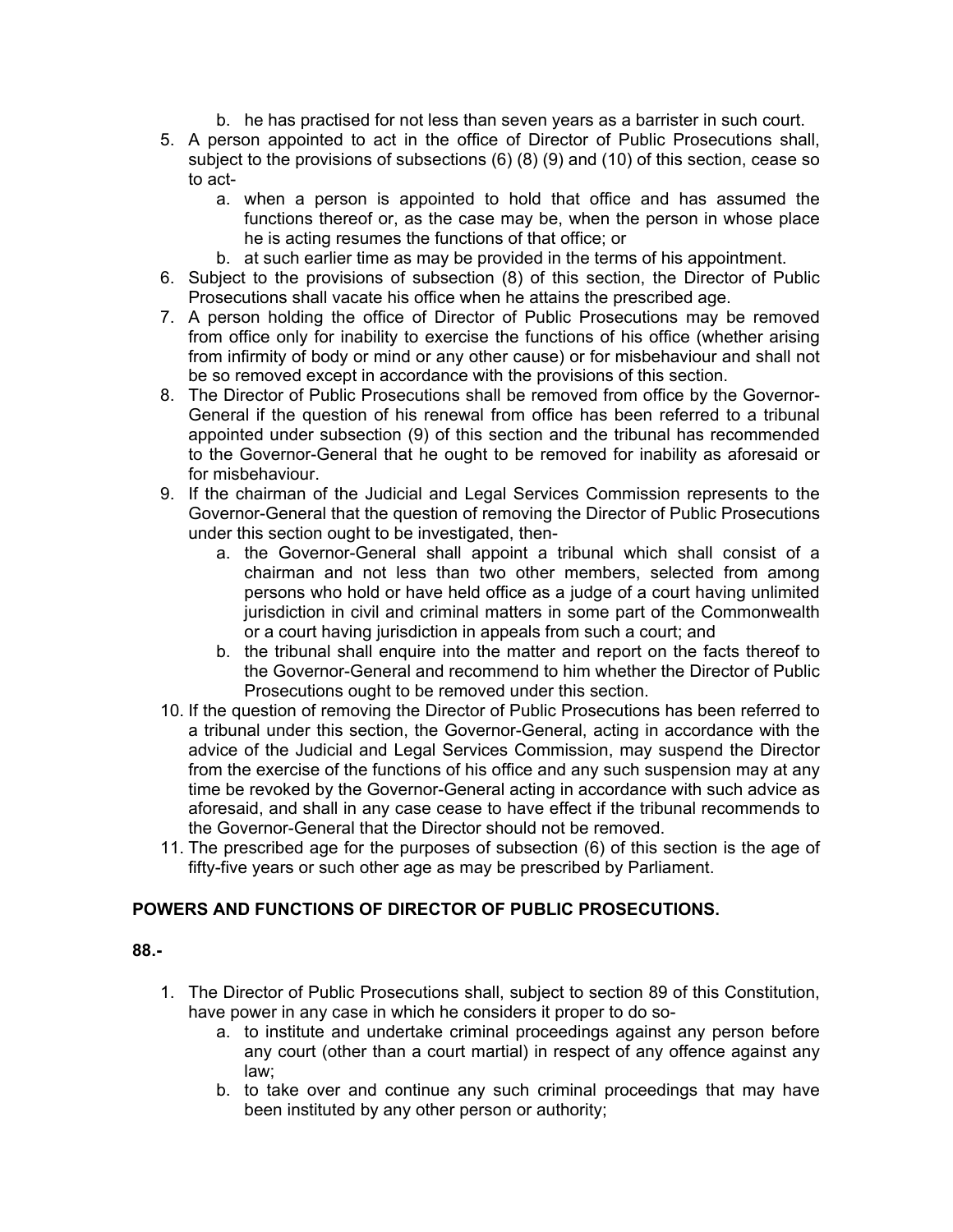- c. to discontinue at any stage before judgement is delivered any such criminal proceedings instituted or undertaken by himself or any other person or authority.
- 2. Subject to section 89 of this Constitution, the powers conferred on the Director of Public Prosecutions by paragraph (b) and (c) of subsection (1) of this section shall be vested in him to the exclusion of any other person or authority:

Provided that, where any other person or authority has instituted criminal proceedings, nothing in this subsection shall prevent the withdrawal of those proceedings by or at the instance of that person or authority and with the leave of the court.

- 3. For the purposes of this section a reference to criminal proceedings includes an appeal from the determination of any court in criminal proceedings or a case stated or a question of law reserved in respect of those proceedings.
- 4. The functions of the Director of Public Prosecutions under subsection (1) of this section may be exercised by him in person or through other persons acting under and in accordance with his general or special instructions.
- 5. Subject to section 89 of this Constitution, in the exercise of the functions vested in him by subsection (1) of this section and by section 45 of this Constitution, the Director of Public Prosecutions shall not be subject to the direction or control of any other person or authority.

# **DIRECTIONS TO DIRECTOR OF PUBLIC PROSECUTIONS.**

### **89.-**

- 1. The Attorney-General may, in the case of any offence to which this section applies, give general or special directions to the Director of Public Prosecutions as to the exercise of the powers conferred upon the Director of Public Prosecutions by section 88 of this Constitution and the Director of Public Prosecutions shall act in accordance with those directions.
- 2. This section applies to
	- a. offences against any law relating to
		- i. official secrets;
		- ii. mutiny or incitement to mutiny; and
	- b. any offence under any law relating to any right or obligation of Antigua and Barbuda under international law.

#### **CHAPTER VI FINANCE**

### **CONSOLIDATED FUND.**

**90.-** All revenues or other monies raised or received by Antigua and Barbuda (not being revenues or other monies that are payable, by or under any law for the time being in force in Antigua and Barbuda, into some other fund established for a specific purpose) shall be paid into and form a Consolidated Fund.

### **WITHDRAWALS FROM CONSOLIDATED FUND OR OTHER PUBLIC FUNDS.**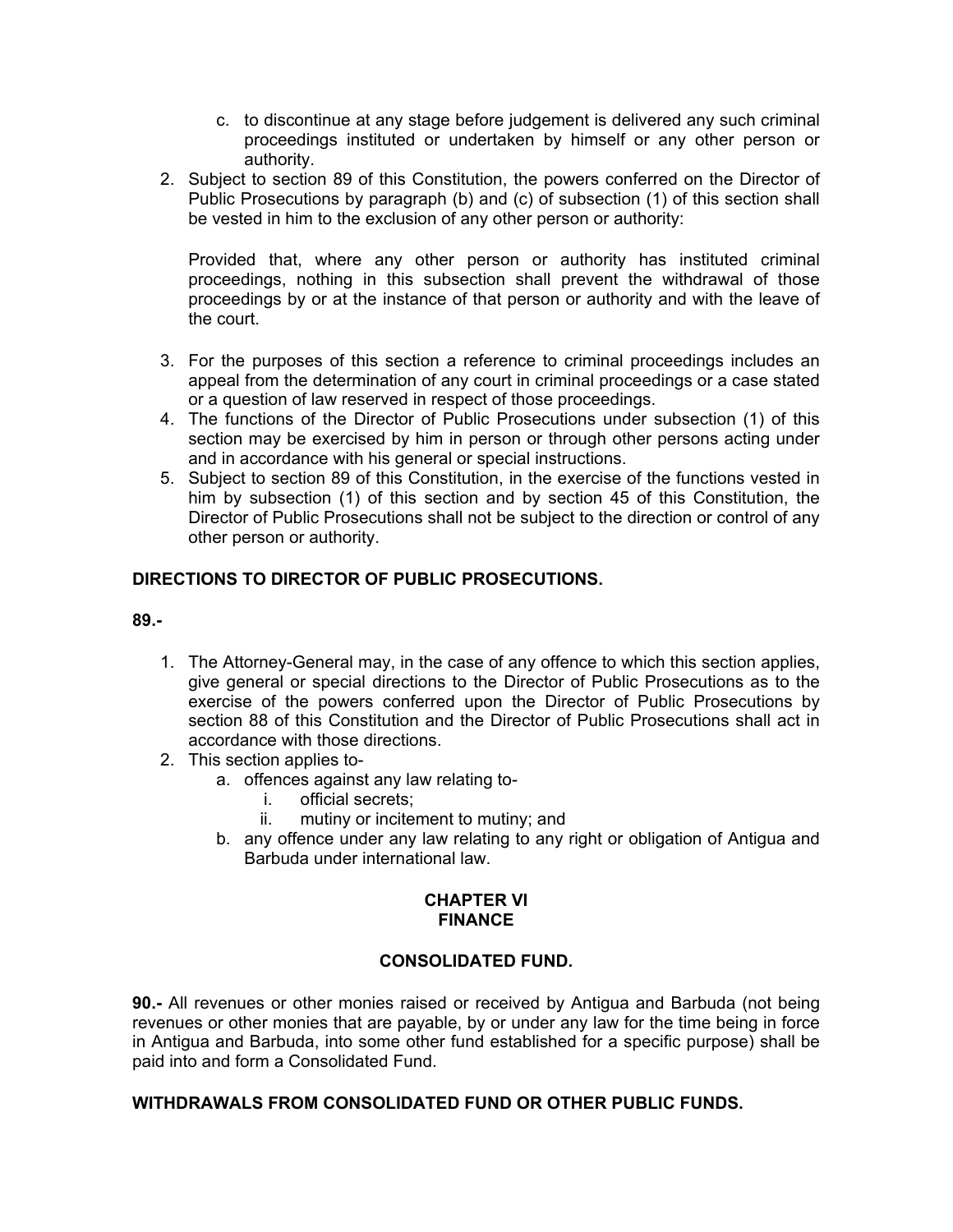- 1. No monies shall be withdrawn from the Consolidated Fund except
	- a. to meet expenditure that is charged upon the Fund by this Constitution or by any law enacted by Parliament; or
	- b. where the issue of those monies has been authorised by an appropriation law or by a law made in pursuance of section 93 of this Constitution.
- 2. Where any monies are charged by this Constitution or any law enacted by Parliament upon the Consolidated Fund or any other public fund, they shall be paid out of that fund by the Government to the person or authority to whom payment is due.
- 3. No monies shall be withdrawn from any public fund other than the Consolidated Fund unless the issue of those monies has been authorised by or under a law enacted by Parliament.
- 4. There shall be such provision as may be made by Parliament prescribing the manner in which withdrawals may be made from the Consolidated Fund or any other public fund.
- 5. The investment of monies forming part of the Consolidated Fund shall be made in such a manner as may be prescribed by or under a law enacted by Parliament.
- 6. Notwithstanding the provision of subsection (1) of this section, provision may be made by or under a law enacted by Parliament authorising withdrawals to be made from the Consolidated Fund, in such circumstances and to such extent as may be prescribed by or under a law enacted by Parliament, for the purpose of making repayable advances.

# **AUTHORISATION OF EXPENDITURE FROM CONSOLIDATED FUND BY APPROPRIATION LAW.**

### **92.-**

- 1. The Minister for the time being responsible for finance shall cause to be prepared and laid before the House before, or not later than ninety days after, the commencement of each financial year, estimates of the revenues and expenditure of Antigua and Barbuda for that financial year.
- 2. When the estimates of expenditure (other than expenditure charged upon the Consolidated Fund by this Constitution or by any law enacted by Parliament) have been approved by the House, a bill to be known as an appropriation bill shall be introduced in the House, providing for the issue from the Consolidated Fund of the sums necessary to meet that expenditure and the appropriation of those sums, under separate votes for the several services required, for the purposes specified therein.
- 3. If in respect of any financial year it is found
	- a. that the amount appropriated by the appropriation law for any purpose is insufficient or that a need has arisen for expenditure for a purpose to which no amount has been appropriated by that law; or
	- b. that any monies have been expended for any purpose in excess of the amount appropriated for that purpose by the appropriation law or for a purpose to which no amount has been appropriated by that law.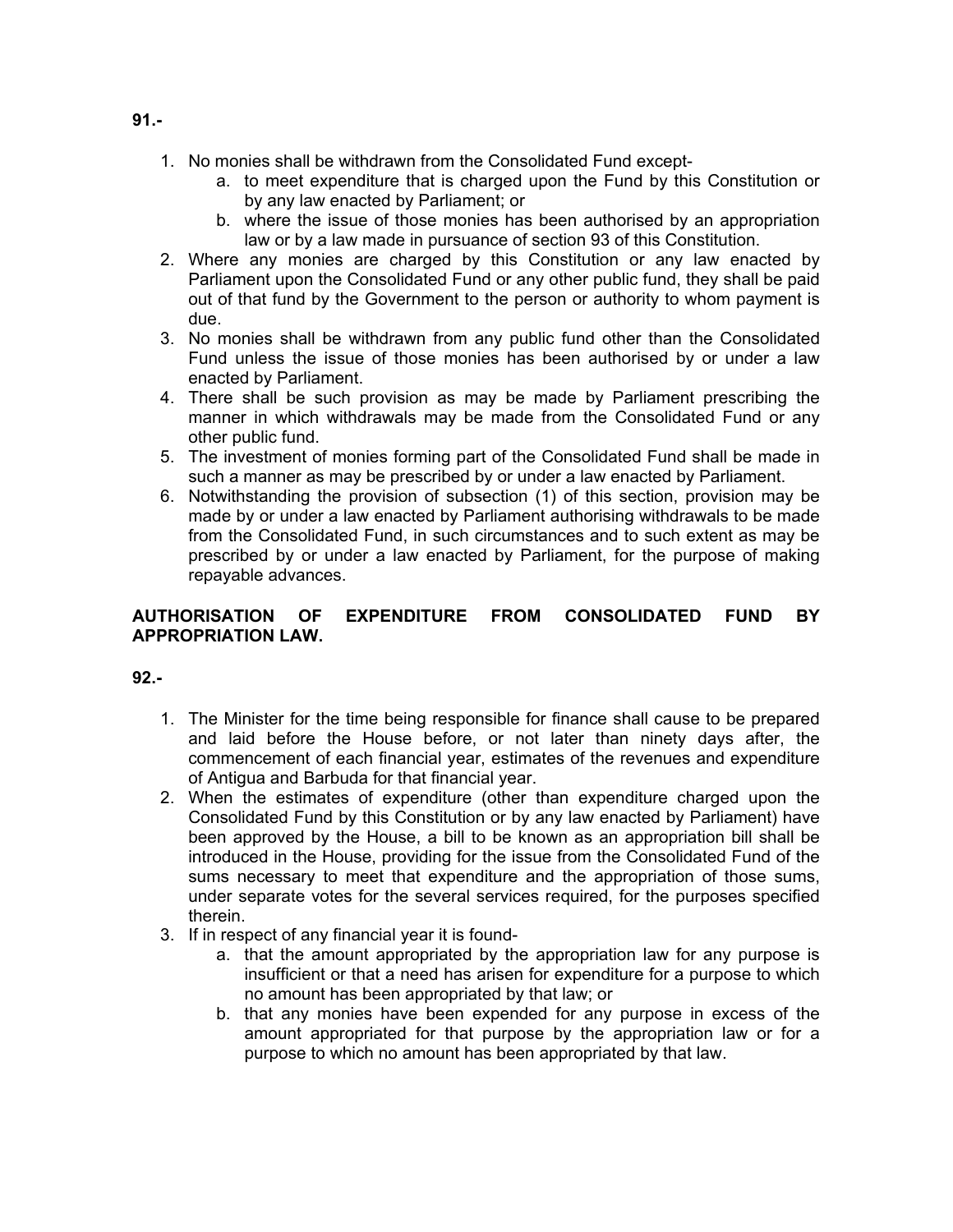- a supplementary estimate showing the sums required or spent shall be laid before the House and, when the supplementary estimate has been approved by the House, a supplementary appropriation bill shall be introduced in the House providing for the issue of such sums from the Consolidated Fund and appropriating then to the purposes specified therein.

## **AUTHORISATION OF EXPENDITURE IN ADVANCE OF APPROPRIATION.**

**93.-** There shall be such provision as may be made by Parliament under which, if the appropriation law in respect of any financial year has not come into operation by the beginning of that financial year, the Minister for the time being responsible for finance may authorise the withdrawal of monies from the Consolidated Fund for the purpose of meeting expenditure necessity to carry on the services of the Government until the expiration of four months from the beginning of that financial year or the coming into operation of the law, whichever is the earlier.

### **CONTINGENCIES FUND.**

### **94.-**

- 1. There shall be such provisions as may be made by Parliament for the establishment of a Contingencies Fund, and for authorising the Minister for the time being responsible for finance, if satisfied that there has arisen an urgent and unforeseen need for expenditure for which no other provision exists, to make advances from that Fund to meet that need.
- 2. Where any advance is made from the Contingencies Fund, a supplementary estimate shall as soon as possible be laid before the House and when the supplementary estimate has been approved by the House, a supplementary appropriation bill shall be introduced as soon as possible in the House for the purpose of replacing the amount so advanced.

### **REMUNERATION OF CERTAIN OFFICERS.**

- 1. There shall be paid to the holders of the offices to which this section applies such salaries and such allowances as may be prescribed by or under any law enacted by Parliament.
- 2. The salaries and allowances prescribed in pursuance of this section in respect of the holders of the offices to which this section applies shall be a charge on the Consolidated Fund.
- 3. The salary prescribed in pursuance of this section in respect of the holder of any office to which this section applies and his other terms of service (other than allowances that are not taken into account in computing, under any law in that behalf, any pension payable in respect of his service in that office) shall not be altered to his disadvantage after his appointment.
- 4. When a person's salary or other terms of service depend upon his option, the salary or terms for which he opts shall, for the purposes of subsection (3) of this section, be deemed to be more advantageous to him than any other for which he might have opted.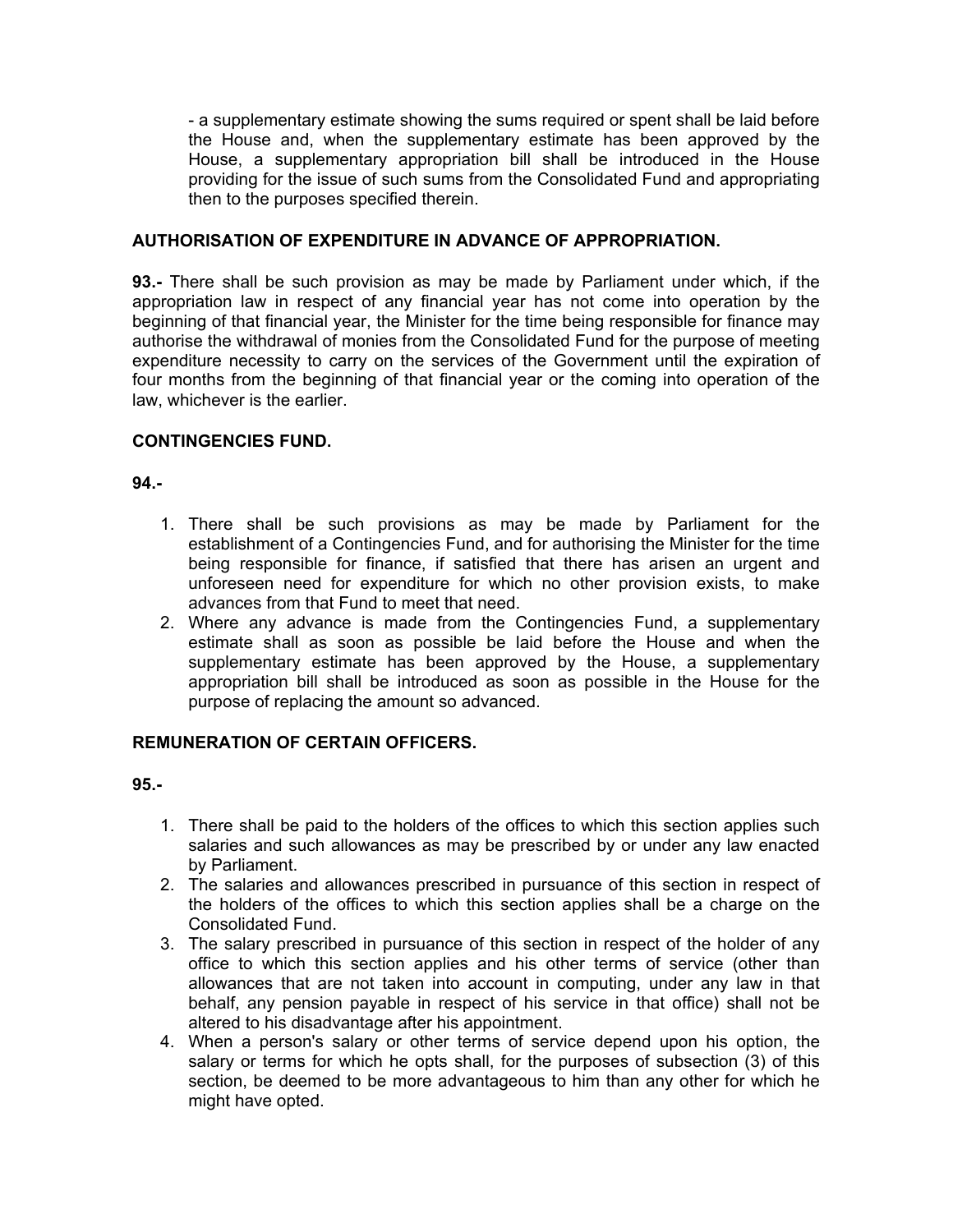- 5. This section applies to the offices of the Governor-General, member of the Public Service Commission, member of the Police Service Commission, member of the Public Service Board of Appeal, the Director of Public Prosecutions, the Director of Audit, the Ombudsman and the Supervisor of Elections.
- 6. Nothing in this section shall be construed as prejudicing the provisions of section 109 of this Constitution (which protects pensions rights in respect of service as a public officer).

## **PUBLIC DEBT.**

### **96.-**

- 1. All debt charges for which Antigua and Barbuda is liable shall be a charge on the Consolidated Fund.
- 2. For the purposes of this section debt charges include interest, sinking fund charges the repayment or amortisation of debt and all expenditure in connection with the raising of loans on the security of the Consolidated Fund and the service and redemption of the debt created thereby.

# **AUDIT OF PUBLIC ACCOUNTS ETC.**

- 1. There shall be a Director of Audit whose office shall be a public office.
- 2. The Director of Audit shall
	- a. satisfy himself that all monies that have been appropriated by Parliament and disbursed have been applied to the purposes to which they were so appropriated and that the expenditure conforms to the authority that governs it; and
	- b. at least once every year audit and report on the public accounts of Antigua and Barbuda, the accounts of all officers and authorities of the Government, the accounts of all courts of law in Antigua and Barbuda (including any accounts of the Supreme Court maintained in Antigua and Barbuda), the accounts of every Commission established by this Constitution and the accounts of the Clerk to the House and the Clerk to the Senate.
- 3. The Director of Audit shall have power to carry out audits of the accounts, balance sheets and other financial statements of all enterprises that are owned or controlled by or on behalf of Antigua and Barbuda.
- 4. The Director of Audit and any other officer authorised by him shall have access to all books, records, returns, reports and other documents which in his opinion relate to any of the accounts referred to in subsections (2) and (3) of this section.
- 5. The Director of Audit shall submit every report made by him in pursuance of this section to the Minister for the time being responsible for finance who shall, after receiving such report, lay it before the House not later than seven days after the House next meets.
- 6. If the Minister fails to lay a report before the House in accordance with the provisions of subsection (5) of this section the Director of Audit shall transmit copies of that report to the Speaker who shall, as soon as practicable, present them to the House.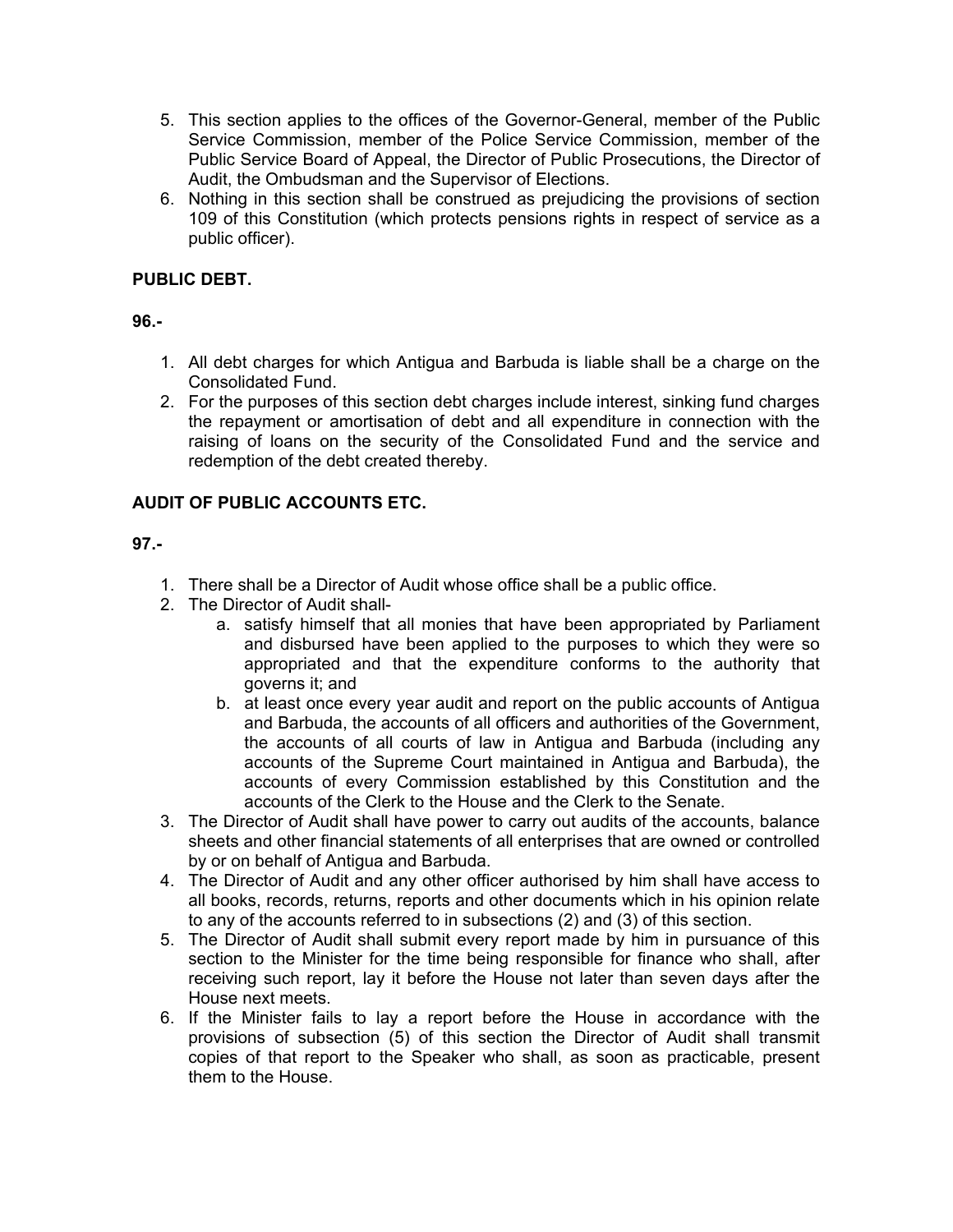- 7. The Director of Audit shall exercise such other functions in relation to the accounts of the Government, the accounts of other authorities or bodies established by law for public purposes or the accounts of enterprises that are owned or controlled by or on behalf of Antigua and Barbuda as may be prescribed by or under any law enacted by Parliament.
- 8. In the exercise of his functions under subsection (2), (3), (4), (5) and (6) of this section, the Director of Audit shall not be subject to the direction or control of any other person or authority.

## **PUBLIC ACCOUNTS COMMITTEE.**

**98.-** The House shall, at the commencement of each session, appoint a Public Accounts Committee from among its members, one of whom shall be a member for Barbuda in the House, whose duties shall be to consider the accounts referred to in section 97(2) of this Constitution in conjunction with the report of the Director of Audit and in particular to report to the House-

- a. in the case of any excess or unauthorised expenditure of public funds the reasons for such expenditure; and
- b. any measures it considers necessary in order to ensure that public funds are properly spent,

- and any other such duties relating to public accounts as the House may from time to time direct.

# **CHAPTER VII THE PUBLIC SERVICE**

### **PART 1 THE PUBLIC SERVICE COMMISSION**

#### **ESTABLISHMENT AND COMPOSITION OF COMMISSION**

#### **99.-**

1. There shall be a Public Service Commission for Antigua and Barbuda (hereinafter in this section referred to as the Commission) which shall consist of a chairman and not less than two nor more than six other members who shall be appointed by the Governor-General, acting in accordance with the advice of the Prime Minister:

Provided that the Prime Minister shall consult the leader of the Opposition before tendering any advice to the Governor-General for the purposes of this subsection.

- 2. A person shall not be qualified to be appointed as a member of the commission if
	- a. he is a public officer;
	- b. he is a member of either House of Parliament;
	- c. he is below the age of twenty-five years; or
	- d. he is not resident in Antigua and Barbuda.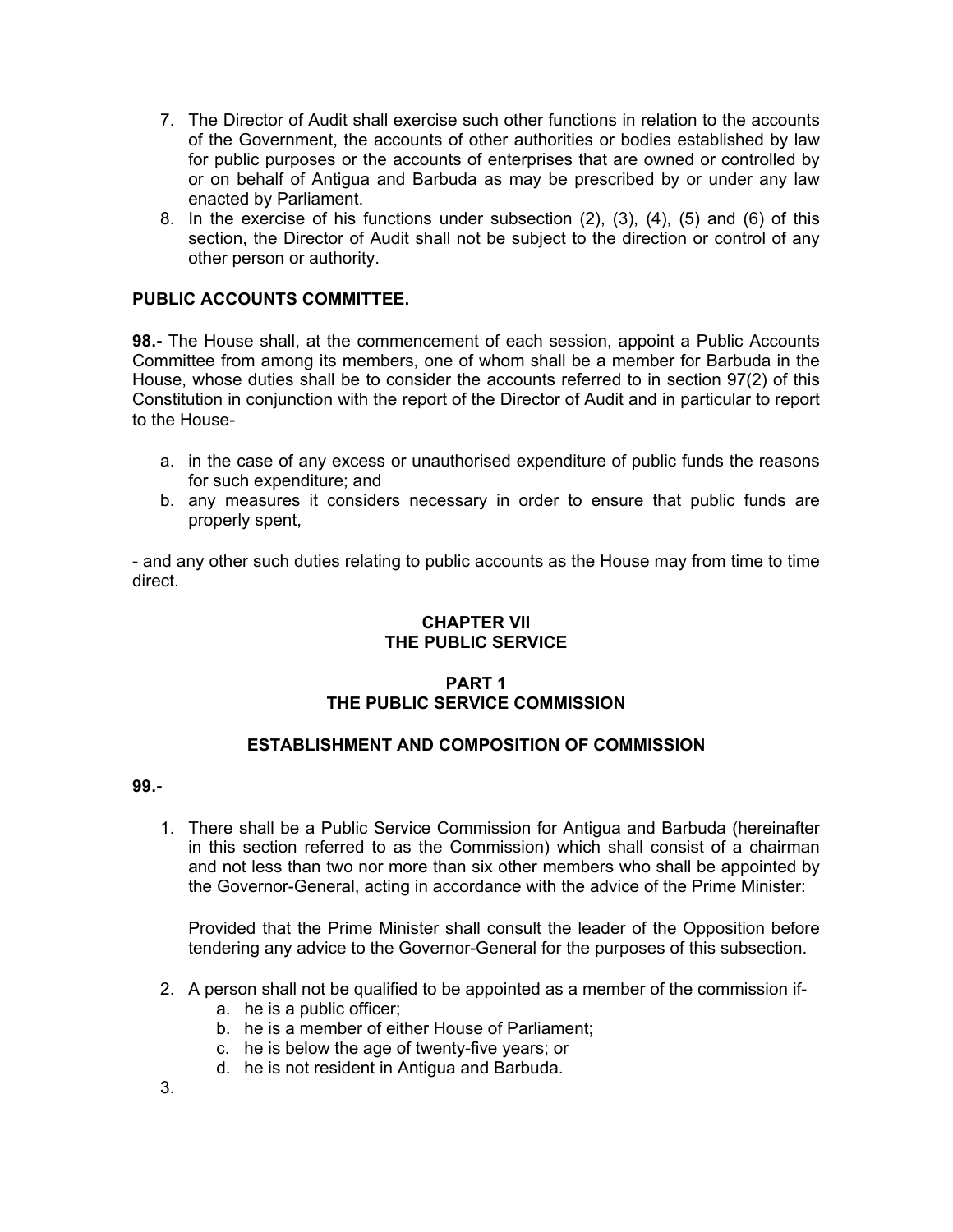- a. A member of the Commission shall be appointed to hold office for a term of two years.
- b. Subject to the provisions of this section, the office of a member of the Commission shall become vacant at the expiration of the period for which he was appointed or if any circumstances arise that, if he were not a member of the Commission, would cause him to be disqualified to be appointed as such under subsection (2) of this section.
- 4. A member of the Commission may be removed from office only for inability to exercise the functions of his office (whether arising from infirmity of body or mind or any other cause) or for misbehaviour and shall not be so removed except in accordance with the provisions of this section.
- 5. A member of the Commission shall be removed from office by the Governor-General if the question of his removal from office has been referred to a tribunal appointed under subsection (6) of this section and the tribunal has recommended to the Governor-General that he ought to be removed from office for inability as aforesaid or for misbehaviour.
- 6. If the Prime Minister represents to the Governor-General that the question of removing a member of the Commission under this section ought to be investigates then
	- a. the Governor-General shall appoint a tribunal which shall consist of a chairman and not less than two other members, selected by the Chief Justice from among persons who hold or have held office as a judge of a court having unlimited jurisdiction in civil and criminal matters in some part of the Commonwealth or a court having jurisdiction in appeals from such a court; and
	- b. the tribunal shall enquire into the matter and report on the facts thereof to the Governor-General and recommend to him whether the member ought to be removed under this section.
- 7. If the question of removing a member of the Commission has been referred to a tribunal under this section, the Governor-General, acting in accordance with the advice of the Prime Minister, may suspend that member from the functions of his office and any such suspension may at any time be revoked by the Governor-General, acting in accordance with such advice as aforesaid, and shall in any case cease to have effect if the tribunal recommends to the Governor-General that the member should not be removed.
- 8. If the office of chairman of the Commission is vacant or if the person holding that office is for any reason unable to exercise the functions of his office, then, until a person has been appointed to and has assumed the functions of that office or until the person holding that office has resumed those functions, as the case may be, they shall be exercised by such one of the other members of the Commission as may for the time being be designated in that behalf by the Governor-General, acting in accordance with the advice of the Prime Minister.
- 9. If at any time any member of the Commission is for any reason unable to exercise the function of his office, the Governor-General, acting in accordance with the advice of the Prime Minister, may appoint a person who is qualified to be appointed as a member of the Commission to act as a member, and any person so appointed shall, subject to the provisions of subsections (6) and (7) of this section, continue to act until the office in which he is acting has been filled or, as the case may be, until the holder thereof has resumed his functions or until his appointment to act has been revoked by the Governor-General, acting in accordance with the advice of the Prime Minister: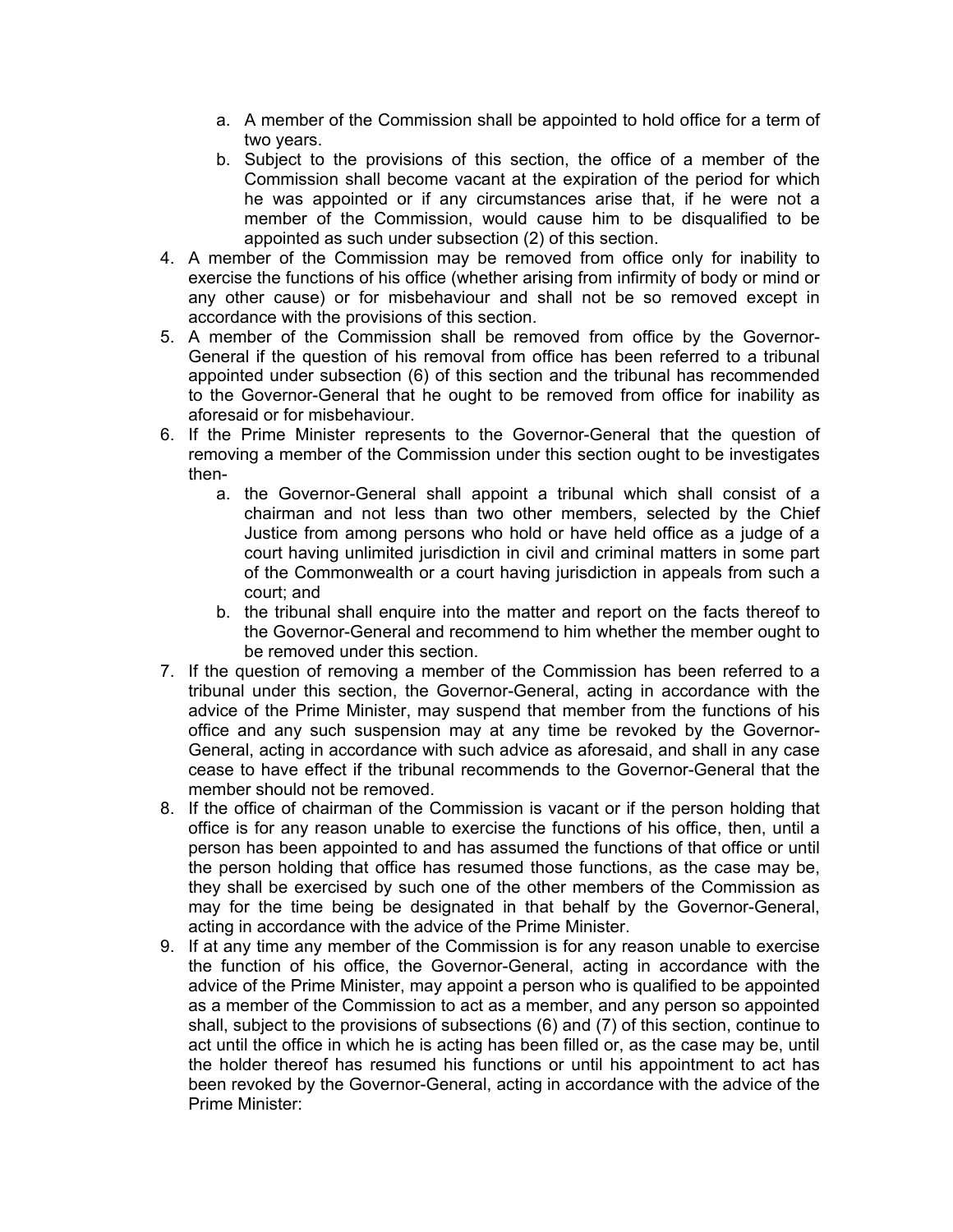Provided that the Prime Minister shall consult the Leader of the Opposition before tendering any advice to the Governor-General for the purposes of this subsection and of subsection (8) of this section.

- 10. A member of the Commission shall not enter upon the duties of his office until he has taken and subscribed the oath of allegiance and the oath of office.
- 11. The Commission shall, in the exercise of its functions under this Constitution, not be subject to the direction or control of any other person or authority.
- 12. The Commission may, by regulation or otherwise, regulate its own procedure.
- 13. The Commission may, with the consent of the Prime Minister, confer powers or impose duties on any public officer or on any authority of the Government for the purpose of the exercise of its functions.
- 14. The Commission may, subject to its rules of procedure, act notwithstanding any vacancy in its membership or the absence of any member and its proceedings shall not be invalidated by the presence or participation of any person not entitled to be present at or to participate in those proceedings:

Provided that any decision of the Commission shall require the concurrence of a majority of all its members.

15. The Commission shall make an annual report on its activities to the Governor-General, who shall cause copies of the report to be laid before both Houses of Parliament.

### **APPOINTMENT ETC. OF PUBLIC OFFICERS**

- 1. Subject to the provisions of this Constitution, the power to appoint persons to hold or act in offices in the public service (including the power to make appointments on promotion and transfer and to confirm appointments), the power to exercise disciplinary control over persons holding or acting in such offices and the power to remove such persons from office shall vest in the Public Service Commission.
- 2. The Public Service Commission may with the approval of the Prime Minister by directions in writing and subject to such conditions as it thinks fit, delegate any of its powers under subsection (1) of this section to any one or more members of the Commission or to any public officer.
- 3. The provisions of this section shall not apply in relation to the following offices, that is to say
	- a. any office to which section 101 of this Constitution applies;
	- b. the office of the Director of Public Prosecutions;
	- c. the office of the Director of Audit;
	- d. the office of the Attorney-General;
	- e. the office of the Supervisor of Elections;
	- f. any office to which section 103 of this Constitution applies;
	- g. any office in the Police Force.
- 4. No person shall be appointed under this section to, or to act in, any office of the Governor-General's personal staff except with the concurrence of the Governor-General acting in his discretion.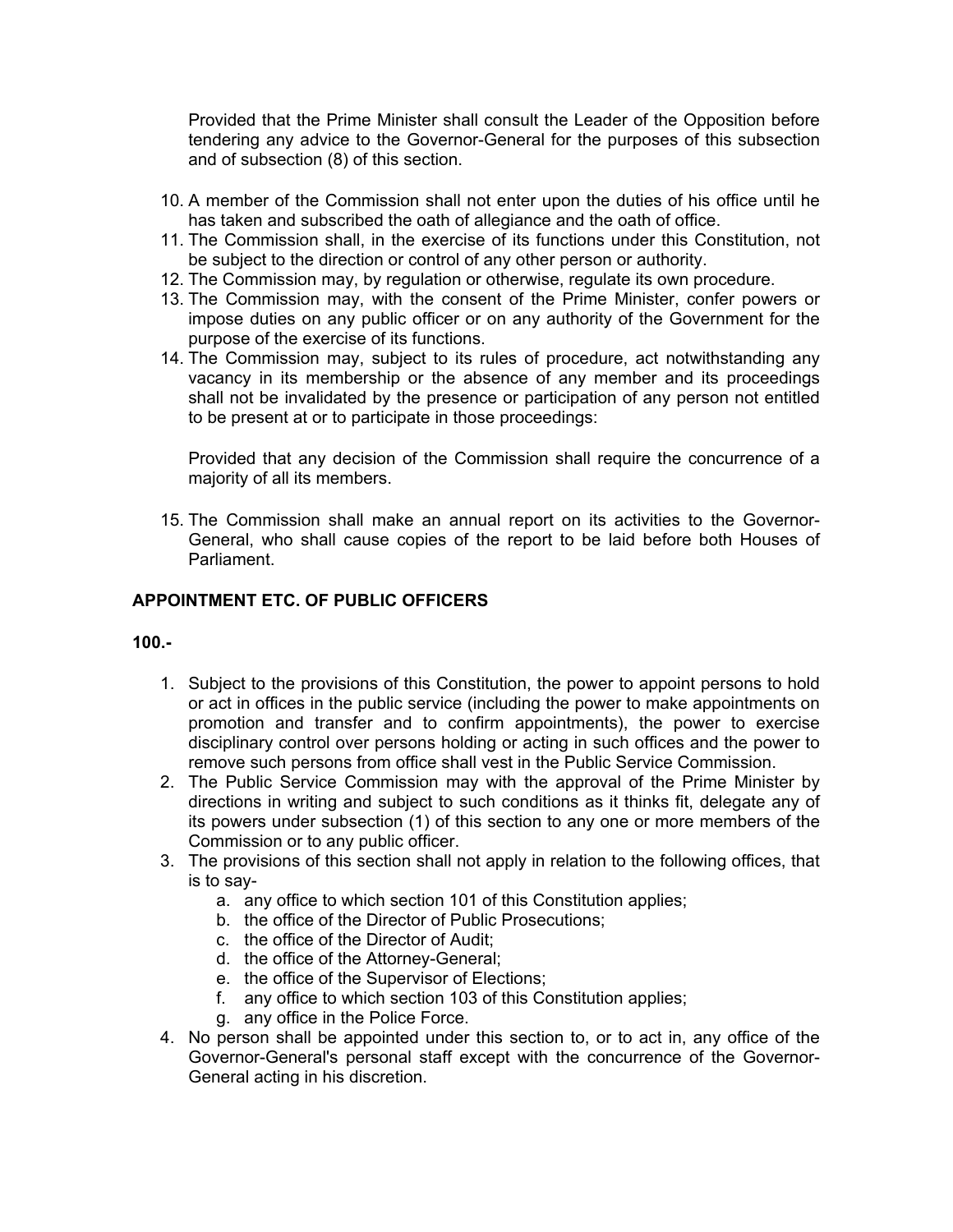- 5. The Public Service Commission shall not remove or inflict any punishment on a public officer on the grounds of any act done or omitted to be done by that officer in the exercise of a judicial function conferred upon him unless the Judicial and Legal Services Commission concurs therein.
- 6. In the performance if its functions the Public Service Commission shall act in a manner consistent with the general policy of the Government as conveyed to the Commission by the Prime Minister in writing.

### **APPOINTMENT ETC. OF PERMANENT SECRETARIES AND CERTAIN OTHER OFFICERS**

### **101.-**

- 1. This section applies to the offices of Secretary to the Cabinet, Permanent Secretary, head of a department of government, deputy head of a department of government, any office of a chief professional adviser to a department of government and any office for the time being designated by the Commission, after consultation with the Prime Minister, as an office the holders of which are required to reside outside Antigua and Barbuda for the proper discharge of their functions or as an office in Antigua and Barbuda whose functions relate to external affairs.
- 2. The power to appoint persons to hold or to act in offices to which this section applies (including the power to confirm appointments), and, subject to the provisions of section 107 of this Constitution, the power to exercise disciplinary control over persons holding or acting in such offices and power to remove such persons from office shall vest in the Governor-General, acting in accordance with the advice of the Public Service Commission:

Provided that-

- a. the power to appoint a person to hold or act in an office of permanent secretary on transfer from another such office carrying the same salary shall vest in the Governor-General, acting in accordance with the advice of the Prime Minister;
- b. before the Public Service Commission tenders advice to the Governor-General with respect to the appointment of any person to hold an office to which this section applies (other that appointment to an office of permanent secretary on transfer from another such office carrying the same salary) it shall consult with the Prime Minister and if the Prime Minister signifies his objection to the appointment of any person to the office, the Commission shall not advise the Governor-General to appoint that person;
- c. in relation to any office of Ambassador, High Commissioner or other principal representative of Antigua and Barbuda in any other country or accredited to any international organisation the Governor-General shall act in accordance with the advice of the Prime Minister, who shall, before tendering any such advice in respect of any person who holds any public office to which appointments are made by the Governor-General on the advice of or after consultation with some other person or authority, consult that person or authority.
- 3. References in this section to a department of government shall not include the office of the Governor-General, the department of the Attorney-General, the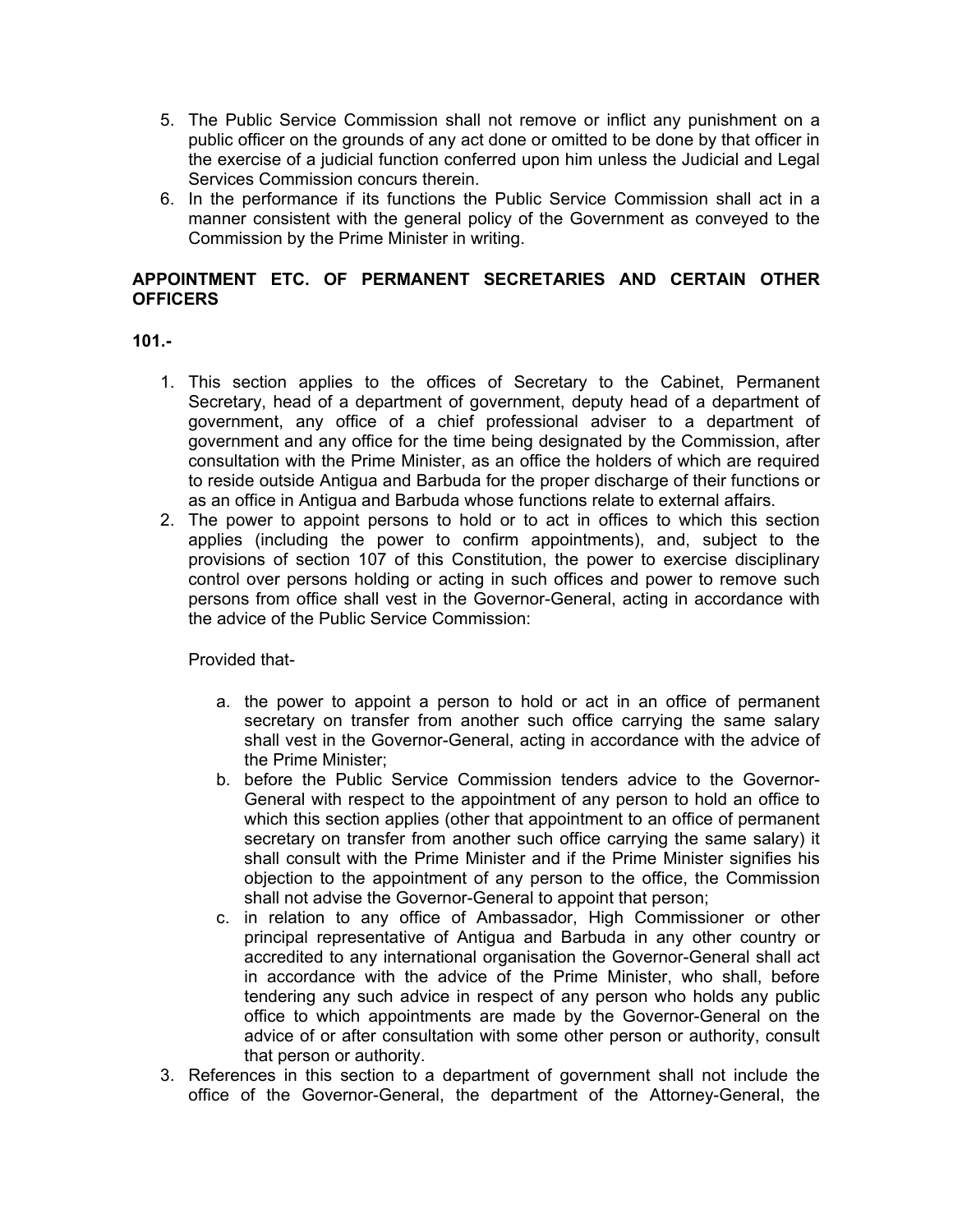department of the Director of Public Prosecutions, the department of the Director of Audit, the department of the Supervisor of Elections, the department of the Clerk of the Senate or of the House or the Police Force.

## **THE DIRECTOR OF AUDIT**

### **102.-**

- 1. The Director of Audit shall be appointed by the Governor-General acting in accordance with the advice of the Public Service Commission, tendered after the Commission has consulted the Prime Minister and has obtained the agreement of the Prime Minister to the appointment of that person.
- 2. If the office of Director of Audit is vacant or if the holder of the office is for any reason unable to exercise the functions of his office, the Governor-General, acting in accordance with the advice of the Public Service Commission tendered after the Commission has consulted the Prime Minister and has obtained the agreement of the Prime Minister to the appointment, may appoint a person to act as Director of Audit.
- 3. The provisions of subsections (5) to (11) inclusive of section 87 of this Constitution (which relates to the appointment and removal of the Director of Public Prosecutions) shall apply in relation to the Director of Audit as they apply in relation to the Director of Public Prosecutions so, however, that in subsection (9) and (10) references to the Judicial and Legal Services Commission shall be read as references to the Public Service Commission.

# **APPOINTMENT ETC. OF MAGISTRATES, REGISTRARS AND LEGAL OFFICERS**

### **103.-**

- 1. This section applies to the offices of magistrates and registrars of the High Court and assistant registrars of the High Court and to any public office in the department of the Attorney-General (other than the public office of Attorney-General) and the department of the Director of Public Prosecutions (other than the office of Director) for appointment to which persons are required to be qualified to practice as a barrister or solicitor in Antigua and Barbuda and such other offices connected with the Court as Parliament may prescribe.
- 2. The power to appoint persons to hold or act in offices to which this section applies (including the power to confirm appointments) and, subject to the provisions of this Constitution, the power to exercise disciplinary control over persons holding or acting in such offices and the power to remove such persons from office shall vest in the Governor-General acting in accordance with the advice of the Judicial and Legal Services Commission.

### **PART 2 THE POLICE SERVICE COMMISSION**

### **ESTABLISHMENT AND COMPOSITION OF COMMISSION**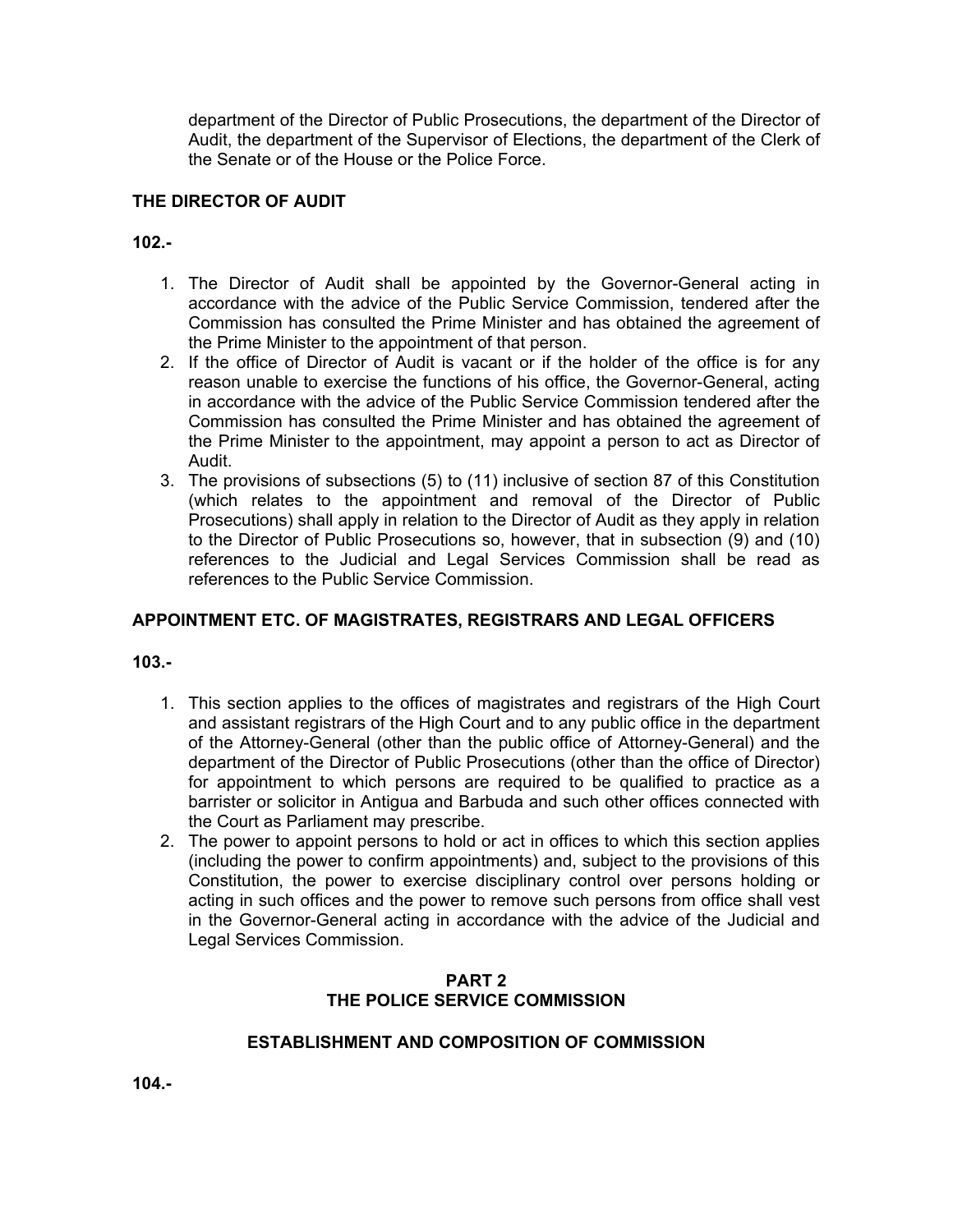1. There shall be a Police Service Commission for Antigua and Barbuda which shall consist of a Chairman and not less than two nor more than six other members who shall be appointed by the Governor-General acting in accordance with the advice of the Prime Minister:

Provided that the Prime Minister shall consult the Leader of the Opposition before tendering any advice to the Governor-General for the purposes of this subsection.

2. The provisions of subsections (2) to (15) inclusive of section 99 of this Constitution shall apply in relation to the Police Service Commission as they apply in relation to the Public Service Commission.

## **APPOINTMENT ETC. OF POLICE OFFICERS**

#### **105.-**

1. Subject to the provision of this section, the power to appoint persons to hold or act in offices in the Police Force (including appointments on promotion and transfer and the confirmation of appointments) and to remove and exercise disciplinary control over persons holding or acting in such offices shall vest in the Police Service Commission:

Provided that the Commission may, with the approval of the Prime Minister and subject to such conditions as it may think fit, delegate any of its powers under this section to any one or more of its members or to the Commissioner of Police.

- 2. Before the Police Service Commission, or any person or authority to whom powers have been delegated under this section, appoints to an office in the Police Force any person who is holding or acting in an office power to make appointments to which is vested by this Constitution in the Public Service Commission, the Police Service Commission or that person or authority shall consult with the Public Service Commission.
- 3. Before the Police Service Commission makes an appointment to the office of Commissioner or Deputy Commissioner or a like post however designated it shall consult the Prime Minister, and a person shall not be appointed to such an office if the Prime Minister, and a person shall not be appointed to such an office if the Prime Minister signifies to the Police Service Commission his objection to the appointment of that person to the office in question.
- 4. Before the Police Service Commission makes an appointment to the office of Superintendent or a like post however designated it shall consult the Prime Minister.
- 5. The power to appoint persons to hold or act in offices in the Police Force below the rank of Sergeant (including the power to confirm appointments) and, subject to the provisions of section 107 of this Constitution, the power to exercise disciplinary control over persons holding or acting in such offices and the power to remove such person from office shall vest in the Commissioner of Police.
- 6. The Commissioner of Police may, by directions given in such manner as he thinks fit and subject to such conditions as he thinks fit, delegate any of his powers under subsection (5) of this section, other than the power to remove from office or reduce in rank, to any other member of the Police Force.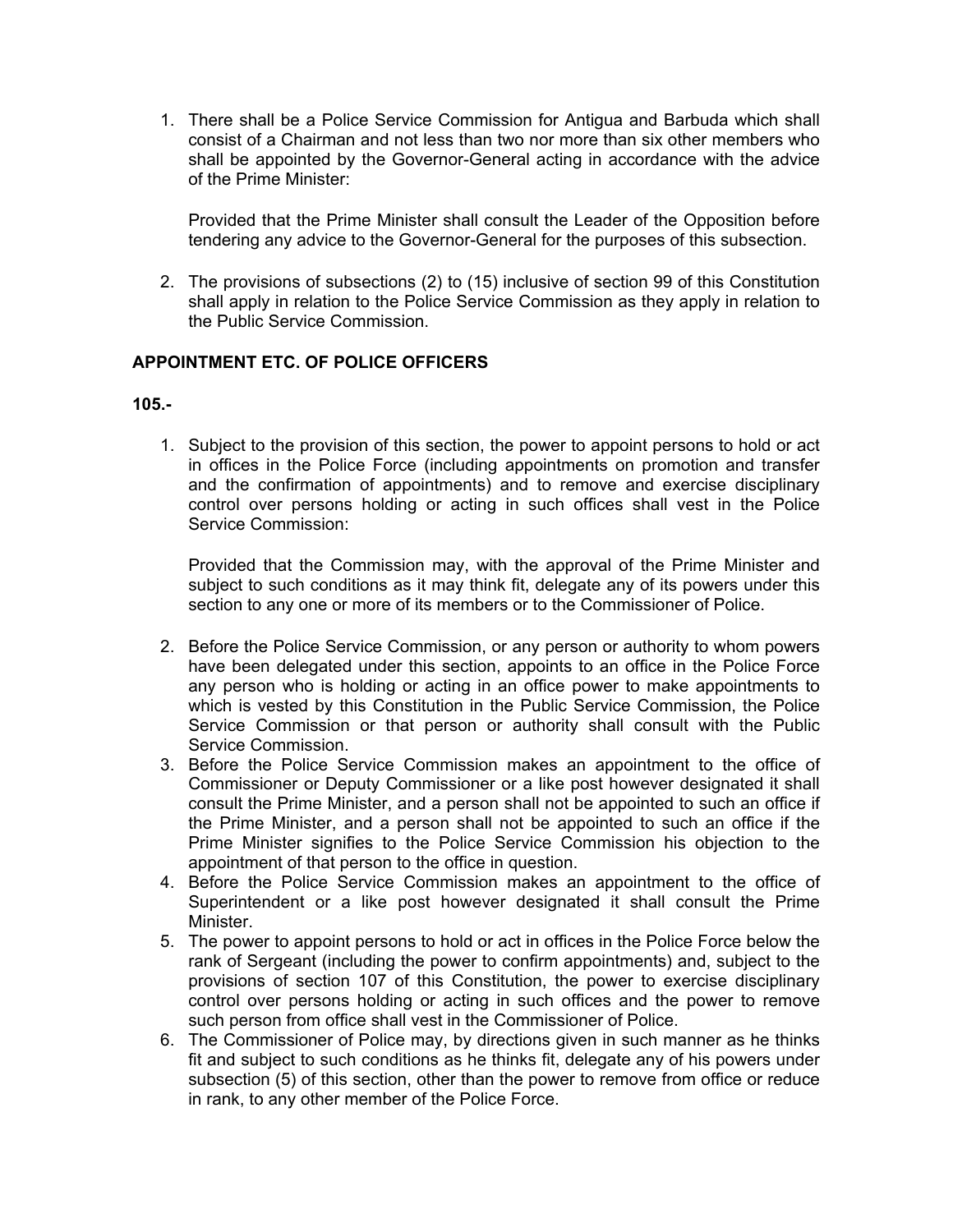- 7. A police officer shall not be removed from office or subjected to any other punishment under this section on the grounds of any act done or omitted by him in the exercise of any judicial function conferred on him unless the Judicial and Legal Services Commission concurs therein.
- 8. In this section references to the rank of Sergeant shall, if the ranks within the Police Force are altered (whether in consequence of the re-organisation or replacement of an existing part of the Force or the creation of an additional part), be construed as references to such rank or ranks as may be specified by the Police Service Commission by Order published in the Official Gazette, being a rank or ranks that in the opinion of the Commissioner most nearly correspond to the rank of Sergeant as it existed before the alteration.

## **PART 3 THE PUBLIC SERVICE BOARD OF APPEAL**

# **CONSTITUTION OF BOARD, ETC.**

### **106.-**

- 1. There shall be a Public Service Board of Appeal for Antigua and Barbuda (in this Part referred to as the Board) which shall consist of
	- a. a chairman appointed by the Governor-General acting in his discretion;
	- b. two members appointed by the Governor-General acting in accordance with the advice of the Prime Minister who shall, before tendering that advice to the Governor-General, consult with the Leader of the Opposition;
	- c. one member appointed by the Governor-General after consultation with the appropriate bodies representing the public service; and
	- d. one member appointed by the Governor-General after consultation with the appropriate body representing members of the Police Force.
- 2. The provisions of subsections (2) to (8) inclusive of section 99 of this Constitution shall apply in relation to the Board as they apply in relation to the Public Service Commission except that, in so applying subsection (8) of that section, the provision whereby the Governor-General acts in accordance with the advice of the Prime Minister shall be read as a provision whereby the Governor-General acts in his discretion.
- 3. If at any time any member of the Board is for any reason unable to exercise the functions of his office, the Governor-General, acting in accordance with the advice of the person upon whose advice that member was appointed or, as the case may be, after consultation with the body that he had consulted before appointing that member, may appoint a person who is qualified to be appointed as a member of the Board to act as a member, and any person so appointed shall continue to act until the office in which he is acting has been filled or, as the case may be, until the holder thereof has resumed his functions or until his appointment to act has been revoked by the Governor-General acting in accordance with such advice or, as the case may be, after such consultation as above in this subsection:

Provided that the Prime Minister shall consult the Leader of the Opposition before tendering any advice to the Governor-General under this subsection in respect of the appointment of any person to act for any member of the commission appointed under paragraph (b) of the subsection (1) of this section.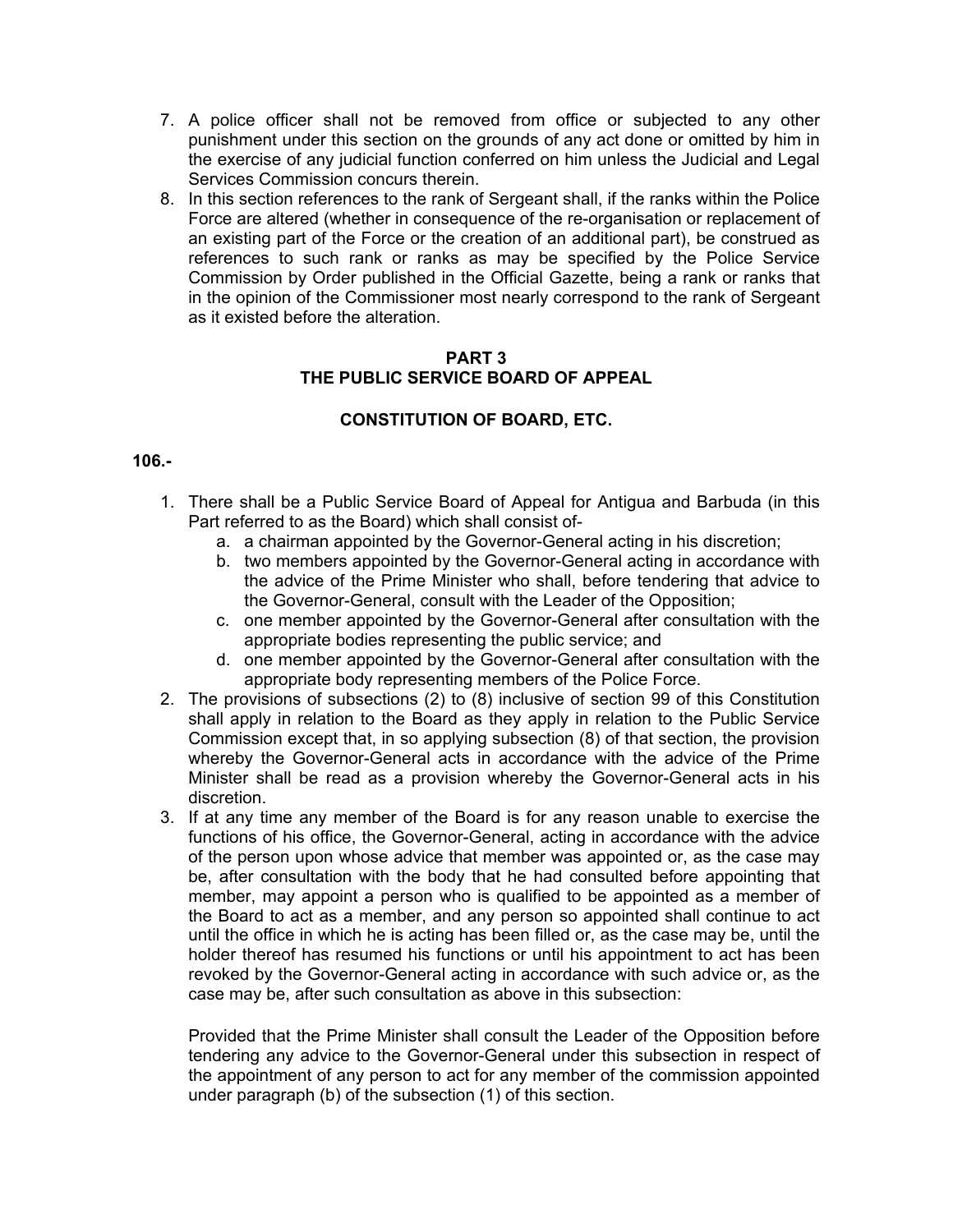- 4. The Board shall, in the exercise of its functions under this Constitution, not be subject to the direction or control of any other person or authority.
- 5. In this section-

"the appropriate bodies representing the public service" means the Antigua and Barbuda Civil Service Association or such other body representing the interests of public officers as the Governor-General may designate;

"the appropriate body representing members of the Police Force" means the Police Welfare Association or such other body representing the interests of members of the Police Force as the Governor-General may designate.

### **APPEALS IN DISCIPLINARY CASES.**

### **107.-**

- 1. This section applies to
	- a. any decision of the Governor-General acting in accordance with the advice of the Public Service Commission, or any decision of the Public Service Commission, to remove a public officer from office or to exercise disciplinary control over a public officer (including a decision made on appeal from or confirming a decision of any person to whom powers are delegated under section 100(2) of this Constitution);
	- b. any decision of any person to whom powers are delegated under section 100(2) of this Constitution to remove a public officer from office or to exercise disciplinary control over a public officer (not being a decision which is subject to appeal to or confirmation by the Public Service Commission);
	- c. any decision of the Public Service Commission to give such concurrence as is required by section 110(1) or (2) of this Constitution in relation to the refusal, withholding, reduction in amount or suspending of any pensions benefits in respect of an officer's service as a public officer;
	- d. any decision of the Police Service Commission to remove a member of the Police Force from office or o exercise disciplinary control over such a member under section 105(1) of this Constitution;
	- e. if it is so provided by Parliament, any decision of the Commissioner of Police under subsection (5) of section 105 of this Constitution, or of a person to whom powers are delegated under subsection (6) of that section, to remove a police officer from office or to exercise disciplinary control over a police officer;
	- f. such decisions with respect to the discipline of any military, naval or air force of Antigua and Barbuda as may be prescribed by Parliament.
- 2. Subject to the provisions of this section an appeal shall lie to the Board from any decision to which this section applies at the instance of the public officer, police officer or member of the naval, military or air force in respect of whom the decision is made:

Provided that in the case of any such decision as is referred to in subsection (1) (e) if this section, an appeal shall lie in the first instance to the Police Service Commission if it is so provided by Parliament, in which case the Commission shall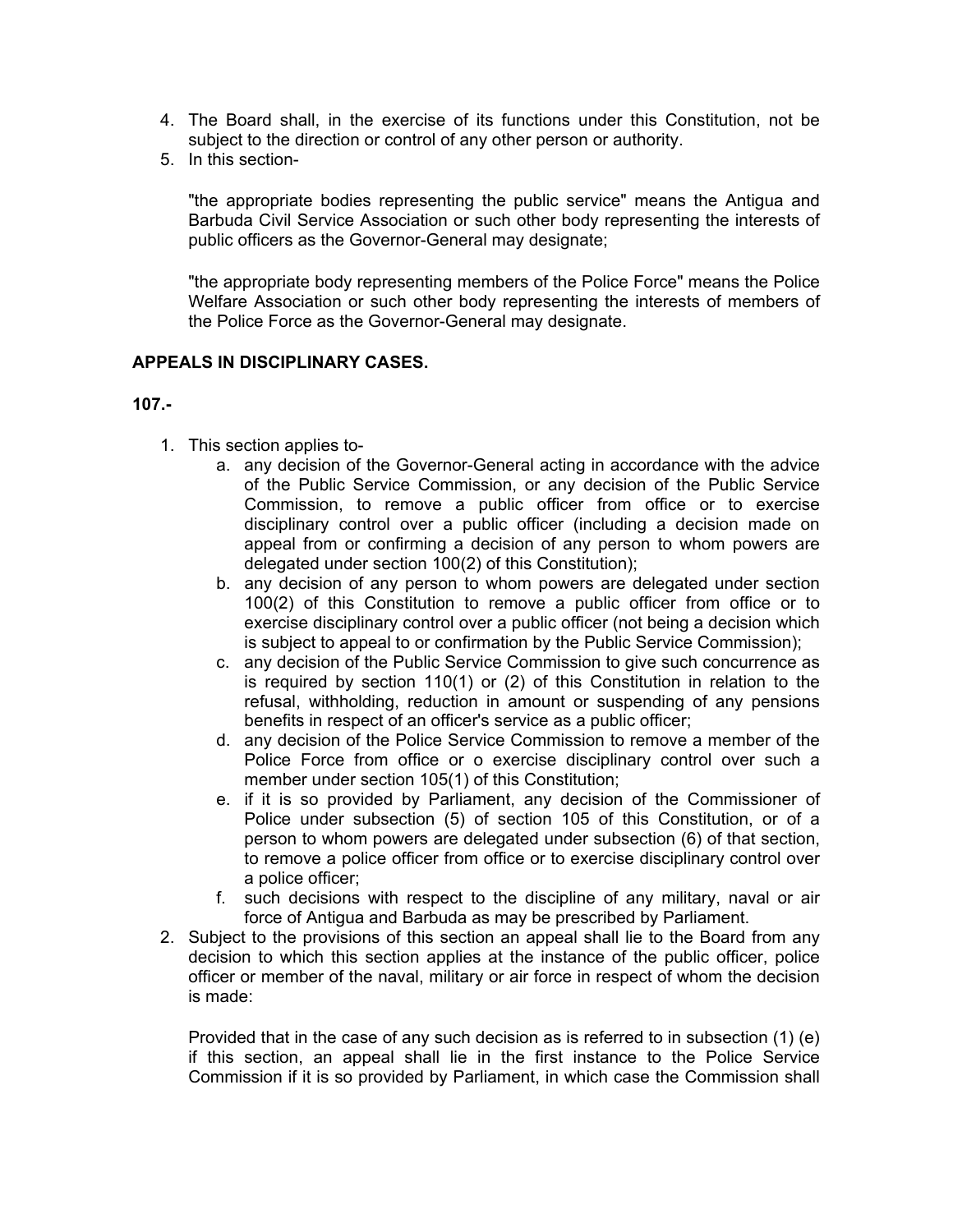have the like powers as are conferred on the Board by subsection (1) of section 108 of this Constitution.

## **POWERS AND PROCEDURE OF BOARD.**

### **108.-**

- 1. Upon an appeal under section 107 of this Constitution or any law enacted in pursuance of that section, the Board may affirm or set aside the decision appealed against or make any other decision which the authority or person from which the appeal lies could have made.
- 2. Every decision of the Board shall require the concurrence of a majority of all the members of the Board entitled to participate in the proceedings of the Board for the purpose of making that decision.
- 3. Subject to the provisions of subsection (2) of this section, the Board may by regulation make provision for
	- a. the procedure of the Board;
	- b. the procedure in appeals under this Part;
	- c. excepting from that provisions of section 107(1) of this Constitution decisions in respect of public officers holding offices whose emoluments do not exceed such sums as may be prescribed by the regulations or such decisions to exercise disciplinary control, other than decisions to remove from office, as may be so prescribed.
- 4. Regulations made under this section may, with the consent of the Prime Minister, confer powers or impose duties on any public officer or any authority of the Government for the purpose of the exercise of the functions of the Board.
- 5. The Board may, subject to the provisions of this section and to its rules of procedure, act notwithstanding any vacancy in its membership or the absence of any member.

#### **PART 4 PENSIONS**

### **PENSIONS LAWS AND PROTECTION OF PENSIONS RIGHTS.**

- 1. The law to be applied with respect to any pensions benefits that were granted to any person before 1st November 1981 shall be the law that was in force at the date on which those benefits were granted or any law in force at a later date that is not less favourable to that person.
- 2. The law to be applied with respect to any pensions benefits (not being benefits to which subsection (1) of this section applies) shall
	- a. in so far as those benefits are wholly in respect of a period of service as a judge or officer of the Supreme Court or a public officer that commenced before 1st November 1981, be the law that was in force on that date; and
	- b. in so far as those benefits are wholly or partly in respect of a period of service as a judge or officer of the Supreme Court or a public office that commenced after 31st October 1981, be the law in force on the date on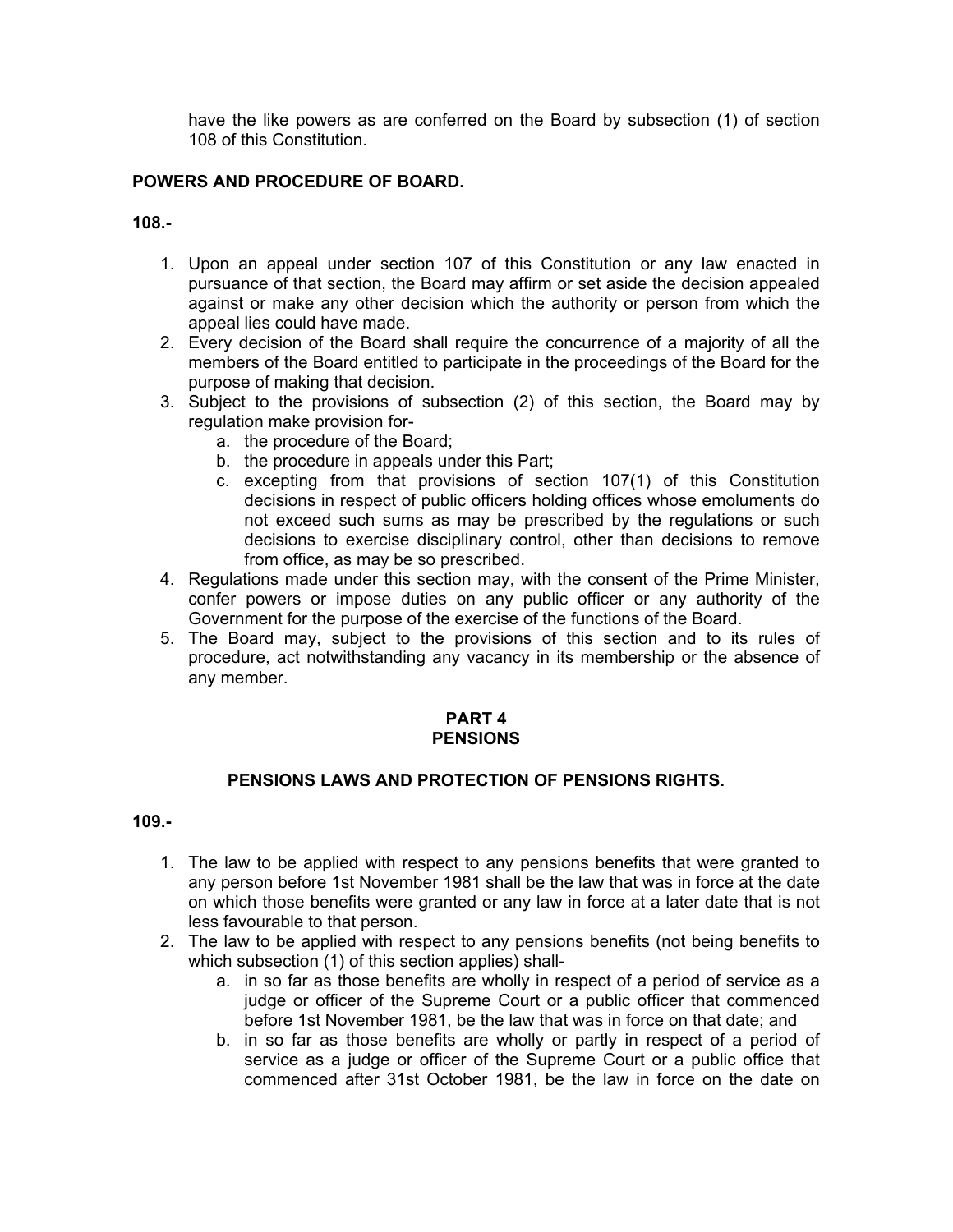which that period of service commenced, or any law in force at a later date that is not less favourable to that person.

- 3. Where a person is entitled to exercise an option as to which of two or more laws shall apply in his case, the law for which he opts shall for the purposes of this section, be deemed to be more favourable to him than the other law or laws.
- 4. All pensions benefits shall (except to the extent that they are by law charged upon and duly paid out of some other fund) be a charge on the Consolidated Fund.
- 5. In this section "pensions benefits" means any pensions, compensations, gratuities or other like allowances for persons in respect of their service as judges or officers of the Supreme Court or public officers or for the widows, children, dependants or personal representatives of such persons in respect of such service.
- 6. References in this section to the law with respect to pensions benefits include (without prejudice to their generality) references to the law regulating the circumstances in which such benefits may be granted or in which the grant of such benefits may be refused, the law regulating the circumstances in which such benefits that have been granted may be withheld, reduced in amount or suspended and the law regulating the amount of any such benefits.
- 7. In this section references to service as a judge are references to service as a judge of the Supreme Court and references to service as a public officer include service in an office established under section 12 of the Supreme Court Order.

# **POWER TO WITHHOLD PENSIONS ETC.**

- 1. Where under any law any person or authority has a discretion
	- a. to decide whether or not any pensions benefits shall be granted; or
	- b. to withhold, reduce in amount or suspend any such benefits that have been granted, those benefits shall be granted and may not be withheld, reduced in amount or suspended unless the Public Service Commission concurs in the refusal to grant the benefits or, as the case may be, in the decision to withhold them, reduce them in amount or suspend them.
- 2. Where the amount of any pensions benefits that may be granted to any person is not fixed by law, the amount of the benefits to be granted to him shall be the greatest amount for which he is eligible unless the Public Service Commission concurs in his being granted benefits of a smaller amount.
- 3. The Public Service Commission shall not concur under subsection (1) or subsection (2) of this section in any action taken on the ground that any person who holds or has held the office of a judge of the Supreme Court, Director of Public Prosecutions or Director of Audit or Supervisor of Elections has been guilty of misbehaviour in that office unless he has been removed from that office by reason of such misbehaviour.
- 4. Before the Public Service Commission concurs under subsection (1) or subsection (2) of this section in any action taken on the ground that any person (who holds or has held any office to which, at the time of such action, section 103 of this Constitution applies) has been guilty of misbehaviour in that office, the Public Service Commission shall consult the Judicial and Legal Services Commission.
- 5. In this section "pensions benefits" means any pensions, compensations, gratuities or other like allowances for persons in respect of their service as judges or officers of the Supreme Court or public officers or for the widows, children, dependants or personal representatives of such persons in respect of such service.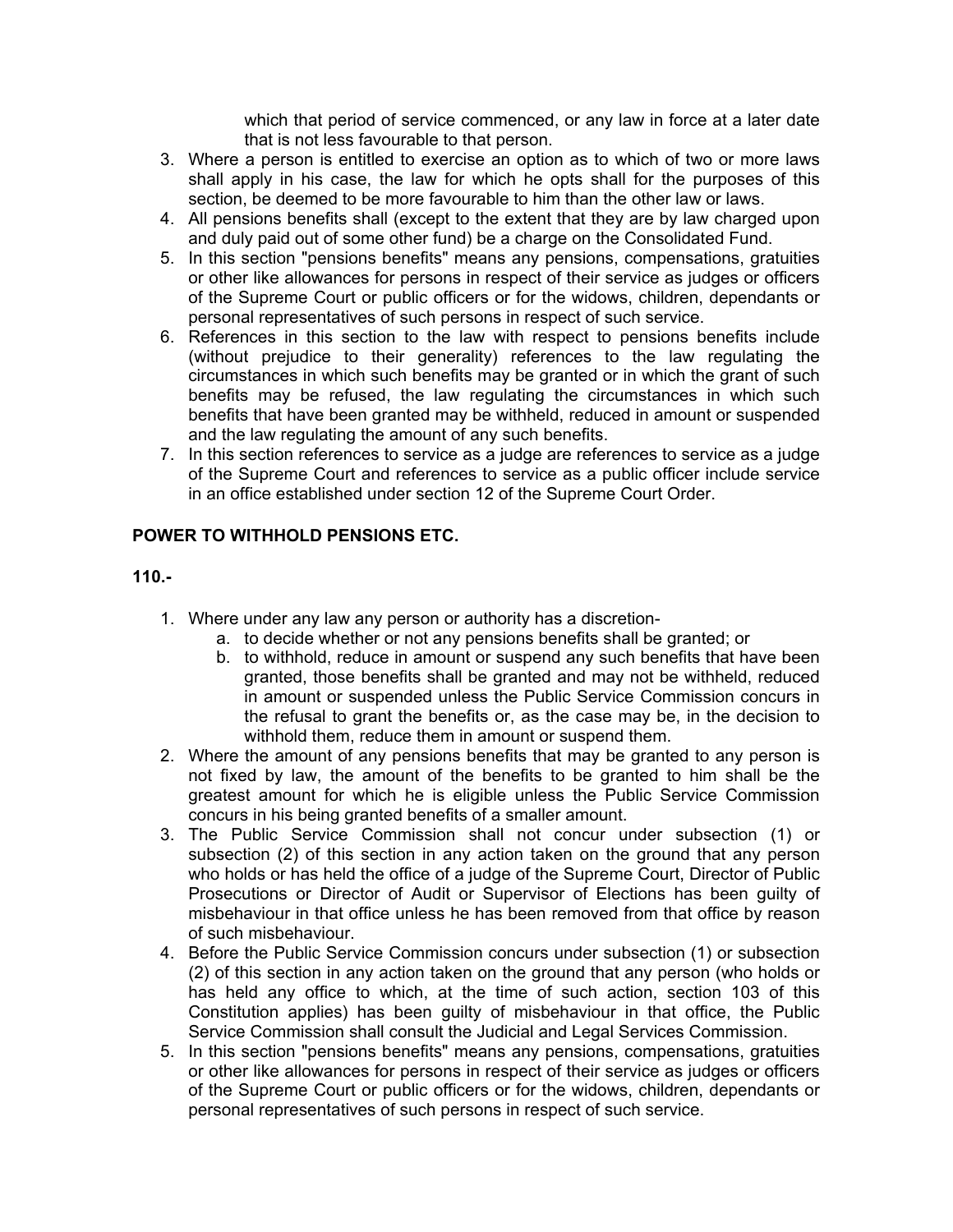6. In this section references to service as a public officer include service in an office established under section 12 of the Supreme Court Order.

## **CHAPTER VIII CITIZENSHIP**

## **BELONGER STATUS.**

**111.-** On and after 1st November 1981 a person shall, for the purposes of any law, be regarded as belonging to Antigua and Barbuda if, and only if, he is a citizen.

### **PERSONS WHO AUTOMATICALLY BECOME CITIZENS AT COMMENCEMENT OF THIS CONSTITUTION.**

**112.-** The following persons shall become citizens on 1st November 1981-

- a. every person who, having been born in Antigua, was on 31st October 1981, a citizen of the United Kingdom and Colonies;
- b. every person born outside Antigua if either of his parents or any one of his grandparents was born therein or was registered or naturalised while resident in Antigua:
- c. every person who on 31st October 1981 was a citizen of the United Kingdom and Colonies
	- i. having become such a citizen under the British Nationality Act 1948 by virtue of his having been naturalised while resident in Antigua as a British subject before the Act came into force; or
	- ii. having while resident in Antigua become such a citizen by virtue of his having been naturalised or registered under that Act;
- d. every person who, having been born outside Antigua was on 31st October 1981 a citizen of the United Kingdom and Colonies and if his father or mother becomes, or would but for his or her death or the renunciation of his or her citizenship of the United Kingdom and Colonies have becomes, a citizen by virtue of paragraph (a), (b) or (c) of this section;
- e. every woman who, having been married to a person who becomes, or but for his death or the renunciation of his citizenship of the United Kingdom and Colonies, would have become a citizen by virtue of paragraph (a), (b), (c) or (d) of this section, was a citizen of the United Kingdom and Colonies on 31st October 1981;
- f. every person who on 31st October 1981 was under the age of eighteen years and is the child, stepchild, or child adopted in a manner recognised by law, of such a person as is mentioned in any of the preceding paragraphs of this section.

## **PERSONS WHO AUTOMATICALLY BECOME CITIZENS AFTER COMMENCEMENT OF THIS CONSTITUTION.**

**113.-** The following persons shall become citizens at the date of their birth on or after 1st November 1981-

a. every person born in Antigua and Barbuda: Provided that a person shall not become a citizen by virtue of this paragraph if at the time of his birth-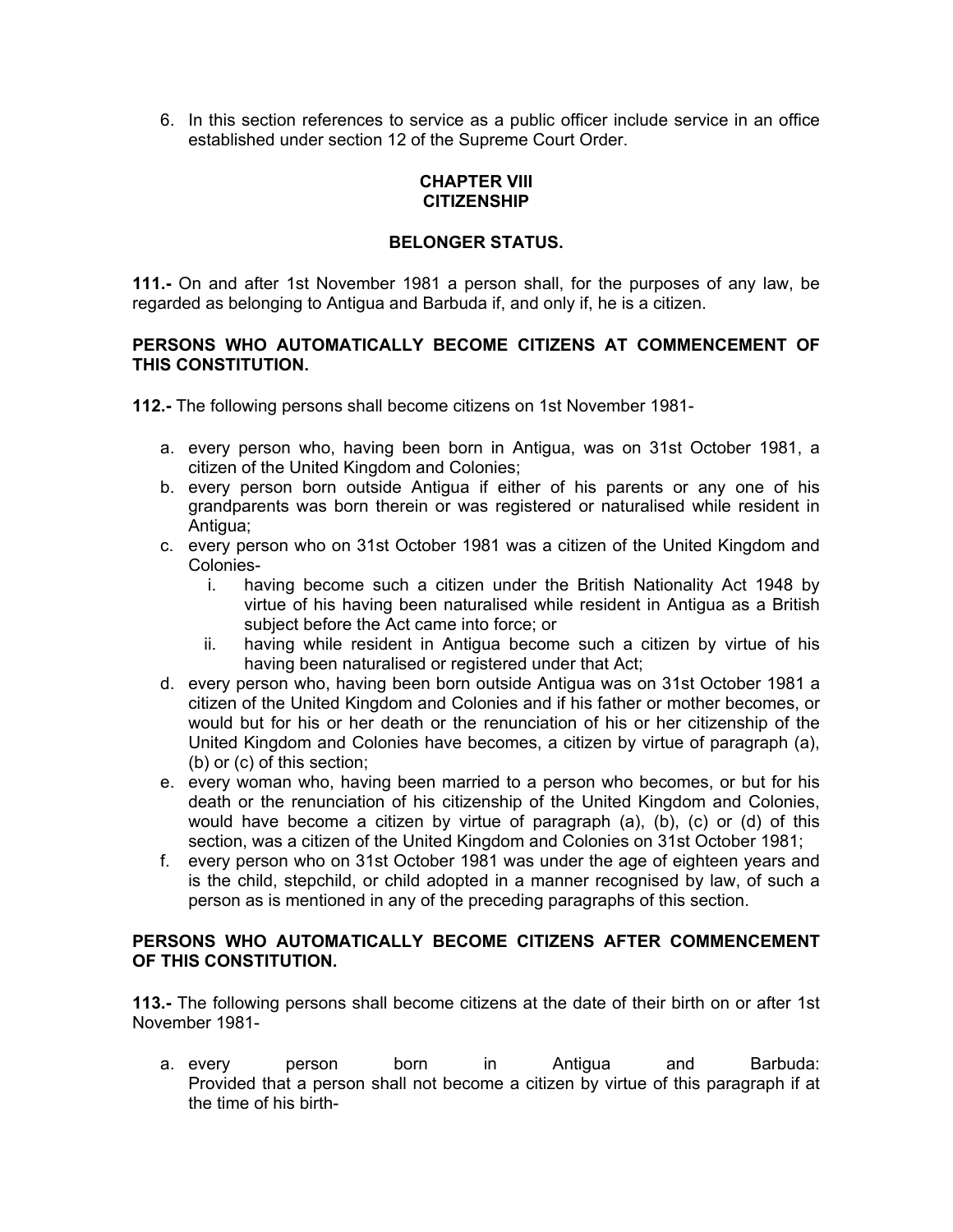- i. neither of his parents is a citizen and either of them possess such immunity from suit and legal process as is accorded to the envoy of a foreign sovereign power accredited to Antigua and Barbuda; or
- ii. either of his parents is a citizen of a country with which Her Majesty is at war and the birth occurs in a place then under occupation by that country;
- b. every person born outside Antigua and Barbuda if at the date of his birth wither of his parents is or would have been but for that parent's death, a citizen by virtue of section 112 of this Constitution or paragraph (a) of this section;
- c. every person born outside Antigua and Barbuda if at the date of his birth either of his parents is, or would have been but for that parent's death, a citizen employed in service under the Government or under an authority of the Government that requires him or her to reside outside Antigua and Barbuda for the proper discharge of his or her functions.

# **PERSONS ENTITLED TO CITIZENSHIP BY REGISTRATION AFTER COMMENCEMENT OF THIS CONSTITUTION.**

# **114.-**

- 1. Subject to the provisions of paragraph (e) of section 112 and of section 117 of this Constitution, the following persons shall be entitled, upon making application, to be registered on or after 1st November 1981
	- a. any person who, on 31st October 1981
		- i. was married to a person who becomes a citizen by virtue of section 112 of this Constitution; or
		- ii. was married to a person who, having died before 1st November 1981, would have but for his or her death, become a citizen by virtue of that section:

Provided that such person is not, or was not at the time of the death of the spouse, living apart from the spouse under a decree of a competent court or a deed of separation;

- b. any person who
	- i. was married to a person who is or becomes a citizen; or
	- ii. was married to a person who was or, but for his or her death, would have become a citizen:

Provided that no application shall be allowed from such person before the marriage has subsisted for upwards of three years and that such person is not, or was not at the time of the death of the spouse, living apart from the spouse under a decree of a competent court or a deed of separation;

- c.
- i. every person being a Commonwealth citizen who on 31st October 1981 was domiciled in Antigua and had been ordinarily resident therein for a period of not less than seven years preceding that day;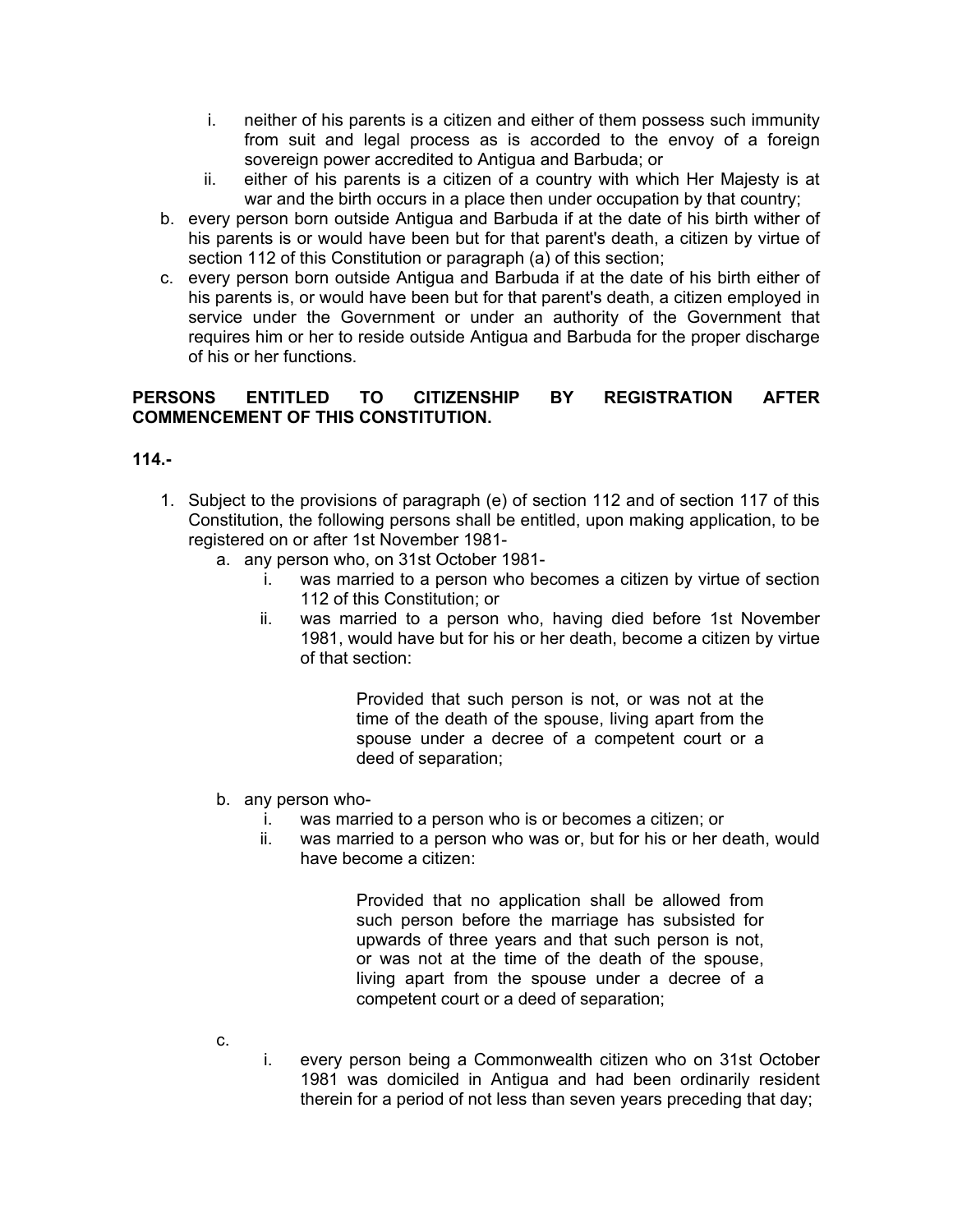- ii. any person who being a Commonwealth citizen is domiciled in Antigua and Barbuda and has for a period of not less than seven years immediately preceding his application been lawfully ordinarily resident in Antigua and Barbuda (whether or not that period commenced before 1st November 1981);
- d. any person who, but for having renounced his citizenship of the United Kingdom and Colonies in order to qualify for the acquisition or retention of the citizenship of another country, would have become a citizen on 1st November 1981;
- e. any person who, having been a citizen, had to renounce his citizenship in order to qualify for the acquisition or retention of the citizenship of another country;
- f. any person under the age of eighteen years who is the child, stepchild or child adopted in a manner recognised by law of a citizen or is the child, stepchild or child so adopted of a person who is or would but for his death have been entitled to be registered as a citizen under this subsection.
- 2. An application under this section shall be made in such manner as may be prescribed as respects that application by or under a law enacted by Parliament and, in the case of a person to whom subsection (1) (f) of this section applies, it shall be made on his behalf by his parent or guardian:

provided that if the person to whom subsection (1) (f) of this section applies is or has been married, the application may be made by that person.

## **DUAL CITIZENSHIP**

## **115.-**

- 1. A person, who on 1st November 1981, is a citizen or entitled to be registered as such and is also a citizen of some other country or entitled to be registered as such shall not solely on the ground that he is or becomes a citizen of that country, be
	- a. deprived of his citizenship;
	- b. refused registration as a citizen; or
	- c. required to renounce his citizenship of that other country, by or under any law.
- 2. A person referred to in subsection (1) of this section shall not
	- a. be refused a passport of Antigua and Barbuda or have such a passport withdrawn, cancelled, or impounded solely on the ground that he is in possession of a passport issued by some other country of which he is a citizen; or
	- b. be required to surrender or be prohibited from acquiring a passport issued by some other country of which he is a citizen before being issued with a passport of Antigua and Barbuda or as a condition of retaining such a passport.

## **POWERS OF PARLIAMENT.**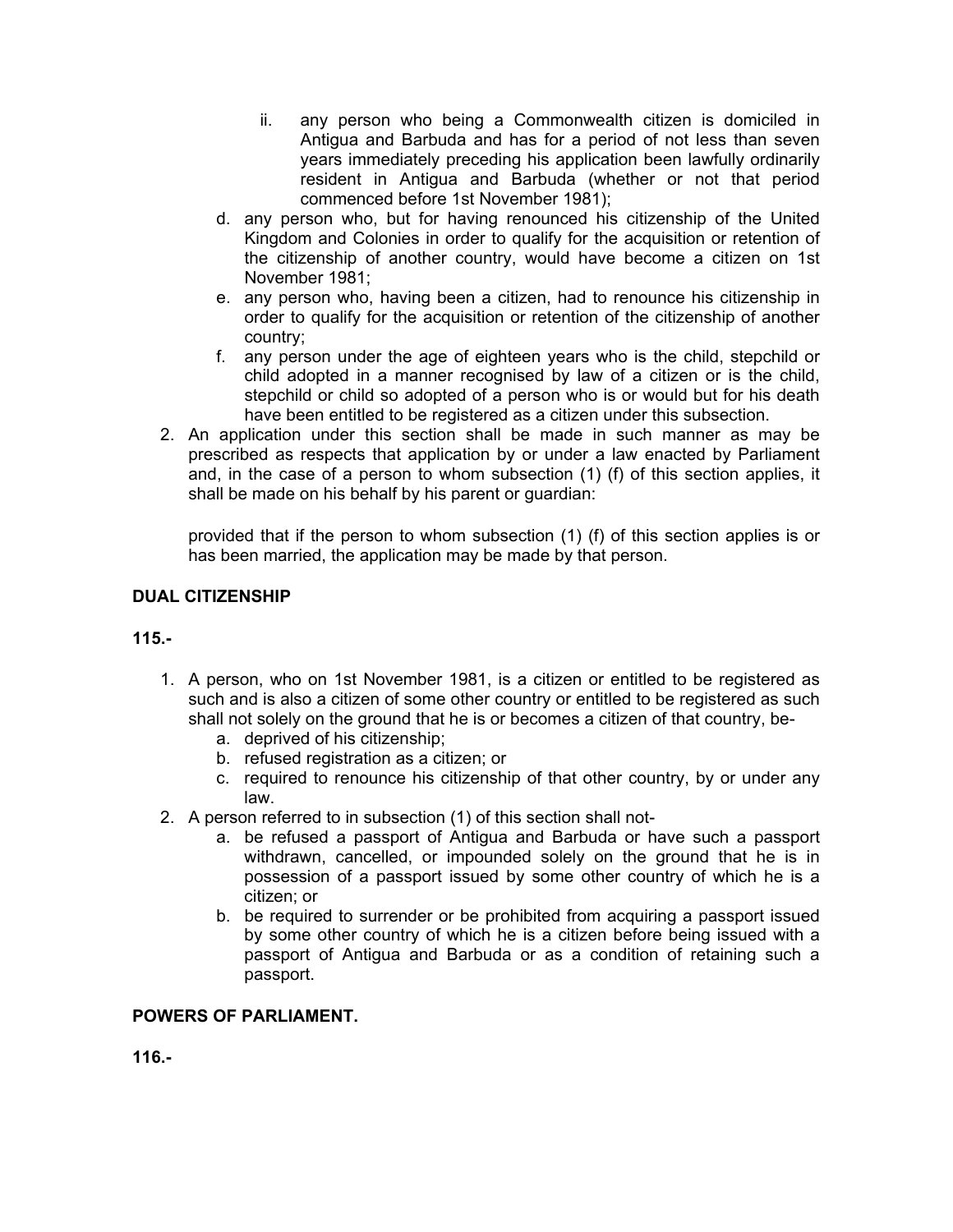- 1. Without prejudice to and subject to the provisions of sections 11, 112, 113, 114 and 115 of this Constitution, Parliament may, pursuant to the provisions of this section, make provision for the acquisition of citizenship by registration.
- 2. An application for registration under this section may be refused by the Minister responsible for the matter in any case in which he is satisfied that there are reasonable grounds for refusing the application in the interests of defence, public safety, public morality or public order.
- 3. There shall be such provision as may be made by Parliament
	- a. for the acquisition of citizenship of Antigua and Barbuda by persons who are not eligible or who are no longer eligible to become citizens under the provisions of this Chapter;
	- b. for the renunciation by any person of his citizenship;
	- c. for the certification of citizenship for persons who had acquired that citizenship and who desire such certification; and
	- d. for depriving of his citizenship any person who is a citizen by virtue of registration if such registration as a citizen was obtained by false representation or fraud or willful concealment of material facts or if he is convicted in Antigua and Barbuda of an act of treason or sedition;

Provided that any law enacted for the purposes of paragraph (d) of this section shall include provisions under which the person concerned shall have a right of appeal to a court of competent jurisdiction or other independent authority and shall be permitted to have legal representation of his own choice.

### **OATH OF ALLEGIANCE.**

**117.-** Any person not already owing allegiance to the Crown who applies for registration under section 114 of this Constitution shall before such registration, take the oath of allegiance.

### **INTERPRETATION.**

### **118.-**

1. Any reference in this Chapter to the national status of the father of a person at the time of that person's birth shall, in relation to a person born after the death of his father, be construed as a reference to the national status of the father at the time of the father's death; and where that death occurred before 1st November 1981 the national status that the father would have had if he had died on that day shall be deemed to be his national status at the time of his death:

Provided that in the case of a child born out of wedlock references to the mother shall be substituted for such references to the father.

2. In this Chapter-

"child" includes a child born out of wedlock and not legitimated;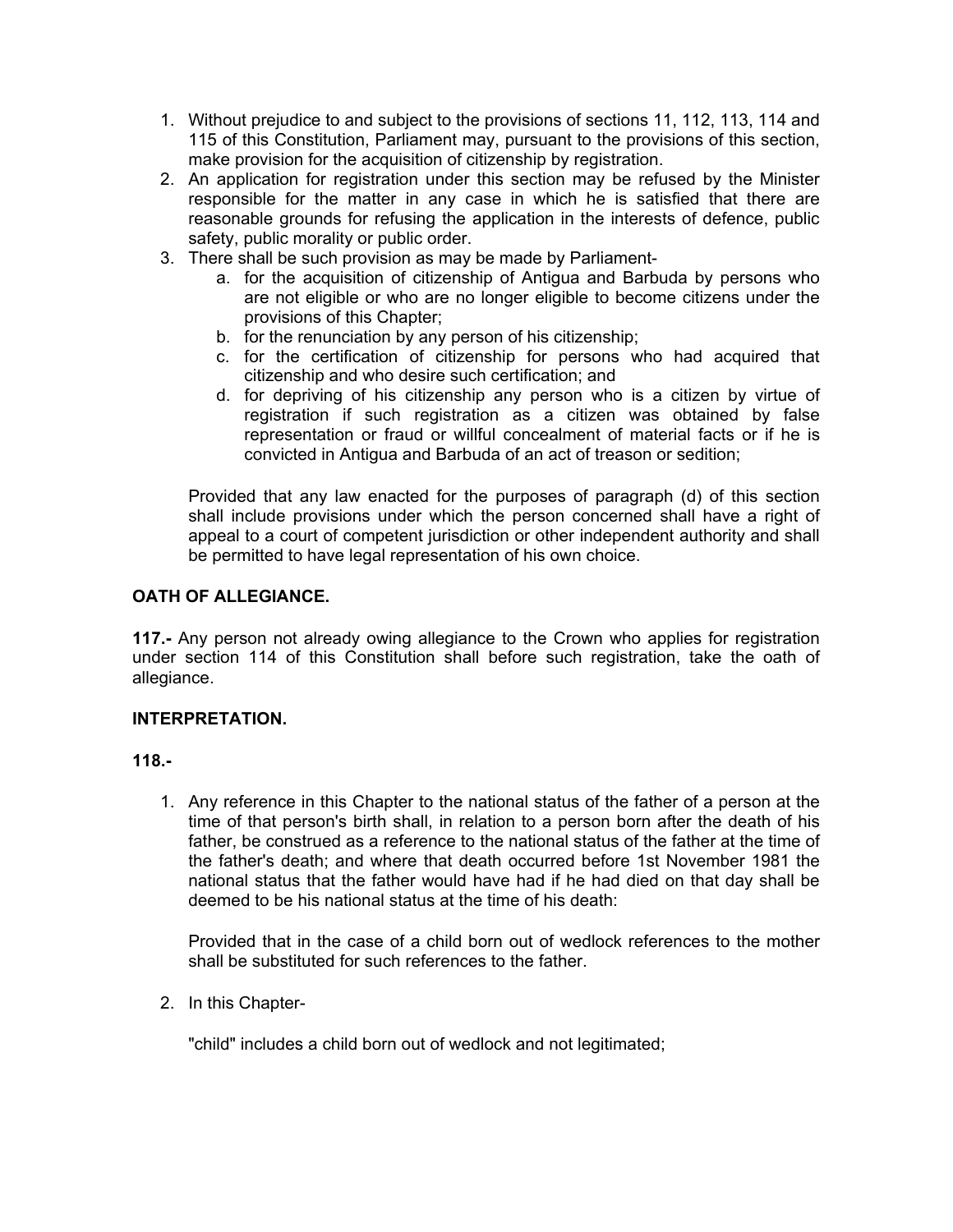"father", in relation to a child born out of wedlock and not legitimated, includes a person who acknowledges and can show that he is the father of the child or has been found by a court of competent jurisdiction to be the father of the child;

"parent" includes the mother of a child born out of wedlock.

3. For the purposes of this Chapter, a person born aboard a registered ship or aircraft of the government of any country, shall be deemed to have been born in the place in which the ship or aircraft was registered or, as the case may be, in that country.

## **CHAPTER IX JUDICIAL PROVISIONS**

## **ORIGINAL JURISDICTION, HIGH COURT CONSTITUTION QUESTIONS.**

#### **119.-**

- 1. Subject to the provisions of sections 25(2), 47(8)(b), 56(4), 65(5), 124(7)(b) and 124 of this Constitution, any person who alleges that any provision of this Constitution (other than a provision of Chapter II) has been or is being contravened may, if he has a relevant interest, apply to the High Court for a declaration and for relief under this section.
- 2. The High Court shall have jurisdiction on an application made under this section to determine whether any provision of this Constitution (other than a provision of Chapter II) has been or is being contravened and to make a declaration accordingly.
- 3. Where the High Court makes a declaration under this section that a provision of this Constitution has been or is being contravened and the person on whose application the declaration is made has also applied for relief, the High Court may grant to that person such remedy as it considers appropriate, being a remedy available generally under any law in proceedings in the High Court.
- 4. The Chief Justice may make provision, or authorise the making of provision, with respect to the practice and procedure of the High Court in relation to the jurisdiction and powers conferred on the court by or under this section, including provision with respect to the time within which any application under this section may be made.
- 5. A person shall be regarded as having a relevant interest for the purpose of an application under this section only if the contravention of this Constitution alleged by him is such as to affect his interests.
- 6. The rights conferred on a person by this section to apply for a declaration and relief in respect of an alleged contravention of this Constitution shall be in addition to any other action in respect of the same matter that may be available to that person under any other law or any rule of law.
- 7. Nothing in this section shall confer jurisdiction on the High Court to hear or determine any such question as is referred to in section 44 of this Constitution.

## **REFERENCE OF CONSTITUTIONAL QUESTIONS TO HIGH COURT.**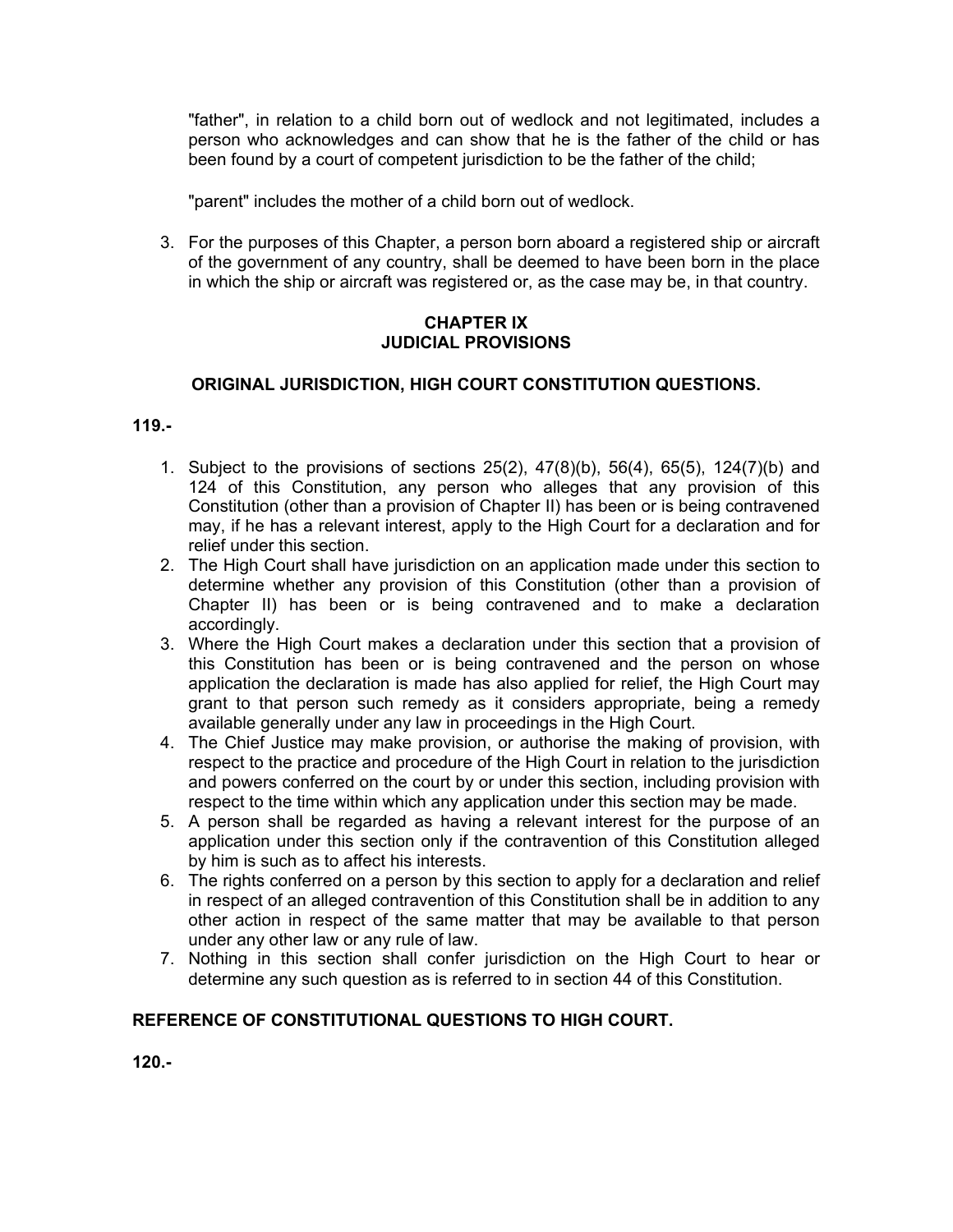- 1. Where any question as to the interpretation of this Constitution arises in any court of law established for Antigua and Barbuda (other than the Court of Appeal, the High Court or a court-martial) and the court is of the opinion that the question involves a substantial question of law, the court may, and shall if any party to the proceedings so requests, refer the question to the High Court.
- 2. Where any question is referred to the High Court in pursuance of this section, the High Court shall give its decision upon the question and the court in which the question arose shall dispose of the case in accordance with that decision or, if the decision is the subject of an appeal to the Court of Appeal or Her Majesty in Council, in accordance with the decision of the Court of Appeal or, as the case may be, Her Majesty in Council.

# **APPEALS TO COURT OF APPEAL.**

**121.-** Subject to the provisions of section 44 of this Constitution, an appeal shall lie from decisions of the High Court to the Court of Appeal as of right in the following cases-

- a. final decisions in any civil or criminal proceedings on questions as to the interpretation of this Constitution;
- b. final decisions given in exercise of the jurisdiction conferred on the High Court by section 18 of this Constitution (which relates to the enforcement of the fundamental rights and freedom); and
- c. such other cases as may be prescribed by Parliament.

# **APPEALS TO HER MAJESTY IN COUNCIL.**

- 1. An appeal shall lie from decisions of the Court of Appeal to Her Majesty in Council as of right in the following cases
	- a. final decisions in any civil proceedings where the matter in dispute on the appeal to Her Majesty in Council is of the prescribed value or upwards or where the appeal involves directly or indirectly a claim to or question respecting property or a right of the prescribed value or upwards;
	- b. final decisions in proceedings for dissolution or nullity of marriage;
	- c. final decisions in any civil or criminal proceedings which involve a question as to the interpretation of this Constitution; and
	- d. such other cases as may be prescribed by Parliament.
- 2. Subject to the provision of section 44(8) of this Constitution, an appeal shall lie from decisions of the Court of Appeal to Her Majesty in Council with the leave of the Court of Appeal in the following cases
	- a. decisions in any civil proceedings where in the opinion of the Court of Appeal the question involved in the appeal is one that, by reason of its great general or public importance or otherwise, ought to be submitted to Her Majesty in Council; and
	- b. such other cases as may be prescribed by Parliament.
- 3. An appeal shall lie to Her Majesty in Council with the special leave of Her Majesty from any decision of the Court of Appeal in any civil or criminal matter.
- 4. Reference in this section to decisions of the Court of Appeal shall be construed as references to decisions of the Court of Appeal in exercise of the jurisdiction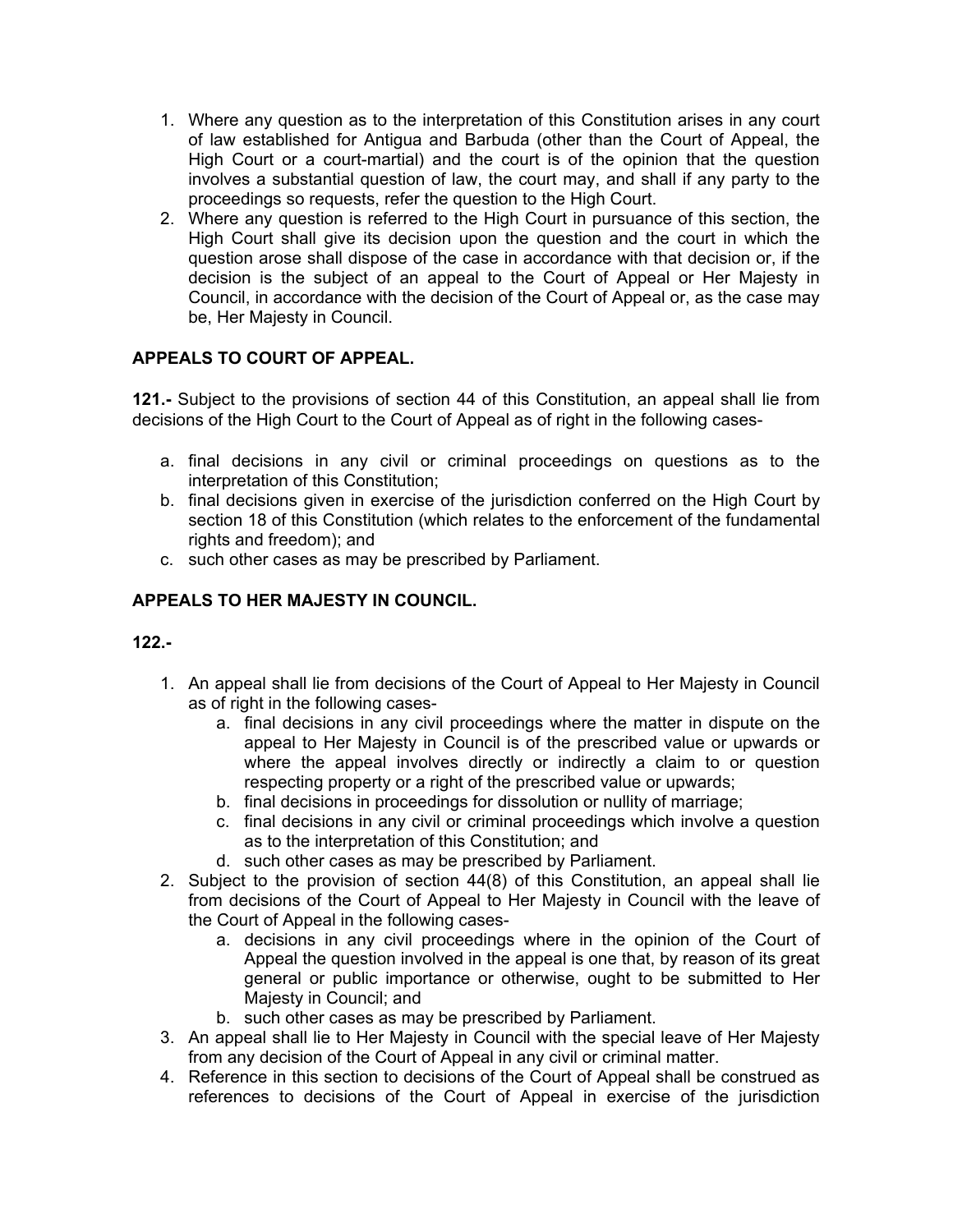conferred upon that court by this Constitution or any other law for the time being in force.

5. In this section the prescribed value means the value of fifteen hundred dollars or such other value as may be prescribed by Parliament.

## **CHAPTER X MISCELLANEOUS**

## **LOCAL GOVERNMENT.**

#### **123.-**

- 1. There shall be a Council for Barbuda which shall be the principal organ of local government in that island.
- 2. The Council shall have such membership and functions as Parliament may prescribe.
- 3. Parliament may alter any of the provisions of the Barbuda Local Government Act, 1976, specified in schedule 2 to this Constitution (which provisions are in this section referred to as "the said provisions") in the manner specified in the following provisions of this section and in no other manner whatsoever.
- 4. A bill to alter any of the said provisions shall not be regarded as being passed by the House unless after its final reading in that House the bill is referred to the Barbuda Council by the Clerk, of the House and the Barbuda Council gives its consent to the bill by resolution of the Council, notice of which shall forthwith be given by the Council to the Clerk of the House.
- 5. An amendment made by the Senate to such a bill as is referred to in subsection (4) of this section which bill has been passed by the House and consented to by the Barbuda Council shall not be regarded as being agreed to by the House for the purpose of section 55 of this Constitution unless the Barbuda Council signifies to the Clerk of the House the consent by resolution of the Barbuda Council to that amendment.
- 6. For the purpose of section 55 (4) of this Constitution, an amendment of a bill to alter any of the said provisions shall not be suggested to the Senate by the House unless the Barbuda Council signifies to the Clerk of the House the consent by resolution of the Barbuda Council for the House so to suggest the amendment.
- 7.
- a. A bill to alter any of the said provisions shall not be submitted to the Governor-General for his assent unless it is accompanied by a certificate under the hand of the Speaker (or, if the Speaker is for any reason unable to exercise the functions of his office, the Deputy Speaker) that the provisions of subsection (4), (5) or (6), as the case may be, of this section have been complied with.
- b. The certificate of the Speaker or, as the case may be, the Deputy Speaker, under this subsection shall be conclusive that the provisions of subsection (4), (5) or (6), as the case may be, of this section have been complied with and shall not be enquired into in any court of law.

## **CERTAIN QUESTIONS NOT TO BE ENQUIRED INTO IN ANY COURT.**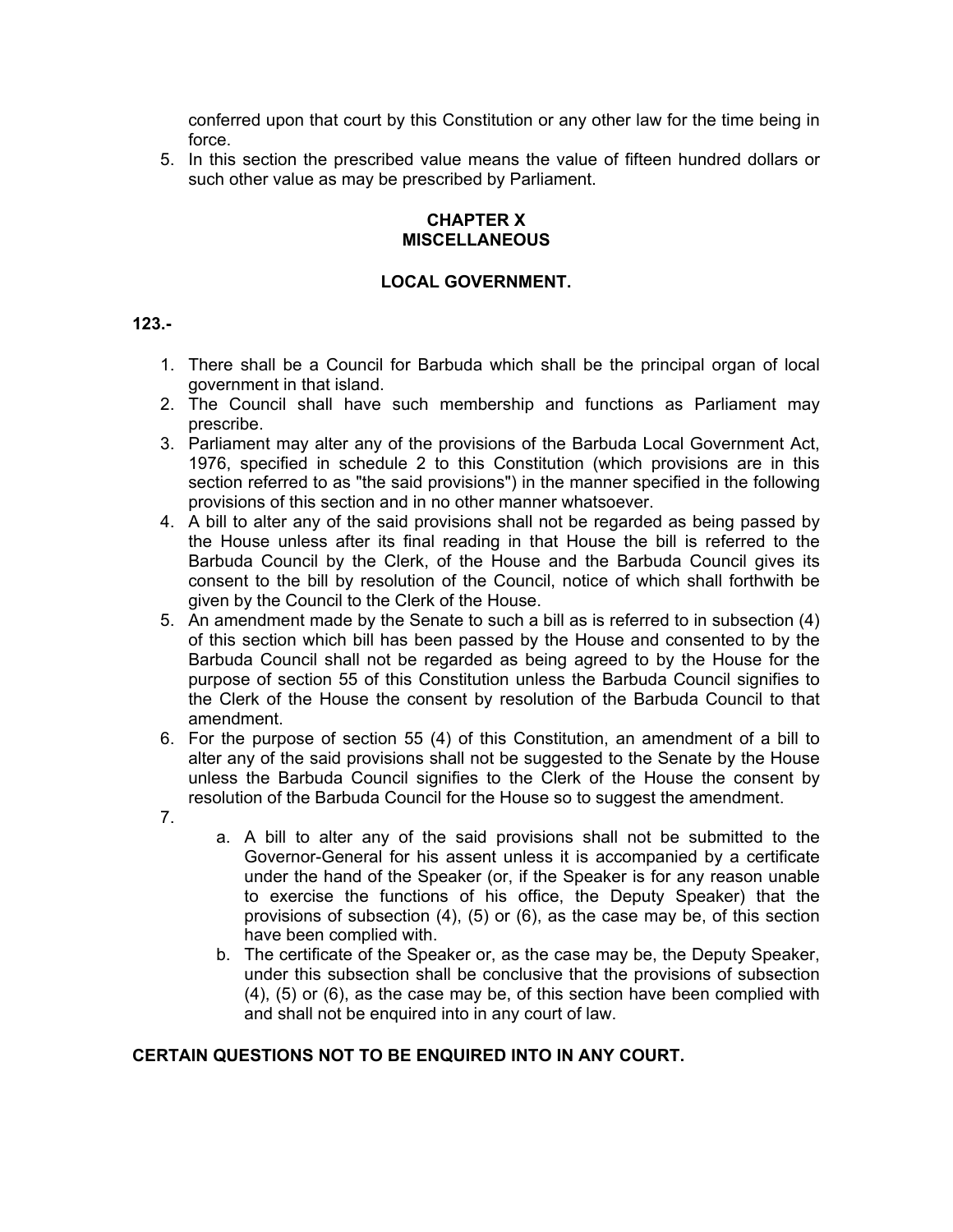**124.-** Where by this Constitution the Governor-General is required to perform any function in accordance with the advice of the Cabinet, the Prime Minister or any other Minister or the Leader of the Opposition or any other person, body or authority or after consultation with any person, body or authority, the question whether the Governor-General has received or acted in accordance with such advice, or whether such consultation has taken place, shall not be enquired into in any court of law.

## **RESIGNATIONS.**

### **125.-**

1. Any person who is appointed or elected to any office established by this Constitution may resign from that office by writing under his hand addressed to the person or authority by whom he was appointed or elected;

### Provided that-

- a. The resignation of a person from the office of President or Vice-President or from the office of Speaker or Deputy Speaker shall be addressed to the Senate or the House, as the case may be, and
- b. the resignation of any person from membership of the Senate or the House shall be addressed to the President or the Speaker, as the case may be.
- 2. The resignation of any person from any such office as aforesaid shall take effect when the writing signifying the resignation is received by the person or authority to whom it is addressed or any person authorised by that person or authority to receive it.

## **REAPPOINTMENTS AND CONCURRENT APPOINTMENTS.**

### **126.-**

- 1. Where any person has vacated any office established by this Constitution or any office of Minister established under this Constitution, he may, if qualified, again be appointed or elected to that office in accordance with the provisions of this Constitution.
- 2. Where this Constitution vests in any person or authority the power to make any appointment to any office, a person may be appointed to that office, notwithstanding that some other person may be holding that office, when that other person is on leave of absence pending the relinquishment of that office; and where two or more persons are holding the same office by reason of an appointment made in pursuance of this subsection, then, for the purposes of any function conferred upon the holder of that office, the person last appointed shall be deemed to be the sole holder of the office.

## **INTERPRETATION.**

## **127.-**

1. In this Constitution, unless the context otherwise requires-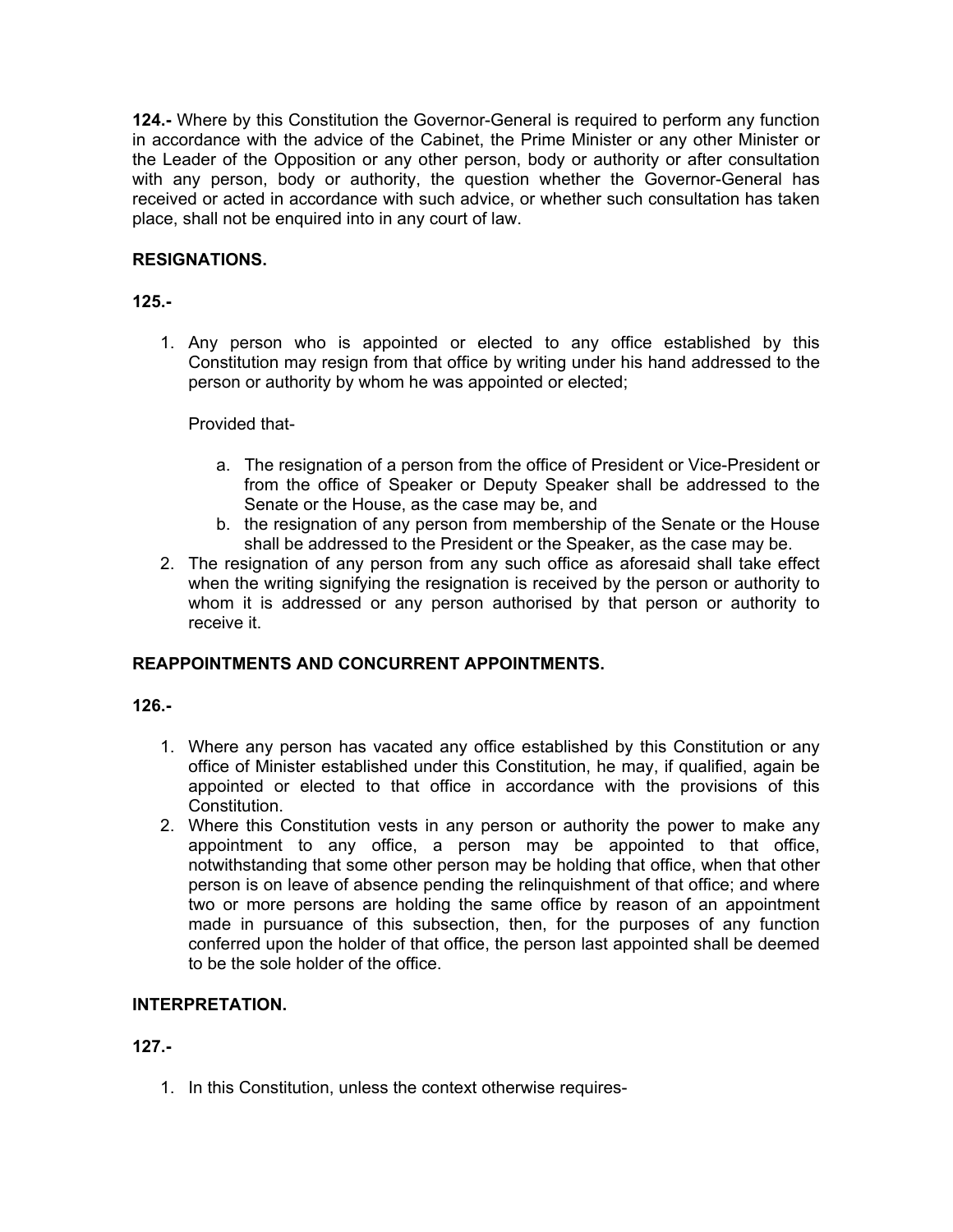"citizen" means a citizen of Antigua and Barbuda and "citizenship" shall be construed accordingly;

"Commonwealth citizen" has such meaning as Parliament may by law prescribe;

"dollars" means dollars in the currency of Antigua and Barbuda;

"financial year" means any period of twelve months beginning on 1st January in any year or such other date as Parliament may prescribe;

"the Government" means the Government of Antigua and Barbuda;

"the House" means the House of Representatives;

"law" means any law in force in Antigua and Barbuda or any part thereof, including any instrument having the force of law and any unwritten rule of law and "lawful" and "lawfully" shall be construed accordingly;

"Minister" means a Minister of the Government;

"oath" includes affirmation;

"oath of allegiance" means the oath of allegiance set out in schedule 3 to this Constitution;

"oath of office" means, in relation to any office, the oath for the due execution of that office set out in schedule 3 to this Constitution;

"oath of secrecy" means the oath of secrecy set out in schedule 3 to this Constitution;

"Parliament" means the Parliament of Antigua and Barbuda;

"the Police Force" means the Police Force established by the Police Act(a) and includes any other police force established by or under a law enacted by Parliament to succeed to or to supplement the functions of the Police Force;

"President" and "Vice-President" means the respective persons holding office as President and Vice-President of the Senate;

"public office" means any office of emolument in the public service and includes an office of emolument in the Police Force;

"public officer" means a person holding or acting in any public office and includes an officer or member of the Police Force;

"the public service" means, subject to the provisions of this section, the service of the Crown in a civil capacity in respect of the government of Antigua and Barbuda;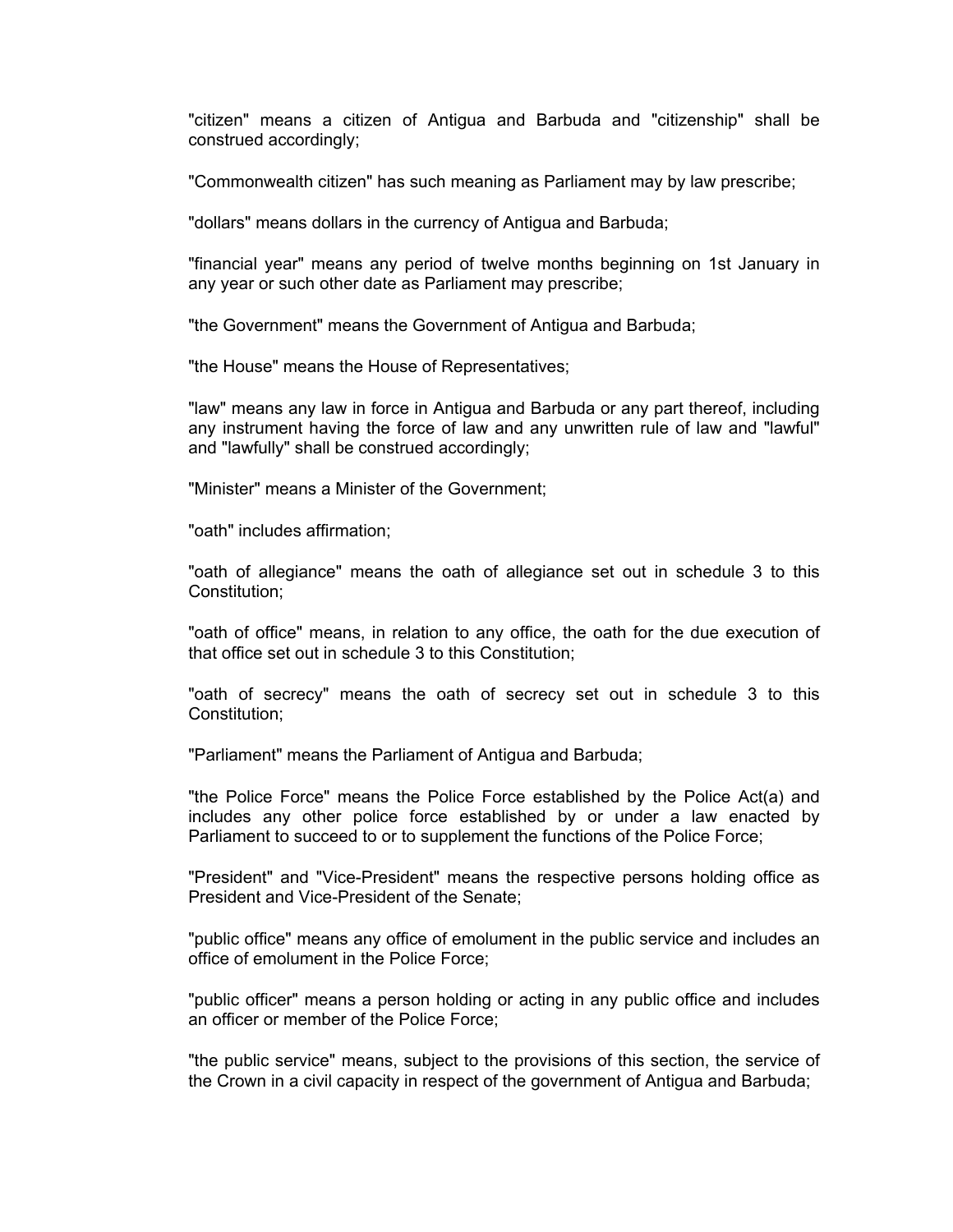"session" means the period beginning when the Senate or the House first meets after any prorogation or dissolution of Parliament and ending when Parliament is prorogued or is dissolved without having been prorogued;

"sitting" means in relation to either House of Parliament the period during which the House is sitting continuously without adjournment and includes any period during which it is in committee;

"Speaker" and "Deputy Speaker" means the respective persons holding office as Speaker and Deputy Speaker of the House;

- 2. In this Constitution references to an office in the public service shall not be construed as including
	- a. references to the office of President or Vice-President, Speaker or Deputy Speaker, Prime Minister or any other Minister, Parliamentary Secretary, member of either House of Parliament or the Ombudsman;
	- b. references to the office of a member of any Commission established by this Constitution or a member of the Advisory Committee on the Prerogative of Mercy or a member of the Public Service Board of Appeal;
	- c. references to the office of a judge or officer of the Supreme Court;
	- d. save in so far as may be provided by Parliament, references to the office of a member of any council, board, panel, committee or other similar body (whether incorporated or not) established by or under any law.
- 3. In this Constitution
	- a. references to this Constitution, the Supreme Court Order, the British Nationality Act 1948 or the Barbuda Local Government Act, 1976, or any provision thereof, include references to any law altering this Constitution or that Order, Act or provision, as the case may be;
	- b. references to the Supreme Court, the Court of Appeal, the High court and the Judicial and Legal Services Commission are references to the Supreme Court, the Court of Appeal, the High Court and the Judicial and Legal Services Commission established by the Supreme Court Order;
	- c. references to the Chief Justice have the same meaning as in the Supreme Court Order;
	- d. references to a judge of the Supreme Court are references to a judge of the High Court or Court of Appeal and, unless the context otherwise requires, includes references to a judge of the former Supreme Court of the Windward Islands and Leeward Islands; and
	- e. references to officers of the Supreme Court are references to the Chief Registrar and other officers of the Supreme court appointed under the Supreme Court Order.
- 4. For the purpose of this Constitution, a person shall not be regarded as holding an office by reason only of the fact that he is in receipt of a pension or other like allowance in respect of his former tenure of any office.
- 5. In this Constitution , unless the context otherwise requires, a reference to the holder of an office by the term designating his office shall be construed as including, to the extent of his authority, a reference to any person for the time being authorised to exercise the functions of that office.
- 6. Except in the case where this Constitution provides for the holder of any office thereunder to be such person holding or acting in any other office as may for the time being be designated in that behalf by some other specified person or authority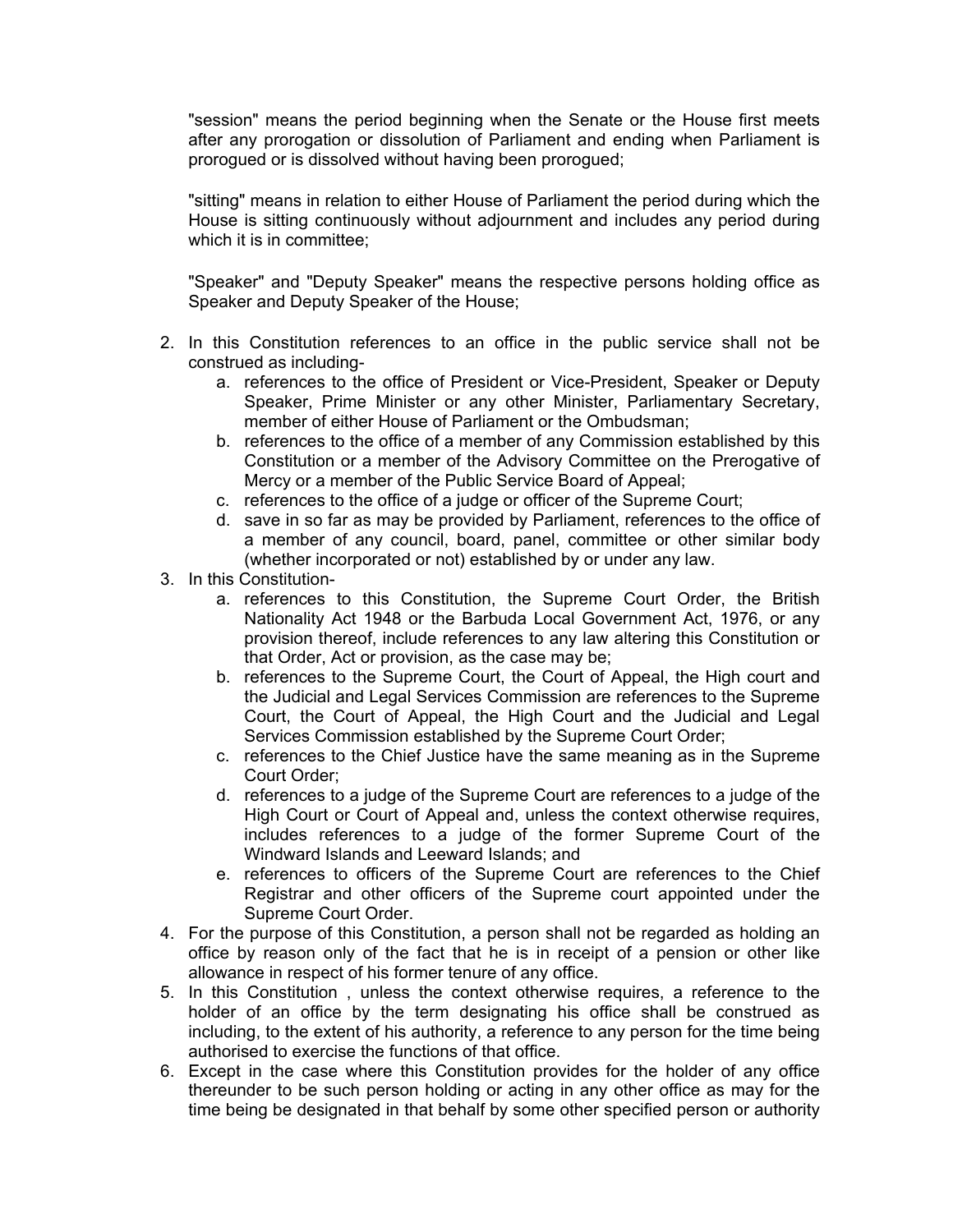, no person may, without his consent, be nominated for election to any such office or be appointed to or to act therein or otherwise be selected therefor.

7. References in this Constitution to the power to remove a public officer from his office shall be construed as including references to any power conferred by any law to require or permit that officer to retire from the public service:

Provided that-

- a. nothing in this subsection shall be construed as conferring on any person or authority the power to require the Director of Public Persecutions, the Director of Audit or the Supervisor of Elections to retire from the public service; and
- b. any power conferred by any law to permit a person to retire from the public service shall, in the case of any public officer who may be removed from office by some person or authority other than a Commission established by this Constitution, vest in the Public Service Commission.
- 8. Any provision in this Constitution that vests in any person or authority the power to remove any public officer from his office shall be without prejudice to the power of any person or authority to abolish any office or to any law providing for the compulsory retirement of public officers generally or any class of public officer on attaining an age specified by or under that law.
- 9. Where this Constitution vests in any person or authority the power to appoint any person to act in or to exercise the functions of any office if the holder thereof is himself unable to exercise those functions, no such appointment shall be called in question on the grounds that the holder of the office was not unable to exercise those functions.
- 10. No provision of this Constitution that any person or authority shall not be subject to the direction or control of any other person or authority in the exercise of any functions under this Constitution shall be construed as precluding a court of law from exercising jurisdiction in relation to any question whether that person or authority has exercised those functions in accordance with this Constitution or any other law.
- 11. Without prejudice to the provisions of section 14 of the Interpretation Act 1978(a) (as applied by subsection (16) of this section), where any power is conferred by this Constitution to make any order, regulation or rule or give any direction or make any designation, the power shall be construed as including the power, exercisable in like manner and subject to the like conditions, if any, to amend or revoke any such order, regulation, rule, direction, or designation.
- 12. Subject to the provisions of subsection 3(a) of this section any reference in this Constitution to a law made before 1st November 1981 shall, unless the context otherwise requires, be construed as a reference to that law as it had effect on 31st October 1981.
- 13. In this Constitution references to altering this Constitution or any other law, or any provision thereof, include references
	- a. to revoking it with or without re-enactment thereof or the making of different provision in lieu thereof;
	- b. to modifying it whether by omitting or amending any of its provisions or inserting additional provisions in it or otherwise; and
	- c. to suspending its operation for any period or terminating any such suspension.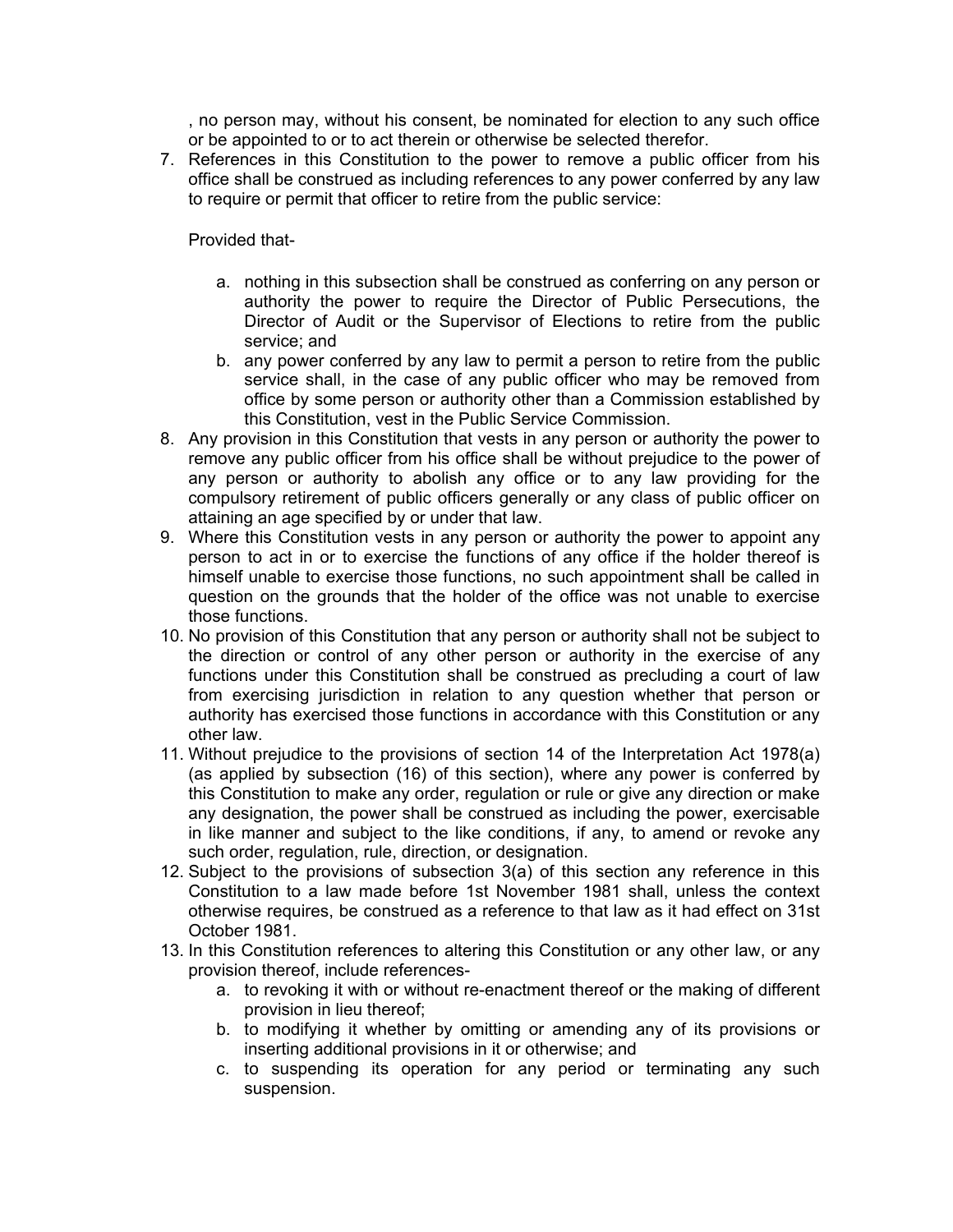- 14. In this Constitution, any reference to a time when Her Majesty is at war shall be construed as a reference to a time when Antigua and Barbuda is engaged in hostilities with another country.
- 15. In relation to all matters previous to 1st November 19981 references in this Constitution to Antigua or to Antigua and Barbuda shall in relation to the periods specified include (to such extent as the context may require) references as follows:
	- a. to the associated state of Antigua as respects the period from 27th February 1967 to 31st October 1981;
	- b. to the colony of Antigua as respects the period from 1st July 1956 to 26th February 1967; and
	- c. to the presidency of Antigua comprised in the colony of the Leeward Islands as respects the period from 5th March 1872 to 30th June 1956.
- 16. The Interpretation Act 1978 shall apply, with the necessary adaptations, for the purpose of interpreting this Constitution and otherwise in relation thereto as it applies for the purpose of interpreting and in relation to Acts of Parliament of the United Kingdom.

## **SCHEDULE 1 TO THE CONSTITUTION**

### **PART 1**

## **THE PROVISIONS OF THE CONSTITUTION REFERRED TO IN SECTION 47(5)**

- i. Chapter II;
- ii. Chapter VI;
- iii. Sections 22, 23, 68 and 80;
- iv. Sections 27, 28, 36, 40, 44, 46, 52, 54, 57, 58, 59, 60, 61, 62, 63, 64 and 65.
- v. Chapter VII (except sections 106, 107 and 108);
- vi. Chapter VIII;
- vii. Chapter I;
- viii. Section 123;
- ix. Section 127 in its application to any of the provisions mentioned in the foregoing items of this part.

### **PART II THE PROVISIONS OF THE SUPREME COURT ORDER REFERRED TO IN SECTION**

### **47(5)**

Sections 4, 5, 6, 8, 11, 18 and 19.

## **SCHEDULE 2 TO THE CONSTITUTION**

Section 123(3) to (7)

### **PROVISIONS OF THE BARBUDA LOCAL GOVERNMENT ACT, 1976**

### **REFERRED TO IN SECTION 123(3) TO (7)**

Sections 1 to 44 and the First Schedule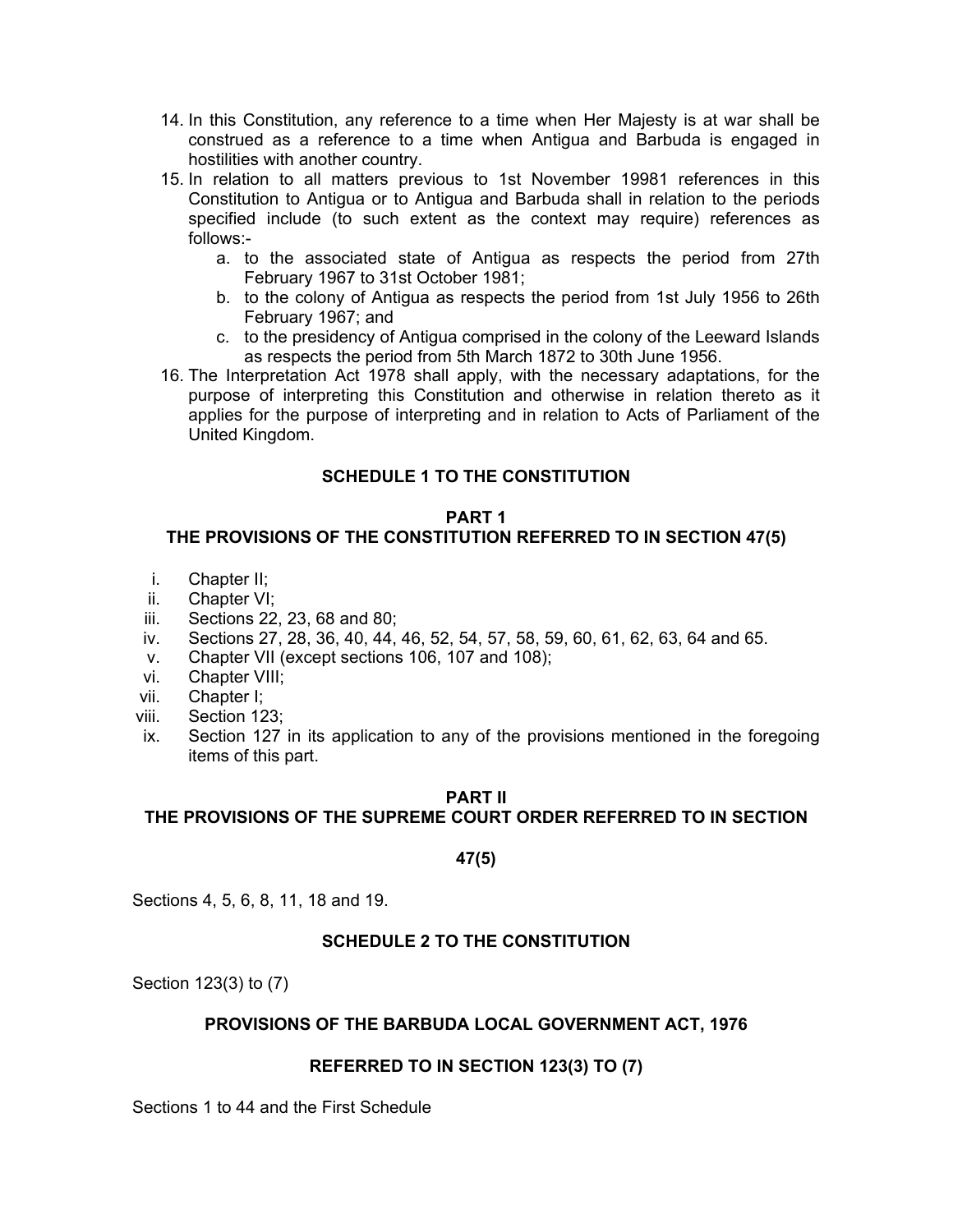# **SCHEDULE 3 TO THE CONSTITUTION**

Section 127(1)

## **OATH (OR AFFIRMATION) OF ALLEGIANCE**

**I,** \_\_\_\_\_\_\_\_\_\_\_, do swear (or solemnly affirm) that I will faithfully bear true allegiance to Her Majesty Queen Elizabeth the Second, Her Heirs and Successors, according to law.

So help me God. (To be omitted in affirmation).

## **OATH (OR AFFIRMATION) OF OFFICE**

, do swear (or solemnly affirm) that I will honour, uphold and preserve the Constitution of Antigua and Barbuda and the law, that I will conscientiously, impartially and to the best of my ability discharge my duties as and do right to all manner of people without fear or favour, affection or ill-will.

So help me God. (To be omitted in affirmation).

## **OATH (OR AFFIRMATION) OF OFFICE**

**I,** do swear (or solemnly affirm) that I will not on any account, at any time whatsoever, disclose any counsel, advice, opinion or vote given by any Minister as a member of the Cabinet and that I will not, except with the authority of the Cabinet and to such extent as may be required for the proper conduct of the government of Antigua and Barbuda, directly or indirectly reveal the business or proceedings of the Cabinet or any matter coming to my knowledge as a member of (or Secretary to) the Cabinet.

So help me God. (To be omitted in a affirmation).

## **SCHEDULE 2 TO THE ORDER**

### **TRANSITIONAL PROVISIONS**

### **ARRANGEMENT OF PARAGRAPHS**

### **Paragraph**

- 1. Discharge of Governor-General's functions.
- 2. Existing laws.
- 3. Parliament.
- 4. Ministers and Parliamentary Secretaries.
- 5. Office of Attorney-General.
- 6. Existing public officers.
- 7. Supreme Court Order.
- 8. Appeals Order.
- 9. Protection from deprivation of property.
- 10. Commonwealth citizen.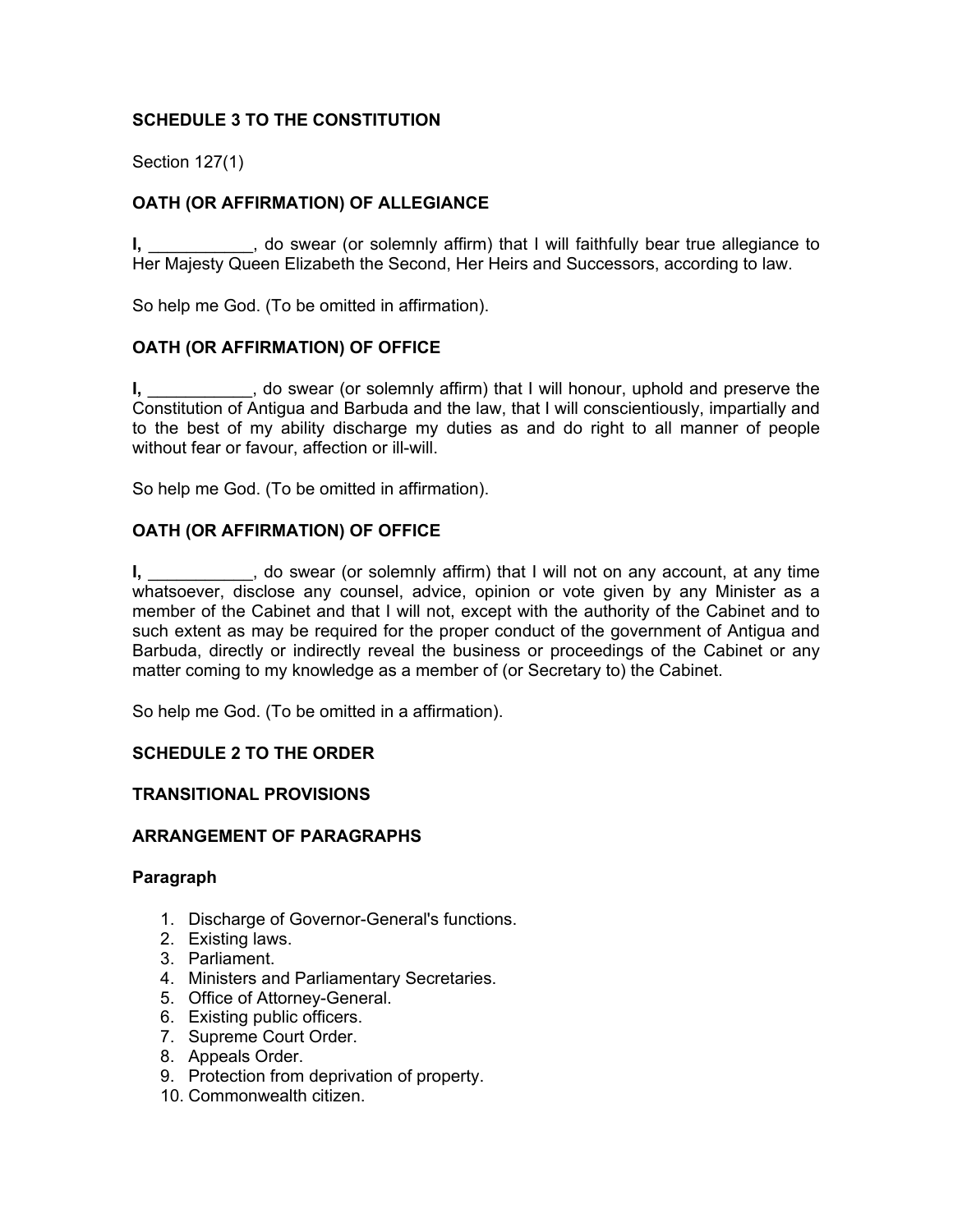11. Interpretation.

## **DISCHARGE OF GOVERNOR-GENERAL'S FUNCTIONS.**

**1.-** Until such time as a person has assumed office as Governor-General having been appointed as such in accordance with section 22 of the Constitution, the person who on 31st October 1981 held office as Governor of Antigua (or, if there is no such person, the person who was then acting as Governor) shall discharge the functions of the office of Governor-General.

## **EXISTING LAW.**

## **2.-**

- 1. The existing laws shall, as from 1st November 1981, be construed with such modifications, adaptations, qualifications, and exceptions as may be necessary to bring them into conformity with the Constitution and the Supreme Court Order.
- 2. Where any matter that falls to be prescribed or otherwise provided for under the Constitution by Parliament or by any other authority or person is prescribed or provided for by or under an existing law (including any amendment to any such law made under this paragraph), that prescription or provision shall, as from 1st November 1981, have effect (with such modifications, adaptations, qualifications and exceptions as may be necessity to bring it into conformity with the Constitution and the Supreme Court Order) as if it has been made under the Constitution by Parliament or, as the case may require, by the other authority or person.
- 3. The Governor-General may by order made at any time before 1st November 1982 make such alterations to any existing law as may appear to him to be necessary or expedient for bringing that law into conformity with the provisions of the Constitution and the Supremem Court Order or otherwise for giving effect or enabling effect to be given to those provisions.
- 4. The provisions of this paragraph shall be without prejudice to any powers conferred by the Constitution or by any other law upon any person or authority to make provision for any matter, including the alteration of any existing law.
- 5. For the purposes of this paragraph the expression "existing law" means any Act, Ordinance, rule, regulation, order or other instrument made in pursuance of or continued in force by or under the former Constitution and having effect as part of the law of Antigua on 31st October 1981 and includes any Act of the Parliament of the United Kingdom or Order in Council or other instrument made under any such Act (except this Order and the Supreme Court Order) to the extent that it so had effect on that date.

# **PARLIAMENT.**

## **3.-**

1. Until their boundaries are altered in pursuance of section 65 of the Constitution, the boundaries of the constituencies shall, for the purpose of the election of members of the House, be the same as those of the constituencies into which Antigua was divided on 31st October 1981 for the purpose of the election of members of the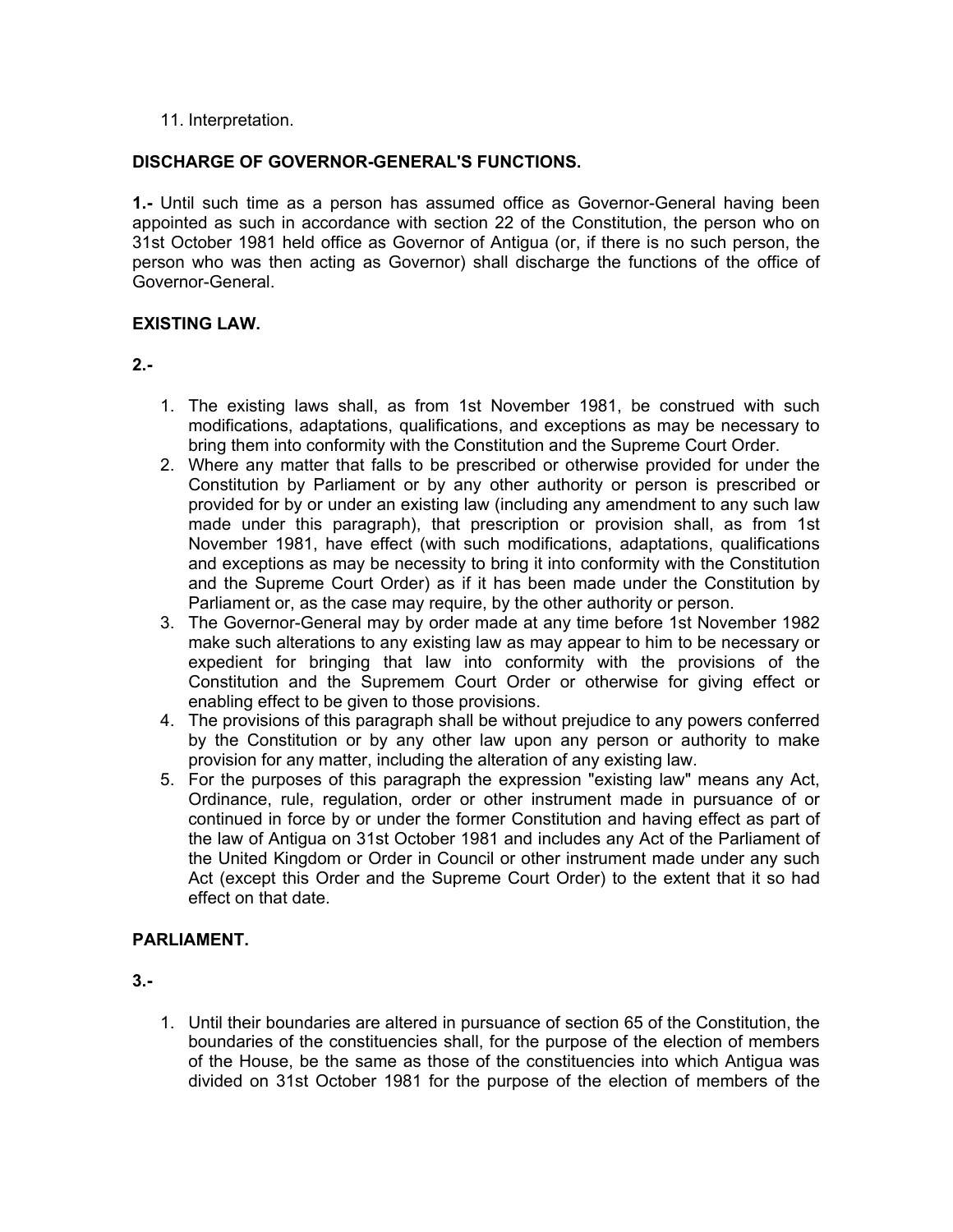House of Representatives under the former Constitution and those boundaries shall be deemed to have been established under that section.

- 2. The persons who, on 31st October 1981 were elected members of the House of Representatives under the former Constitution shall, as from 1st November 1981, be deemed to have been elected in pursuance of the provisions of section 36 of the Constitution in the respective constituencies corresponding to the constituencies by which they were returned to the House and shall hold their seats in the House in accordance with the provisions of the Constitution.
- 3. The persons who, on 31st October 1981 were members of the Senate under the former Constitution, shall, as from 1st November 1981, be deemed to have been appointed Senators in pursuance of Section 28 of the Constitution and shall hold their seats as Senators in accordance with the provisions of the Constitution.
- 4. The persons who, on 31st October 1981 were respectively the President and Vice-President of the Senate, the Speaker and Deputy Speaker of the House of Representatives and, the Attorney-General shall be deemed as from the commencement of the Constitution to have been elected as President and Vice-President, Speaker and Deputy Speaker, or, as the case may be, appointed as Attorney-General in accordance with the provisions of the Constitution and shall hold office in accordance with those provisions.
- 5. Until Parliament otherwise provides any person who holds or acts in any office the holding of which would, immediately before the commencement of the Constitution, have disqualified him for membership of the Senate or of the House of Representatives under the former Constitution shall be disqualified to be appointed as a Senator or elected as a member of the House as though provisions in that behalf had been made in pursuance of sections 30 and 39 respectively of the Constitution.
- 6. The Standing Orders of the Senate or the House of Representatives under the former Constitution as in force on 31st October 1981 shall, until it is otherwise provided under section 57(1) of the Constitution, be the rules of procedure of the Senate or the House, as the case may be, but they shall be construed with such modifications, adaptations, qualifications and exceptions as may be necessary to bring them into conformity with the Constitution.
- 7. For the purposes of section 60 of the Constitution, the first sitting of Parliament shall be deemed to have taken place (after a dissolution) on 8th May 1980 (that is to say, the date on which the Parliament established by the former Constitution first sat after its most recent dissolution).
- 8. Any person who, by virtue of this paragraph, is deemed as from 1st November 1981 to hold any seat or office in the Senate or the House shall be deemed to have taken and subscribed any necessary oath for these purposes under the Constitution.
- 9. For the purposes of sections 63 and 64 of the Constitution, the Constituencies Boundaries Commission shall be deemed to have carried out a review and to have submitted the relevant report thereon on the 1st October 1979 (that is to say, the date of the last Order made by the Governor under section 59 of the former Constitution giving effect to the last report of the Commission submitted in accordance with the provisions of the former Constitution).

## **MINISTERS AND PARLIAMENTARY SECRETARIES.**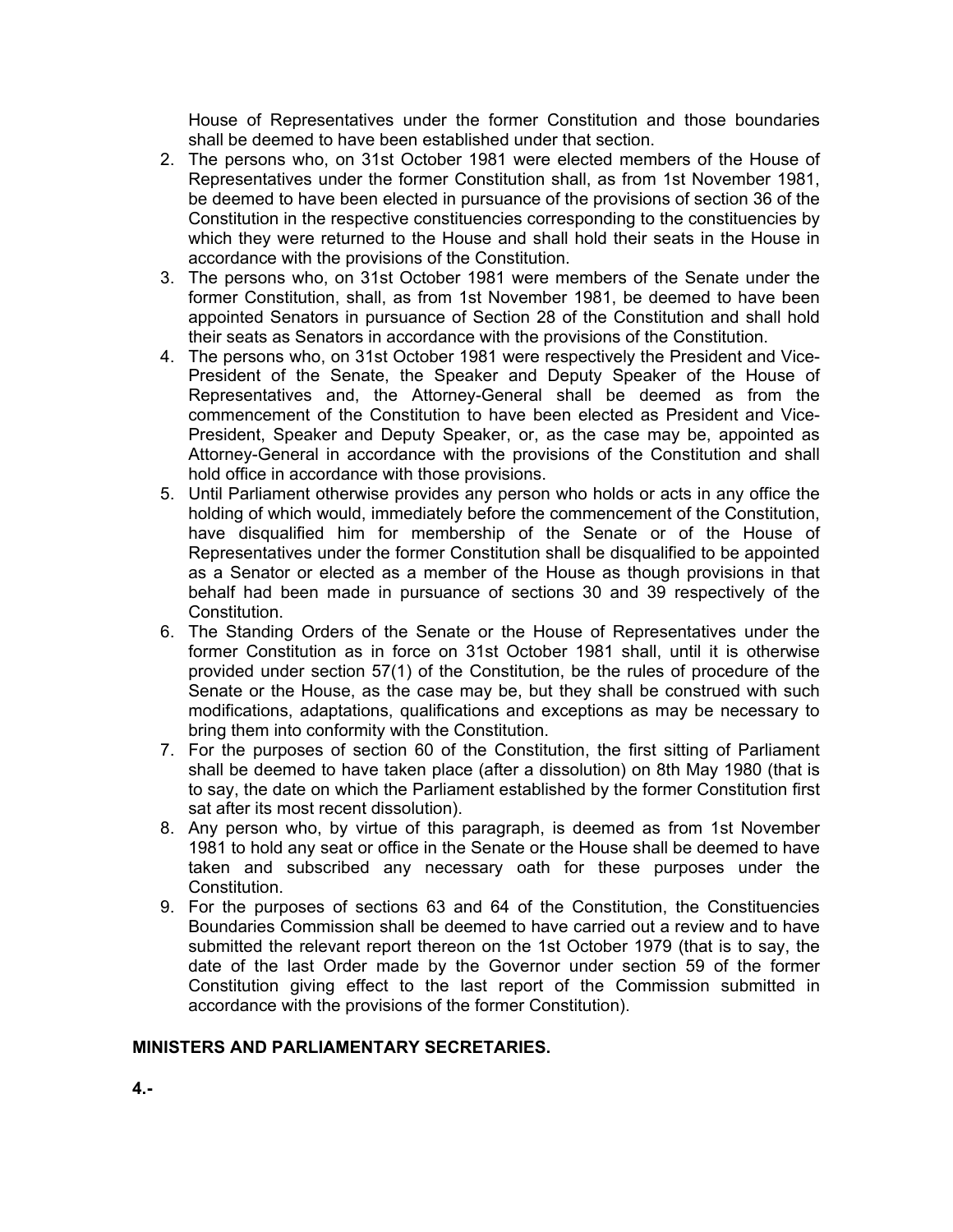- 1. The person who, on 31st October 1981, held the office of Premier under the former Constitution shall, as from 1st November 1981, hold office as Prime Minister as if he had been appointed thereto under section 69 of the Constitution.
- 2. The persons who, on 31st October 1981, held office as Ministers (other than the Premier) or as Parliamentary Secretaries under the former Constitutionshall, as from 1st November 1981, hold the like offices as if they had been appointed thereto under section 69 or, as the case may be, section 75 of the Constitution.
- 3. Any person holding the office of Prime Minister or other Minister by virtue of the provisions of sub-paragraphs (1) and (2) of this paragraph who, on 31st October 1981, was charged under the former Constitution with responsibility for any matter or any department of Government, shall, as from 1st November 1981, be deemed to have been assigned responsibility for the matter or department under section 71 of the Constitution.

# **OFFICE OF ATTORNEY-GENERAL.**

**5.-** Until Parliament or, subject to the provisions of any law enacted by Parliament, the Governor-General, acting in accordance with the advice of the Prime Minister, otherwise provides, the office of Attorney-General shall be that of a Minister.

### **EXISTING PUBLIC OFFICERS.**

**6.-** Subject to the provisions of the Constitution, every person who immediately before the commencement of the Constitution held or was acting in a public office under the former Constitution shall, as from the commencement of the Constitution, continue to hold or act in that office or the corresponding office established by the Constitution as if he had been appointed thereto in accordance with the provisions of the Constitution:

Provided that any person who under the former Constitution or any other law in force immediately before such commencement would have been required to vacate his office at the expiration of any period shall vacate his office at the expiration of that period.

### **SUPREME COURT ORDER.**

**7.-** The West Indies Associated States Supreme Court Order 1967(a), in so far as it has effect as a law, may be cited as the Supreme Court Order and for the purposes of the Order or any other law --

- a. the Supreme Court established by the Order shall, unless Parliament otherwise provides, be styled the Eastern Caribbean Supreme Court; and
- b. references in the Order to the Premier of Antigua or to the Premier of any independent State shall be construed as references to the Prime Minister of Antigua and Barbuda or, as the case may be, to the Prime Minister of that other State.

### **APPEALS ORDER.**

**8.-** The West Indies Associated States (Appeals to Privy Council) Order 1967(**b**) may, in its application to Antigua and Barbuda, be cited as the Antigua and Barbuda Appeals to Privy Council Order and shall, to the extent that it has effect as a law, have effect as if the